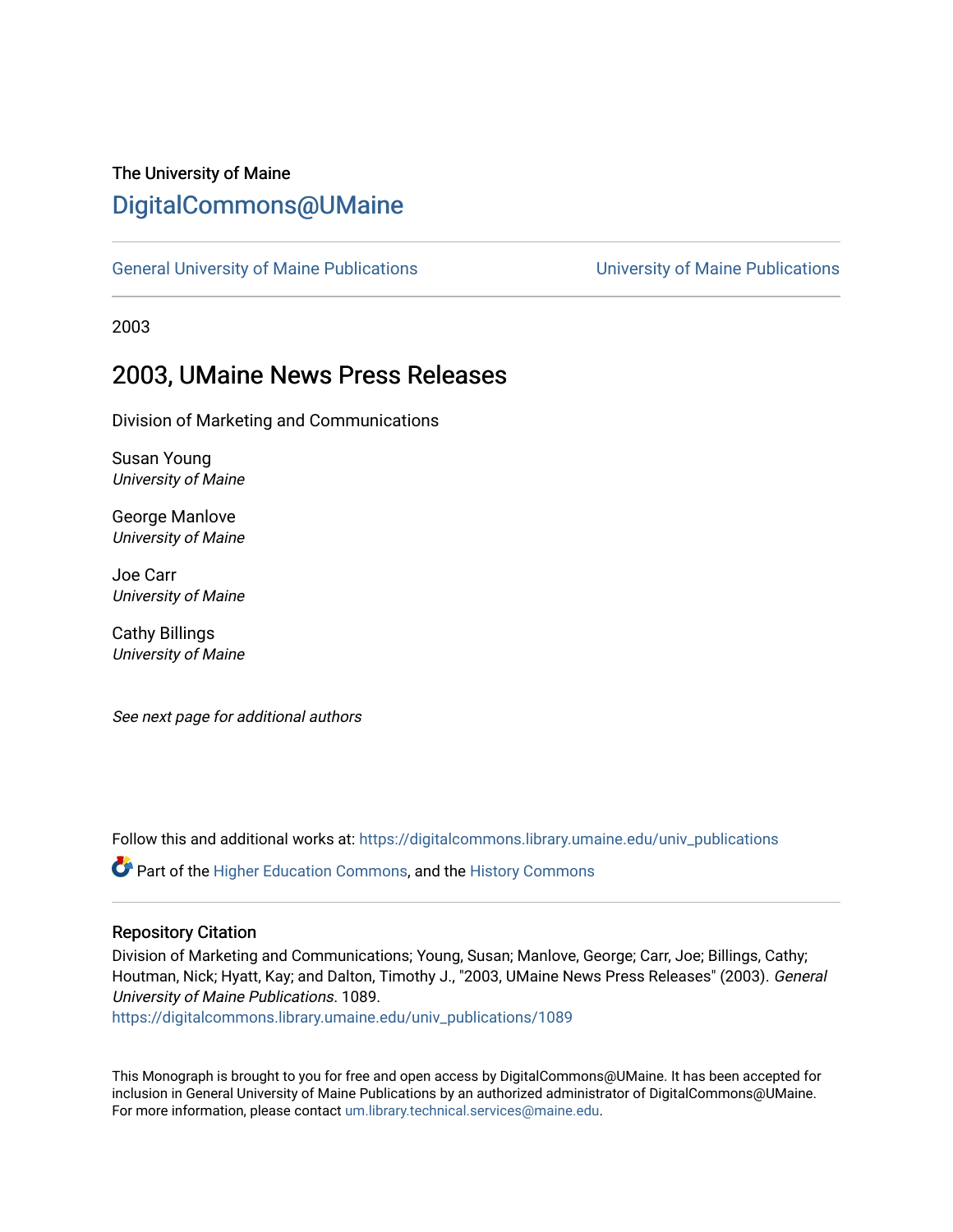#### Authors

Division of Marketing and Communications, Susan Young, George Manlove, Joe Carr, Cathy Billings, Nick Houtman, Kay Hyatt, and Timothy J. Dalton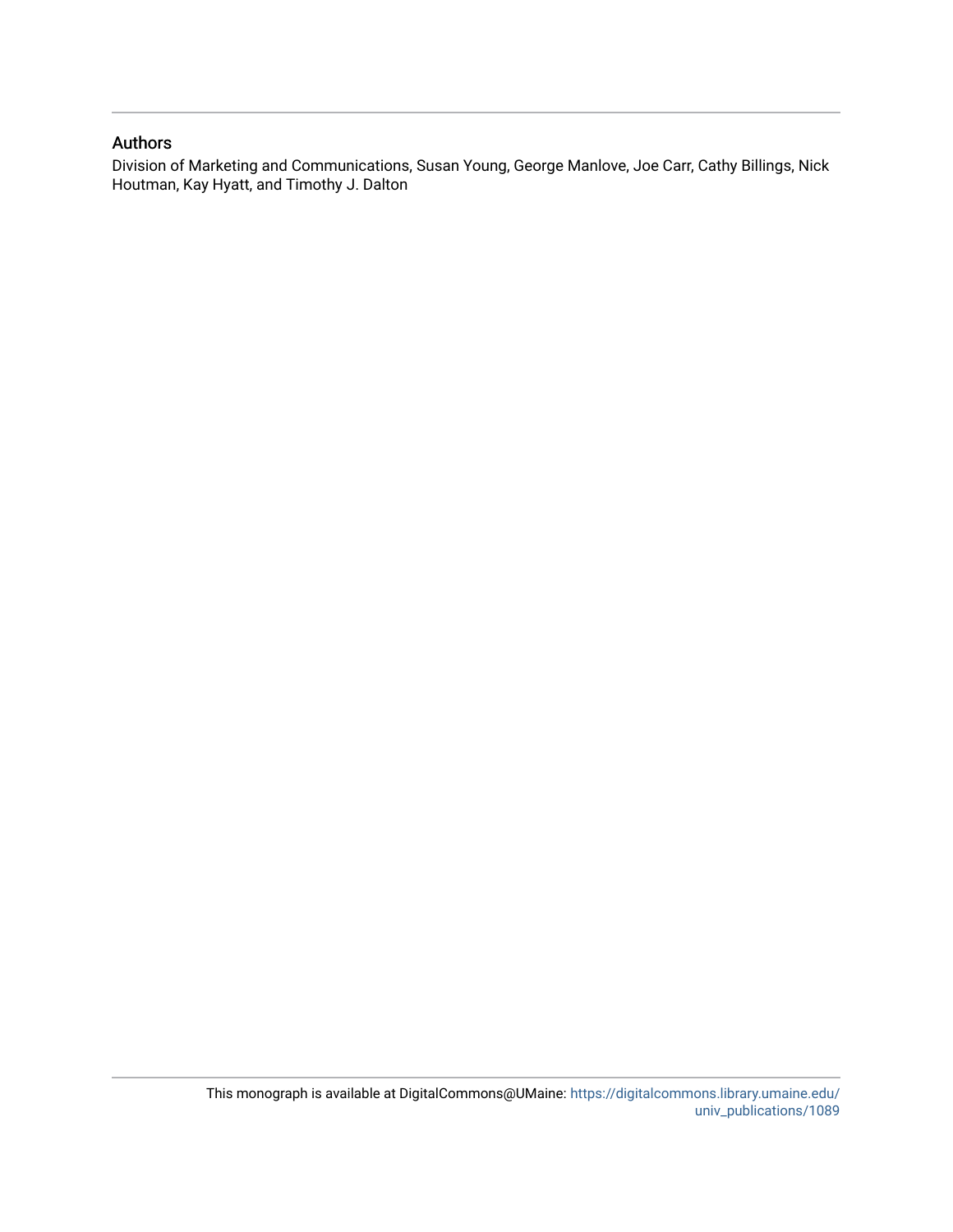# **UMaine News Press Releases from Word Press XML export 2003**

## **Women in the Curriculum Spring Lunch Series Set**

## **21 Jan 2003**

Contact: Susan Young at (207) 581-3756

ORONO – Women in sports, peace and war, and the future of the historic Roe v. Wade decision will be among the topics discussed during the University of Maine's 22nd annual Women in the Curriculum and Women's Studies Program's brown bag lunch series this semester.

The discussions will be held from 12:15 to 1:30 p.m. in the Bangor Lounge in the Memorial Union.

The lunch-time series is meant to share the work being done on women's issues in the community, to interest students in taking Women's Studies courses and to encourage faculty to teach such courses and to incorporate material on women into the rest of their courses. The discussions also showcase the women's studies scholarship being done on campus by faculty, students and staff and demonstrate to the campus and the community the breadth and depth of intellectual and cultural work done on women's issues.

This year's series of talks is particularly significant, says Ann Schonberger, director of Women in the Curriculum and Women's Studies Program, because it comes 30 years after three historic events. The U.S. Supreme Court legalized abortion in its January 1973 ruling in Roe v. Wade. Title IX, the landmark federal law mandating gender equity in college athletics, has been in effect for 30 years and Spruce Run, the Bangor shelter for abused and battered women was founded in 1973.

In addition, the program aims to be in the forefront of the discussion about peace and war in Iraq because U.S. foreign policy will have major impacts on women, Schonberger says.

The schedule of discussions is as follows:

Tuesday, Jan. 28 -- 30 Years Later, Threats at the Back Door: Chipping Away at Roe v. Wade, Louise G. Roback, executive director, Maine Civil Liberties Union. This presentation is part of Civil Rights Awareness Month.

Tuesday, Feb. 4 -- Transparent Inequity: The Glass Ceiling for Women at the University of Maine and in the Nation, Alice Bruce, Associate professor of Chemistry; Susan McKay, chair and professor of Physics; Marie Tessier, assistant professor of Journalism & Mass Communication.

Wednesday, Feb. 12 -- Women in Sport: Title IX and the End of the Big Chill, Joan Hult, professor emerita of Kinesiology and Women's Studies, University of Maryland. Part of Winter Carnival Week.

Wednesday, Feb. 19 -- Maine Women Speak About Peace and War, A discussion with Rosalie Tyler Paul, Ilze Petersons, Lee Sharkey, Francine Stark, Stephanie Strong, and others.

Wednesday, Feb. 26 -- The Making of Tres-Vidas: A Play About Three Latina Women, Marjorie Agosin, playwright, poet, and professor of Spanish, Wellesley College. Tres-Vidas will be performed on March 2 in the Minsky Recital Hall. For tickets call the Maine Center for the Arts at 581-1755.

Tuesday, March 4 -- Scenes of Working Class Writing: *Peyton Place* and the Place of Literary Access, Ardis Cameron, associate professor of American & New England Studies, University of Southern Maine.

Tuesday, March 25 -- The Black Women of Bangor, 1880-1950: Research Highlights, Maureen Elgersman Lee,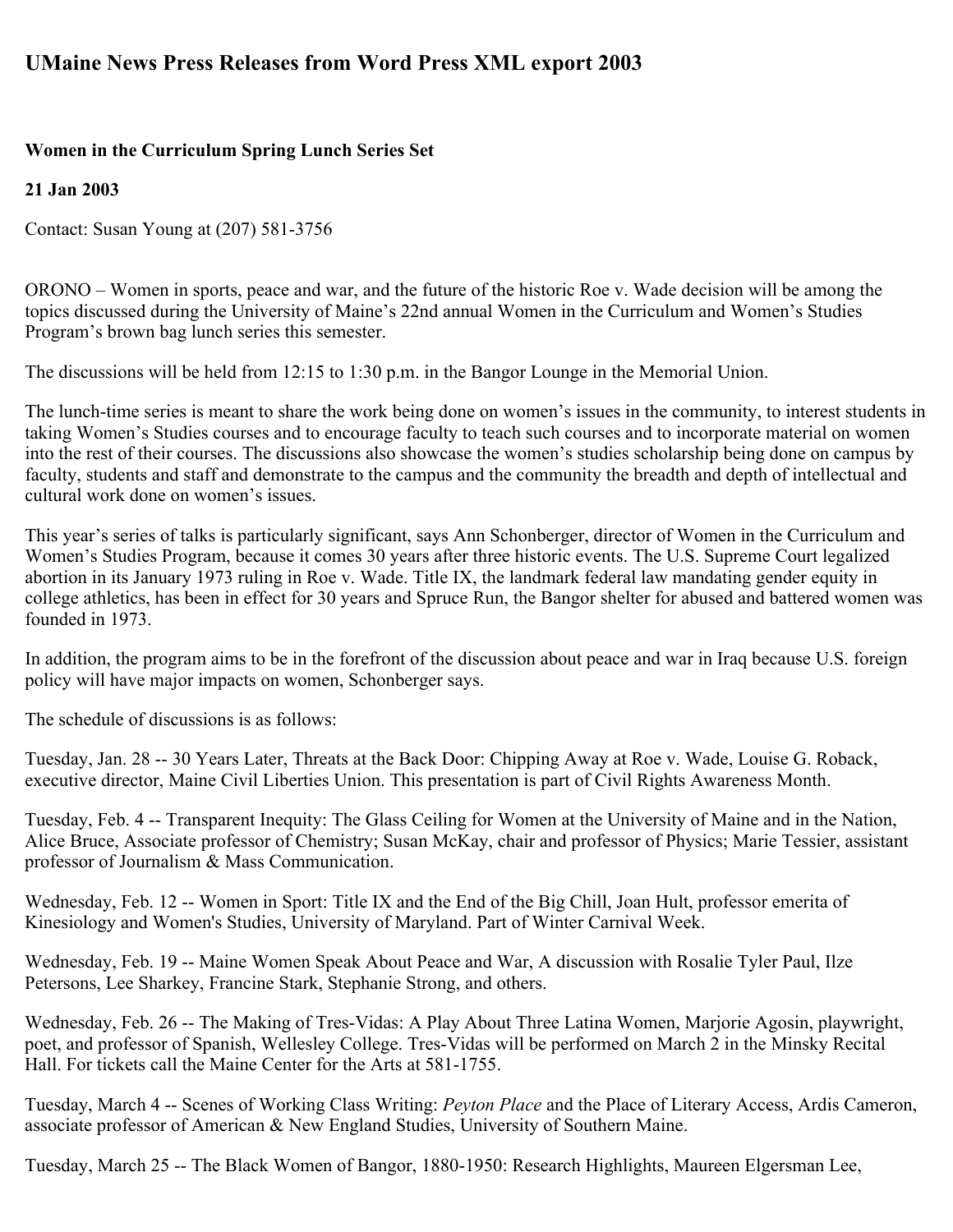assistant professor of History and Faculty Scholar for the African American Collection of Maine, University of Southern Maine.

Wednesday, April 2 -- Her Past Around Us: Interpreting Sites for Women's History, Polly Welts Kaufman, adjunct Professor of History, University of Southern Maine; Eileen Eagan, associate Professor of History, University of Southern Maine; Candace A. Kanes, assistant professor of Liberal Arts, Maine College of Art, and Katherine Corbett, public historian.

Wednesday, April 9 -- We're Here, We're Queer, and We've Got Heritage: Sex and Gender at Ellis Island, Erica Rand, associate professor of Art, Bates College. Part of LGBT Pride Week.

Wednesday, April 16 –Help Wanted: Mothers Abused by Their Teenaged Children, Barbara Cottrell, community-based researcher, Halifax, Nova Scotia.

Tuesday, April 22 -- The Conscious Community: The California Wo/Men's Alliance for Medical Marijuana, Wendy Chapkis, associate professor of Women's Studies and Sociology, University of Southern Maine.

Wednesday, April 30 -- Age, Gender, Class: Maine Women and the Value of Care, Sandy Butler, associate professor of Social Work, Elizabeth Johns, Program Associate, UMaine Center on Aging.

Tuesday, May 6 -- Female Friendly Science and Technology at UMaine? Continuing the Conversation, open discussion with Katherine Carter, Laura Kenefic, and Karen Horton, summer 2002 WIC grant recipients.

For more information, call 581-1228.

## **Free Trade with Canada Focus of Feb. 5 Business Seminar**

## **22 Jan 2003**

Contact: Susan Young at (207) 581-3756

ORONO -- Since completion of the North American Free Trade Agreement in 1994, trade between Maine and Canada has more than doubled. Today, Maine trades more than \$3 billion worth of goods annually with Canada. The neighboring provinces of New Brunswick and Quebec alone rank second and third, respectively, among Maine's international trading partners.

For more information or to register for the conference, call Catherine Macri at the Maine International Trade Center office in Portland at 541-7400 or send an email to info@mitc.com. The cost of the program is \$50 for MITC members and \$75 for non-members. Due to an expected large turnout, registration is recommended by Jan. 30.

## **UMaine Offers Art Lessons to Community Youngsters**

## **01 Mar 2003**

Contact: George Manlove at (207) 581-3756

ORONO -- Art can open the doors to children's understanding of themselves and the world around them, and the University of Maine is opening its doors again to community children who would like to study with UMaine art education majors.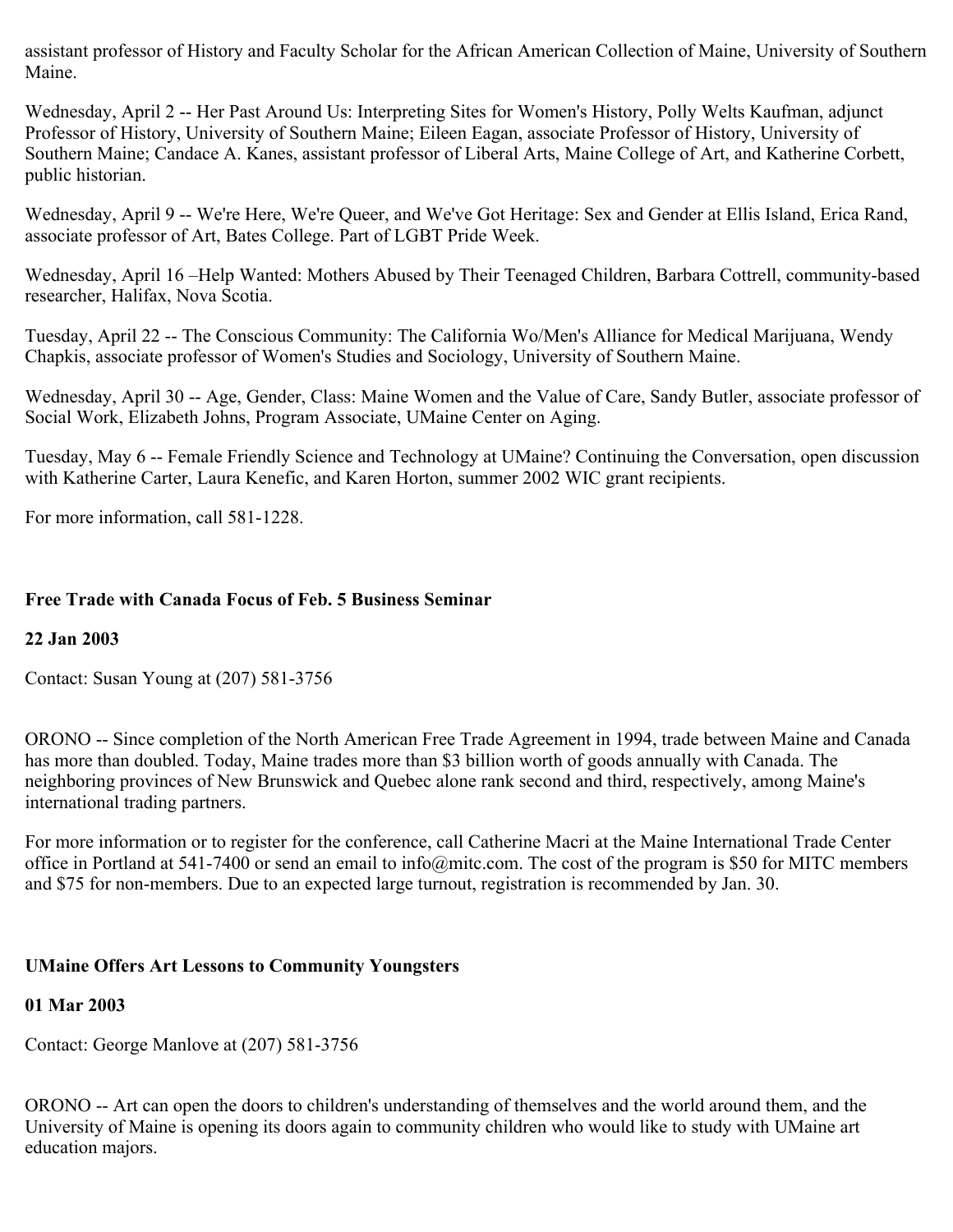The university's Art Department currently is accepting applications for the spring semester's after school ArtWorks Program, a hands-on learning experience that encourages children to explore art through a variety of media, according to Constant Albertson, assistant professor of art and supervisor of the program. The theme of this year's classes is "metamorphosis," or transition.

The program, ongoing for 15 years or more, is for students in grades one through six, and is offered Friday afternoons from 3:30-5 p.m., March 26 through April 23, at Carnegie Hall on the UMaine campus. UMaine art majors, supervised by Albertson, teach the classes.

The five-week program is a unique opportunity for parents and children in the communities surrounding the university to take advantage of the talent and training of college art education majors who plan to be art teachers after they graduate.

"Art is a way of learning about the world that is very important," says Albertson.

As we are exposed to a world of visual impressions through advertising, politics and other media, Albertson says, art helps us understand how information is presented, knowledge acquired and why things are designed in the way they are.

Art also is a way for people to express themselves and to learn how to learn through a hands-on approach, she says.

While the students get art training from junior and senior year college students, the art education majors get a valuable opportunity to work with children, from curriculum design to teaching in a classroom environment.

The university, Albertson adds, often is an exciting place for children to be. "It's a very powerful experience for kids to come to the university and see themselves in a university setting."

The classes are taught by teams of two or three college art majors per class, are organized by student grade levels and are limited to 22 students per class. Advance registration is required. While classes will be filled on a first-come, firstserved basis, the art department will keep a waiting list, in the event a pre-registered student withdraws, Albertson says. A \$25 fee covers the cost of art supplies. The application deadline is March 18, although applications will be accepted after that date, if space allows.

More information, including registration forms, is available by calling the UMaine art department at 581-3245.

## **Page Farm and Home Museum Schedules Farm Field Trip**

#### **03 Sep 2003**

Contact: Media contact: Joe Carr at (207) 581-3571

ORONO-- The University of Maine's Page Farm and Home Museum has scheduled a Wednesday, Sept. 17 field trip to three central Maine farms. The field trip is intended to appeal to those interested in modern industrial farming and organic market farming.

The tour will leave the Page Farm and Home Museum at 8:30 a.m. and return at 4 p.m.. A \$15.00 per person fee includes lunch and transportation. Pre-registration is required by Sept. 15. Those interested should reserve space by calling 581-4100.

The tour will include the following destinations:

Smith Potato Farm, Corinna: This is a third-generation potato farm that produces for the potato chip industry. They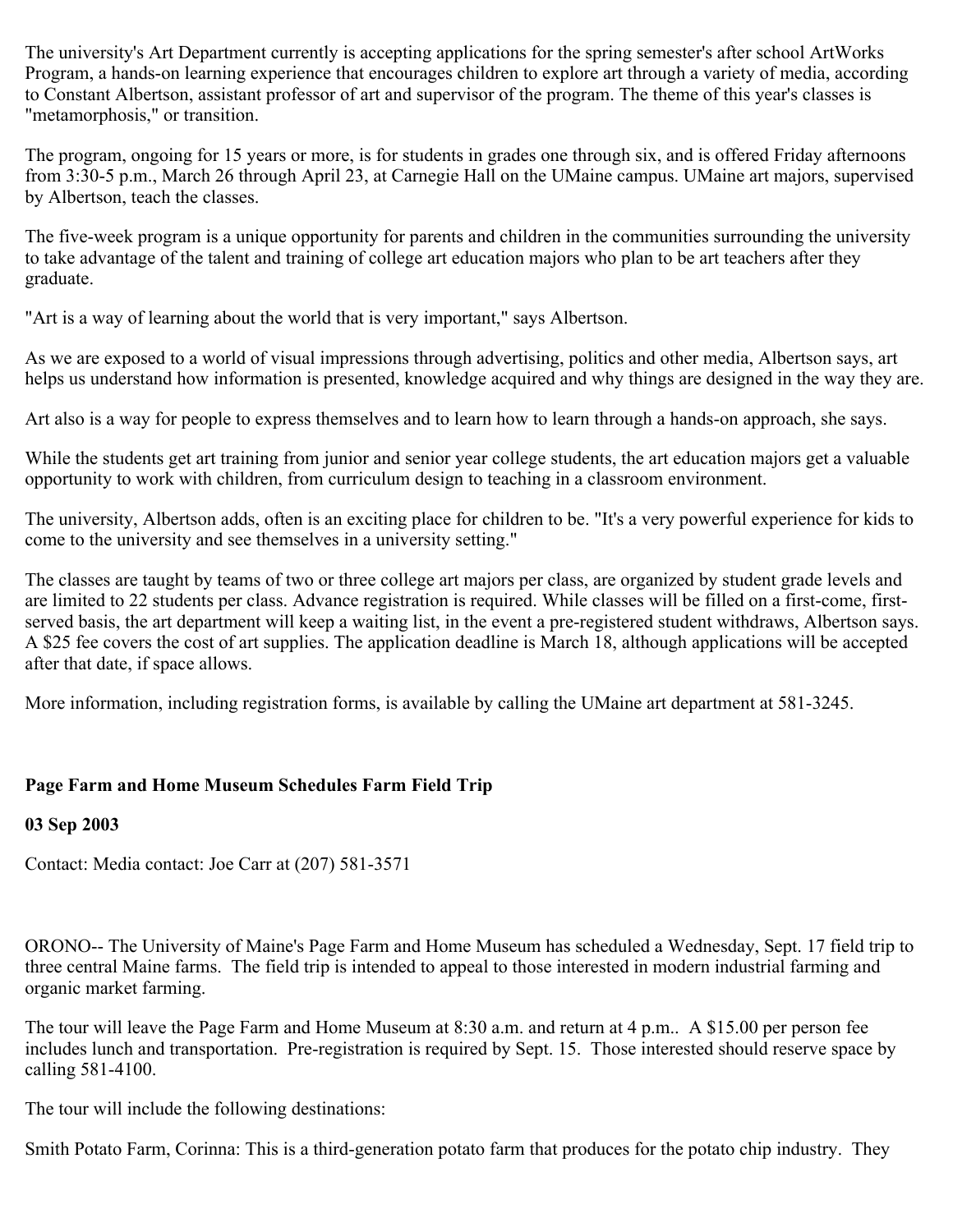currently have 550 acres under cultivation for potatoes and an equal amount for corn that they dry and sell for feed. Operators will take visitors through the steps of harvesting and storing.

Fogler Dairy, Corinna: A modern facility with over 500 head of dairy cows. A family enterprise, this farm produces corn and hay for feed (with fertilizer as a by-product) for other farms in the area.

Peacemeal Farm, Dixmont: A diversified, organic market garden covering six acres. This farm has been operating for over 30 years and supplies Maine natural food stores with fresh, organic produce. They also participate in farmers' markets in Orono, Belfast, Camden and Northeast Harbor. Three of the five operators are graduates of the UMaine Sustainable Agriculture Program.

Lunch will be provided by the Corinna Historical Society after a guided tour of their museum.

## **UMaine Art Faculty Exhibition Through Oct. 15**

## **03 Sep 2003**

Contact: Media contact: Joe Carr at (207) 581-3571

ORONO -- The art of University of Maine art department faculty members will be highlighted in the 36th annual Faculty Exhibition, which runs through Oct. 15 in the 1938 and Carnegie Galleries in UMaine's Carnegie Hall.

An opening reception is set for Friday, Sept. 12 from 5-7 p.m. Both the reception and the exhibition are free and open to the public. Regular gallery hours are 8 a.m.-4 p.m., Monday-Friday.

Twenty faculty members are featured in the exhibition, which includes 47 recent works in a variety of media, including photography, sculpture, painting, prints, digital video, sketches, ceramics, and large-scale installations.

Faculty members featured in the exhibition are: Constant Albertson, Susan Camp, Raphael DiLuzio, John Eden, Michael Grillo, Susan Groce, Nina Jerome, Wayne Hall, Laurie E. Hicks, Gordon Hughes, MaJo Keleshian, Michael H. Lewis, James Linehan, Judith Sasso-Mason, Wally Mason, Andy Mauery, Ed Nadeau, Owen F. Smith, Alan Stubbs, and Sam Van Aken.

Digital images are available upon request.

## **Women in the Curriculum Fall Lunch Series Set**

## **04 Sep 2003**

Contact: Media contact: Joe Carr at (207) 581-3571

ORONO -- Domestic violence, women's advocacy and the oral histories of women military veterans will be among the topics discussed during the University of Maine's Women in the Curriculum and Women's Studies Program's brown bag lunch series this semester.

The discussions will be held from 12:15-1:30 p.m. in Memorial Union's Bangor Lounge, with one exception. The Sept. 9 event is scheduled for the Coe Room, also in Memorial Union.

The series is meant to share the work being done on women's issues in the community and to interest students in taking Women's Studies courses, as well as t encourage faculty to teach such courses and to incorporate material on women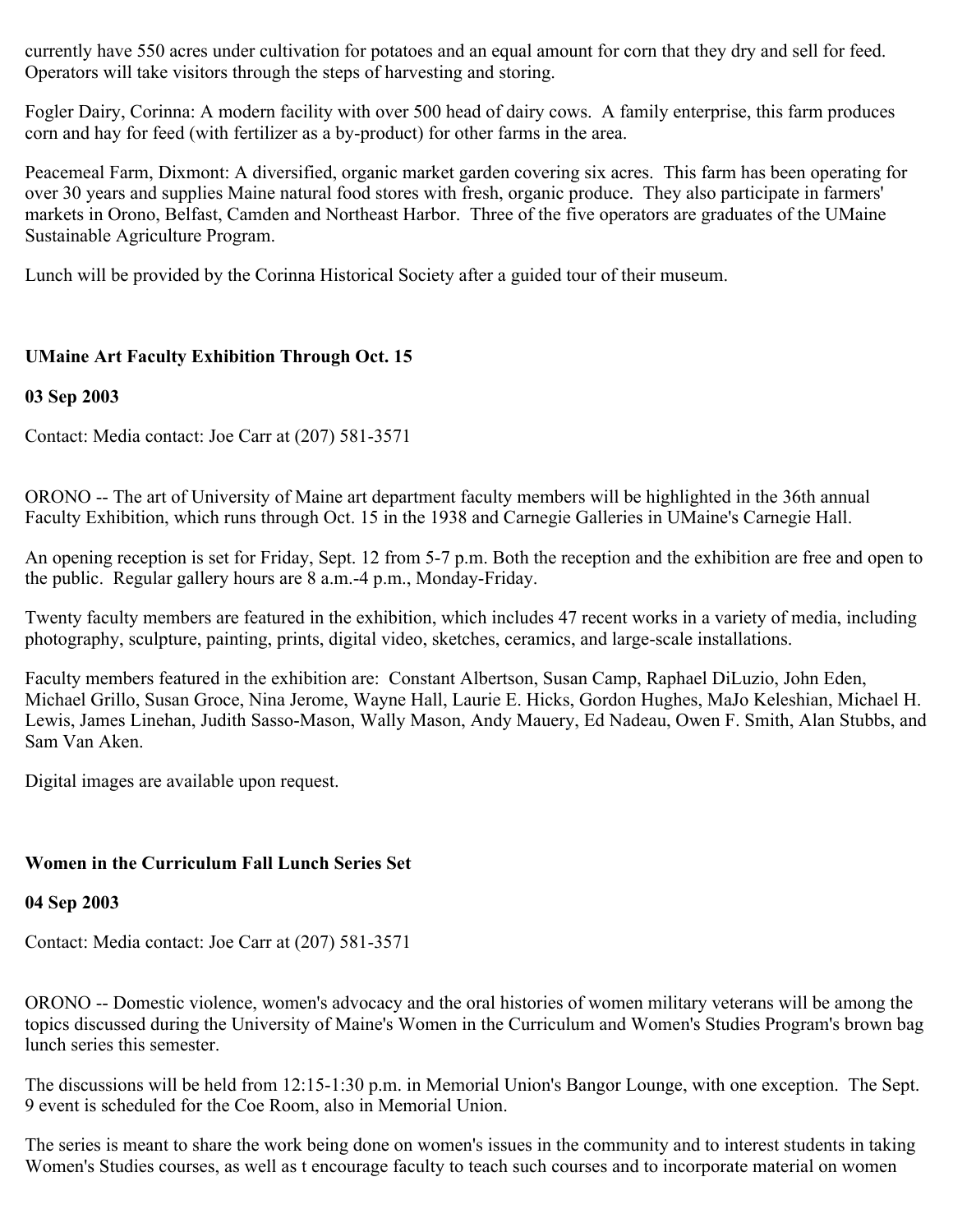into the rest of their courses. The discussions also showcase the women's studies scholarship being done on campus by faculty members, students and staff and demonstrate to the community the breadth and depth of intellectual and cultural work done on women's issues. Campus/community cooperation is an important feature in this semester's series.

The schedule of discussions is as follows:

Tuesday, Sept. 9 -- Twenty-five years of Advocacy: The Maine Women's Lobby, Past Present and Future, Laura Fortman, Maine commissioner of labor and Sarah Standiford, executive director of the Maine Women's Lobby and Maine Women's Policy Center

Tuesday, Sept. 16 -- Water/Fire, Tea and Bread: Women's Work and Hospitality in Morocco, Rose-Lynn Fisher, photographer and curator *Co-sponsored by Hudson Museum*

Tuesday, Sept. 23 -- 1-800-COLONIZE: U.S. Corporations Outsource Call Centers to India, Kimberlee Perez, graduate student in communication and women's studies

Tuesday, Sept. 30 -- "We're not Feminists, We're Just Fair!": The Social Construction of Gender and Politics Among Breast Cancer and Anti-Rape Activists, Amy Blackstone, assistant professor of sociology *Preview for Breast Cancer Awareness Month*

Wednesday, Oct. 8 -- Understanding and Responding to Perpetrators of Dating Violence in School Settings, Carole Sousa, independent consultant on domestic violence work *Part of Domestic Violence Awareness Month, co-sponsored by the UMaine Safe Campus Project*

Wednesday, Oct. 15 -- Town and Gown Connections: Working Together Against Domestic Violence, Carolyn Ball, associate professor of public administration; Naomi Barnum, women's studies major and Spruce Run volunteer; Susan Iverson, doctoral candidate in education; Renate Klein, assistant professor of human development and family studies, project director of the UMaine Safe Campus Project

Wednesday, Oct. 22 -- Somali Women Speak Out, Judith Burke, UMaine university studies and women's studies graduate; Sarah Y. Gure, resident of Lewiston; Hani Mohammed, AmeriCorps volunteer, Somali Assistance Project

Wednesday, Oct. 29 -- Men and Violence: Why the Denial and Anger?, Myrian Medzian, Visiting Libra Professor in Peace Studies Co-sponsored by Peace Studies, the UMaine Safe Campus Project and Cooperative Extension

Tuesday, Nov. 4 -- Being and Community in Toni Morrison's "Beloved," Ana Luszczynska, lecturer in English

Tuesday, Nov. 11 -- Common Causes: Two Generations of Maine Women in Progressive Politics, Chellie Pingree, president and CEO of Common Cause and State Rep. Hannah Pingree (District 129)

Tuesday, Nov. 18 -- Pallas Athena in Maine: Oral Histories of Women Military Veterans, Davida Kellogg, adjunct professor of military science and Pauleena MacDougall, associate director of the Maine Folklife Center

Wednesday, Dec. 3 -- Why Did they Do It? The Women Who Discovered Sex Hormones and Vitamin E at UC Berkeley, 1915-1940, Diana Long, professor of history, University of Southern Maine

Wednesday, Dec. 10 Babies, Babies, Babies!: Faculty, Staff, and Student Mothers Work it Out, Michele Alexander, assistant professor of psychology; Nancy Lewis, director of reference at Fogler Library; Gary Quimby, director of UMaine's Children's Center and faculty associate in human development; Stephanie Strong, nursing and women's studies major

For more information, call 581-1228 or visit<http://www.umaine.edu/wic>.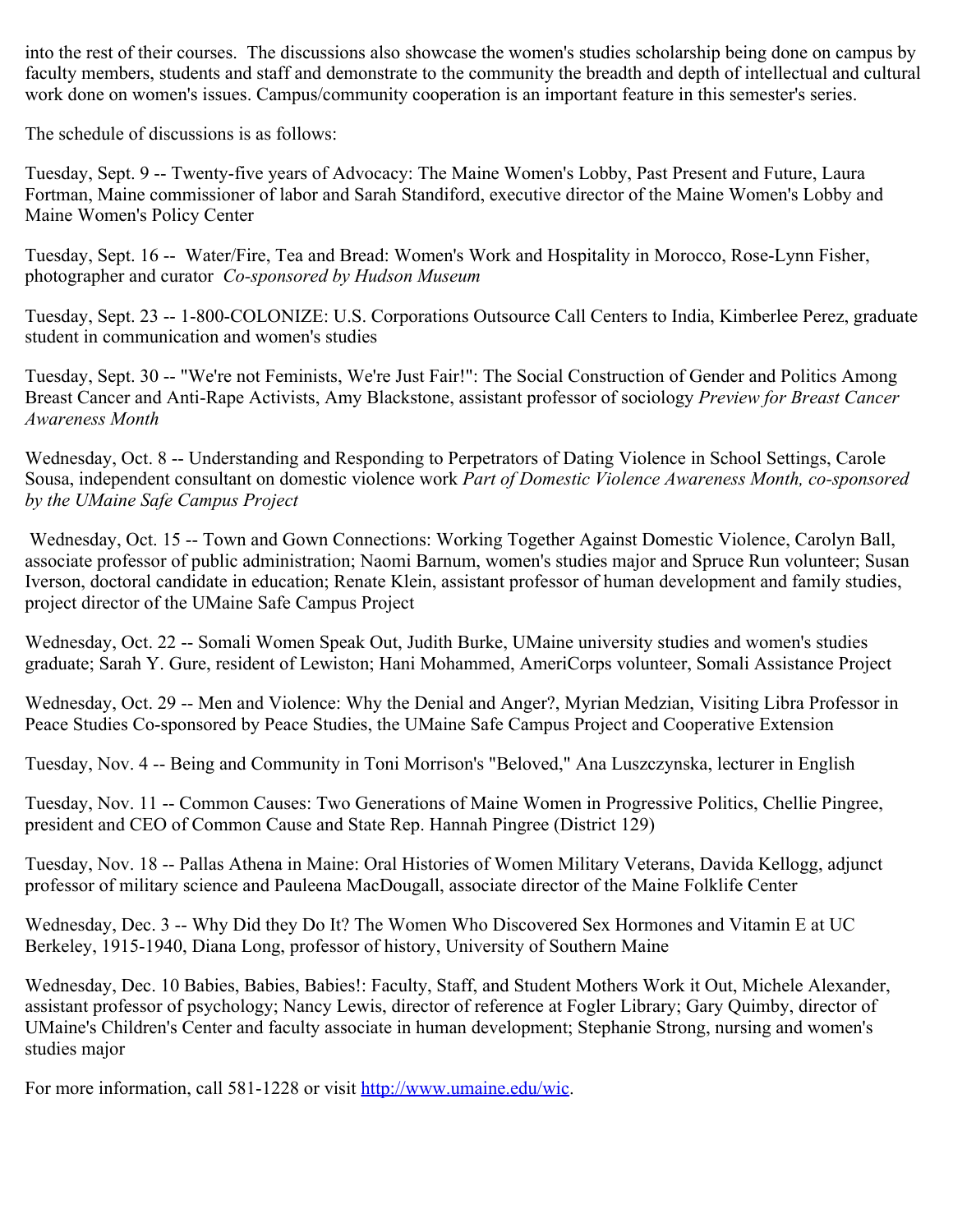## **Everything Lobster" Event Sept. 17 in Kittery**

## **04 Sep 2003**

Contact: Media contact: Cathy Billings at (207) 581-2751

ORONO, Me. -- "Everything Lobster," an old-fashioned clambake and special presentation, both featuring lobster, is scheduled for Warren's Lobster House in Kittery on Wednesday, Sept. 17. Members of the public are invited to the event, hosted by the Lobster Institute of the University of Maine and Warren's Lobster House.

There will be two seatings on the Warren's heated deck, one at 4:30 p.m. and one at 6:30 p.m. The first seating will feature the clambake, with representatives of the Lobster Institute going from table to table with live lobsters, telling diners all they want to know about the "king of crustaceans". The 6:30 seating will also include the show and tell about lobsters. Following dinner the Lobster Institute will present "In Their Own Words: A History of the Lobster Industry." which features a timeline of milestones in the industry highlighted by quotes and video clips from oral history interviews conducted by the Institute with veteran lobstermen and their families.

Dinner will start with a trip to Warren's salad bar, which features over 60 items. Then, the traditional clambake will include clam chowder, steamed clams or mussels, Maine lobster, barbequed chicken, watermelon, and Warren's signature "strawberry longcake," with plenty of whipped cream.

Those who are interested should call Warren's Lobster House at (207) 439-1630 to make reservations, which are required because seating is limited. Cost for the evening is \$29.99 and covers dinner, beverage, tax and gratuity -- and the presentation. Five dollars of the cost will be donated to the Lobster Institute to assist it in its research and educational outreach activities. The mission of the Lobster Institute is to protect and conserve the lobster and enhance lobstering as an industry and a way of life. More information about the Lobster Institute can be found on its website at www.lobsterinstitute.org or by calling 207-581-2751.

## **\$1.6 Million Abrupt Climate Change Program Approved by Senate Appropriations Committee**

#### **05 Sep 2003**

Contact: Media contact: Nick Houtman, Dept. of Public Affairs, 207-581-3777

ORONO, Maine -- The U.S. Senate Appropriations Committee has approved a proposed \$1.6 million research program to be led by the University of Maine on abrupt climate change, senators Susan Collins and Olympia Snowe (R-Maine) announced today. As contained in legislation to be brought to the Senate floor, the program would create a national research program to address the potential for the Earth's climate to change significantly within a decade or less.

"There's no longer any doubt that the climate system in the past has changed relatively quickly from one state to another," says Paul Mayewski, director of the Climate Change Institute at UMaine. Mayewski led the Greenland Ice Sheet Project (GISP2) that, in 1992, surprised scientists with the conclusion that in the past, average temperatures, storm frequency, precipitation patterns and even ocean currents have changed substantially in less than a decade.

"It's unlikely that there's a single cause, although in my opinion, changes in the amount of energy output from the sun could play an important role," adds Mayewski.

Mayewski and his colleague George Denton, UMaine Libra Professor of Geological Sciences, are working with Collins to develop the federal research program on abrupt climate change. As currently envisioned, the program would involve a UMaine-led consortium including the University of New Hampshire, the University of Washington, Penn State, and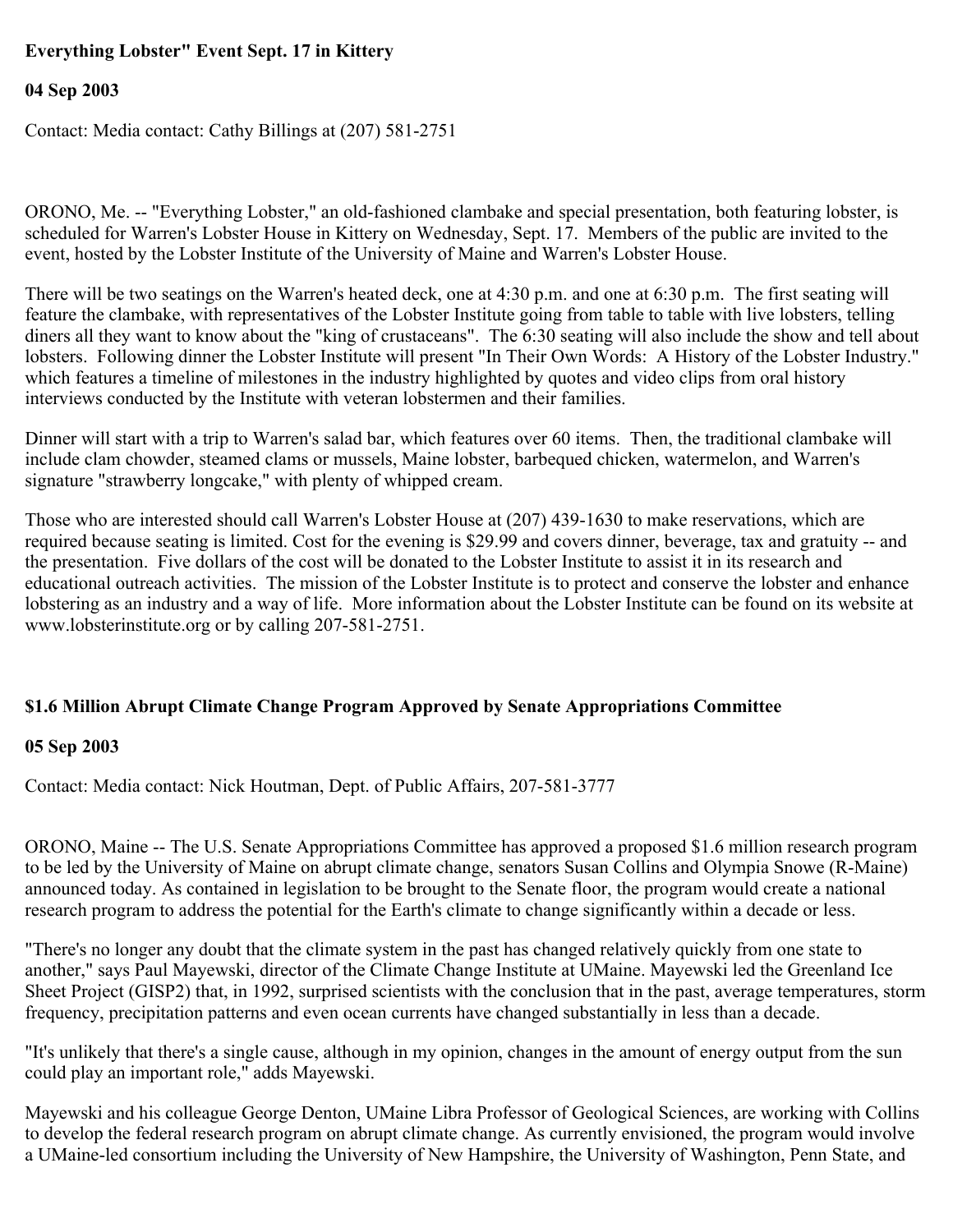the Lamont-Doherty Laboratory at Columbia University.

The subject is of more than academic interest. Climate changes are considered to be a major factor in human history. The fate of ancient civilizations as far apart as Peru and the Middle East appear to have been influenced by changes in the frequency and severity of flood and drought.

If scientists could get to the bottom of climate shifts, says Mayewski, they might be able to predict future climate with more reliability. Such knowledge could have major implications for energy, agriculture and even political stability.

## **Initiative Links Sports, Standards, Stronger Schools**

## **08 Sep 2003**

Contact: Media contact: Kay Hyatt at (207) 581-2761

ORONO-- A federal allocation will provide seed money for the University of Maine to shape a coaching and sports education initiative aligned with timely educational issues and the state's learning standards. Former Maine Education Commissioner J. Duke Albanese is spearheading the effort to create research-based curriculum development and community awareness to improve the training of coaches, and identify and implement best practices for school sports programs.

"Coaching Maine Youth to Success" will seek to improve the sports experience as a means of heightening the aspirations and academic performance of student athletes and encouraging more students to participate in and benefit from the positive, lifelong benefits of sports.

Robert Cobb, dean of the College of Education and Human Development, who successfully sought the \$397,400 congressionally authorized grant, is co-director of the project. The two-year grant was designated in the FY2003 U.S. Department of Education appropriation.

" The purpose of earmarks is to generate creative thinking that can be of national value," says Cobb. "We are fortunate that Duke Albanese -- a career educator with proven credibility -- sees the potential of such a project and is available to direct the day-to-day activities."

Secondary education is a statewide concern, and developing model sports programs can dovetail well with initiatives focusing on strengthening high schools, increasing the number of Maine graduates going on to and succeeding in postsecondary education, and staying in the state, Cobb and Albanese agree.

Albanese is also lending his expertise as lead policy advisor for the Great Maine Schools Project at the Senator George J. Mitchell Scholarship Research Institute in Portland. As Commissioner, he provided the leadership to land a \$10 million grant from the Bill and Melinda Gates Foundation to improve Maine's high schools.

"Athletics are a huge part of the school experience and the community," says Albanese. "High school climate matters, but the high school experience doesn't work for all kids. Coaches are among the best mentors in schools and communities, and the quality of coaches as educators and role models is key to the student experience."

Cobb and Albanese have established an ambitious timeline, beginning this fall, for developing and advancing the initiative. It targets every Maine high school and middle school offering interscholastic sports, as well as coaches and student athletes in those schools. The overall goal is to be a catalyst, leader and resource for schools and communities in developing quality interscholastic sports programs that complement high academic standards.

The initiative builds on the pioneering work of the Maine Center for Coaching Education (MCCE), located within the College, in linking interscholastic sports programs to their schools' educational mission and the Guiding Principles of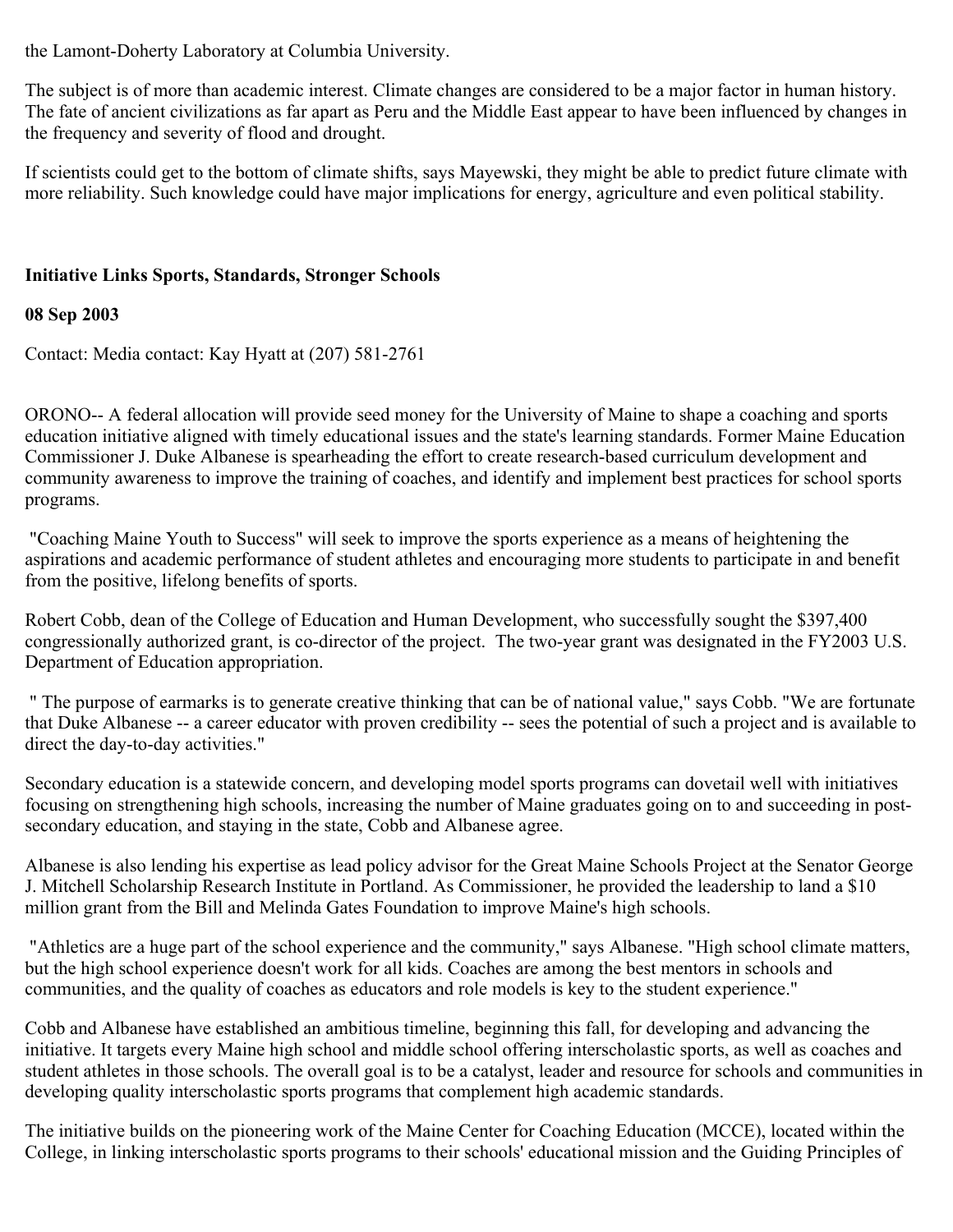the Maine Learning Results. That program -- Sports, Schools and Learning Results -- was piloted at a dozen Maine high schools from 1996-99 and provided one of the first program assessment models grounded in Maine's performance-based standards.

The new initiative will identify core principles and practices of healthy interscholastic sports programs, including the training and preparation of coaches, and the generation of a statewide conversation about the purpose and merit of interscholastic athletics, as well as problems. As envisioned, "Coaching Maine Youth to Success" will provide a working philosophical base and a mechanism for improving Maine interscholastic athletics, supporting quality coaching education and helping guide school sports programs across the nation.

A select panel of Maine citizens, with broad public input, will craft guiding principles and practices for interscholastic sports programs that, in addition to skills, teach principles of fair play, respect for rules, sportsmanship, and develop good citizenship, leadership and character.

The MCCE, directed by Keith Lancaster, works to address the decline of qualified coaches and the lack of consistent training and certification standards for the hundreds of new coaches recruited each year. The initiative will bolster and expand the MCCE's education opportunities for coaches and athletic administrators to include parents and discussion of issues like spectator behavior and unrealistic expectations for young athletes.

The National Center for Student Aspirations and the Center for Research and Evaluation, also at UMaine, will be responsible for research and program development strategies, such as: developing surveys to gather information on the attitudes and beliefs of coaches, parents and student athletes, and certification demographics of Maine coaches; designing and implementing an experimental project measuring the effects on student aspirations for various coaching training interventions; and providing research and materials to educational and community leaders to inform development of programs, policies and curriculum to support training activities.

The initiative will seek out key statewide partners, including the Maine Principals' Association, the Maine Interscholastic Athletic Administrators' Association, the Maine School Superintendents' Association and the Maine School Boards' Association. In addition, the project will engage the Maine Department of Education, State Board of Education, and higher education institutions that have teacher and administrator preparation programs in exploring policy issues regarding certification of coaches, athletic directors and principals.

"There is no definition of what good healthy sports programs look like or what their parameters in middle schools and high schools should be," says Albanese. "Articulating the essential qualities of interscholastic athletics that mesh with teaching and learning expectations will help steer good activities and experiences for kids."

The core principles and practices will serve as guidelines for preventing and working out problems under a broadly agreed-upon doctrine. Acceptance and participation of schools is integral to the initiative's success, and those that sign on will be recognized for strengthening the educational contribution of athletics, advancing school improvement and playing an important part in achieving the state's learning and performance standards.

The Fall 2003 timeline for the project includes: development of survey instruments; design of an aspirations measurement project; establishment of the select panel; strengthening the Maine Center for Coaching Education; and development of a public communication strategy

For more information about the University of Maine Coaching and Sport Education Initiative: Coaching Maine Youth to Success, contact the co-directors:

Duke Albanese: (207) 581-3645

Robert Cobb: (207) 581-2441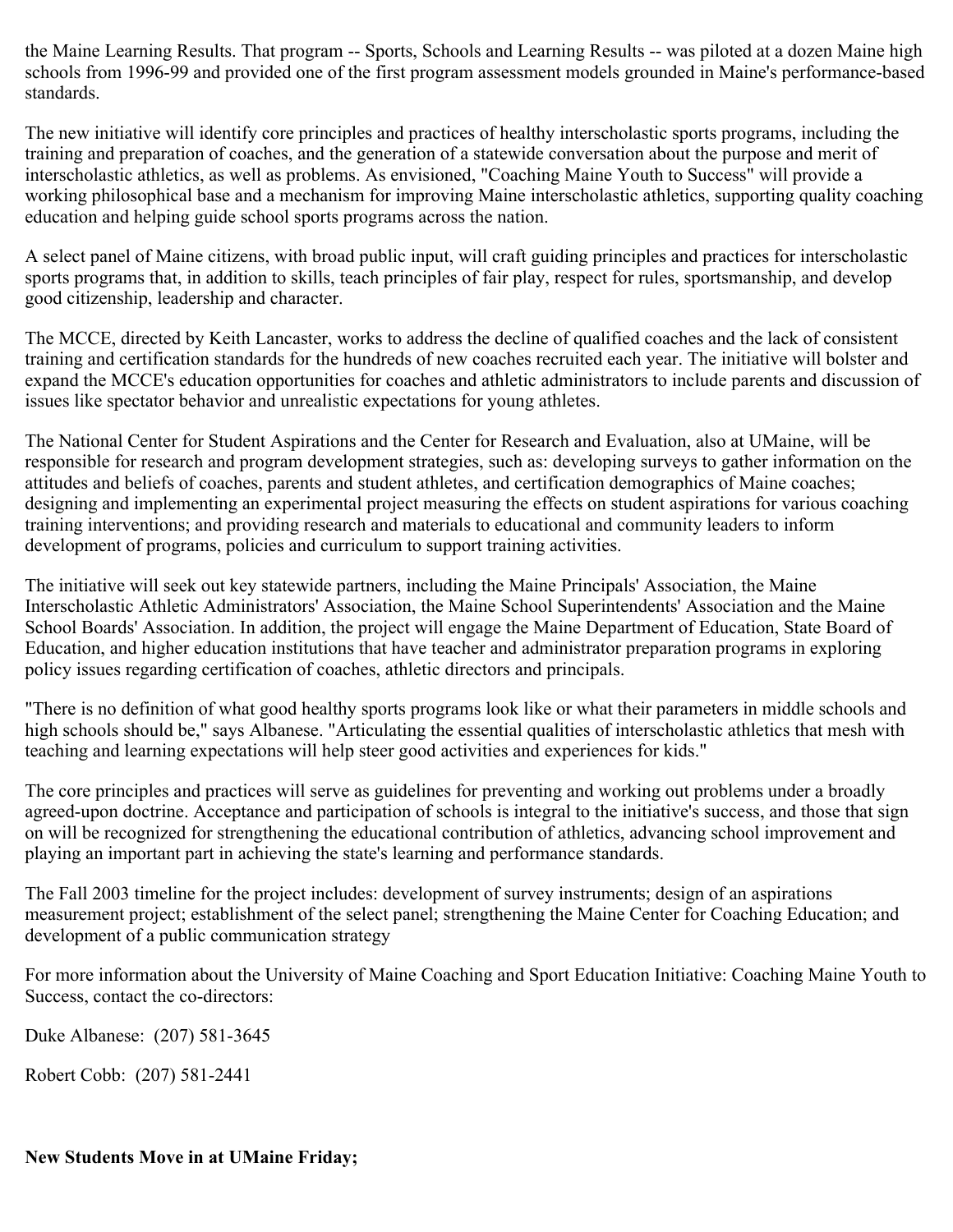### **28 Aug 2003**

Contact: Media contact; Joe Carr at (207) 581-3571

ORONO -- Members of the University of Maine's Class of 2007 will arrive on campus on Friday, Aug. 30 as they move into residence halls and participate in UMaine's unique and successful "Maine Hello" student greeting and orientation program.

"Maine Hello" is highlighted by a Friday volunteer effort involving some 300 UMaine students, staff members and faculty members. Each new student and his or her family is greeted by a "Maine Hello" volunteer who provides a warm welcome and helps to move belongings into residence hall rooms. As he has each year since becoming UMaine's president in 1997, Peter Hoff will lead this effort by lending a hand at various residence halls around campus.

Almost all of the more than 1,700 members of UMaine's new first-year class will live in a residence hall. They will have an outstanding opportunity to learn more about UMaine and make new friends through participation in a variety of activities from the time of their arrival through the end of the day on Monday. Fall semester classes begin on Tuesday, Sept. 2. Returning students move into their rooms on Monday, Sept. 1.

The National Association of Student Personnel Administrators (NASPA) recognized the "Maine Hello" with its regional Program of the Year Award for 2002-2003.

*Note: Reporters who are interested in speaking with President Hoff during Friday's move-in activities should call Joe Carr, who will be at Oxford Hall, at 949-4149 to determine Hoff's location.*

## **Totals Show Significant Increase in UMaine Fundraising; Year-End Total Exceeds \$13.5 Million**

#### **28 Aug 2003**

Contact: Media contact: Joe Carr at (207) 581-3571

ORONO -- Despite a weak national economy and uncertainty regarding national security, private giving to the University of Maine increased significantly during the past year, according to Jeffery N. Mills, UMaine's vice president for advancement and president of the University of Maine Alumni Association. UMaine's Office of Development and other affiliated fundraising organizations reported a combined 13 percent increase in Fiscal Year 2003 as compared to the previous year. The Office of Development reported a 58 percent increase.

"We are particularly pleased with the support of donors who are not UMaine alumni," Mills says. "Gifts from those people increased by over 300 percent. That is a clear indication that the university's value, under the leadership of President (Peter) Hoff, is being recognized and appreciated by a broad range of people, both in Maine and beyond."

UMaine raised a total of \$13,737,801 from private gifts in FY03; the Office of Development raised \$7,604,916 of that total.

An analysis of the annual data shows dramatic increases in support of several areas. Donations to support the arts doubled, from \$417,00 to \$834,000. Gifts to Fogler Library and cultural affairs activities went from \$45,000 to \$334, 893. Donations to academic affairs units increased by over \$200,000.

"As a result of this increased support, badly needed projects are getting done," says Scott Anchors, director of Advancement/Development. "The most visible is the Fogler Library Terrace Project."

After decades of deterioration, the front steps to the library are being replaced by granite from Crotch Island, off the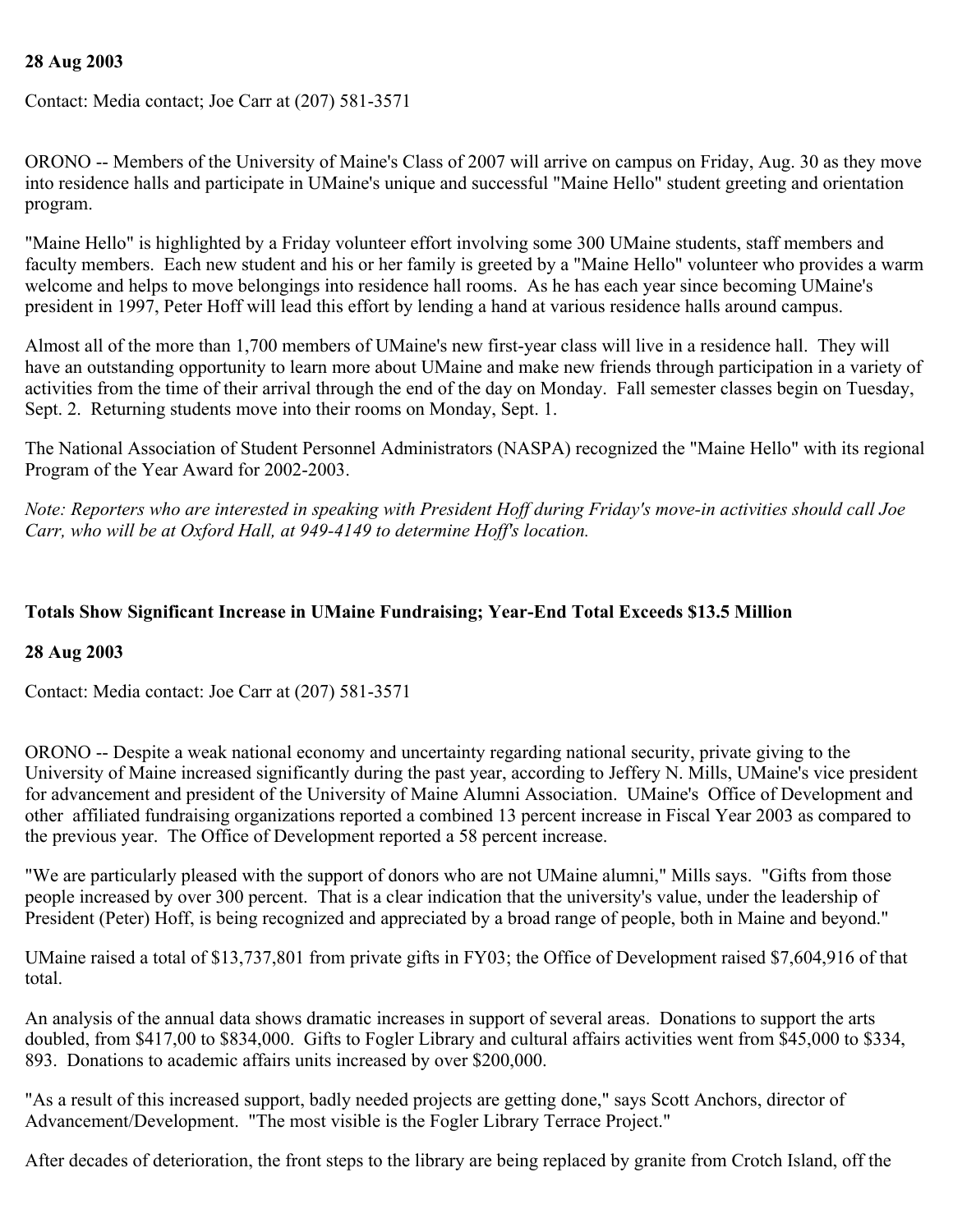coast of Stonington. The completion of the project is expected later this fall. The generous gifts of donors and local businesses are making this million-dollar project possible.

"Several Maine-based businesses have recognized the value of this project, which will result in a wonderful new front entrance at the library, certainly one of UMaine's landmark buildings," Anchors says. "Those businesses have donated their services and their products, allowing us to move forward with the work on this important project."

Private funds have also been critical in the completion of high-profile projects like the relocation of the University of Maine Museum of Art to downtown Bangor, an effort that has helped to showcase art more broadly to the people of central and eastern Maine.

"This project is an excellent example of a way in which UMaine can extend its resources to benefit people in the community well beyond the borders of campus," Mills says.

Philanthropic donations increased in each of the four categories university fundraisers have developed: alumni, corporate, foundation and individual. Anchors attributes a 21 percent increase in combined corporate and foundation support to improved collaboration and communication with the university units that benefit from such support.

"The future looks promising in terms of support from friends and alums," Mills says. "UMaine is headed in a positive direction. Our constituents recognize that and they are helping us meet our needs and move ahead."

## **What do Farmers Look for in New Crops? UMaine Economist's Report Wins International Award**

#### **29 Aug 2003**

Contact: Media contact: Timothy J. Dalton, Dept. of Resource Economics and Policy, 207-581-3237; Nick Houtman, Dept. of Public Affairs, 207-581-3777

ORONO, Maine -- New agricultural crops stand a better chance of helping to fill the world's bread baskets, says a University of Maine economist, if plant breeders take farmers' needs into account early in the crop development process. A new research report by Timothy J. Dalton, a native of East Moline and an assistant professor in the Dept. of Resource Economics and Policy, is one of the first to demonstrate farmers' preferences using a quantitative approach.

Dalton's research could help agricultural research organizations work with farmers in developing countries to increase food production. His paper, A Hedonic Model of Rice Traits: Economic Values from Farmers in West Africa, won a second place award in the T.W. Schultz competition for the best contributed paper at the 25th International Conference of Agricultural Economists in Durban, South Africa in August. The paper will be published in the journal Agricultural Economics in 2004.

Dalton is also co-author with R. G. Guei of a book chapter, Ecological Diversity and Rice Varietal Improvement in West Africa, that was cited in a recent article on the Green Revolution in Science magazine.

Indigenous, low yielding African rice tends to be aromatic and used principally for ceremonial purposes, Dalton explains. Over the years, Asian rice, first brought to Africa in the 1600s, gradually became a primary staple in some areas. Since the 1950s, rice breeders have developed new varieties by crossing Asian strains and, in the past ten years, by crossing African and Asian varieties.

Those new varieties, however, have not been well accepted. To find out what farmers value in their crops, Dalton conducted a project in 1997 in the West African nation of Ivory Coast with Monty Jones, an internationally respected rice breeder. At the time, both Dalton and Jones worked for the West Africa Rice Development Association (WARDA).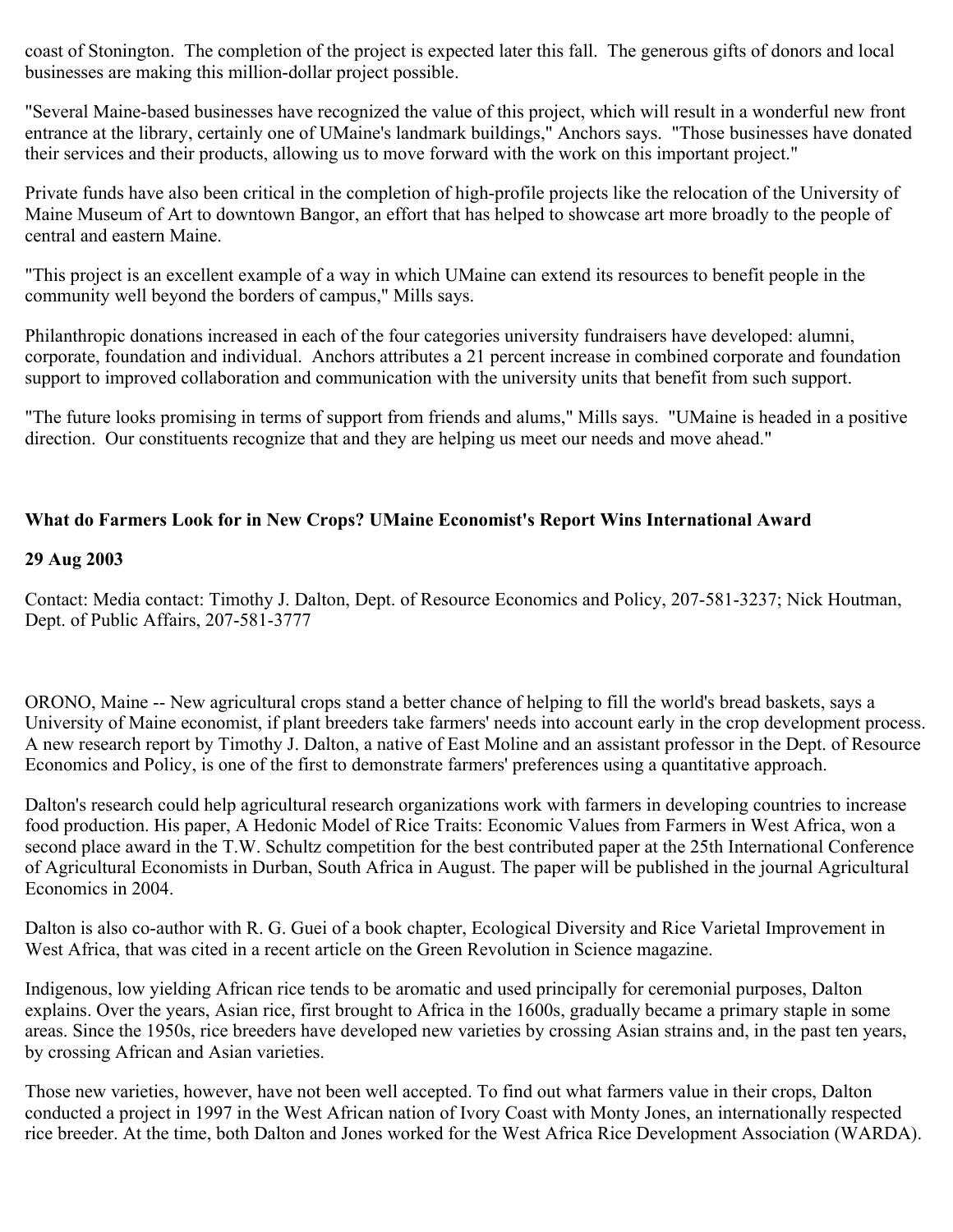"What we did is take rice varieties at an early stage of development and give them to farmers to find out what they see as promising. This is the participatory research approach in which farmers get involved at the early stage so they can have input into what's valuable to them."

While high-yield varieties developed through traditional agricultural research methods have been adopted successfully in some areas of Africa, less than 11 percent of the cropland in the upland West African rice belt is planted with them, says Dalton. Through his research, he found that farmers value factors such as plant height, days to maturity and processing characteristics more than how much a plant yields.

"For example, traditional rice varieties take five months to mature. What we found is that farmers really wanted varieties that would mature in 110 days. Shaving off 40 days worth of labor was much more valuable than any yield increase. That allows them to free up labor for other crops and do other things. It also reduces the farmer's risk since the crop is not as exposed to pest infestation, animals eating the crops and other potential losses."

Plant height was also an important factor. The new varieties associated with the Green Revolution tend to be dwarf or semi-dwarf plants that put more of their energy into the grain rather than stalks and leaves. However, farmers in the region harvest their rice by hand and preferred a stalk that was close to waist high.

"You can imagine bending over, stooping down to the ground and harvesting. That was very important to farmers," Dalton says.

In choosing crops to plant, "there are compromises that need to be made. The farmers are saying that they value shorter duration varieties. They still want them about waist high so they can harvest them easily, and they would be willing to trade off high yield for those conveniences."

Farmers also consume much of their rice in their own households. As a result, their crop preferences tend to vary from those of farmers who raise more of their crop for the market, he adds.

"What I've done is derive some of the economic values of different crop traits which can then be used by breeders to move directly toward useful technologies," says Dalton. "My paper is novel in its use of a quantitative approach, but the trend toward more participation by farmers in research and development is getting to be commonplace throughout international ag research groups in developing countries."

During their two-year research project, Dalton and Jones created a plot with 60 different strains of rice from around the world, "a shopping center for new varieties." They invited local farmers to visit the plot at several stages of crop development and tell the researchers what they liked and didn't like about each strain.

The following year, the researchers gave seed samples of preferred crops to the farmers to grow under their own conditions. Dalton then asked farmers to indicate what they liked and didn't like about each strain and how much they would be willing to pay for the seed.

The results suggest that increases in food production are likely to occur through a sequence of steps as farmers adopt crops with characteristics that they prefer, eventually increasing overall rice production, adds Dalton.

At UMaine, Dalton conducts research on the needs of Maine's agricultural industry. He has focused on the economics of potato field irrigation and the cost of milk production. He is a member of the governor's panel on dairy industry sustainability.

Dalton teaches microeconomics and is scheduled to teach a course on world food supply and the environment in 2004.

## **Eckardt Named UMaine Vice President**

**19 Aug 2003**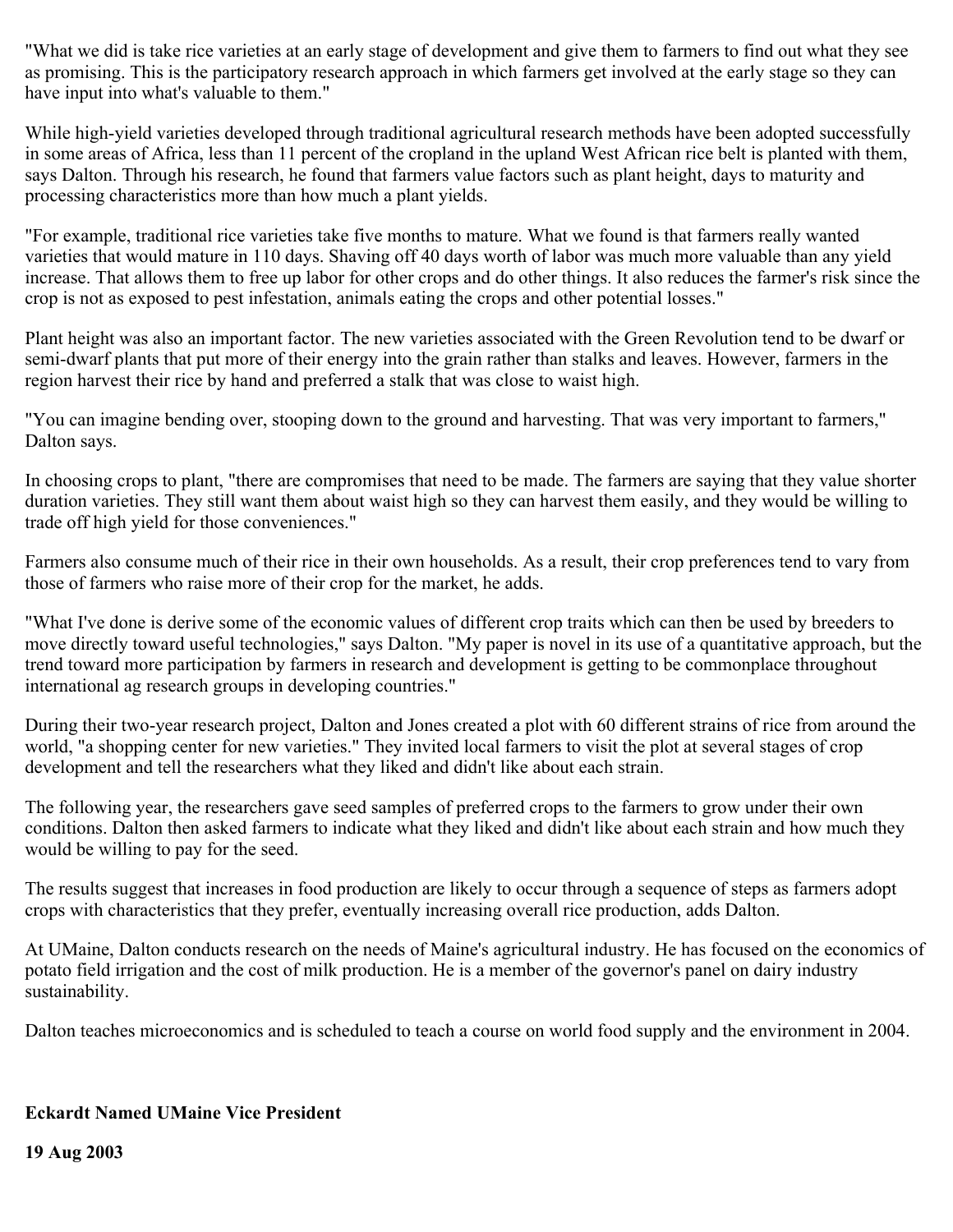ORONO -- Michael Eckardt, Ph. D., a medical psychologist who has vast experience managing research programs and other activities at a division of the National Institutes of Health (NIH), has been named vice president for research at the University of Maine. The appointment was approved today by the executive committee of the University of Maine System Board of Trustees.

Eckardt, who has a doctorate in medical psychology from the University of Oregon Health Sciences Center, began working for the National Institute on Alcohol Abuse and Alcoholism (NIAAA) of the NIH in 1976. He served that agency in several capacities and was also a member of the University of Oregon Medical School faculty from 1986-90. He has played a significant role in the development of federal guidelines related to alcohol and health and has been an active researcher, authoring some 150 scientific publications. Eckardt retired from NIAAA earlier this year, having served most recently as chief of the agency's Planning and Evaluation Branch.

"We will benefit greatly from Michael's expertise as he joins us to lead UMaine's research efforts," says Robert Kennedy, UMaine's provost and executive vice president. "He has a great deal of experience in managing research activities at the highest level and he will play a key role in helping us advance in this vital part of UMaine's mission. Michael is both a distinguished scientist and a proven leader. I look forward to working with him."

At UMaine, the vice president for research is responsible for developing and executing strategies related to UMaine's research mission; for representing the university's interests to government, industry and other constituencies; and for oversight of all policies related to research, technology transfer and economic development.

"I am looking forward to working with the faculty and senior leadership at the University of Maine to further their research interests," Eckardt says. "I am very impressed with both the faculty's enthusiasm for research and the extensive support of these efforts by the senior leadership. It will be an exciting challenge to realize the research-related goals stated in the University's strategic plan and to accelerate the attainment of a more knowledge-based economy in Maine."

The vice president for research job at UMaine has been vacant for nearly 15 months, since Daniel Dwyer resigned to accept a similar position in New Mexico. Eckardt is expected to begin work at UMaine immediately.

## **UMaine Food Science Professor Receives Two Awards**

## **21 Aug 2003**

Contact: Media contact: Nick Houtman, Dept. of Public Affairs, 207-581-3777; Alfred Bushway, Dept. of Food Science and Human Nutrition, 207-581-1629

ORONO-- University of Maine professor of food science Alfred Bushway has received two awards for his teaching, research and technical assistance to the food products industry. The Institute of Food Technologists (IFT) awarded Bushway its 2003 Elizabeth Fleming Stier Award for pursuit of humanitarian ideals and significant contributions to the food products industry and the public.

Bushway, a resident of Veazie, also has been selected by Purdue University in West Lafayette, Indiana, to receive the Outstanding Food Science Award given to alumni. Bushway received his bachelor's degree from UMaine and attended Purdue for his master's and Ph.D.

"One of the most satisfying aspects of my academic career at the University of Maine has been to follow the successes that my students have achieved upon graduating. Our ability to contribute expertise has been important to the development and growth of Maine's food processing industry," says Bushway.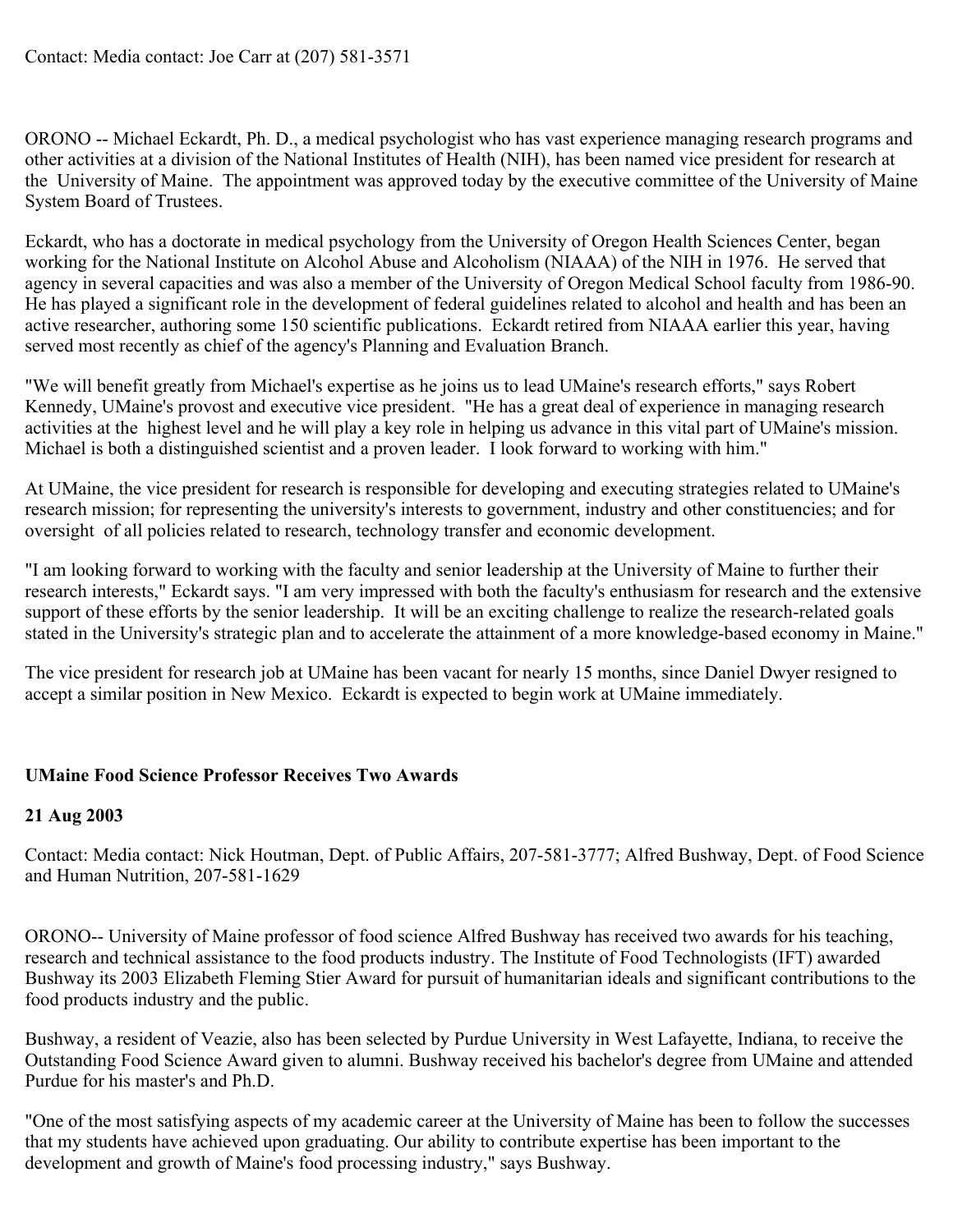Bushway came to UMaine in 1978. He advises all food science majors and has mentored more than 30 graduate students whose research has resulted in more than 60 academic publications. His research focuses on the post-harvest quality of fruits and vegetables and the development of new food products. He has worked closely with food product companies.

Bushway is the first UMaine professor to receive the IFT award.

## **Groundbreaking Set for Advanced Manufacturing Center**

## **20 Aug 2003**

Contact: Media contact: Nick Houtman, Dept. of Public Affairs, 207-581-3777; Steve Adam, College of Engineering, 207-581-2262

ORONO, Maine -- The University of Maine College of Engineering will hold a groundbreaking ceremony on August 22 for a building to house a program that is giving a much needed boost to Maine's manufacturing economy. Since opening last winter in Norman Smith Hall on the UMaine campus, the Advanced Manufacturing Center has performed product design and development work for companies statewide.

If construction goes as planned, AMC technicians and students will have new quarters in late 2004 and be able to expand their support for industry and small businesses. Work on the 30,000 square-foot AMC building is slated to begin in September. JCN Construction, Inc. of Bedford, New Hampshire is the general contractor.

The groundbreaking ceremony will take place at 1:30 p.m. Aug. 22 at the construction site located near the Memorial Union on the UMaine campus. Participants will include Dean Larryl Matthews of the College of Engineering, UMaine President Peter S. Hoff and President Joyce Hedlund of Eastern Maine Community College.

"The AMC fills a gap in Maine's economic development capacity by providing rapid design and prototyping capability. In order for manufacturers to do this, they would have to divert part of their resources away from production. That raises barriers to their ability to enter new markets. The AMC is all about lowering those barriers and enabling manufacturers to solve problems and become more competitive," says Mathews.

Steve Adam, College advancement officer, and engineering faculty member Tom Christensen are associate directors of the AMC. Scott Dunning, associate professor and coordinator of the electrical engineering technology program, is the AMC executive director.

To the untrained eye, the AMC might look like a typical machine shop. However, with one of only two rapid prototyping machines in Maine, a bank of computer work stations and an array of computer controlled metal cutting equipment, the AMC specializes in bringing abstract ideas to reality. With guidance from engineering faculty members and technician Brian barker, students design and build devices that meet demanding specifications for new products. Prototypes already developed at the AMC range from production line hardware to new equipment for companies and research laboratories.

Jonathan Daniels, economic development director for the City of Bangor, calls the AMC a unique and valuable tool for companies in the region. "We don't try to attract companies just to Bangor. We promote the entire region and include the university and the educated labor pool in eastern Maine as significant factors for business relation and expansion. With the knowledge and enthusiasm of the AMC staff, we can offer the center as a resource to help companies grow," he adds.

"We have been busy from the day we opened," says Adam. "There is a backlog of demand for this kind of service, but we don't compete with the private sector. If someone comes to us with a request to make a run of a part they happen to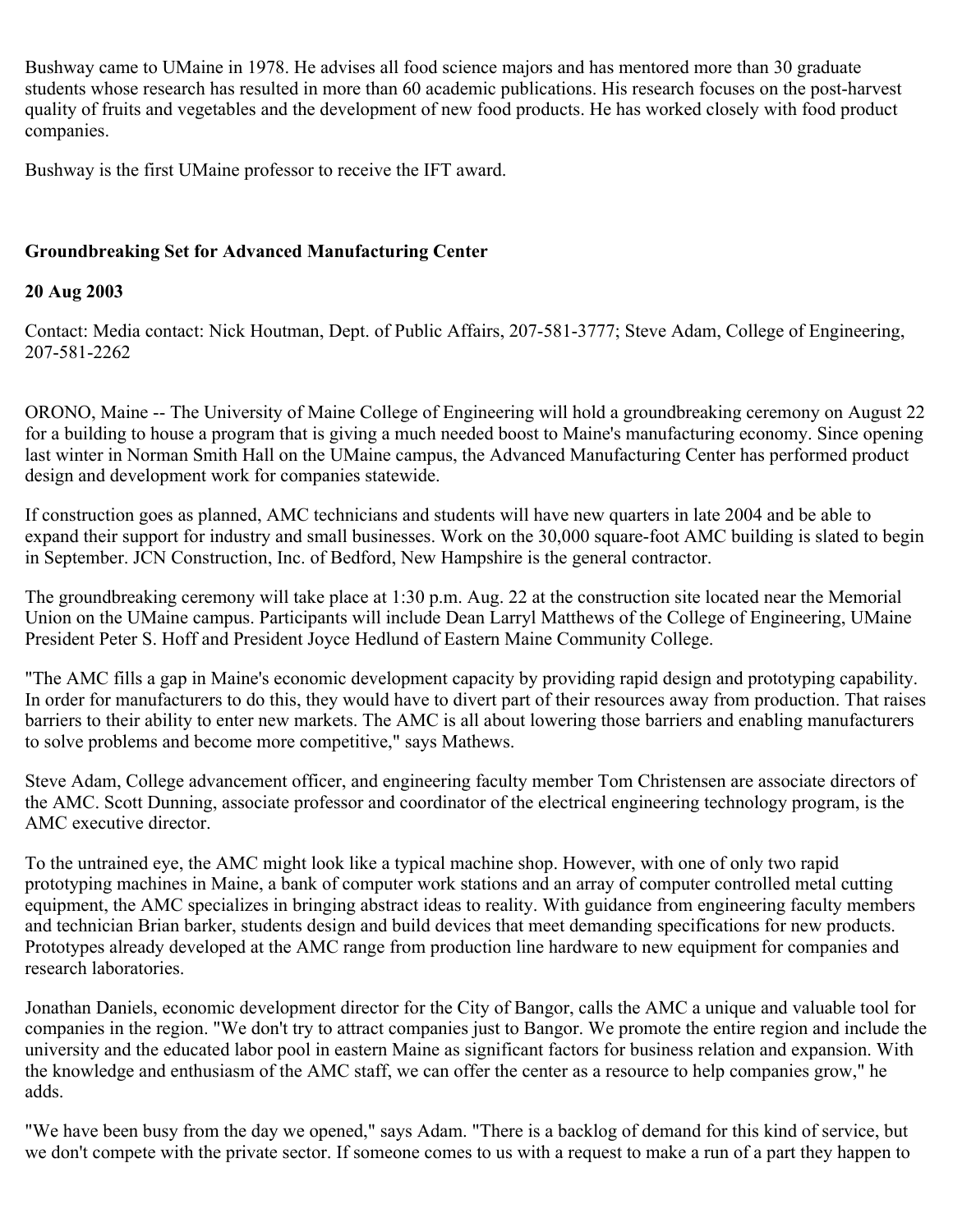need, we give them a list of shops that can perform that work. What existing shops don't do is the research and design work that goes into a prototype. We can do that at a reasonable cost with skilled technicians and some of the best equipment available."

Financial support for the building project comes from research and development bond funds approved by Maine voters in 2002.

Staff at the AMC include Barker, who has extensive experience in machining and mechanical design, and faculty members Vince Caccese of the Department of Mechanical Engineering and Bruce Segee of the Department of Electrical and Computer Engineering. Engineering students working at the AMC projects gain additional experience that complements their degree programs.

## **More UMaine Students Choosing On-Campus Housing; High Demand Among Returning Students**

## **25 Aug 2003**

Contact: Contact: Joe Carr at (207) 581-3571

ORONO -- Residence halls at the University of Maine will come alive with activity on Friday, when new first-year students move in as part of UMaine's acclaimed "Maine Hello" student greeting and orientation program.

Again this year, UMaine's residence halls will be at capacity, with a projected 3,777 students living on campus.

Room reservations for the 2003-2004 academic year show a dramatic increase in the number of returning students, a total of 2,113, in on-campus housing. That represents a 17 percent increase (307 students) in returning students choosing the on-campus housing option compared to one year ago.

Richard D. Chapman, UMaine's vice president for student affairs, says this is a positive development. Although there are many reasons for it, he says, the primary one is that students recognize the value of on-campus living.

"Experience is telling these students that life in residence halls provides more opportunities to experience the wide range of services and activities that are available to student members of this community," he says. "There are also noteworthy advantages in terms of academics, health and safety, and the logistics of managing the busy life of a college student."

All told, the number of on-campus residents this year will be approximately 220 higher than last fall. Capacity has been added by last January's opening of Edith Patch Hall and by reducing the number of "large single" rooms available to students. Those are rooms designed for two residents in which students were allowed to live alone by paying a higher rate.

Renovations are nearly complete at Balentine Hall, which will be home to 79 students. If that building is not ready for occupancy by Friday, those students will be temporarily housed at York Village. An additional 60-70 students will begin the year living in York Village. Those students will be assigned to permanent residence hall spaces in the early weeks of the fall semester, after the normal shrinkage in the on-campus residence population that occurs when students either elect not to begin classes or decide to live elsewhere. At that time, York Village will no longer be used as a residence facility.

"Recent trends have indicated a greater interest in on-campus residency, so we have been planning for this high demand," says Robin Toderian, UMaine's executive director of Student Auxiliary Services. "Through online

application and other means, we have been able to increase efficiency and maximize the available resources.

We were able to give returning students their room assignments before they left in the spring and to tell incoming first-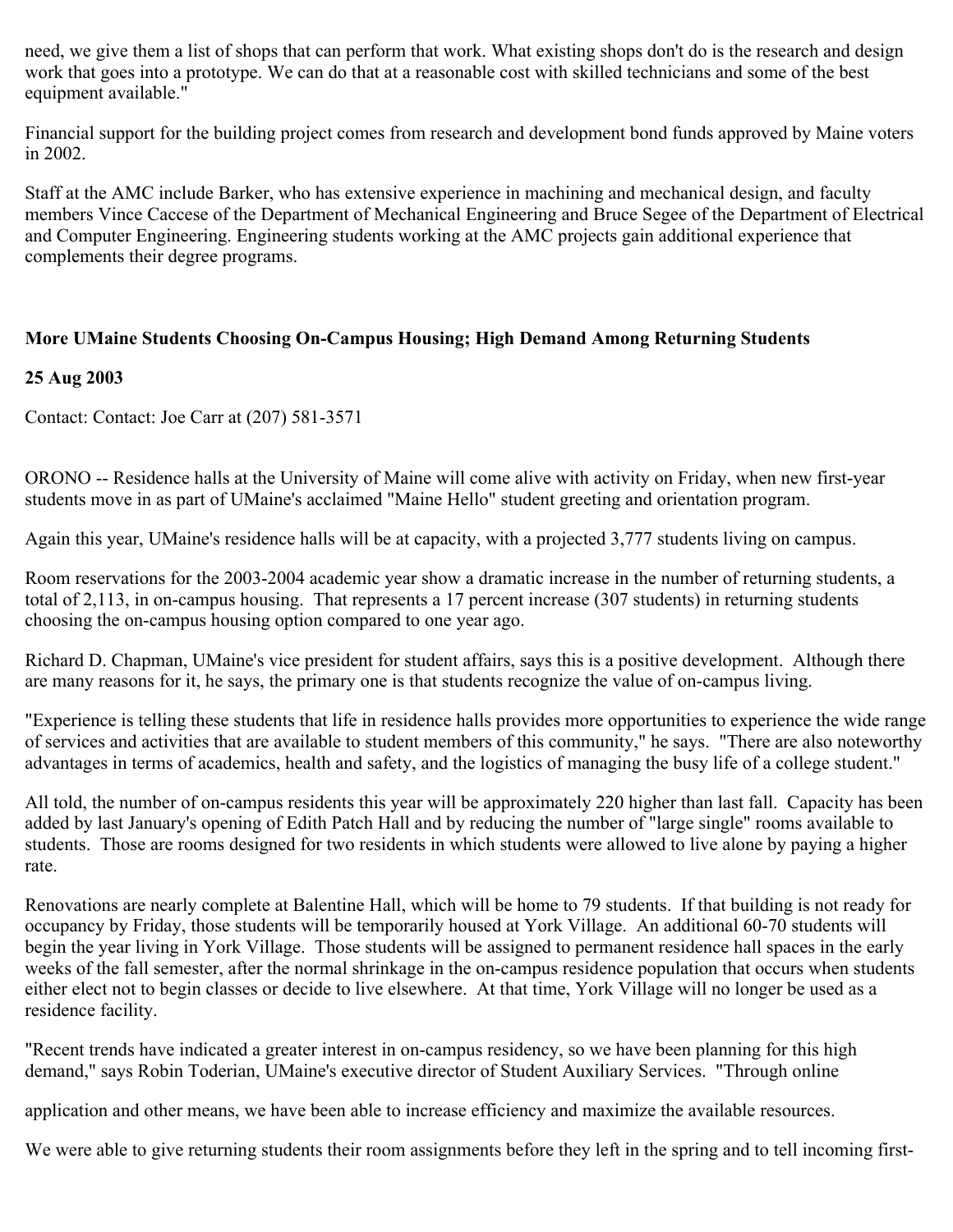year students where they would be living when they were on campus for summer orientation."

Students who applied for housing after June 1 were put on a waiting list and assigned to rooms as they became available.

In keeping with its long-standing practice, UMaine will not assign three students to any room designed for two. It is possible that a small number of students who applied for housing late in the summer will not be accommodated at the beginning of the semester.

"Full residence halls are one indicator of a diverse and dynamic university community," Chapman says. "We look forward to students and staff members working together during this academic year to further enhance and develop the unique community in which we study, live and work."

## **UMaine School of Performing Arts Fall Semester Schedule**

#### **12 Aug 2003**

Contact: Contact: Joe Carr at (207) 581-3571

#### ORONO

## **Small Farm Field Day in Unity**

#### **06 Aug 2003**

Contact: Media contact: Rick Kersbergen, University of Maine Cooperative Extension, 1-800-287-1426

ORONO, Maine - - The University of Maine Cooperative Extension and the Maine Organic Farmers and Gardeners Association are sponsoring Maine's annual Small Farm Field Day on August 3 at the Common Ground Fair site in Unity, off route 220 and 139.

This educational event is designed for farmers and gardeners interested in improving their knowledge and skills in horticulture and animal husbandry. The field day will occur rain or shine.

Workshops will begin at 9:30 a.m., and new classes will be offered hourly until 3:30 p.m. Admission to the event is free, although donations will be accepted. A complete brochure is available listing events and times by calling 1-800-287- 1426(in Maine).

Small Farm Field Day provides a place for hands-on learning. There will be more than 20 different presentations and workshops, with topics from Milk Goats to Green Manures. The Maine Alternative Poultry Association (MAPA) will be on hand to talk about housing, health and marketing for laying hen producers, along with the Central Maine Bird Fanciers who will have a poultry show.

Scott Greaney will demonstrate slaughtering and processing meat birds. The Working Horse and Oxen Association (WHOA) will lead a "Teamster Pre-School" for new-comers who want to learn more about using horsepower. Other topics, such as drip irrigation, permaculture, insect control and using pig tractors will all be available to interested participants.

Some demonstrations will be on-going, featuring equipment such as a no-till seeder and a "Regi-Weeder."

This year, six of the workshops will offer Maine Board of Pesticides Control recertification credits in five different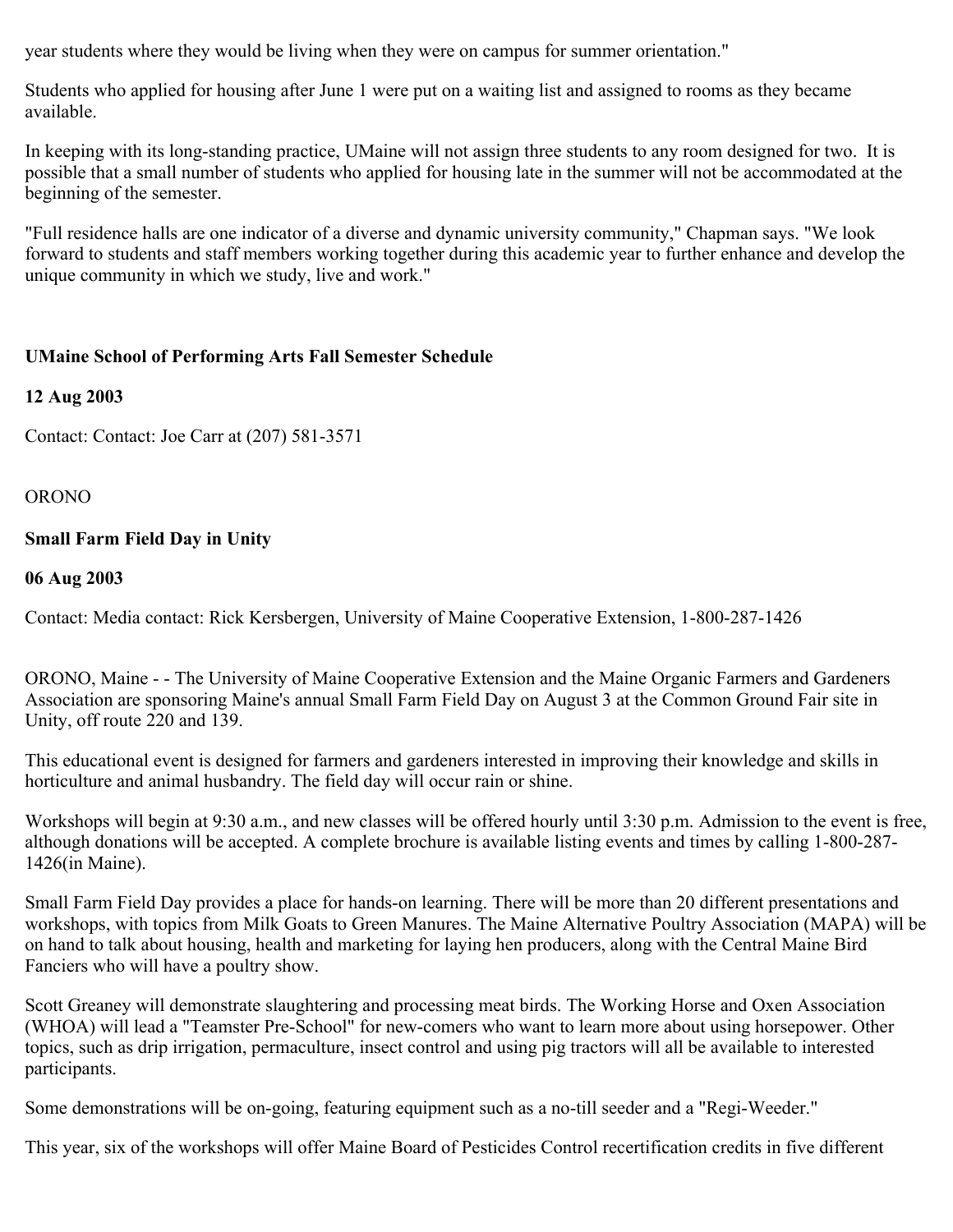concurrent sessions. These include weed identification and troubleshooting, alternative forage trials for livestock producers, monitoring and controlling sweet corn pests, and managing insects organically--old and new materials.

Lunch will be available for purchase and will include hamburgers, chicken and vegetarian options. John's Homemade ice-cream will also be available as a special treat!

More information or a complete brochure listing the times and event offerings is available from Rick Kersbergen at the Waldo County Extension Office at 1-800-287-1426 (in Maine) or 207-342-5971, or from MOFGA at 207-568-4142.

## **Women's Leadership Project in Bangor**

#### **01 Aug 2003**

Contact: Media contact: Louise Franck Cyr, Cooperative Extension, 1-800-287-0274; Nick Houtman, Dept. of Public Affairs, 207-581-3777

ORONO-- The University of Maine Cooperative Extension Strengthening Women's Leadership Capacity Project is now accepting registrations for the coming year. This nine-month educational series is a place for women to experiment with stepping into their full competent powerful selves as women and to practice effective leadership.

"The project provides a place where women interested in exploring leadership in their lives, whether professionally or personally, can strengthen their leadership muscle," says Louise Cyr, Extension educator who coordinates the project with Deb Burwell . "This is a developmental process and the group provides support and tools for each woman's process."

By joining the series, participants will deepen their knowledge about personal power; gain more understanding about their own potency and the effect their actions have on others; learn how to use personal power in service of bringing about social change; practice engaging in conflict, staying in the heat and cleaning up the toxic waste; explore how internalized oppression and sexism can get in the way of leadership capacity; and become part of a local network of women actively exploring their own female authority.

The series begins on October 14 and meets on the second Tuesday of each month for nine months. Meetings are held from 6 to 9 p.m. An informational meeting will be held on September 16 from 6 to 8 p.m. at 185 Harlow Street -- Suite 2, The Old School House (next to the Bangor Public Library--" enter through the door farthest from the library). A brochure and registration are available from Louise Franck Cyr at 1-800-287-0274 or Deb Burwell at 338-2162.

#### **UMaine Web-Based Course on Northern Ireland Peace Process**

#### **06 Aug 2003**

Contact: Media contact: Joe Carr at (207) 581-3571

ORONO -- This fall, University of Maine students will have the opportunity to learn about the on-going peace process in Northern Ireland through a Web-based course taught by an instructor based in Ireland.

Gladys Ganiel, a doctoral candidate in the Department of Politics at University College Dublin (UCD) and a native of Harrington, Maine, will teach "Peacebuilding, Christianity and Social Change in Northern Ireland," through UMaine's Peace Studies Program and the Division of Lifelong Learning's Continuing and Distance Education Program. There are still positions available for both traditional and non-traditional students who wish to register for the course. For more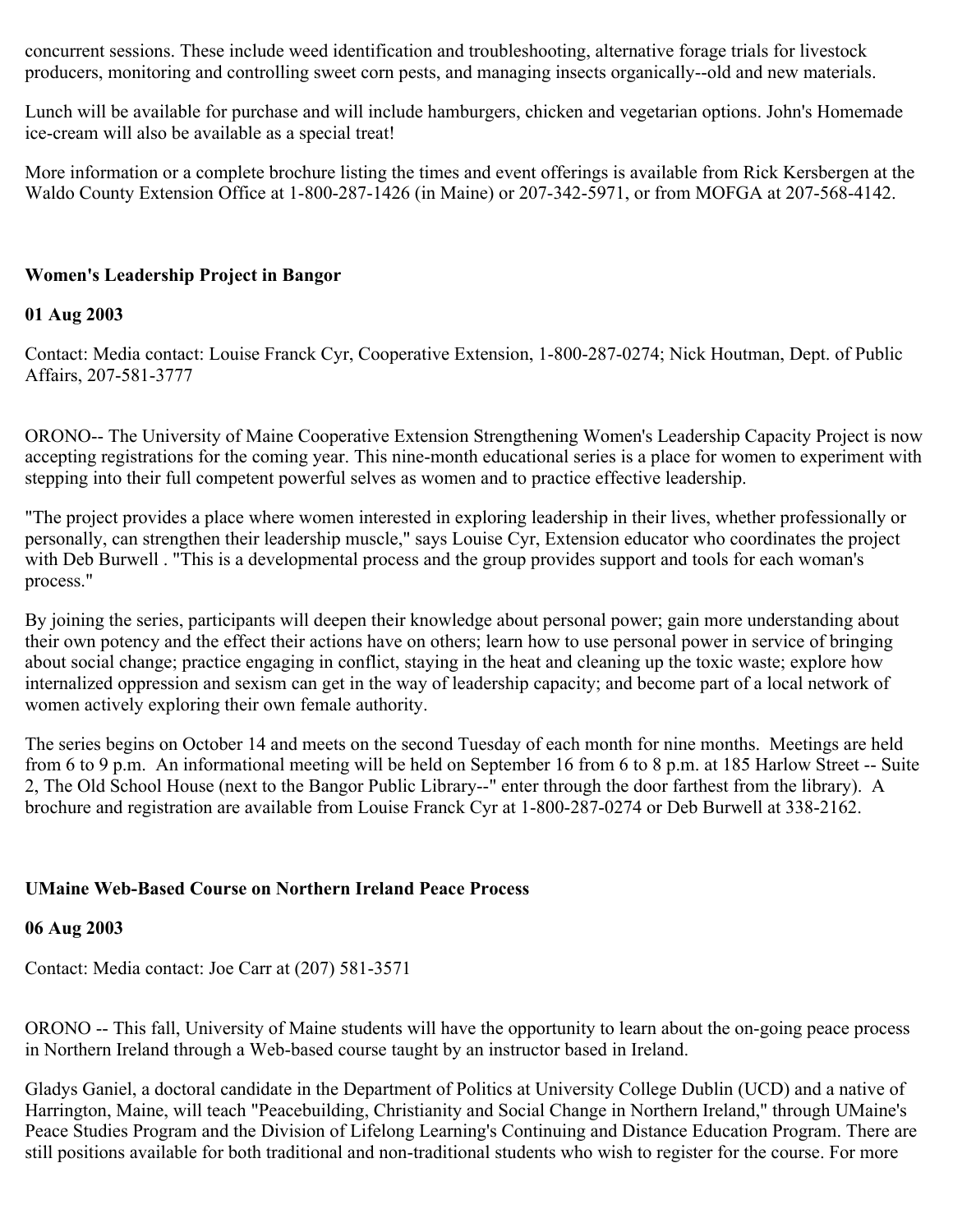information or to register, visit [http://learnonline.umaine.edu](http://learnonline.umaine.edu/) or call 581-3142.

Much of the course will focus on the grassroots activism of Christian churches, residential communities, and political action groups since the 1998 Good Friday Agreement. It will explore the links between conflict and religion, analyzing how peace activists have been trying to break those links. It will also examine the views of those who currently oppose the Good Friday Agreement, and explain why the peace that has been achieved is not yet complete.

Students will have access to Ganiel's on-going research among grassroots activists, which is funded by the Royal Irish Academy, a Dublin-based organization that promotes study in the sciences and humanities. Students will also be exposed to the most up-to-date research conducted by academics in UCD's Institute for British-Irish Studies and the Institute for the Study of Social Change.

The course will also include a broad study of Northern Irish politics, history, religion, and the elite level negotiations that led to the Good Friday Agreement. This will allow for consideration of the many causes of the conflict, and serve as a framework for evaluating the significance of the current work of Christian peace activists. The study of the negotiations will allow for an exploration of the connections between politicians and grassroots activists. Students will also read *Making Peace* by former Maine senator George Mitchell, who chaired the talks that produced the Good Friday Agreement.

UMaine has established a number of links with Ireland and Northern Ireland in recent years. Last year, UMaine entered into official partnerships with Northern Ireland's University of Ulster and the Queen's University of Belfast for the exchange of students for research and study; the exchange of faculty and staff for research, teaching, and discussions; the exchange of information; and joint research activities.

UMaine students have also been recipients of the Mitchell Peace Scholarships. The Mitchell Peace Scholarships, established in 1998 to honor Mitchell's contributions as chairman of the Northern Irish peace talks, facilitate exchanges each year between the Maine Technical College System and the University of Maine System and Ireland's Department of Education and Science.

UMaine's Peace Studies Program is planning a travel course to Ireland and Northern Ireland in 2005.

For more information, contact Peace Studies at 581-2609 or Ganiel at 483-4193.

## **Soil Erosion Project to Benefit Potato Growers**

## **06 Aug 2003**

Contact: Media contact: Laurie Osher, Dept. of Plant, Soil and Environmental Sciences, 207-581-2957; Nick Houtman, Dept. of Public Affairs, 207-581-3777

ORONO-- The rain is falling like clockwork on a University of Maine research project designed to help potato farmers reduce soil erosion. Laurie Osher, assistant professor in the Department of Plant, Soil and Environmental Sciences, is working with support from the Maine Potato Board to test the effectiveness of a soil treatment that has been shown to work in the irrigated fields of Idaho and other western states.

Also working on the project is Joe Manzo, a Stearns High School student from Millinocket who is doing a summer internship through the statewide MERITS program. Manzo hopes to attend the Air Force Academy to study engineering and is gaining technical experience in Osher's lab.

"This project is pertinent to the industry," says Don Flannery of the Maine Potato Board. "As we look at our future water needs and become more competitive in providing the market with a quality product, this might be something else that we can do."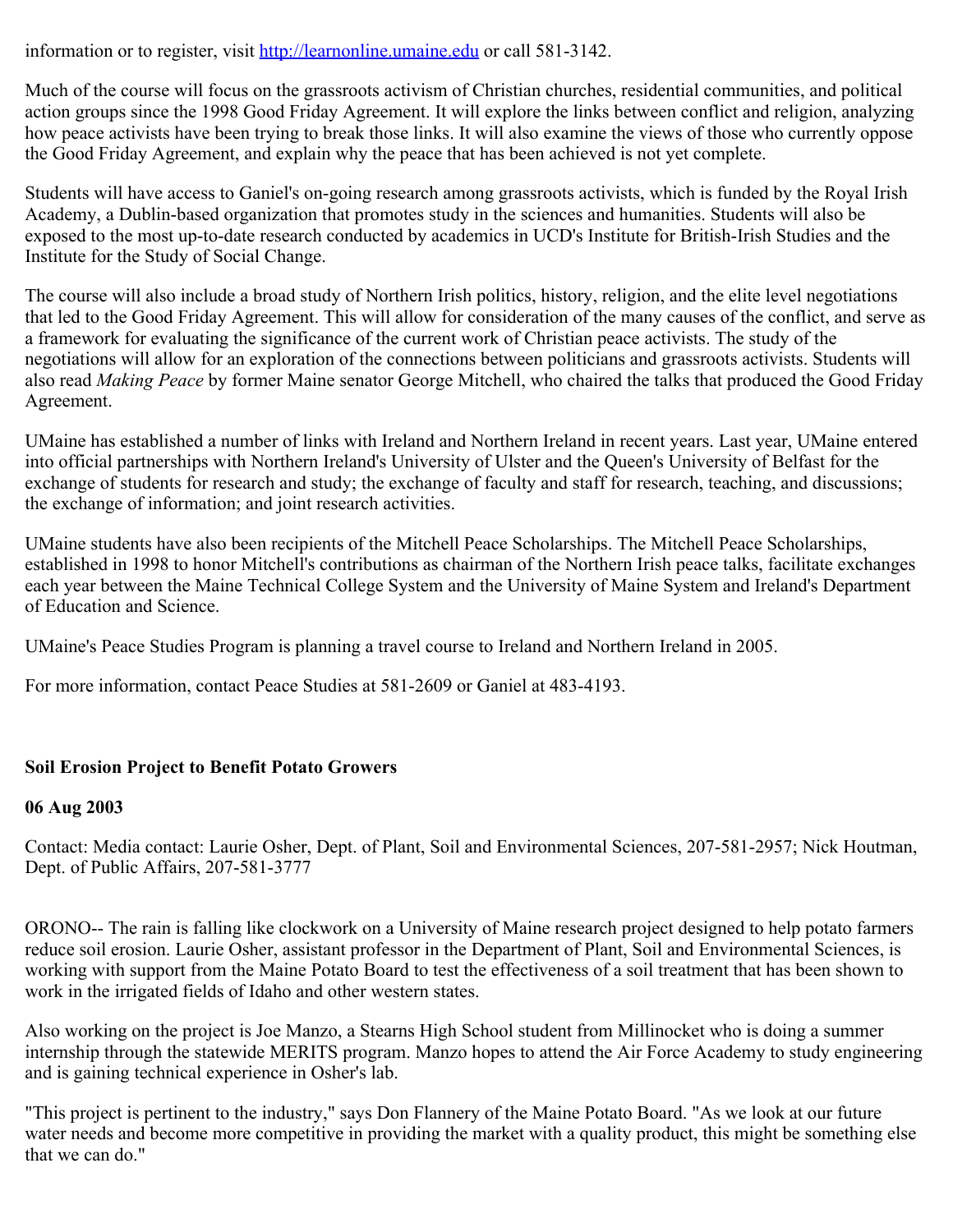Osher has conducted soil research to assist farmers and land managers in the U.S. as well as in Central and South America. She specializes in the use of carbon isotopes to determine the long-term impacts of land use, including agriculture, on soils.

"This is a Land-Grant university, and it's important that we work directly with farmers and other groups," says Osher.

Manzo and Osher have set up a rainfall simulator behind UMaine greenhouses on the Orono campus. Built by former UMaine engineer Rosemary Seymour, the machine consists of a sprinkler mounted on a platform about 12 feet high. It can saturate an area on the ground with a fine spray.

"We're testing different concentrations of a chemical called polyacrylimide or PAM applied to the top of the soil. We spray it on the soil just as a farmer would apply it in a field," says Manzo. The PAM used in this study is not the same compound as the popular frying pan spray used by cooks.

During a trial run, treated soil is put into a pan and held at a ten percent slope under the rainfall simulator. As water begins to fall, it forms a puddle and then starts to flow, along with any eroded soil, into a second pan. That runoff will be analyzed in a lab to calculate how much soil was eroded by the rain. The results will be compared to analyses from soil samples not treated with PAM.

Osher and Manzo are testing four different soils used to grow potatoes in Maine. Their results will be combined with additional research on the properties of soils treated with PAM and provided to the Maine Potato Board.

PAM treatment will be tested at a commercial scale before recommendations are made to farmers, adds Flannery.

## **Monhegan Forest Threatened by Barberry**

## **11 Aug 2003**

Contact: Contact: William Livingston, Dept. of Forest Ecosystem Science, 207-581-2990; Nick Houtman, Dept. of Public Affairs, 207-581-3777

ORONO, Maine -- After more than a century of clearing for agriculture, browsing by deer and die-offs related to disease, Monhegan Island's forest appears to be regenerating with a healthy mix of hardwood and softwoods. That's the good news contained in a report scheduled to be presented to the Monhegan Island Associates by two University of Maine scientists in a public meeting on August 13.

The bad news is that an invasive non-native plant known as Japanese barberry infests almost 40 percent of the island's 360 acres of forest, already forming an impenetrable thicket in some areas. "This is the first time in Maine that I've seen a forest dominated by barberry. It creates a dense wall of vegetation in the understory. We didn't expect the barberry to be such a problem," says Bill Livingston, UMaine professor from Old Town in the Dept. of Forest Ecosystem Science and a co-author of the study.

The barberry is likely to exclude other vegetation, says Livingston, but he and master's student Rick Dyer of Amherst, Massachusetts were unable to get inside the thickets to determine whether or not young trees or other plants were present.

Monhegan is home to a year-round community of 75, according to the 2000 U.S. Census, and a summer season population. It is located about 9 miles off the mid-Maine coast.

The study by Dyer and Livingston is the first thorough quantitative survey of the island's forests. It was done at the request of the association to provide an informed view about the future forest. The public is welcome to attend the presentation that is scheduled to start at 8 p.m. in the island schoolhouse.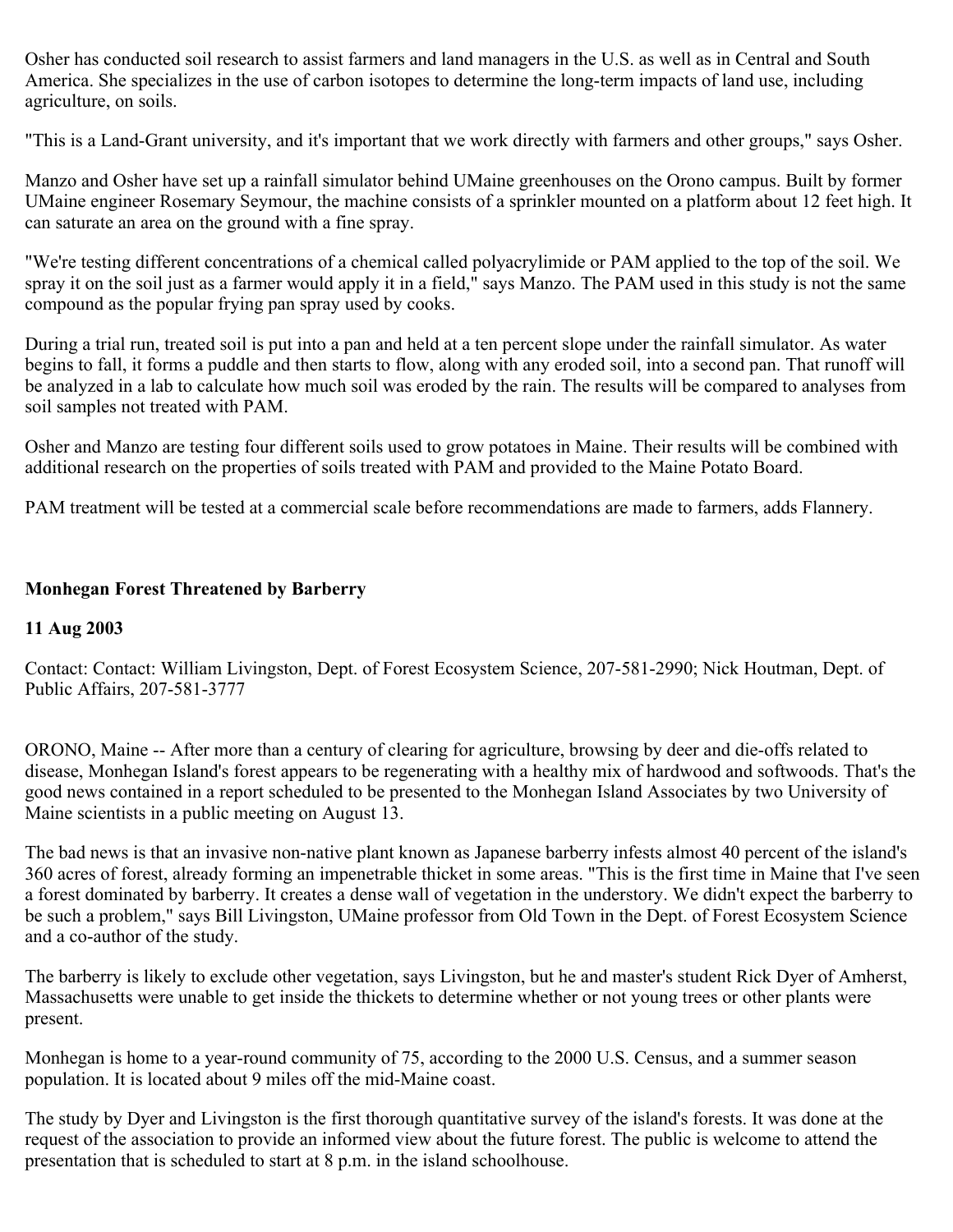As part of their study, Dyer and Livingston looked at land use changes over the past two hundred years. Starting in the early 19th century, parts of the island were cleared for agriculture. By 1910, much of that farmland had been abandoned.

To evaluate the current status of the island's forest, the researchers created 63 circular plots randomly distributed in the forest and counted and cataloged all the tree species over 10 centimeters in diameter at breast height within each plot. A more detailed vegetation survey was done on smaller areas within each plot. The researchers focused on areas that have been continuously forested as well as areas where farm fields were abandoned.

The abandonment of fields on Monhegan created an opportunity for white spruce to regenerate in pure stands. Unfortunately, these stands are extremely vulnerable to a parasitic plant, dwarf mistletoe, which has killed most of the white spruce over the last 20 years. Dwarf mistletoe is not the same plant used in holiday decorations. The mistletoe kills by sapping a tree's strength. Infected trees have a characteristic "witches broom" growth on the branches.

Historically, Monhegan has been dominated by red spruce which is less vulnerable to mistletoe. "Red spruce does exceptionally well in a marine climate," says Livingston. "Thousands of years ago, when the climate was warmer and pine was more dominant on the mainland, the islands provided a refuge for red spruce."

While white spruce sprang up quickly in abandoned farm fields, red spruce has continued to thrive in continuously forested parts of the island. Today, red spruce is regenerating along with maple, mountain ash, and other hardwoods in areas formerly dominated by white spruce.

"A lot of the white spruce has died. Most of it has been cut and chipped to reduce the fire hazard," says Livingston. "The forest that is regenerating will have a good mix of species and should be less vulnerable to pests."

The barberry problem, however, presents island residents with another problem. A few years ago, a large deer population on the island fed on most vegetation but left the thorny plant alone, giving barberry a competitive advantage over other plants. Even though the Monhegan Island deer herd was removed a few years ago, the barberry continues to have a stranglehold in many areas. "Deer are not the only reason that barberry tends to take over," says Livingston. "It's more complicated than that. The barberry will probably have to be physically removed."

Livingston plans to continue studying the barberry problem in order to advise the island association.

## **UMaine Museum of Art to Open New Exhibits**

#### **07 Jul 2003**

Contact: Contact: Joe Carr at (207) 581-3571

ORONO and BANGOR -- The following is information about two new exhibits, "George Tice: Urban Landscapes" and "Mary Hart: Recent Paintings," scheduled for July 18-Sept. 20 at the University of Maine Museum of Art in downtown Bangor.

George Tice: Urban Landscapes

George Tice began photographing urban and suburban New Jersey in 1967, creating a body of work that developed into one of the most influential photographic documentations of place in late twentieth-century America. George Tice's photographs of New Jersey are gloriously specific in their local references, while commenting more broadly on the postindustrial landscape. Seen together, the work comprises a complex portrait of the urban and suburban landscapes of his home state, forming a meditation upon American life through views of diners, luncheonettes, movie theaters, shoe repair shops, vacant lots, beaches, housing developments, train lines, water towers, gas stations, and telephone booths. These artifacts are often outmoded or in disrepair, reflecting our attitudes toward a collective past. Often devoid of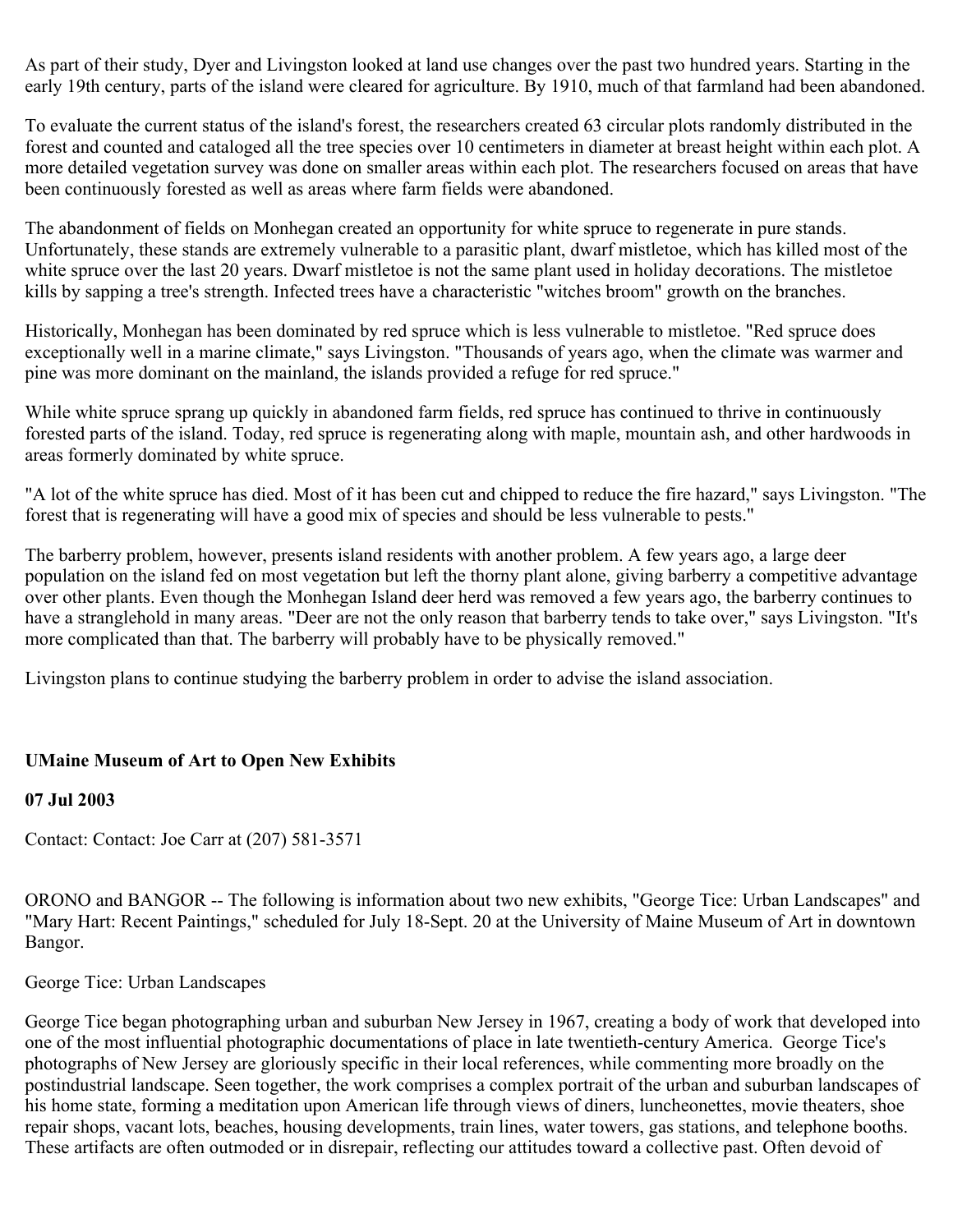human figures, these landscapes are dense with human associations and implied human presence. In these photographs, Tice uses a classic documentary style, the intense detail of large format camera photography, and a magisterial photographic printing technique. His sensitivity to people and places that are often overlooked illuminates quotidian experience with reverence, interest, irony, and humor in equal proportions. The exhibition spans Tice's photographic career, continuing the series that he first presented in the now-classic book Urban Landscapes of 1975. A new edition of Urban Landscapes, co-published by the International Center of Photography and W.W. Norton, will accompany the exhibition. Like the exhibition, the new book will include classic images from the original 1975 publication as well as new photographsâ€"the most recent taken in 1999. Tice's continued commitment to the "Urban Landscapes" series marks a vital creative endeavor, and this body of work lies at the heart of his entire career in photography. By returning to the source of his inspiration, the artist has reinvigorated his vision of place, and expanded the original project.

George Tice teaches photography and is a widely respected printer of the medium. His photographs are included in the collections of the Museum of Modern Art and the Metropolitan Museum of Art, among others. He is the author of twelve books, including *George Tice: Selected Photographs*, *1953-1999*; *Fields of Peace: A Pennsylvania German Album*; and *Paterson*. He is the recipient of fellowships from the Guggenheim Foundation, the National Endowment for the Arts, and the New Jersey State Council on the Arts.

George Tice: Urban Landscapes is made possible with support from the Geraldine R. Dodge Foundation, Morristown, New Jersey; the ICP Exhibitions Committee; and the National Endowment for the Arts, a federal agency.

Mary Hart: Recent Paintings

A native of Connecticut and current Portland resident, Mary Hart's diminutive paintings require the viewer to come close to reflect on the intimacy of the subject, seducing the eye while engaging the mind. Her recent work could aptly be called natural philosophy, realistic articulations of individual objects from nature that are inevitably abstract. Mary Hart reaffirms that painting is a stimulus to the mind as well as to the eye.

Mary Hart received an MFA from Bard College and a BA from Dartmouth College. Her work is included in the permanent collections of Simmons College, Bates College and Xerox Corporation.

University of Maine Museum of Art

Hours: Tue. - Sat. 9 - 6, Sun. 11 - 5 Admission: \$3.00 per person. No charge for UM students w/ ID and Museum Members

Directions:

From the North: I-95, Exit 48 - Broadway (Bangor/Brewer) Turn left onto Broadway, Rt. 15 At the 4th light ( 1.2 m), turn right onto State St., Rt. 2 At the light at the bottom of the hill (.1 m), turn right onto Harlow St. (one-way) Merge left into left lane, turn left into Norumbega Hall parking lot.

From the South: I-95, Exit 48 - Broadway (Bangor/Brewer) Turn left onto Broadway, Rt. 15 At the 3rd light ( 1.1 m), turn right onto State St., Rt. 2 At the light at the bottom of the hill (.1 m), turn right onto Harlow St. (one-way) Merge left into left lane, turn left into Norumbega Hall parking lot.

For additional information, please call 561-3350.

Digital images are available upon request. E-mail Joe Carr at [joe\\_carr@umit.maine.edu.](mailto:joe_carr@umit.maine.edu)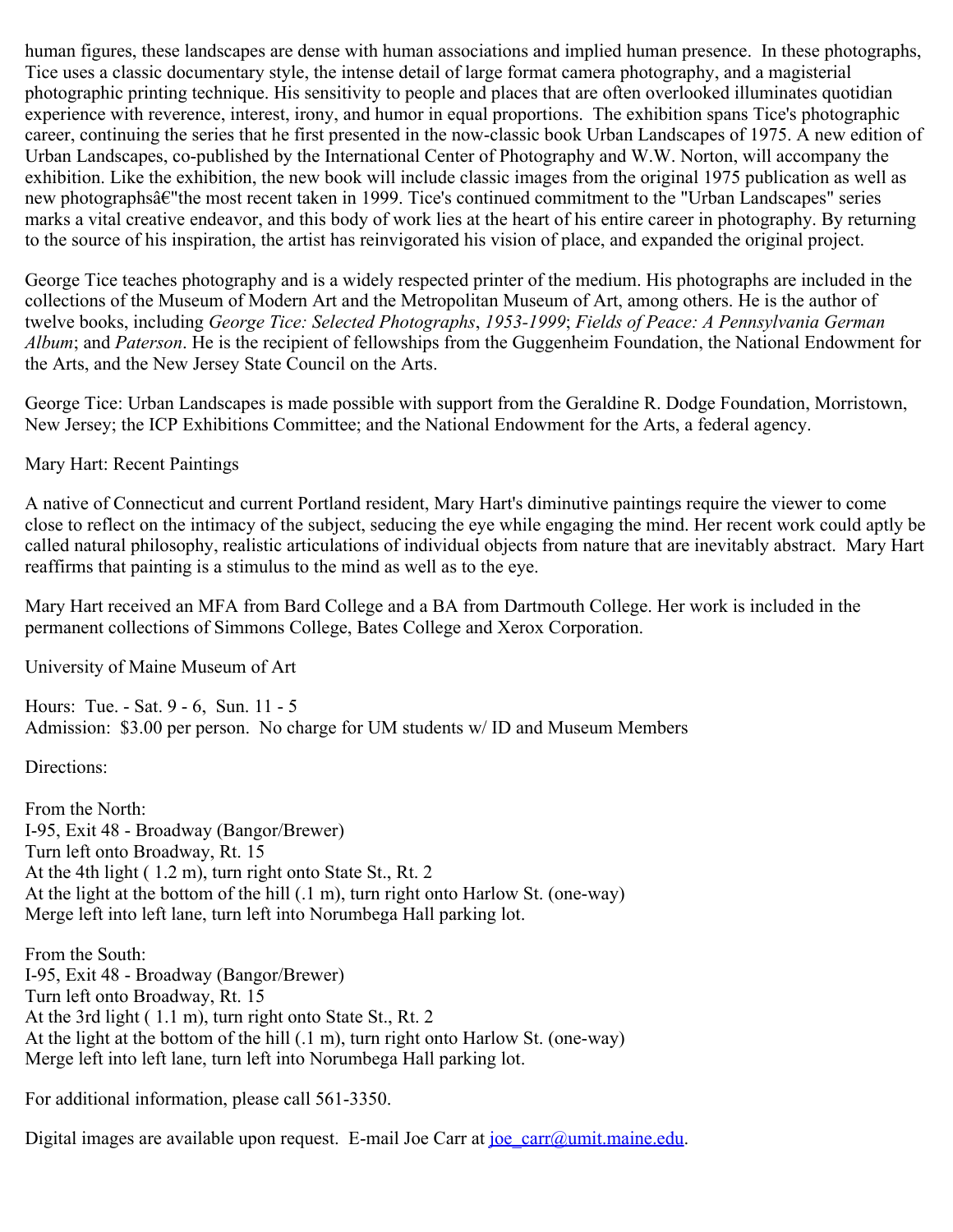### **First BAC/Toyota Visiting Geriatric Scholar at UMaine**

#### **07 Jul 2003**

Contact: Contact: Joe Carr at (207) 581-3571 ORONO -- Helen Miltiades, a professor in the Dept. of Social Work and Gerontology at Shippensburg University, is working at the University of Maine for the next several weeks as the university's first BAC/Toyota Visiting Geriatric Scholar. Her work at UMaine is funded by a grant, announced on May 30, from Toyota and Brewer Automotive Components. Through Toyota's Community Connection Program, it provided \$20,000 to enable UMaine to bring a series of nationally recognized experts on aging issues to UMaine. "It is very appropriate that our first visiting scholar in this program is Helen Miltiades, who brings such an impressive record of accomplishment in long-term care, community services, and health care," says UMaine Prof. Lenard Kaye, the director of UMaine's Center on Aging. "Her research on rural services for older adults in western Pennsylvania and the training of students for careers in service to older persons lends itself beautifully to addressing the challenges facing an aging Maine. I look forward to her contributions to the Center on Aging's efforts during the next several weeks." Miltiades, who arrived at UMaine in early June and plans to stay until mid-August, is focusing her efforts on three projects. She is conducting a study of "parish nurse" programs and their role in delivering medical services to older adults. Through these programs, which are more common in the western U.S., nurses go into the community on their own time, either as volunteers or with limited support from organizations like churches and hospitals, to provide medical care. Miltiades is comparing such programs in Maine to those in Pennsylvania, where she lives. A second project involves delivering a community workshop for health care providers being organized by the UMaine School of Social Work and the Center on Aging on grandparents raising grandchildren. More information about the workshop, scheduled for July 18, is on the Web at http://www.umaine.edu/mainecenteronaging/grandparentworkshop.htm. Miltiades and Kaye are also preparing a special overview article for "Maine Policy Review," analyzing the state of aging in Maine. The article will look at issues such as what it is like to be an older person in Maine, what services are needed to support older adults, and what changes in family structure are likely to occur as a result of the aging of Maine's population. It will part of a special issue of the journal devoted to aging and will be published in the fall of this year. "The issues that I am exploring while working on these projects are at the intersection of my interests and the center's role in exploring issues related to aging in Maine," she says. "This is an exciting environment in which to work and I am really enjoying summer in Maine." Miltiades will begin her third year at Shippensburg in the fall. She has a Ph. D. in gerontology from the University of Massachusetts.

#### **Hudson Museum Exhibits Center on Morocco**

#### **09 Jul 2003**

Contact: Media contact: Joe Carr at (207) 581-3571

ORONO -- Two current exhibits at the University of Maine's Hudson Museum, both of which continue into October, feature information and items related to Morocco.

## The Children of Yesterday (continues through Oct. 4)

This exhibition of 50 photographs by Rose-Lynn Fisher explores the nature of Jewish presence in a Muslim land. Fisher photographically documented Jewish settlements in Morocco in 1995 and 1998. Her images include abandoned mellahs, Jewish homes, converted synagogues, cemeteries, and tombs of hundress of Tzaddikim, many of which are venerated by Muslims and continue to be pilgrimage sites. Fisher also documented the small remaining population of Moroccan Jews and their traditions. Through the exhibit, she seeks to provide an understanding of the experience of Moroccan Jews -- the reasons for their dispersion, their experiences beginning anew in Israel and other lands and their memories of the friendships and relationships between Muslims and Jews in Morocco.

Rose-Lynn Fisher will present a lecture on the exhibit on Thursday, Sep. 18 at 7 p.m. at the museum.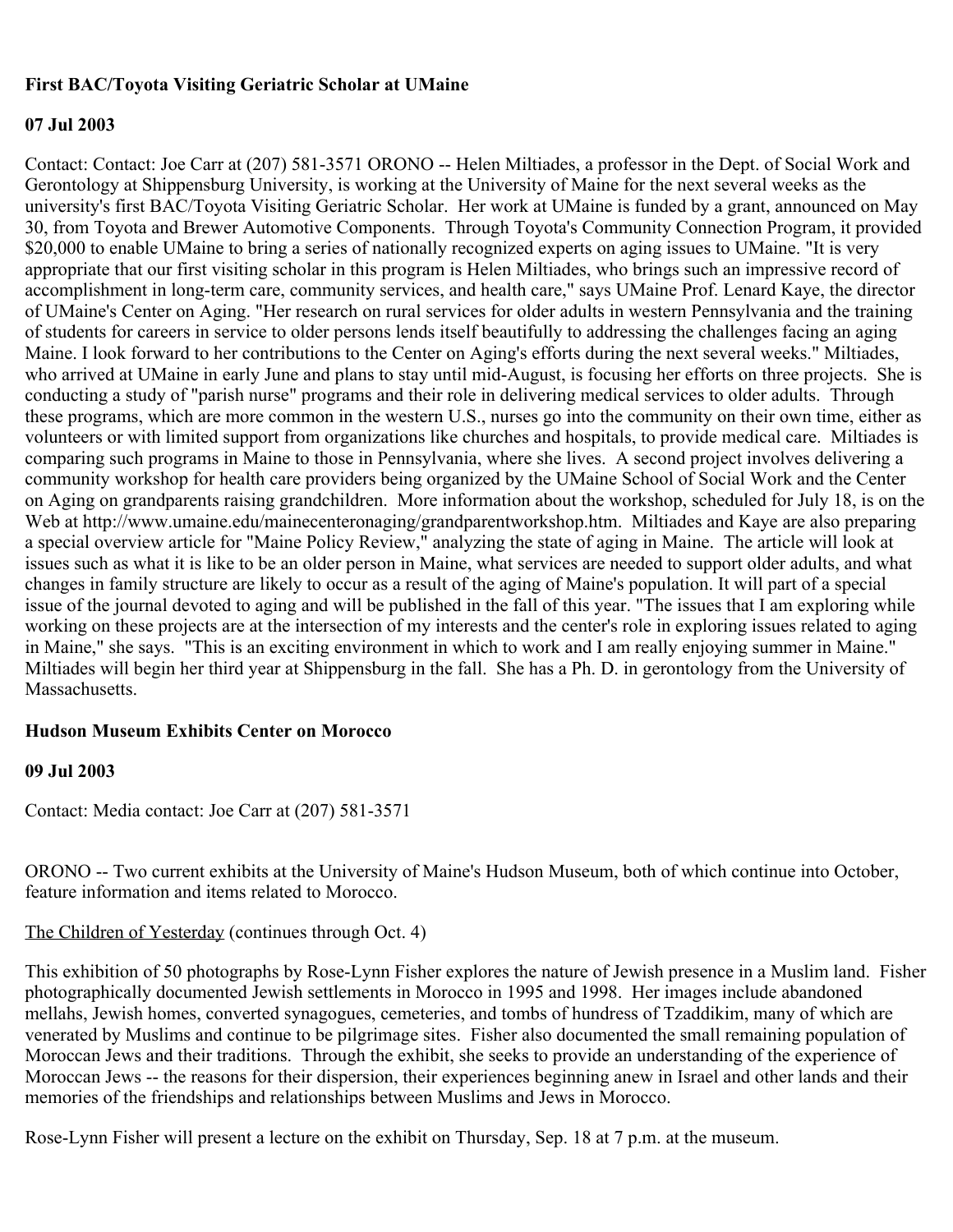Made in Morocco (continues through Oct. 12)

Millions of years ago, Maine was connected to North Africa when all the continents were a single mass -- Pangaea. Made in Morocco showcases contemporary connections between Maine and Morocco through objects from local collections, including those of a Peace Corps worker, a UMaine student from Morocco and people who have visited that country. Ceramics, textiles, baskets, jewelry, clothing and wood and metal work are included in this exhibit.

A Hudson Museum Friends Moroccan Dinner is scheduled for Wednesday, July 23 at 6 p.m. in the Bodwell Area, Maine Center for the Arts.

For more information about these exhibits or the related events, please call the museum at 581-1901.

## **UMaine Bookstore Schedules Ornament Unveiling**

## **09 Jul 2003**

Contact: Media contact: Joe Carr at (207) 581-3571

ORONO -- The University of Maine's Alternative Spring Break (ASB) program will be the first beneficiary of a new program created by the University Bookstore to help campus organizations that work to benefit others.

The bookstore has scheduled its first Commemorative Ornament Unveiling for Friday, July 25 at 10 a.m. in the store's Memorial Union facility. At the event, bookstore manager Bill Hockensmith will display a holiday tree ornament, created specifically for this new program. The ornament will go on sale beginning that day, with the proceeds to benefit ASB.

"With Christmas just five short months away, this is a good time to begin raising money to support this worthy cause," Hockensmith says.

ASB promotes service on the local, regional and international levels through programs that immerse students in different cultures, while heightening social awareness and advocating lifelong social action. In the past, UMaine students involved in Alternative Spring Break have provided service to Habitat for Humanity, the Gay Men's Health Crisis in New York City, Hands On in Atlanta, Project Lazarus in New Orleans and many other needy organizations.

A committee comprised of UMaine students, faculty and staff members will work to identify a different worthy campus organization each year to benefit from what will become an annual program.

The July 25 event will feature holiday music, food and other seasonal thematic elements.

# **Maines Named to UMaine Safety/Environmental Management Post**

## **10 Jul 2003**

Contact: Media contact: Joe Carr at (207) 581-3571

ORONO -- Wayne Maines has been named, following a national search, to the post of Director of Safety and Environmental Management at the University of Maine. He has served since 1992 as Manager of Health, Safety and Training at Schenectady International, Inc., a global chemical products manufacturer. From 1989-92, he was Director of the Institute for Safety and Health Training at West Virginia University.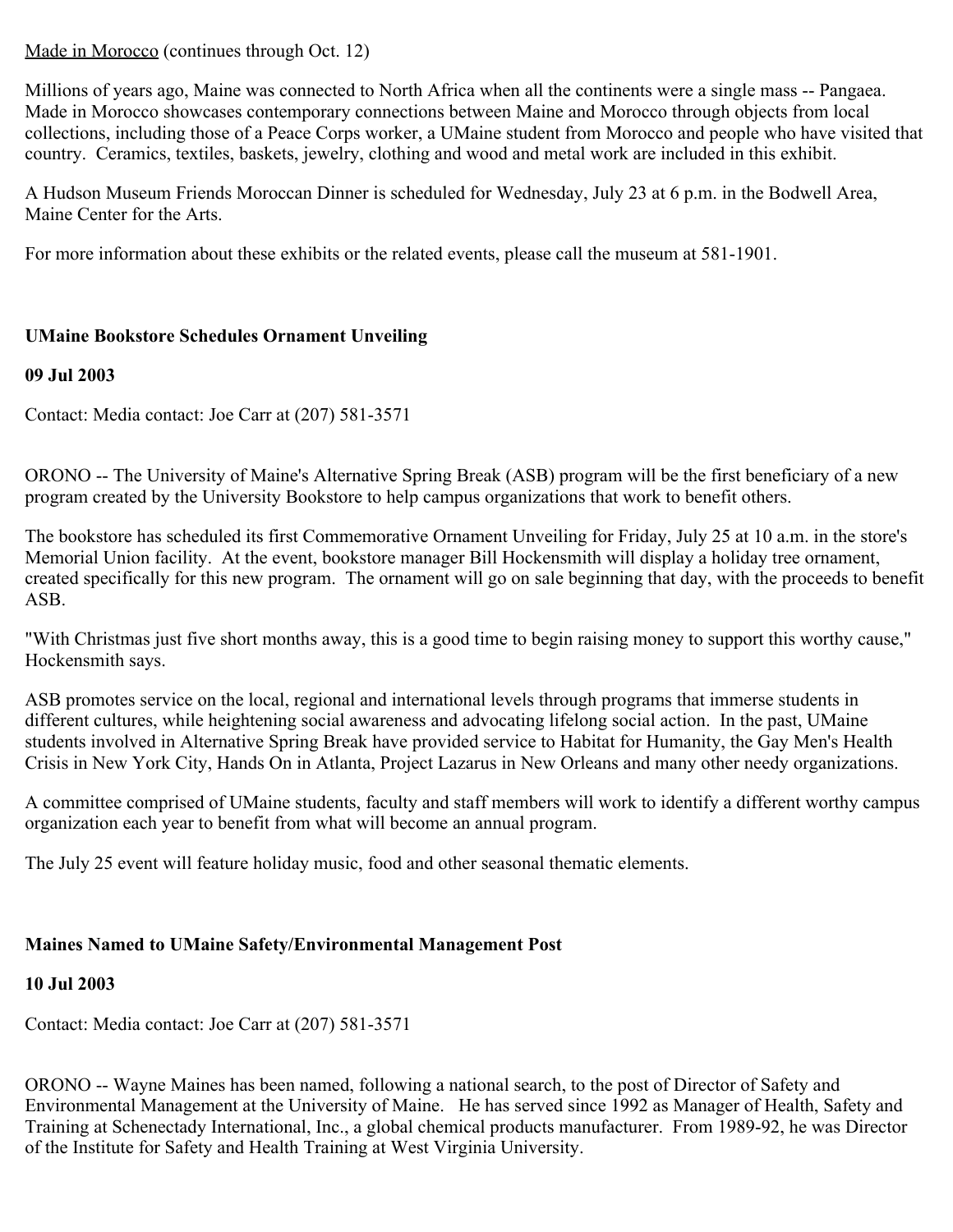"Wayne brings the ideal combination of skills and experience to this job," says Janet Waldron, UMaine's vice president for administration. "He has a thorough understanding of the operations of a research university, and brings a wealth of relevant experience from his work in the private sector."

Maines will lead the Department of Safety and Environmental Management, which was created in the fall of 2002 . It incorporates the former Department of Environmental Health and Safety, along with elements of UMaine's Human Resources and Facilities Management departments.

At UMaine, Maines' responsibilities will include leadership in the area of regulatory compliance, program development and training related to safety and environmental management. He will work with state and federal regulatory agencies to assure UMaine's compliance in occupational safety, industrial hygiene, radiation safety and environmental management.

"One of the most exciting things about working in a university environment is the opportunity to develop programs that go beyond regulatory compliance and can serve as models for others to follow," Maines says. "I look forward to working with Safety and Environmental Management staff and others in the UMaine community to develop ways to significantly promote health and safety."

An Air Force veteran, Maines has a bachelor's degree from Cornell University and earned both a master's and a doctorate at West Virginia University. He has completed some 800 hours of professional seminars and workshops and has vast experience conducting technical training activities at the national, regional and state levels. He has also written extensively for professional publications and scholarly journals.

Maines began work at UMaine on June 27.

## **Laptops Top Middle Level Education Conference Agenda**

## **01 Jul 2003**

Contact: Contact: Kay Hyatt at 207-581-2761

ORONO-- Making learning meaningful in the era of standards and laptops is the theme of the 19th annual Middle Level Education Institute taking place July 6-11 at the University of Maine. More than 200 educators from middle schools throughout Maine will spend the week learning about the latest educational research and strategies and working on team projects to implement at their individual schools. Participants will also include several teams of teachers from the U.S. Virgin Islands.

State and national learning standards and the second year of the Maine Technology Initiative, which will provide laptops for eighth as well as seventh graders, are very much on the minds of middle school teachers, according to Institute co-directors and faculty members Ed Brazee and Gert Nisen.

As they work to integrate technology and meet standards, middle school administrators and teachers need to keep the broader educational picture and developmental needs of young adolescents in sight, Brazee and Nisen say. They need to continue helping students look at future goals and learn about themselves and their lives, as well as meeting standards.

While the Institute includes laptop training for educators, workshops are designed to show how the standards and technology can be used to create meaningful, relevant learning, instead of becoming separate agendas.

Two areas of interests -- students with special needs and middle school leadership -- will be more focused and explicit at this year's Institute. For example, the July 7 keynote address will feature Pam Flood of the UMaine Center for Community Inclusion discussing "Is This Reform for *all* Kids?" Workshops such as using adaptive technology for individuals with disabilities and other targeted topics will be offered throughout the week. Wednesday is Leadership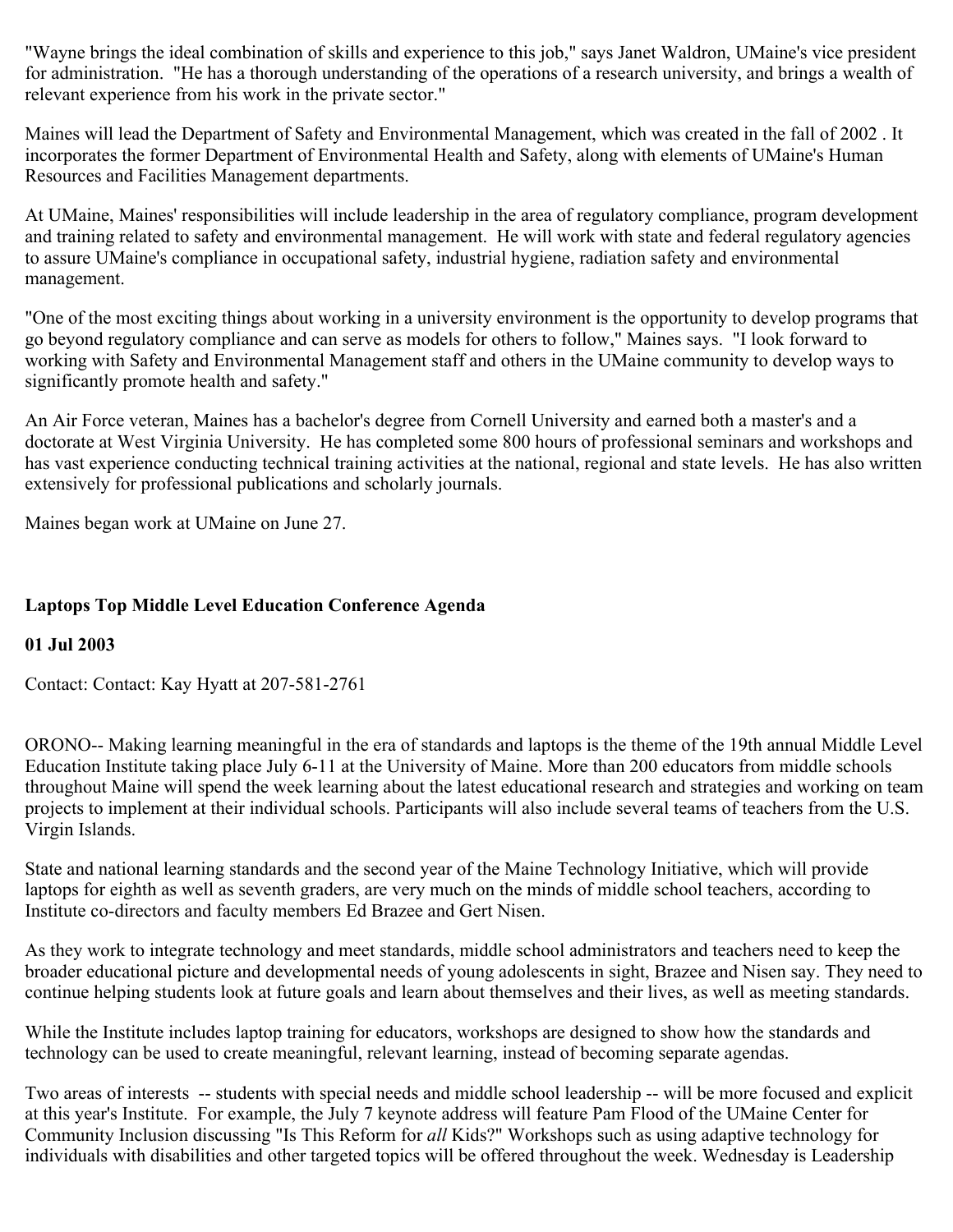theme day when a number of Maine middle school principals will speak and/or lead workshops.

## **Volunteers Sought for UMaine Nutrition Project**

## **27 Jun 2003**

Contact: Contact: Adrienne White, food science and human nutrition, 207-581-3134; Nellie Hedstrom, Cooperative Extension, 207-581-3110

ORONO, Maine -- University of Maine nutritionists are looking for young adults, ages 18 to 24, to participate in a yearlong study of eating habits. If they qualify, participants will receive \$40 in compensation for their help in a project that will involve phone interviews and mailings of nutrition information. Individuals interested in the study can call Adrienne White, associate professor in food science and human nutrition at 1-888-328-1223 (1-800-EAT-1223).

Participants will receive nutrition information and be interviewed by phone three times over the course of the year.

Nutritionists know that good eating habits at a young age can contribute to a lifetime of good health, but they know little about how young adults make food choices, says White. "This study will help us understand more about young adult eating patterns so that we can do a better job of designing and implementing nutrition education methods and materials," she adds.

Nellie Hedstrom, nutrition specialist for Cooperative Extension and Kathy Savoie, extension educator in Cumberland County are project collaborators. They have organized nutrition aides in five counties to help recruit young adults who meet the eligibility guidelines of being low-income.

Maine is one of 10 states participating in the study. The nutritionists hope to recruit 100 young adults from across the state by the end of July.

## **USDA Gives Award to UMaine Engineer**

## **18 Jun 2003**

Contact: Media contact: Nick Houtman, Dept. of Public Affairs, 207-581-3777

ORONO, Maine -- United States Secretary of Agriculture Ann Veneman has presented the department's most prestigious award to Darrell Donahue of Old Town, a University of Maine engineer, for his role in a multi-state research project. Donahue's research is leading to new technology that maintains quality in harvested wild blueberries.

Donahue, associate professor in the Department of Chemical and Biological Engineering, is one of 26 researchers in 13 states working on the project, Technology and Principles for Assessing and Retaining Postharvest Quality of Fruits and Vegetables. He has focused on the use of near-infrared spectroscopy to assess fruit quality.

Associate Dean Steve Goodwin of the University of Massachusetts, the group's administrative advisor, accepted the award on behalf of its members at a ceremony on June 13 at the Ronald Reagan International Trade Center in Washington, DC.

## **Maine Setting the Pace for Adolescent Literacy**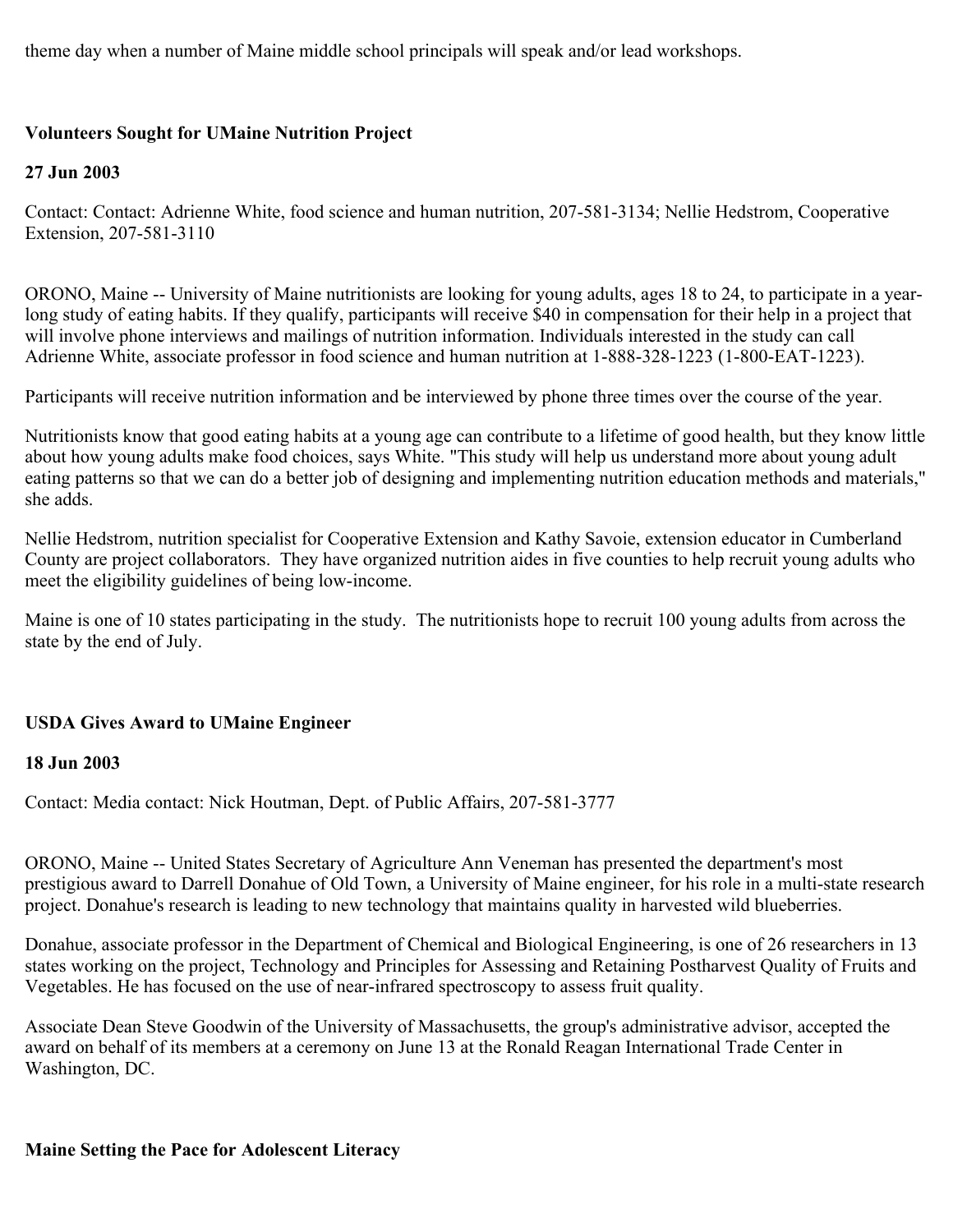#### **03 Jul 2003**

Contact: Media Contact: Kay Hyatt at (207) 581-2761

ORONO, Maine -- Basic reading and writing are no longer sufficient for today's high school students who must demonstrate strong literacy and critical thinking skills to meet performance-based standards in content areas and to succeed at work and participate in a democratic society. Yet, few content area teachers have the training or time to include literacy development into also packed curriculum demands.

The University of Maine is part of a partnership and national demonstration site working to address this dilemma. Professional development is crucial, and more than 50 teachers from Madawaska to Falmouth are signed up to take the July 7-16 Adolescent Literacy Advanced Institute, designed to help subject matter teachers weave literacy development into their instruction.

The graduate level course was developed and is taught by Jeff Wilhelm, UMaine associate professor of literacy, and Tanya Baker, literacy coordinator at Brewer High School and a UMaine doctorate student in literacy. Institute participants, representing high schools from Madawaska to Falmouth and Harrison to South Paris, will also conduct action research about their use of reading interventions throughout the year, attend follow-up classes and engage in peer coaching.

The course was first taught last year as part of the Washington County Adolescent Literacy Project, a 3 1/2-year collaborative to create, sustain and study school-wide literacy initiatives at the high school level. The project, involving six Washington County high schools, is creating a statewide and national model for making reading and writing essential components of lesson plans, instruction and assessment in all subjects. A total of 57 Washington County teachers have completed the institute.

Partners in the Adolescent Literacy project include the Northeast & Islands Regional Educational Laboratory at Brown University, the state Department of Education, the University of Maine (through the College of Education and Human Development), the Washington County Consortium for School Improvement, the University of Maine at Machias and the Mitchell Institute.

The project works to advance the goals of the Adolescent Literacy Support Framework -- broad themes to help build student learning and skills -- developed by the Lab and its partner organization, the Center for Resource Management. Key components include: student motivation to read and write; research-based literacy strategies; reading and writing across the curriculum; and support and sustainability.

The only model of its kind in the country, the Washington County project is unique because of its collaboration and alignment with major state education priorities and secondary school reform initiatives, according to Julie Meltzer, a project manager at the Regional Lab. For example, it is connected to and supports the goals of the Maine Learning Results, state and local assessment, Promising Futures, the Center for Inquiry on Secondary Education, the Center for Inquiry on Literacy, the Maine Adult Education and the Maine Learning Technology Initiative.

The project has three parts: technical assistance to design, implement and monitor a school-wide literacy initiative at each participating high school; professional development for teachers in content area reading; and research studies of the initiative and its effects on content teaching and learning across the curriculum in each participating school.

The Northeast and Island Regional Educational Laboratory, a program of the Education Alliance at Brown University, is one of 10 regional laboratories, sponsored by the U.S. Department of Education, working to promote knowledgebased school improvement and systemic reform. The Lab at Brown serves New England, New York, Puerto Rico and the Virgin islands. It works with policymakers, state departments of education, educators, parents and community and business leaders to develop and implement effective education reforms appropriate to the needs of the region's communities. For more information visit www.alliance.brown.edu/programs/lab.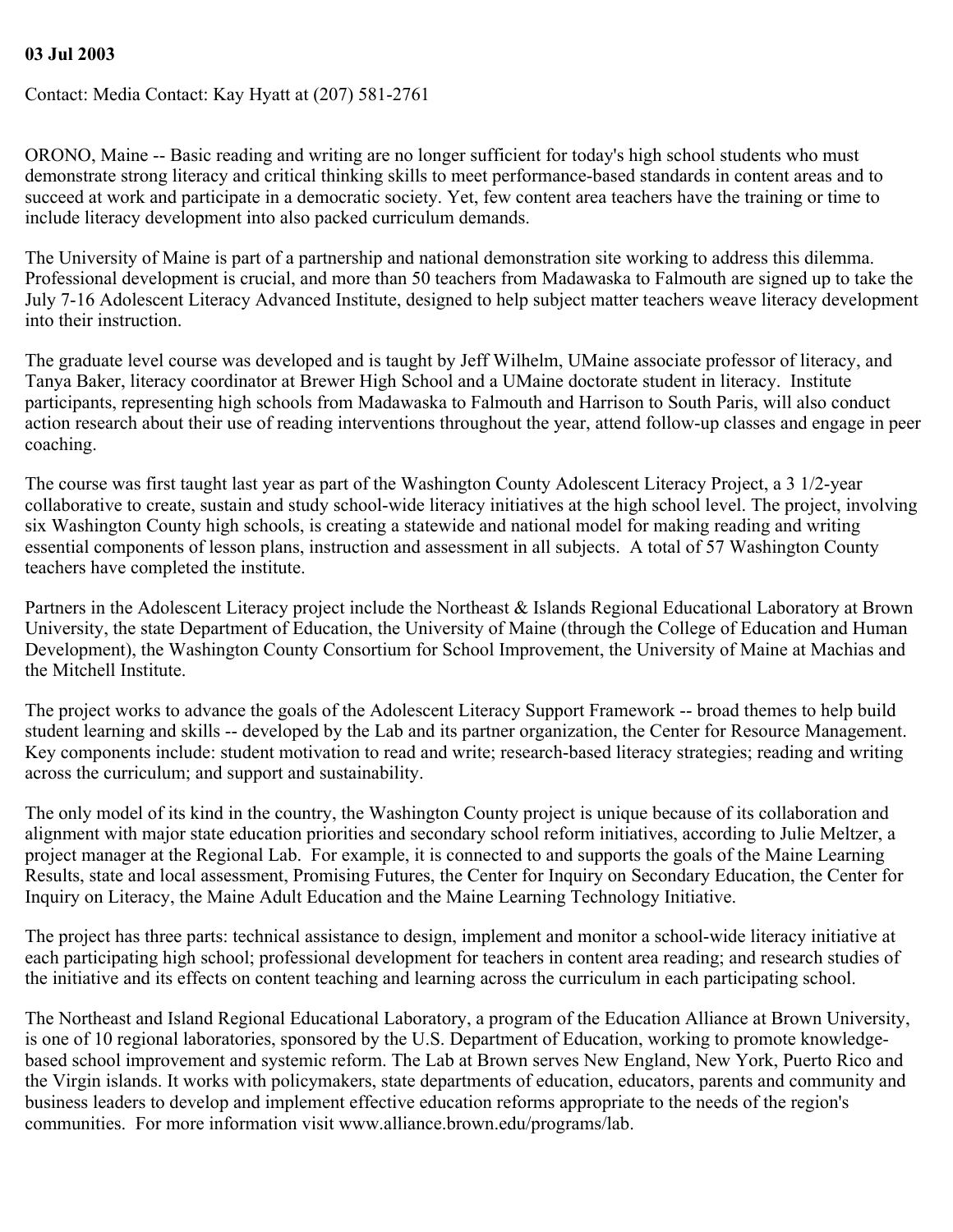## **Upward Bound Begins 38th Year at UMaine**

## **17 Jun 2003**

Contact: Media contact: Kay Hyatt at (207) 581-2761

ORONO, Maine --The University of Maine Upward Bound program will welcome approximately 150 high school sophomores, juniors and seniors Saturday, June 21, as they begin a six-week academic and career exploration experience.

The majority of the students (100) are in the Classic Upward Bound general academic support and enrichment program. They attend schools served throughout the academic year by UMaine Upward Bound counselors in Penobscot, Piscataquis, Waldo and Hancock counties. The approximately 50 students in UMaine's Regional Math-Science Center are motivated math, science and technology students from targeted high schools around New England.

During the UMaine summer program, the students take classes in math, science, English, foreign language, career exploration, SAT preparation and a variety of electives. In addition, students have a research agenda, working on projects with UMaine faculty, as well as community job and service

Upward Bound is a federally funded educational opportunity program for high school students from low-income, firstgeneration college families. Its goal is to help the students overcome economic, social, academic and class barriers to higher education and break cycles of generational poverty.

Media Note: A large tent will be set up outside Hilltop Commons from noon to 4 p.m. on Upward Bound Summer Program registration day, June 21. Media contacts at registration are: Linda Ives, director, (581-2522); and William Ellis, assistant director, (581-3701).

## **Orono Bog Boardwalk Open to the Public June 23**

## **20 Jun 2003**

Contact: Media contact: Ronald Davis, Professor of Biology, 207-866-4785 (home), 207-659-6585 (cell); Nick Houtman, Dept, of Public Affairs, 207-581-3777

ORONO-- Walking in a peat bog usually means picking one's way gingerly across a soggy, spongy landscape. Now, with the opening of the Orono Bog Boardwalk on Monday, June 23, families and people in wheelchairs can join hikers in an easy stroll through an ecological treasure just north of the Bangor mall.

Located off the Tripp Drive entrance to the Bangor Forest, the 4,200-foot boardwalk provides a close-up glimpse of an ecosystem that has persisted for more than 10,000 years. It includes odiferous skunk cabbage, a thick expanse of mosses and plants that live on a diet of insects.

In 1974, the National Park Service designated the Orono Bog a National Natural Landmark for its qualities as an outstanding example of a northern peat bog. Construction of the boardwalk began in June, 2002. Led by University of Maine Professor of Biology Ron Davis of Orono, the project involved many local groups: the Maine Conservation Corps; the Orono Land Trust; the City of Bangor; UMaine; the carpentry crew from Charleston Correctional Facility; students from Orono High School, Eastern Maine Technical College, and United Technologies Center; and a host of volunteers.

The boardwalk will be open from 7 a.m. to 7 p.m. during the summer. No dogs or bicycles are allowed on the four-foot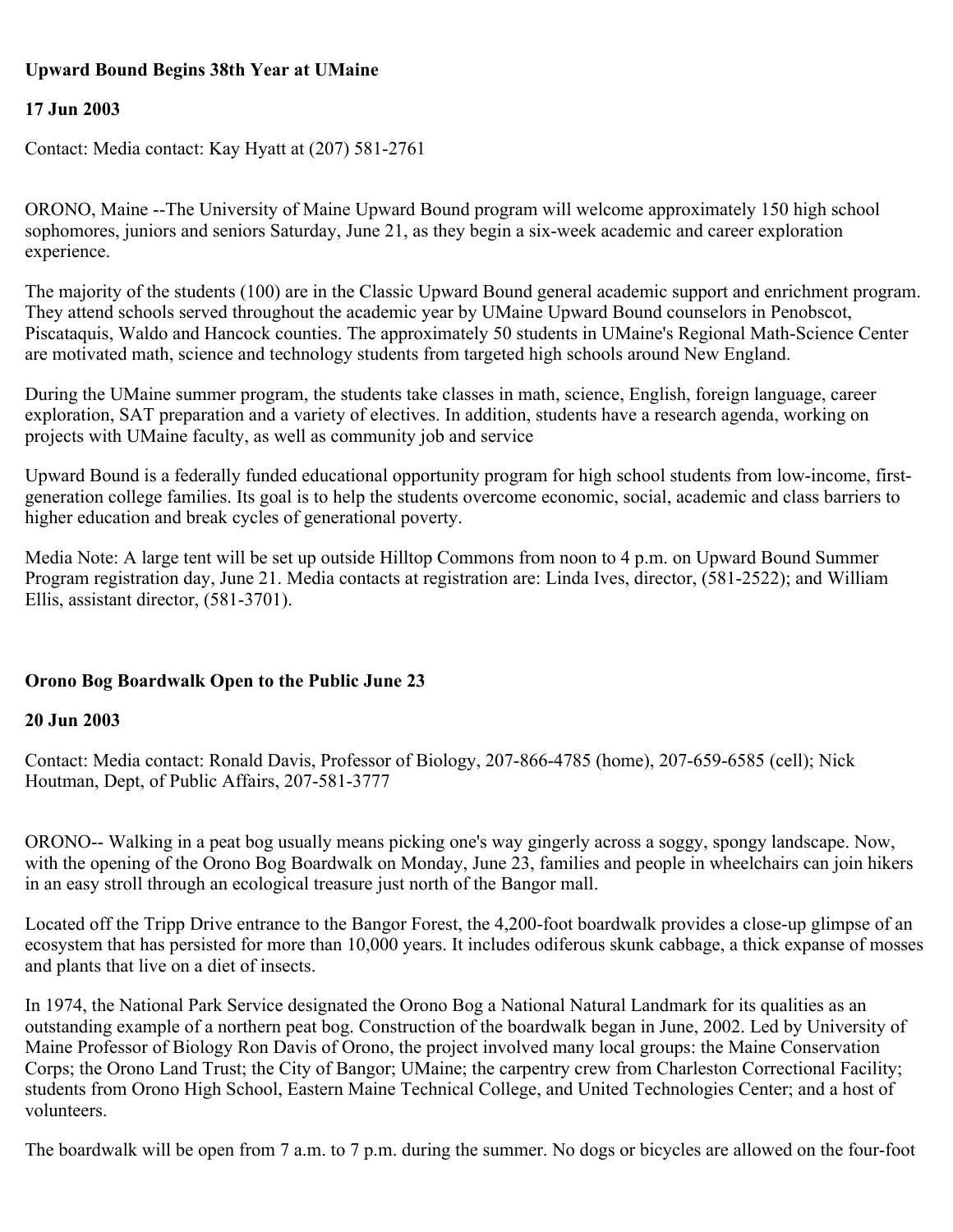wide walkway. Benches for sitting and wide spots in the walk for a wheelchair to turn around have been placed at least every 200 feet. No public restroom facilities are yet available. Although informational signs won't be placed along the boardwalk until later this summer, guides and docents will be present to answer visitors' questions.

The boardwalk is reached from the Tripp Drive parking lot by a quarter mile walk along the East Trail. The trail has recently been improved to ease wheelchair travel. School and institutional groups can make advance arrangements for closer access (100 yards) or for special tours by contacting Davis, 659-6585 (cell), or at home before 8:30 p.m., 866- 4785, or by **[e-mail](mailto:ronald_davis@umit.maine.edu)**.

Fund raising efforts for an endowment to maintain the boardwalk are ongoing, says Davis. The University of Maine Foundation has established a fund, and donations are welcome. Future plans include a picnic shelter near the boardwalk entrance. A dedication ceremony is planned for this summer.

More information about the boardwalk and the Orono Bog ecosystem are available via the Internet at [www.oronobogwalk.org](http://www.oronobogwalk.org/).

## **Evelyn Silver Named UMaine Associate Vice President**

#### **23 Jun 2003**

Contact: Media contact: Joe Carr at (207) 581-3571

ORONO, Me. -- Evelyn Silver, director of Equal Opportunity at the University of Maine, has been named Associate Vice President for Personnel and Academic Services at UMaine. The appointment, announced today by UMaine Executive Vice President and Provost Robert Kennedy, was approved by the University of Maine System Board of Trustees at its June meeting.

Silver will work in the provost's office and will manage assigned UMaine units that provide academic services. She will also oversee the administration of personnel-related matters in the provost's office, including new appointments, reappointments, grievances, and the promotion/tenure process. Silver will be responsible for new faculty and chair orientation, as well as ongoing professional development for chairs and directors. She will coordinate diversity efforts within academic affairs.

"I am looking forward with great enthusiasm to these new responsibilities," Silver says. "The associate vice president's role will allow me to work closely with faculty and staff in the university's academic areas, and with units outside the colleges that provide services important to UMaine's mission."

Silver earned a doctorate in educational administration in 1977 at the University of Maryland. She worked for the University of Maine System Office of Human Resources before joining the UMaine administration in 1996. She became director of Equal Opportunity in 1998.

A search for her successor in that job is in its final stages.

"I am delighted to have Evelyn joining our staff," Kennedy says. "She has proven over the past several years to be an extremely effective and dynamic leader, and an important part of the senior management team at UMaine. I am looking forward to Evelyn's continued contributions to our efforts in this new capacity."

Silver will begin her duties on Aug. 1.

## **Reading Focus of Annual Adult Education Institute**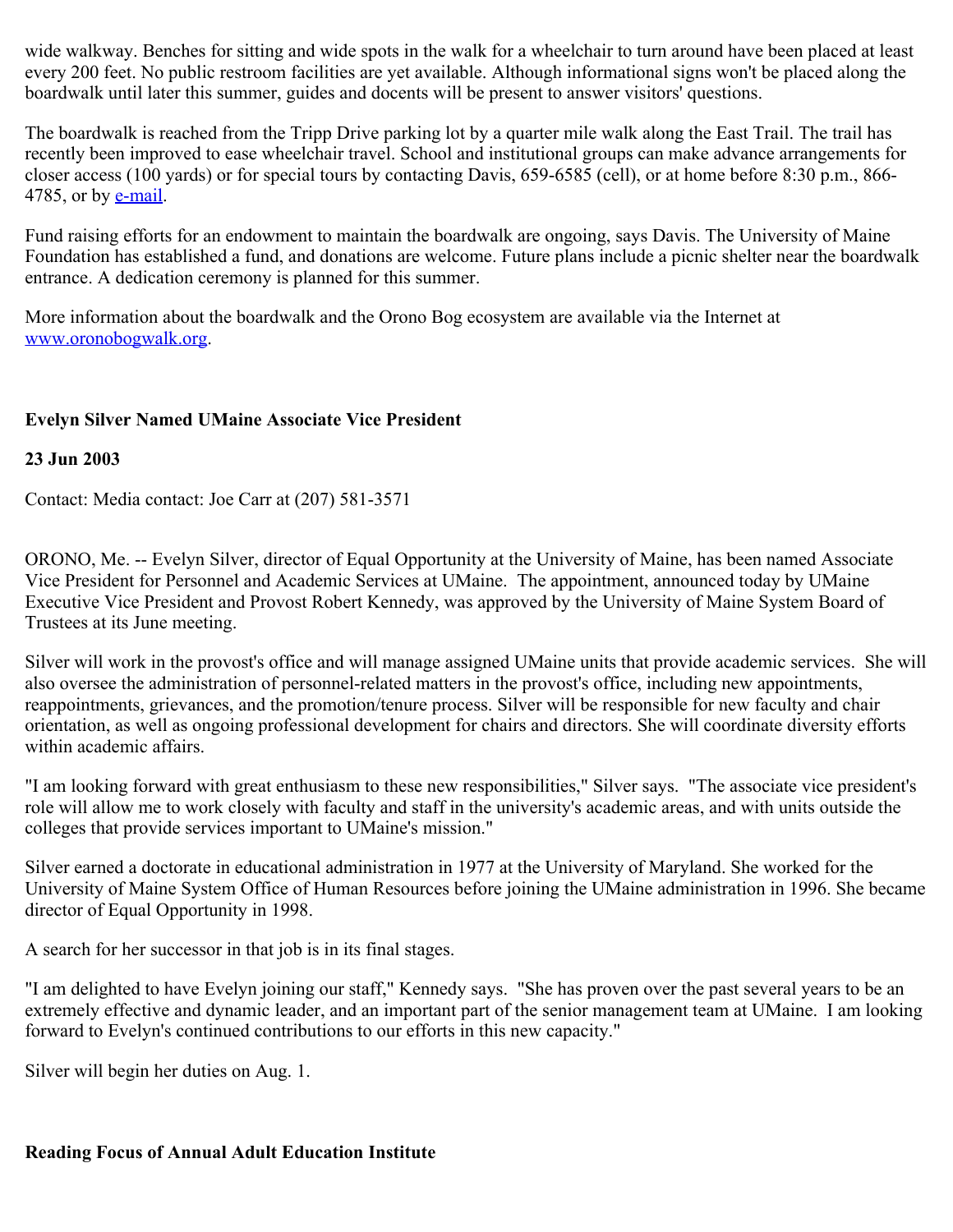#### **20 Jun 2003**

Contact: Contact: Kay Hyatt at (207) 581-2761

ORONO, Maine -- Some of the country's most notable adult reading researchers will address participants at the Maine Adult Education Summer Institute, scheduled for June 23-25 at the University of Maine.

Leaders such as Sondra Stein, director of the Equipped for the Future adult learning standards development project at the National Institute for Literacy, and Gail Lawson, president-elect of the Commission on Adult Basic Education, will be among national experts presenting at the annual institute for Maine's adult education teachers and staff.

This year's theme is "Reading Research and Practices for Adult Education." According to the National Adult Literacy Survey, an estimated one in five adults in Maine lack the literacy skills required to effectively function as workers, parents and community members. The institute is a professional development event for Maine's adult and community education programs that offer reading instruction to adult learners.

The summer institute is conducted by the Center for Adult Learning and Literacy (CALL), part of the UMaine College of Education and Human Development, CALL is the resource center and professional development service provider for the Maine Adult Education System and works with approximately 130 adult and community education programs, located in more than 200 communities.

"CALL recognizes the national priority of adult education programs providing quality, research-based instruction, and we want to make sure that Maine Adult educators have the latest and best information available," says Center Director Evelyn Beaulieu.

Workshop sessions on adult reading strategies, programs and issues range from "Kinetic (Movement) Approaches to Teaching & Learning" to "The Literacy Practices of Adult Learners," an overview of a five-year national study.

Media are welcome to all of the sessions. Institute headquarters will be in the lobby of the D.P. Corbett Business Administration Building. The institute program is on the Web.

## **Student Engineers to Test Custom-Built Submarine**

#### **26 Jun 2003**

Contact: Contact: Nick Houtman, Dept. of Public Affairs, 207-581-3777

ORONO, Maine -- A team of students in the University of Maine Dept. of Mechanical Engineering has built a oneperson submarine and will test it in the Wallace Pool at UMaine from 1:30 to 3 p.m. June 27. Starting at 12:30 p.m. in Crosby Lab on the campus, media representatives are welcome to meet with James Bryant, student coordinator, and team member Keith Pearson, to discuss the project. Coverage is also welcome during sub trails in the pool.

The Wallace Pool is located in the UMaine Field House. Crosby Lab is located just behind Little Hall on the tree-lined university mall.

The sleek fiberglass submarine is about ten feet long and is propelled by pedal power. Inside the sub, a pilot wearing SCUBA gear controls its movements by means of fins at the rear of the machine.

Students are building the submarine as an educational project and plan to enter the biennial International Submarine Races, a student competition, in 2005. Information about that event can be seen at<http://www.isrsubrace.org/>.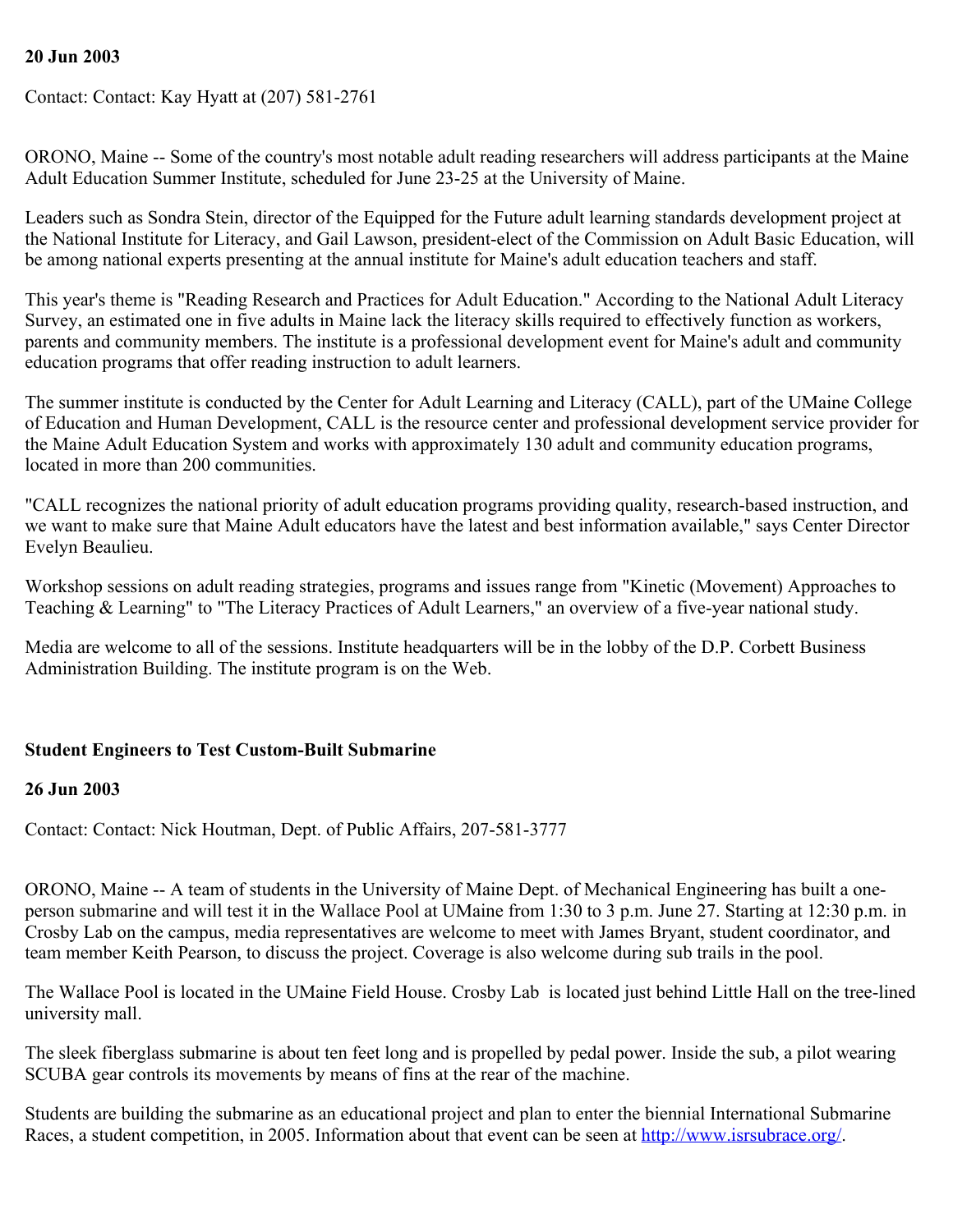Faculty advisor for the project is Michael "Mick" Peterson, associate professor of mechanical engineering.

## **Utah State Official Named UMaine Dean**

### **10 Jun 2003**

Contact: Media contact: Joe Carr at (207) 581-3571

ORONO -- Ann Leffler, Ph.D., associate dean of the Utah State University College of Humanities, Arts, and Social Sciences, has been named dean of the University of Maine College of Liberal Arts and Sciences. The University of Maine System Board of Trustees approved her appointment earlier this month.

Leffler, a sociologist who has been on the Utah State faculty since 1980, has been associate dean since 1999. She has also served as interim dean, director of the Liberal Arts and Sciences Program, and chair of the Regents

#### **Change of Command at UMaine ROTC**

#### **09 Jun 2003**

Contact: Media contact: Joe Carr at (207) 581-3571

ORONO -- Lt. Col. Charles Forshee will relinquish command of the Army Reserve officer Training Corps Battalion at the University of Maine on Saturday, June 14. Lt. Col. Josef Hallatschek will replace Forshee.

Forshee has served as professor of Military Science and commander of the Black Bear Battalion since June, 2001. Forshee, his wife Colleen and their three children will move to Ft. Hood, Texas, where he will assume command of an infantry battalion in the 1st Calvary Division.

Hallatschek and his family will move to Maine from Stuttgart, Germany, where he was director of Public Works for the 6th Area Support Group. A U.S. Military Academy graduate, Hallatschek was commissioned as a second lieutenant in 1982. He earned an M.S. in Systems Management from the University of Southern California in 1988 and graduated from the U.S. Army Command and General Staff College in 1991. Hallatschek has earned several military distinctions, including the U.S. Army Ranger Tab and the Parachutist's Badge. He is a Registered Professional Engineer in the Commonwealth of Virginia.

A Change of Command Ceremony is scheduled for 11 a.m. on Friday, June 13 at the armory in UMaine's field house.

#### **Cooperative Extension Program Aims to Provide Trained Help for Maine Farms**

#### **10 Jun 2003**

Contact: Media contact: Joe Carr at (207) 581-3571; Richard Brzozowski at (207) 780-4205 ORONO -- Recognizing the acute need for trained seasonal workers for Maine farms, coupled with the interest among immigrant and other populations in finding such jobs, University of Maine Cooperative Extension is launching an innovative program to match workers with opportunities. The initiative is known as the Maine Farms Project. As a first step, Cooperative Extension Prof. Richard Brzozowski and his colleagues have developed a survey, which is available on the Web, for farmers and the operators of greenhouses and nurseries. The results of the survey will provide information about the types of skills that are required of seasonal employees. A second survey, intended for those who are looking for farm work, is also available at the same website. Once the opportunities are identified, Cooperative Extension staff will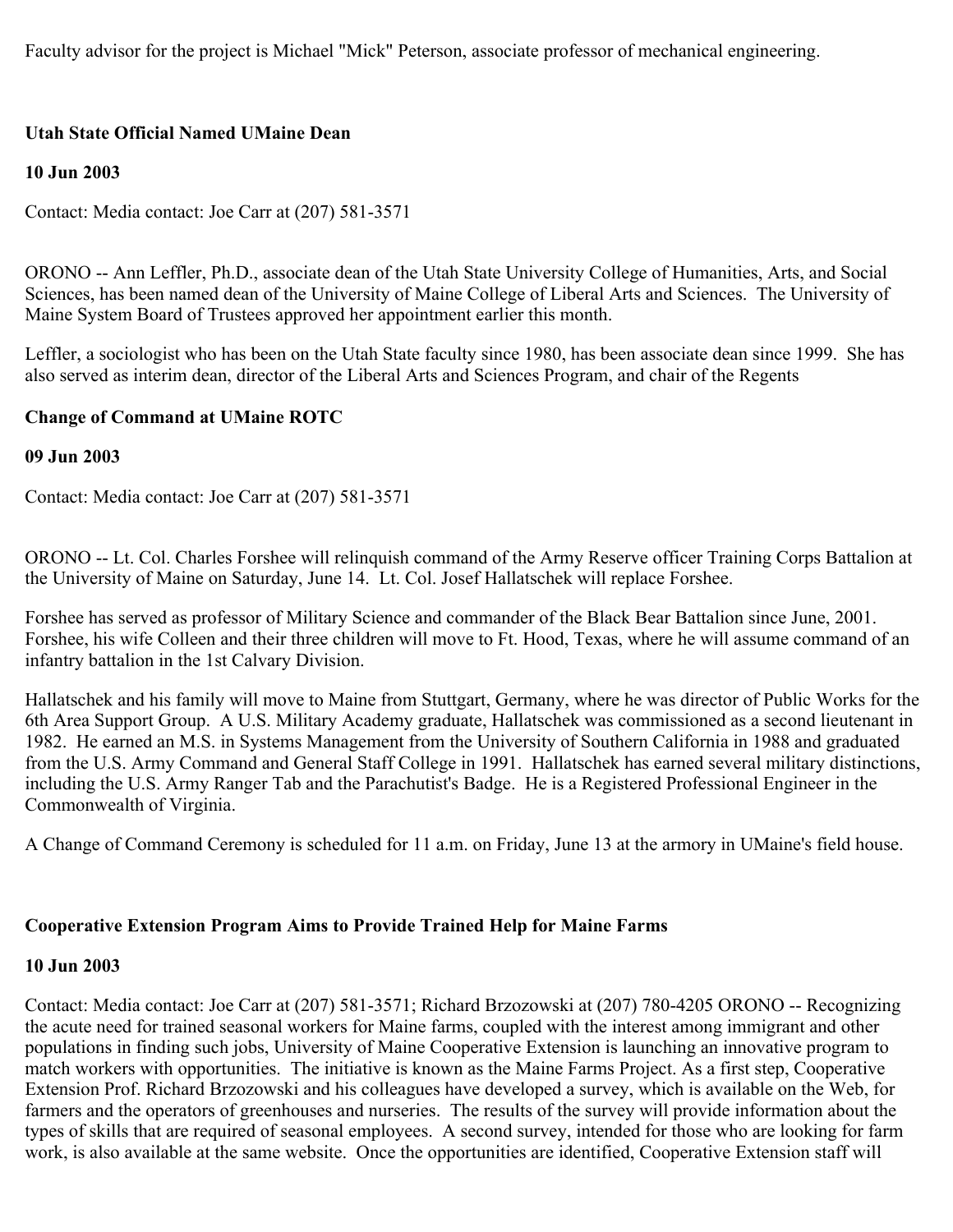develop and manage a training program for the prospective employees. "We know of a good number of immigrants who are very interested in this type of work," Brzozowski says. "In many cases they were farmers or farm laborers in their native countries. There are also plenty of Mainers who have told us they would like to pursue these jobs. Once we get a handle on what kinds of skills they need, we will develop training opportunities, so that the new employees will be ready to work as soon as they arrive at the farm, greenhouse or nursery." Brzozowski says that he expects to be able to provide trained workers in time to help with this growing season, along with the harvest later in the year. "We will be looking for creative approaches to matching employers and workers," Brzozowski says. "For example, they might develop an arrangement where workers can have access to a small parcel of land to plant a garden." For more information, contact Cooperative Extension in Cumberland County, at (207) 780-4205 or 1-800-287-1471.

## **Grant to Fund Continued Work on Historical Atlas of Maine**

## **11 Jun 2003**

Contact: Media contact: Joe Carr at (207) 581-3571

ORONO -- A seven-year research project that will culminate in the publication of the "Historical Atlas of Maine" has received a \$293,500 grant from the National Endowment for the Humanities (NEH).

The two-year grant to the University of Maine, where the atlas is being developed, will allow research and design of the 240-page volume to be completed by 2005, in preparation for publishing the following year.

The project received \$160,000 in seed money from the Maine legislature in 1999, followed by \$100,000 from the University of Maine System.

"As the largest NEH grant to the University of Maine in recent years, the award will provide funds to help bring the atlas to completion," says Stephen Hornsby, a geographer on the project and director of UMaine's Canadian-American Center. "NEH grants are extremely competitive, so this award is national recognition of the quality of scholarly research and cartographic design contained in the atlas."

The "Historical Atlas of Maine" project began in 1998 with the formation of a steering committee at UMaine, led by Professor of English Burton Hatlen. Joining Hatlen in the initial planning process were Northeast regional and Canadian studies scholars Jacques Ferland and geographer Stephen Hornsby, environmental and Maine historian Richard Judd, Quaternary studies scientist George Jacobson, cultural and New England historian Martha McNamara, and 19th-century U.S. historian Marli Weiner. The cartographer on the project is Mike Hermann.

More than 70 historians from throughout Maine are contributing their scholarship to the project. Their wide-ranging expertise provides the social, economic and demographic information being developed into two-page plates of the atlas. In addition to the social, economic, and demographic themes traditionally found in historical atlases, the Maine volume will also emphasize cultural and environmental history, as well as cross-border connections with Canada.

To date, 40 of the 100 plates in the atlas have been started. The NEH grant will be used to hire a second cartographer and an archivist; to provide release time for editors Judd and Hornsby; and to offer three graduate research assistantships.

The volume will be published in 2006 by University of Maine Press.

The "Historical Atlas of Maine" is modeled after three successful historical atlases published in recent years: the "Historical Atlas of Canada*,"* the National Geographic Society's "Historical Atlas of the United States," and the "New Zealand Historical Atlas." At the heart of such volumes is the presentation of historical information using images, such as photographs, drawings, historical maps, three-dimensional renderings, topographical and other maps, charts and graphs, and satellite imagery. Scholarship from multiple disciplines in the arts, humanities and sciences makes an historical atlas comprehensive and accessible.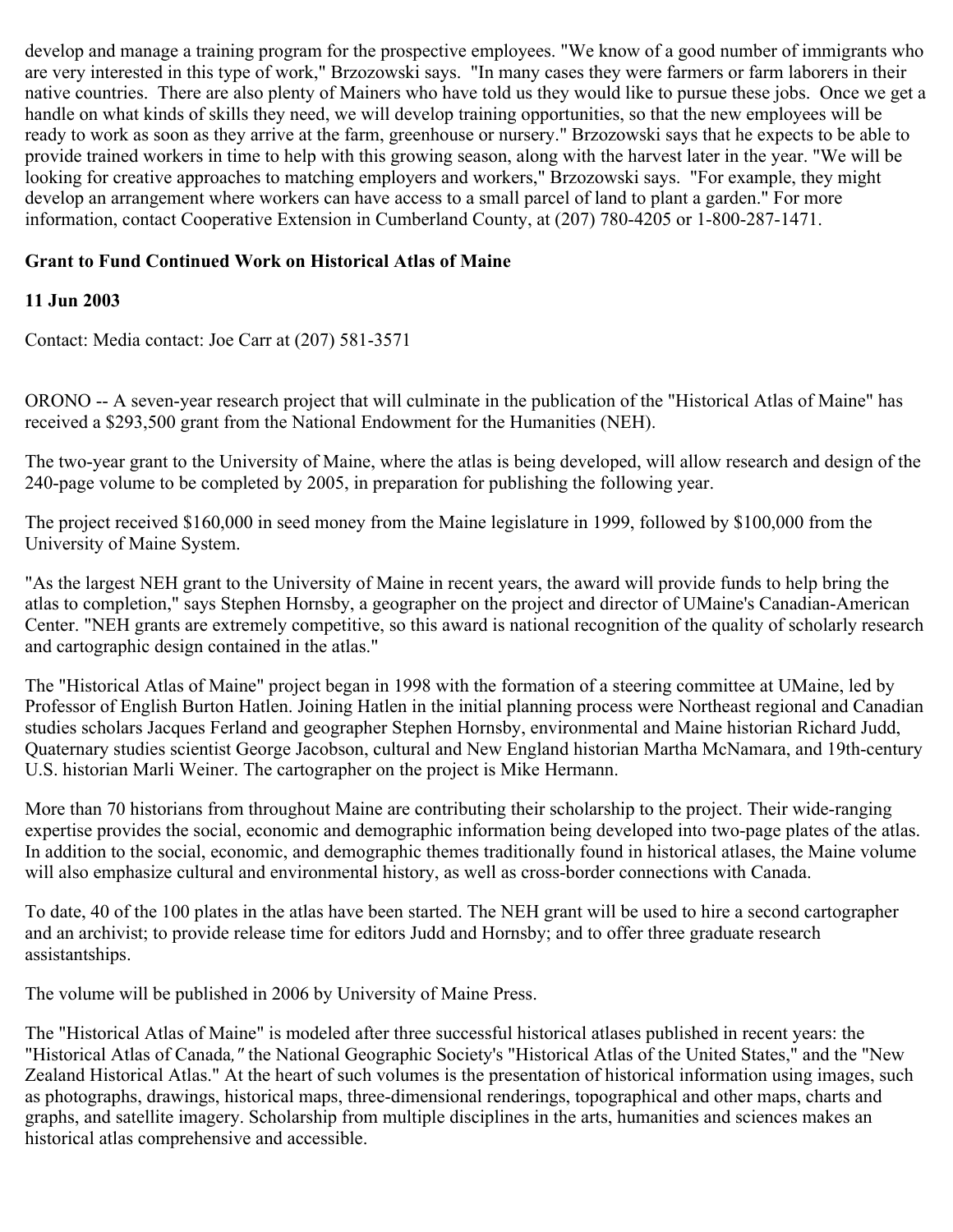The "Historical Atlas of Maine" is designed to interest a variety of readers. It is expected to appeal to a popular audience with an interest in Maine and its history. In addition, the atlas will have a primary role in education, including use by school and college students learning about the culture, history and geography of Maine. Teaching modules based on the atlas are being developed for K-12 teachers.

Following print production of the atlas, researchers hope to develop an interactive CD and Web-based plate modules.

## **Maine Summer Youth Music Camp at UMaine July 13-August 1**

#### **06 Jun 2003**

Contact: Media contact: Joe Carr at (207) 581-3571

ORONO -- The University of Maine School of Performing Arts is making preparations to host its annual Maine Summer Youth Music Camp. This program provides opportunities for students to participate in a wide variety of instrumental and vocal music activities. An institution at UMaine, this will be the 32nd year for the senior program, and the 23rd for the junior program. This year the camp will be directed by UMaine Music Instructor Joshua Whitehouse.

The program is separated into two different camps. Those entering grades 6-9 in the fall of 2003 will participate in the Junior Camp, which is in session from Sunday, July 13 to Friday, July 18. Those entering grades 9-12 in the fall will participate in the Senior Camp, which begins Sunday, July 20 and ends on Friday, August 1. Most campers will stay in residence hall rooms and eat at the UMaine dining facilities, although commuter campers are welcome.

In each program, campers will participate in either Symphonic Band, Concert Band, or Chorus. Additional ensembles include Jazz Bands, Musical Theatre, and for the Senior campers, Jazz Combo. Campers also have the opportunity to participate in chamber ensembles, music classes, master classes, and piano and guitar instruction. Students in both camps will also attend planned events throughout the week. These include performances by faculty and students, as well as a midweek recreational activity.

Each camp will culminate in performances by the campers. The Junior Camp Jazz and Musical Theatre Performance will be on Friday, July 18 at 2pm, and the Final Concert will be held the same day at 7pm. The Senior Mid-Camp Concert will be Sunday, July 27 at 2:30pm. The Senior Camp will also have a midweek Jazz Night on Wednesday, July 30 at 7:30pm. The Senior Camp will end on Friday, August 1 with a Musical Theatre Performance at 3pm and the Final Concert at 7pm. All concerts will be free and open to the public.

Students are still welcome to register for this summer's Maine Youth Music Camp. For an application or for more information, contact Pam McManus at (207) 581-4702, or visit the UMaine School of Performing Arts website at <http://www.umaine.edu/spa>.

## **Research and Business Growth Envisioned at UMaine Wood Composites Center**

#### **12 Jun 2003**

Contact: Contact: Habib Dagher, Advanced Engineered Wood Composites Center, 207-581-2138; Nick Houtman, Dept. of Public Affairs, 207-581-3777

ORONO, Maine -- The Advanced Engineered Wood Composites (AEWC) Center at the University of Maine will expand its research laboratories, add a small conference facility and provide space for a new student entrepreneurship program as a result of bond funds approved by the voters June 10.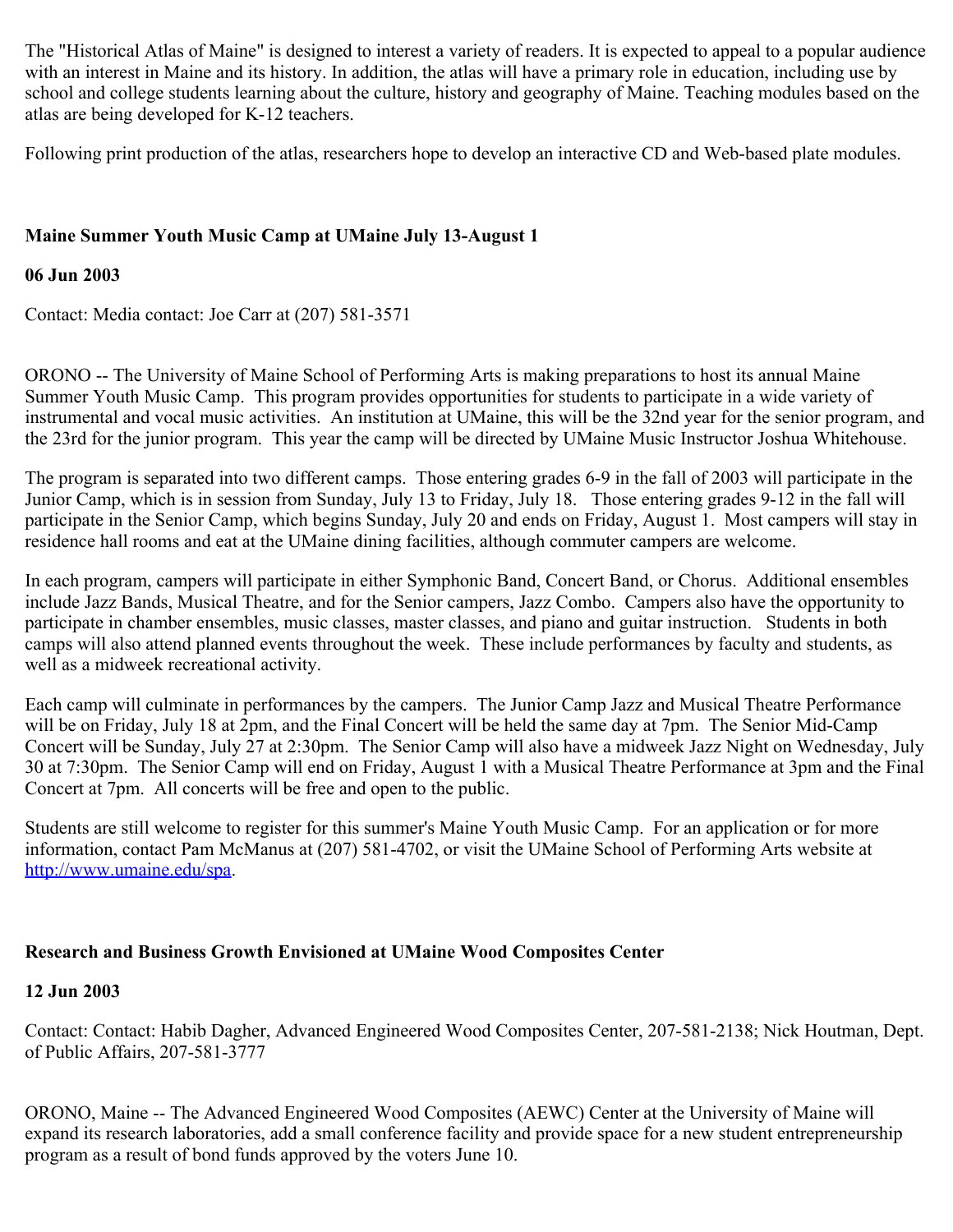"The voters overwhelmingly support job creation. They have given us a tremendous opportunity," says Habib Dagher, AEWC director, "but with it comes a clear responsibility to create research and development jobs and generate spin-off businesses. We intend to make sure that every penny spent is directly related to job creation in Maine."

Key to fulfilling that goal is a proposed AEWC Center for Student Innovation and Entrepreneurship. More than 100 students from 12 different academic departments work every year at the AEWC with support from research grants and contracts. The new center will provide office space for students from business, engineering, forestry and other disciplines to tackle development projects with support from business specialists.

"Students will work in teams driven by projects funded by government agencies and industry," says Dagher. "They will be involved in product research, but they will also have seminars on writing business plans, going out to find venture capital and protecting intellectual property. We will bring in external business development advisors to work with them. When they graduate, we want them to have the resources at hand to start a business.

"We are turning the normal undergraduate educational process upside down," he adds. "Courses focus by necessity on discrete areas of knowledge. In this new center, we'll be putting those pieces back together because in the real world, people have to combine skills in many areas to do a job."

As currently envisioned, the program would allow students working in the center to receive a paycheck through grants and contracts. By focusing on solutions to real problems, students would add significant experience to their resumes, says Dagher, with the hope that many would find jobs or start new businesses in Maine.

"These students will be well prepared to stay in Maine and generate new economic activity here," he adds.

The proposed center will occupy a one-story addition on the north side of the current AEWC Center. On the west side, bond funds will be used to construct a one-story conference center and a two-story addition for laboratories and office space to house new research and development positions. The new laboratories will allow UMaine to better compete for grants and contracts from industries and federal agencies.

In the past three years, the AEWC has successfully competed for more than \$23 million in research contracts from outside the state, returning \$7 for every \$1 invested by the university. The AEWC has created 25 full-time and 100 parttime jobs.

WBRC Architects/Engineers of Bangor has produced a concept study for the building project. Dagher expects design work to proceed this year. Construction could begin in 2004.

## **UMaine to Host Law Enforcement Mountain Bicycle Patrol School**

#### **16 Jun 2003**

Contact: Contact: Joe Carr at (207) 581-3571

Orono, ME -- Bicycle patrol officers from municipal police departments and campus public safety officers throughout New England will be at The University of Maine on through June 20 to learn how better to combine law enforcement with cycling. The UMaine Department of Public Safety Department is sponsoring the training of bicycle patrol units; some 15 officers from Maine and Vermont will take the five-day program sanctioned by the Law Enforcement Bicycle Association (LEBA). The course covers bicycle handling skills, night operations, bicycle maintenance, emergency maneuvers, nutrition, group riding, traffic protocol, self-defense and firearms training. Successful completion of the course will certify riders as Police Cyclists in their respective states.

Used as a tool to promote police-citizen relationships, bicycle patrols result in increased public interaction, higher visibility and an increase in public confidence.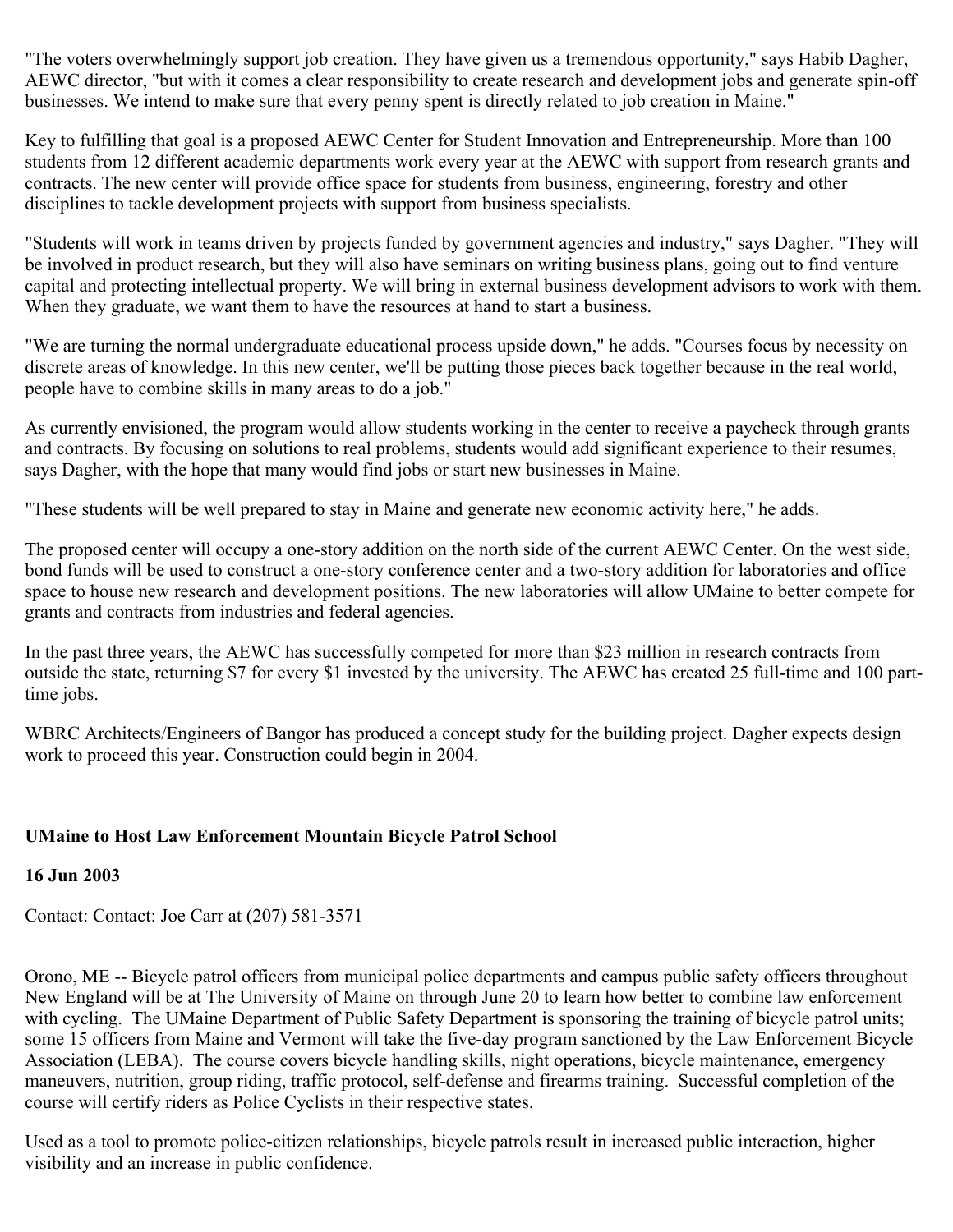NOTE: Tuesday June, 17 and Thursday June 19, 2003 have been set aside for media coverage. Instructors and students will be available for interviews, with photo and video opportunities (obstacle course riding, suspect contacts, etc.)

- Tuesday, June 17 at UMaine's Belgrade Parking Lot 2-3 p.m.
- Thursday, June 19 at Bar Harbor Playing Field, adjacent to the YMCA 2-3 p.m.

Call David Fiacco at (207) 581-1416 for more information.

### **Security Steps Taken at Witter Farm**

#### **03 Jun 2003**

Contact: Media contact: Joe Carr at (207) 581-3571

ORONO-- The University of Maine is taking steps to increase security at the Witter Teaching and Research Farm following last week's attack on a horse at the facility. Those steps will include new security cameras, completion of an electric fence around the farm perimeter and a new entrance gate on the main road from College Ave.

"Our goal is to make the farm a safer place," says Dean Bruce Wiersma of the College of Natural Sciences, Forestry and Agriculture. "We are committed to ensuring the safety of all of our operations. We have a long tradition of public access, but in the future that access will have to continue in a more controlled manner."

The college is conducting a review of all of its farm operations with an eye on maintaining the integrity of educational, research and public service programs. New signs may also be erected with information about public access times.

New security cameras are expected to be in place this week. The UMaine Department of Public Safety will maintain the system.

"Since the safety of the animals and the people who work at the farm is our top priority, these steps are necessary," says Chief Noel March, UMaine's director of public safety. "While the added precautions should be a significant deterrent to future criminal activity at the farm, we are continuing to aggressively investigate last week's incident and we remain hopeful that we will apprehend the person or people responsible."

A reward fund has been established to create incentive for members of the public to bring forward information that might lead to an arrest and conviction in this case. Those interested in donating to the Witter Farm Reward Fund should contact the University of Maine Foundation at 2 Alumni Place, University of Maine, Orono, ME 04469. The telephone number is (207) 581-5100.

## **UMaine, Bat Community Connector Expand Bus Program**

## **04 Jun 2003**

Contact: Media contact: Joe Carr at (207) 581-3571

ORONO -- The University of Maine and BAT Community Connector, the public transportation system operated by the City of Bangor, have expanded their successful three-year-old collaboration that allows members of the UMaine community to use the system without paying a fee.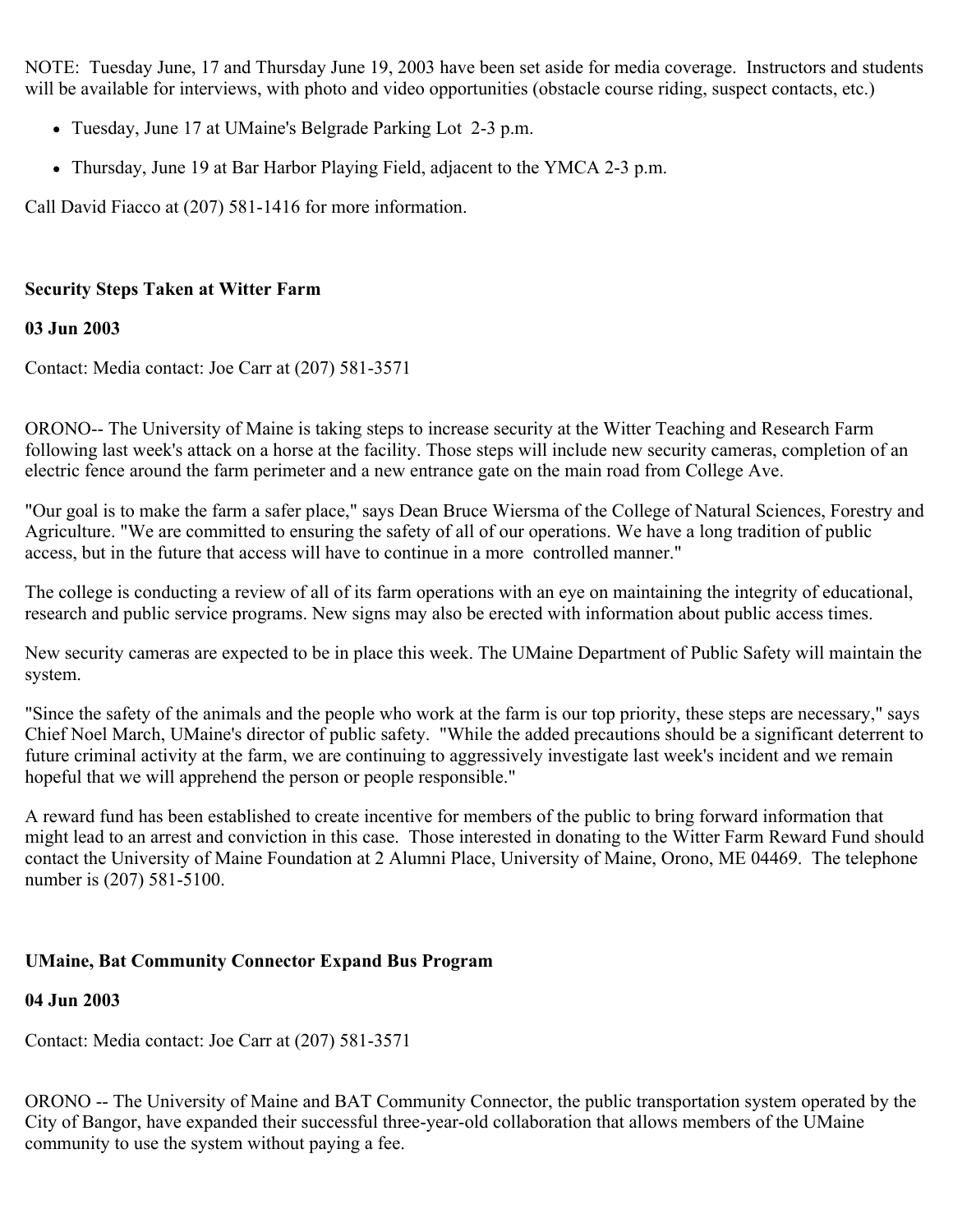UMaine students and employees may now ride anywhere on the system's network of routes by simply displaying their official university identification card. Since the cooperative arrangement began in September of 2000, this accommodation has only applied to specific routes on the network.

"There are multiple good reasons to build upon this relationship," says Richard Chapman, UMaine's vice president for student affairs. "It serves to reduce the number of motor vehicles on campus, which relieves stress on our infrastructure; it eases traffic around the university, which benefits our neighboring communities; and it is good for the environment."

To broaden the scope of the program, UMaine increased its annual payment to BAT to \$15,000. That represents a \$5,000 incase. UMaine Student Government will finance a significant portion of the increase.

"I really have to attribute the initial success of this program to others," says Matthew Rodrigue, president of Student Government. "Parking and transportation are important issues for students, and I have worked hard alongside senators and Vice President Matthew Gagnon to ensure this program's growth."

Since September of 2000, UMaine students, faculty members and staff members have used their ID cards to take more than 86,200 rides on routes serving Orono, Old Town and Veazie, along with the route from the system's hub in downtown Bangor. The system also serves Brewer and Hampden.

Buses stop on campus at Memorial Union Circle every hour Monday through Friday, and every other hour on Saturdays. All 14 vehicles in the BAT Community Connector system are handicapped-accessible and have bicycle racks. More information about the system and its route schedule is on the Web.

## **Teen Conference in Old Town June 28-29**

#### **05 Jun 2003**

Contact: Media contact: Joe Carr at (207) 581-3571

ORONO -- The Maine 4-H Teen Council will present a statewide teen conference, "Health Rocks!," June 28-29 at the Old Town YMCA. Intended for Mainers between the ages of 12 and 19, the 25 and one-half hour conference will feature social activities and a variety of workshops related to health and fitness.

Registration will begin at 8:30 a.m. on Saturday, June 28, with activities continuing non-stop until 10 a.m. Sunday. Participants who wish to sleep should bring a pillow and a sleeping bag or blanket. Groups and organizations sending more than six participants are asked to provide a chaperone. The registration fee is \$35.

Nineteen different workshops are scheduled. Subjects in include self defense, first aid, alcohol and tobacco awareness, nutrition, and emergency response equipment and techniques. There will also be plenty of time for social and recreational activities, which will include the use of the YMCA's pool, climbing walls and other facilities. Maine humorist Joe Bennett and the "'KISS' Rock Band," featuring local police officers, will provide the entertainment. A dance with a DJ is scheduled for 8:30-10:30 p.m. on Saturday.

Registration forms are available by calling 1-877-444-8623. The registration deadline is June 16.

The conference is sponsored by University of Maine Cooperative Extension, the Pine Tree State 4-H Foundation, Health Rocks!, the Old Town YMCA, the River Coalition and Bangor Region Partners for Health.

## **Starks Goat Farm Open to the Public on June 21**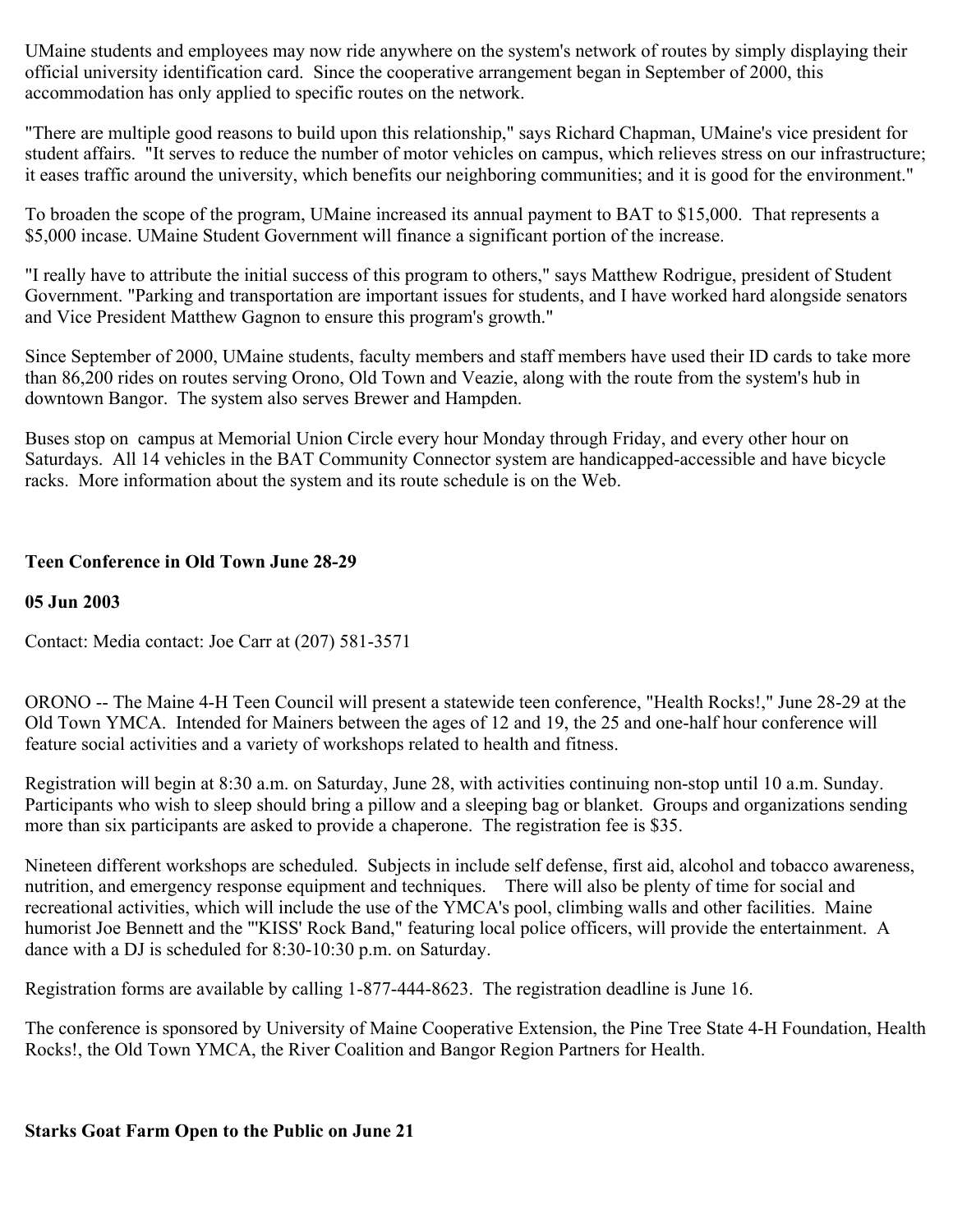#### **06 Jun 2003**

Contact: Media contacts: Dick Brzozowski, University of Maine Cooperative Extension, 1-800-287-1471 (in Maine); Nick Houtman, Dept. of Public Affairs, University of Maine, 207-581-3777

ORONO-- The Sunny Ridge Farm in Starks will open its doors to the public on Saturday, June 21 for a University of Maine Cooperative Extension farm tour from 10 a.m. to 2 p.m. Hosts Rose and George Martikke have been raising Boer goats for seven years and will describe their approach to raising Boers for meat production.

The Martikkes also maintain a small herd of Nubien goats for milking. They sell goat milk and make a line of goat milk soaps.

The farm tour is part of the Goat Trail Tours 2003, a program coordinated by Extension educator Richard Brzozowski of the Cumberland County Extension office. "Touring a goat farm is a great way to learn about goats and gather information and ideas for your own farm," says Brzozowski.

The Goat Trail Tour 2003 highlights goat operations in Maine and New England. The June 21 farm tour will include live demonstrations, a goat sale and samples of different goat meat recipes.

Sunny Ridge Farm is located in Starks (between Farmington and Skowhegan). From Augusta travel to New Sharon on Route 27. Take a left turn onto Route 2. In New Sharon, take a right turn onto Route 134. At the end of Route 134 take a right on to Route 43 and take a left turn onto Chicken Street. Look for Sunny Ridge Farm on the right.

Registration is free and can be made by calling the Cumberland County Extension office at 1-800-287-1471.

### **Soil Health Workshops Scheduled for July 8 and 9**

#### **04 Jun 2003**

Contact: Richard Kersbergen, University of Maine Cooperative Extension Educator, 1-800-287-1426

ORONO, Maine -- Farmers, educators and technical service providers are invited to a workshop on soil health and crop performance, quality and profit planned for July 8 in Corinna and on July 9 in Dresden. The workshop is sponsored by the University of Maine Cooperative Extension and the Natural Resource Conservation Service (NRCS).

Many farmers utilize soil tests for making fertility and crop production decisions, says Richard Kersbergen of the Waldo County Extension office in Belfast. While this is important information, assessing the quality of soil through physical characteristics can help make decisions that can influence production for years to come, he adds.

The workshop, Managing Soil for Today and Tomorrow, is for farmers and support service providers to learn new tools and practices to make choices concerning fertility, rotations and soil amendments. It will be held in Corinna at the Roger Whitney Farm and in Dresden, at the Goranson Farm.

Roger Whitney works with Ron Simpson (dairy farm) and other potato growers to develop rotations to improve organic matter and crop health. This workshop will feature talks by Eric Gallandt and Erin Haramoto, UMaine researchers, on the use of cover crops for soil health; Stewart Smith, UMaine resource economist, discussing integrated crop and livestock operations; and U.S. Department of Agriculture researcher Tim Griffin discussing new field tools to help make soil health decisions.

In the afternoon, Lisa Krall of NRCS will evaluate soil resources utilizing various tools and guides. A soil "judging" will also take place in the afternoon. Farmers will be encouraged to bring samples!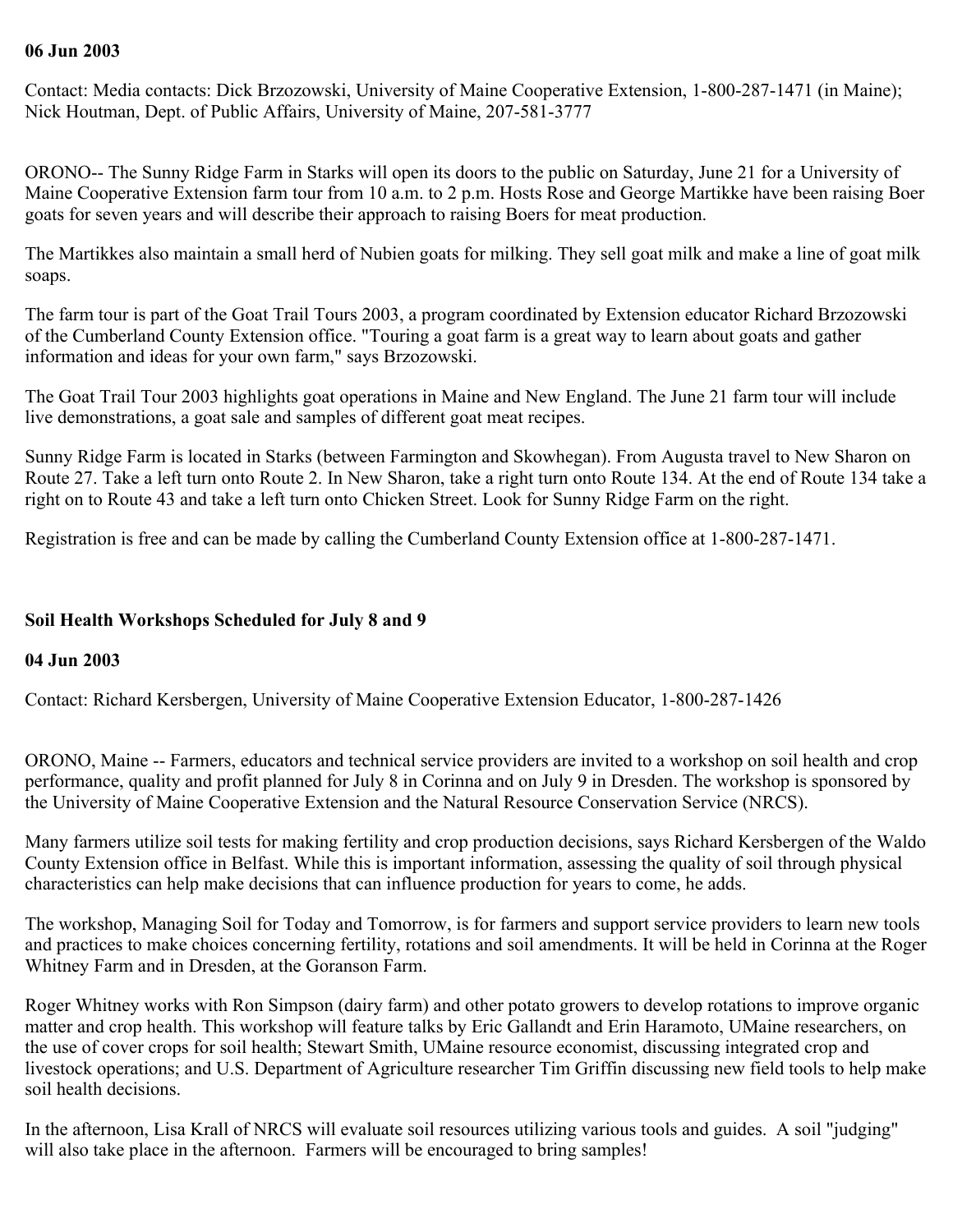On Wednesday, July 9, the workshop will move to Goranson Farm in Dresden. During this workshop, Marianne Sarrantonio of UMaine, author of *The Northeast Cover Crop Handbook*, will discuss cover crops, weed control and soil health. UMaine Extension faculty member Mark Hutchinson will talk about his research on organic nitrogen sources. Tim Griffin and Lisa Krall will give their presentations from the previous day workshop. Another presentations will focus a new amino sugar nitrogen test.

The workshops include a lunch and run from 9:30 a.m. to 2:30 p.m. Participants are asked to pre-register and pay \$5 to cover lunch.

Certified Crop Advisor (American Society of Agronomy) Re-certification credits and Maine Pesticide Re-certification credits will be offered for attendance.

More information and registration materials are available from Kersbergen at 1-800-287-1426 (in Maine) and 207-342- 5971 (outside of Maine).

This workshop is supported by the Cooperative State Research, Education and Extension Service, and the U.S. Department of Agriculture, under Agreement NO. 2001-52101-11308, "Re-Integrating Crop and Livestock Enterprises in the Three Northern States," an IFAFS project.

# **Learners, Laptops and Powerful Ideas 2**

#### **04 Jun 2003**

Contact: Media contact: Tom Bickford, Agent Institute, UMaine, 207-581-2012; Nick Houtman, Dept. of Public Affairs, 207-581-3777

ORONO-- Hundreds of Maine educators, school administrators, learning and technology experts from around the country and pioneers of global learning and technology will gather at the University of Maine, August 13-15 for *Learners, Laptops and Powerful Ideas 2:* The Second Maine International Conference on Learning with Technology.

The event will highlight dozens of state, national, and international programs and speakers, including:

- The Maine Learning and Technologies Initiative makes Maine the first state in the world to provide every seventh and eighth grade student and teacher with a personal computer.
- Elliot Soloway, professor at the University of Michigan's School of Information, School of Education, and Department of Electrical Engineering and Computer Science. Author of *Artificial Intelligence and Learning Environments* and *Empirical Studies of Programmers (Human/Computer Interaction Series, Vol. 1)*.
- Seymour Papert, Professor Emeritus at the Massachusetts Institute of Technology (recently named by *Newsweek* as one of ten national innovators in education) and the first educator to advocate the use of personal computers in learning (1968). Author of the pivotal book *MindStorms*, now in its third edition.
- John P. Bailey, director of educational technology for the U.S. Department of Education and long time activist in  $\bullet$ both state and federal government for the development and application of educational technology policy.
- Alain Jaillet from the Universite Louis Pasteur de Strasbourg, director of MULTI-media ULP and lecturer of sciences of education to the faculty of psychology and sciences of education (ULP).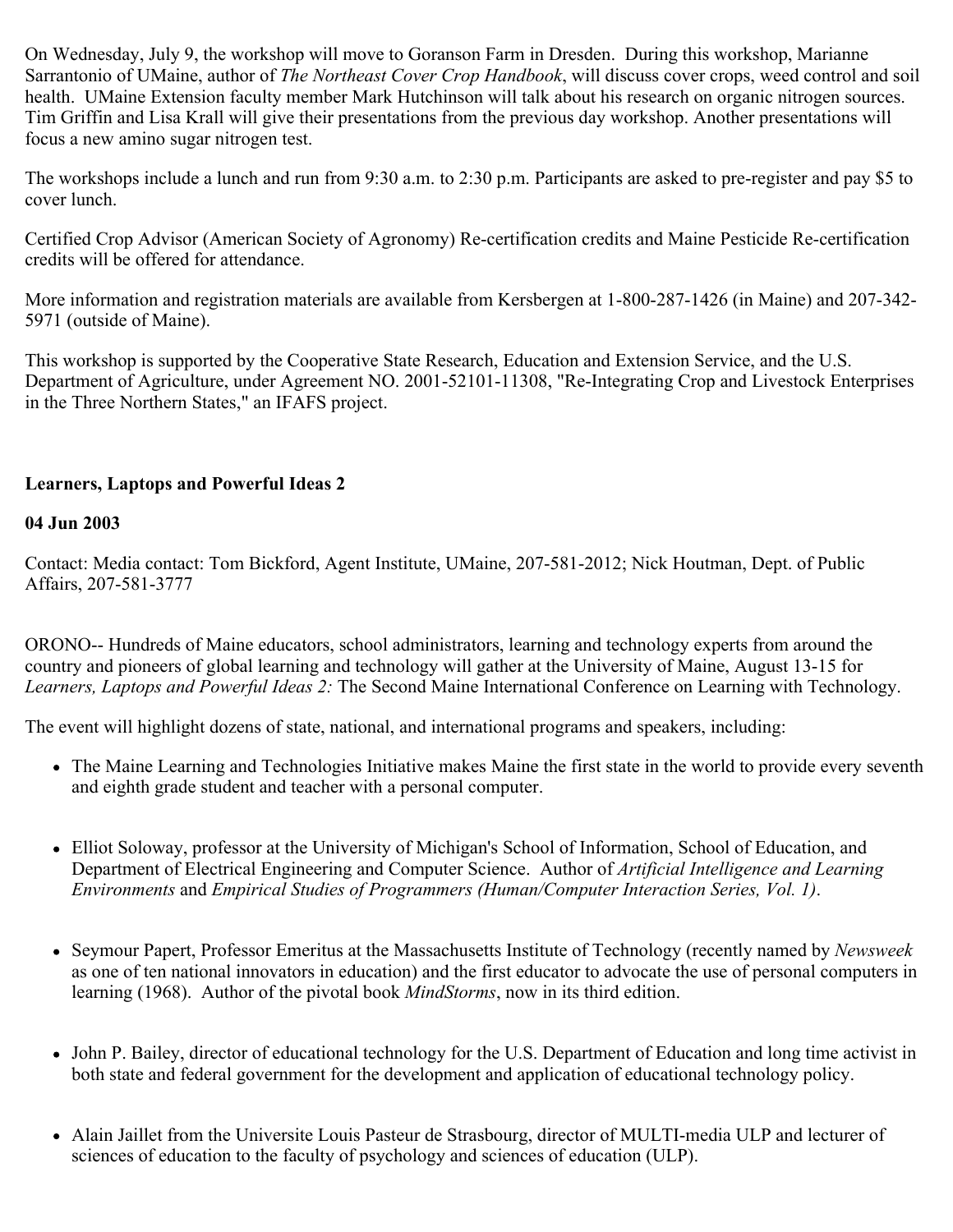Teachers from around the world and every Maine school district are invited to join internationally respected experts to discuss aspects of learning and transformational change with personal computers. The conference features plenary sessions, panel discussions, hands-on workshops and presentations on historic precedent and lessons learned in Maine classrooms.

Conference sessions will recognize the balance between technological innovation and practical classroom concerns to help teachers meet this historic challenge in education. Teachers and students in the forefront of learning with technology will focus on topics such as:

- Curriculum and learning with personal computers in all fields -- the humanities, sciences, mathematics and the arts;
- Teacher Professional Development;
- Diversity in Education and Technology;
- Public and policy support -- educating parents, teachers, administrators, school boards, city councils, the media, and elected officials about the power and potential for Maine education and economic opportunity;
- Nuts and Bolts -- translations and transformations in the classroom and school including issues of computer care, security, trouble-shooting and classroom organization.

At least three pre-conference workshops will be held on August  $11<sub>th</sub>$  and  $12<sub>th</sub>$  providing in-depth use of multimedia and iMovie, the LEGO MindStorms Robotic Invention System, and the use of different programming models in middle school education. More information is available on the conference website.

*Learners, Laptops and Powerful Ideas*: The Second Maine International Conference on Learning with Technology is sponsored by the University of Maine Computer Science Department and the Agent Institute in collaboration with the Seymour Papert Institute of Blue Hill. Early bird registration is only \$200 and \$250 after July 7th.

Thomas Bickford, executive director of the UMaine Agent Institute and Seymour Papert, professor emeritus at MIT and distinguished computer scientist at UMaine are the co-chairs.

# **AG Scientists Meeting in Iowa on Integrated Crop and Livestock Study**

# **06 Jun 2003**

Contact: Nick Houtman, 207-581-3744

ORONO-- Agricultural scientists from Maine, Michigan and Iowa, including ten from the University of Maine, will meet in western Iowa June 20-21 to continue their collaboration on a cooperative research project. They are focusing on integrated crop and livestock systems. In 200, the U.S. Department of Agriculture provided a three-year \$2 million grant to support the work.

There are about sixty farms involved in the study along with ten academic and research organizations. During the meeting, researchers will visit two farms and develop plans for completing the project by September, 2004.

Working groups of farmers have been organized in each state to help evaluate the performance of crop and livestock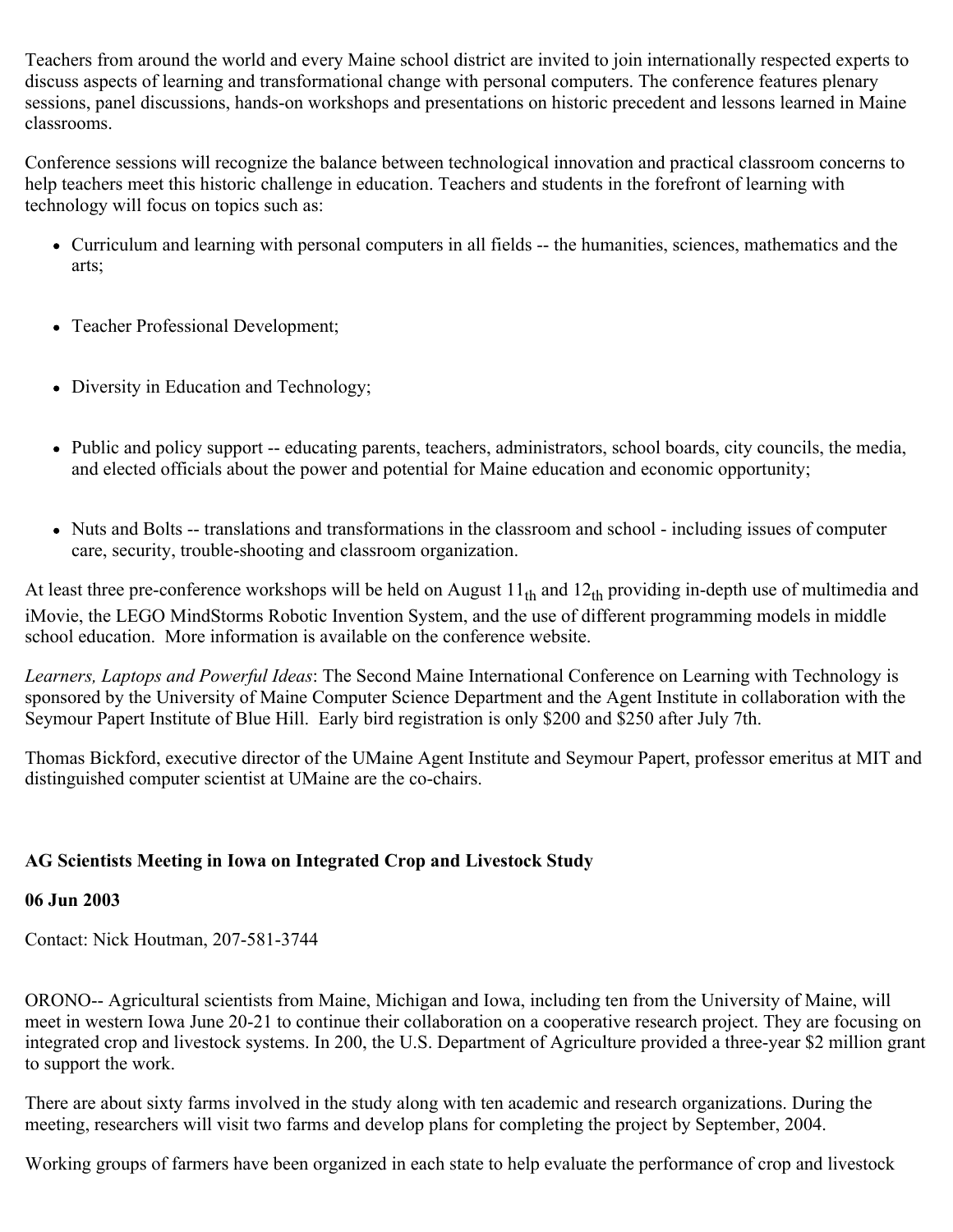production systems, according to Andrew Files, UMaine scientist who is helping to administer the study.

Scientists are looking at factors such as profitability, marketing and impacts on rural communities and the environment. They are also considering what motivates farmers to adopt or shy away from integrated farming strategies.

Farm field days are already planned for July 8 and 9 in Corinna and Dresden, Maine, respectively. Information about those events is available from Richard Kersbergen, UMaine Cooperative Extension educator in the Waldo County office in Belfast (1-800-287-1426).

#### **UMaine Wood Composites Center Receives International Certification to Help Companies Develop New Products**

#### **06 Jun 2003**

Contact: Media contact: Habib Dagher, Advanced Engineered Wood Composites Center, 207-581-2138; Nick Houtman, Dept. of Public Affairs, 207-581-3777

ORONO-- Structural and materials tests performed by the Advanced Engineered Wood Composites (AEWC) Center at the University of Maine have received an international stamp of approval that will help companies develop new products. The International Accreditation Service (IAS), Inc. has certified AEWC as a laboratory that meets standards for 47 different tests of plastics, wood products, composites, adhesives and structural panels and assemblies.

The IAS is a nonprofit subsidiary of the International Code Council that provides the foundation for quality control functions used by industrial associations and government agencies around the world.

"Businesses in Maine can come to our laboratory not only to develop new products, but to get them tested and approved by building code agencies in the U.S. and around the World. We are pleased that we can now offer this unique service that will help grow Maine industry," says Habib Dagher, director of the AEWC Center. "The upcoming June 10 bond referendum is also good timing, as it will allow us to expand the types of certified tests that we can now offer to Maine companies."

The AEWC Center currently works with over 100 Maine companies in the wood products, construction, and composite materials areas to help them develop better products. Such products include composite ships, bridges, consumer products, and building materials. "The latest code-approved product that we have developed resulted in Engineered Materials of Maine, a new manufacturing business in Bangor, Maine, which will employ 70 people in two years. Our center not only developed and patented the product but conducted 300 beam tests and obtained national code approval."

The UMaine center is one of four university laboratories in the U.S. that have received this type of accreditation, but it is the only facility whose certified testing procedures cover such a wide range, according to Stephen Shaler, assistant AEWC director and professor of wood science and technology. In addition, it is the only such laboratory in Maine.

"The IAS wants us to document that our procedures are consistent and scientifically reproducible," says Shaler. "Accreditation is a seal of approval that our testing procedures are comparable to tests by other ISO certified labs. Our certification is ISO 17025, which is the testing laboratory equivalent to ISO 9001 for manufacturing organizations."

Maine businesses will benefit through an AEWC initiative to commercialize new products and develop new building technologies, says Robert Lindyberg, manager of the AEWC's industrial services unit. The Maine Technology Institute has awarded a \$250,000 grant to the AEWC to create business collaborations using the center's testing facilities and business services in cooperation with the Maine Manufacturing Extension Partnership, the Maine Composites Alliance, and the Composite Technology Development Centers in Sanford and Greenville.

For companies developing new wood composite products, certification is a guarantee that AEWC testing procedures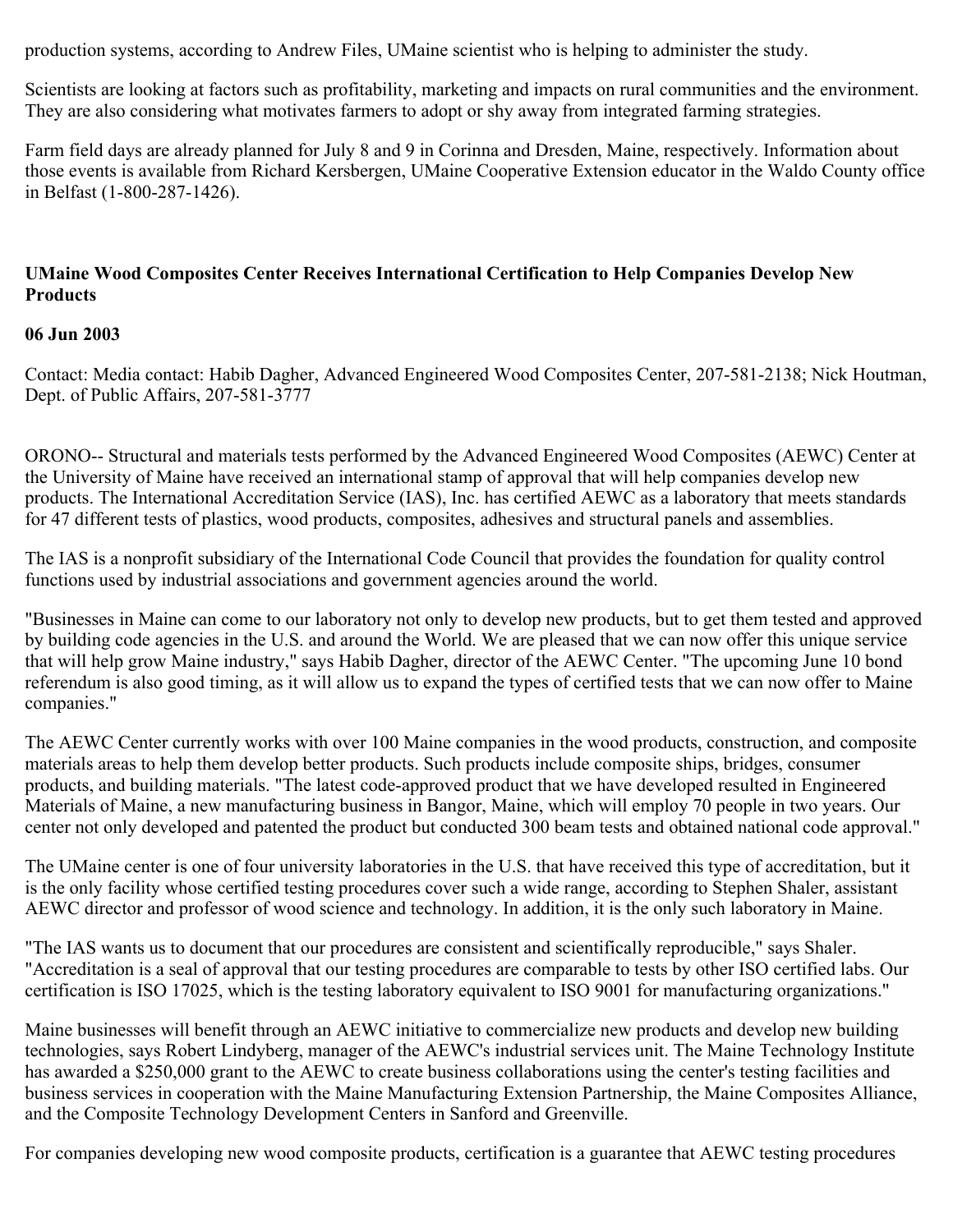meet international quality standards. "Companies can now cite our testing results as evidence that their materials meet internationally recognized criteria," Shaler adds. In addition to offering accredited testing services, the AEWC Center can now interface with international building code agencies to attain code approval for products developed by the AEWC or its industrial partners.

Justin Crouse, AEWC materials scientist and ISO coordinator, led efforts to meet the IAS standards. "Receiving this certification means that our tests fit into a quality management framework," says Crouse. "We have the policies, manuals and procedures in place. We perform regular calibration on our testing equipment according to the National Institute of Standards and Technology (NIST) standards."

Students working at the AEWC will gain experience learning to work in a quality management environment, Shaler says. "This gives them a leg up when they go to apply for a job because they can demonstrate familiarity with certification procedures. That is a very important skill for employees at companies to have."

The 33,000 square-foot AEWC includes eight laboratories for the development of wood and non-wood composites. Laboratory equipment includes an industrial scale composites extruder, a radio frequency panel press, laser scanning confocal microscope and a structural testing laboratory that can accommodate components up to 90 feet long and 30 feet high.

# **Visiting Wabanaki Scholars to Augment Native American Studies Course**

### **06 Jun 2003**

Contact: Joe Carr at (207) 581-3571

ORONO--The University of Maine Native American Studies Program will offer a summer course, "Advanced Studies in Wabanaki Culture." It will be offered statewide through interactive video conferencing at all University of Maine System campuses and outreach centers. The course is designed to explore Wabanaki culture from before the arrival of the Europeans through first contacts up to the present day. Much of the course content will explore the Wabanaki struggle to maintain sovereignty despite outside pressures. The course will cover various areas of Wabanaki life, including art, education, science, economics, technology, gender roles, kinship, political organizations and governance.

Lectures by prestigious Wabanaki scholars will supplement the course. These visiting professors are Marie Battiste, (Micmac); Bernard Perley, (Maliseet): Darren Ranco, (Penobscot); Dan Paul (Micmac); and Wayne Newell (Passamaquoddy). These scholars provide cultural expertise from institutions from across the United States and Canada. In addition to contributing to the Native American Studies course, the visiting scholars will teach at the first annual Wabanaki Educators Summer Institute scheduled for the week of June 23.

The Native American Studies Program is dedicated to providing Native perspectives on issues facing American Indians, with an emphasis on the Wabanaki of Maine and the Maritimes. The expertise brought to campus by these scholars will augment the Native Studies Program, and will strengthen UMaine's commitment to diversity. Funding for this opportunity is made possible from a Visiting Diversity Libra Professorship award to the Native American Studies Program and the Division of Lifelong Learning.

The course and the institute will assist educators in preparing to implement LD 291, a law requiring that Maine Native History and Culture be taught in all Maine schools. This law was introduced by Rep. Donna Loring, Penobscot Representative to the Legislature. It is to be implemented in the 2004-2005 school year.

The Advanced Studies in Wabanaki Culture course will start on June 16. For more information, please contact Maureen E. Smith at 207-581-1455 or via email at [maureen.e.smith@umit.maine.edu.](mailto:maureen.e.smith@umit.maine.edu) To register, call the University of Maine's Summer Session Office at 581-3143.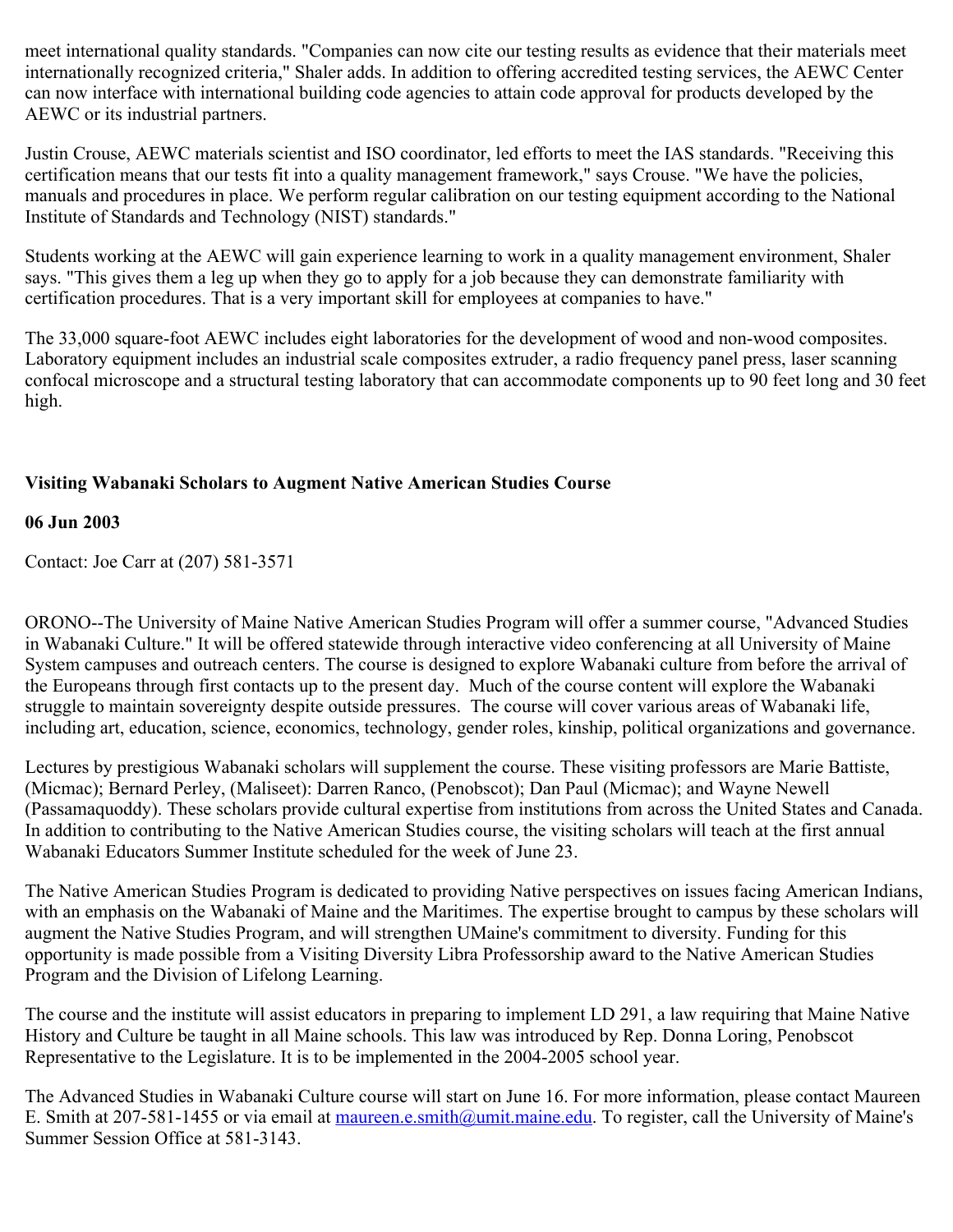### **Lakes Water Quality Meeting in Swanville**

### **06 Jun 2003**

Contact: Laura Wilson, Cooperative Extension, 207-581-2971 or 1-800-870-7270; Nick Houtman, Dept. of Public Affairs, 207-581-3777

ORONO, Maine -- What property owners and municipal officials need to know about protecting water quality in lakes will be the subject of an informational meeting sponsored by the University of Maine Cooperative Extension June 25 in the Swanville Town Office. The public is welcome to attend the meeting which will begin at 5 p.m.

Rich Baker of the Maine Department of Environmental Protection will discuss the state shoreland zoning program. The meeting will include a field walk on the shore of Swan Lake from 6 until 7:30.

The following topics will be covered: finding the high water mark, interpreting vegetative clearing standards, town road maintenance, correcting erosion problems and violations, and services available to landowners.

There is no cost for participation, but prior to the meeting, attendees are asked to contact Laura Wilson, Extension lakes scientist, at 581-2971 or 1-800-870-7270. Participants are encouraged to wear waterproof boots if they plan to participate in the field walk.

### **UMaine Food Science Camp Slated for August**

#### **06 Jun 2003**

Contact: Pameka Harris, Dept. of Food Science and Human Nutrition, 207-581-1635; Nick Houtman, Dept. of Public Affairs, 207-581-3777

ORONO-- Girls in seventh and eighth grades are eligible to participate in a food science camp this summer at the University of Maine. The program will run from August 11 to 15 and focus on two hot topics: food safety and sensory evaluation of new foods.

The camp will run from 8 a.m. to noon each day. Campers will work in new food science laboratories in Hitchner Hall.

Pameka Harris, a graduate student in the Dept. of Food Science and Human Nutrition, will coordinate the camp. She can be contacted at 581-1635 or via email, [pameka.harris@umit.maine.edu](mailto:pameka.harris@umit.maine.edu), for more information.

The registration cost is \$95 and includes all materials and supplies as well as a light snack and refreshments.

### **Fuel Savings Target of New UMaine Study**

#### **05 Jun 2003**

Contact: Jonathan Rubin, Margaret Chase Smith Center for Public Policy, 207-581-1528; Nick Houtman, Dept. of Public Affairs, 207-581-3777

ORONO-- As engineers and scientists look for ways to increase fuel efficiency in cars and trucks, the U.S.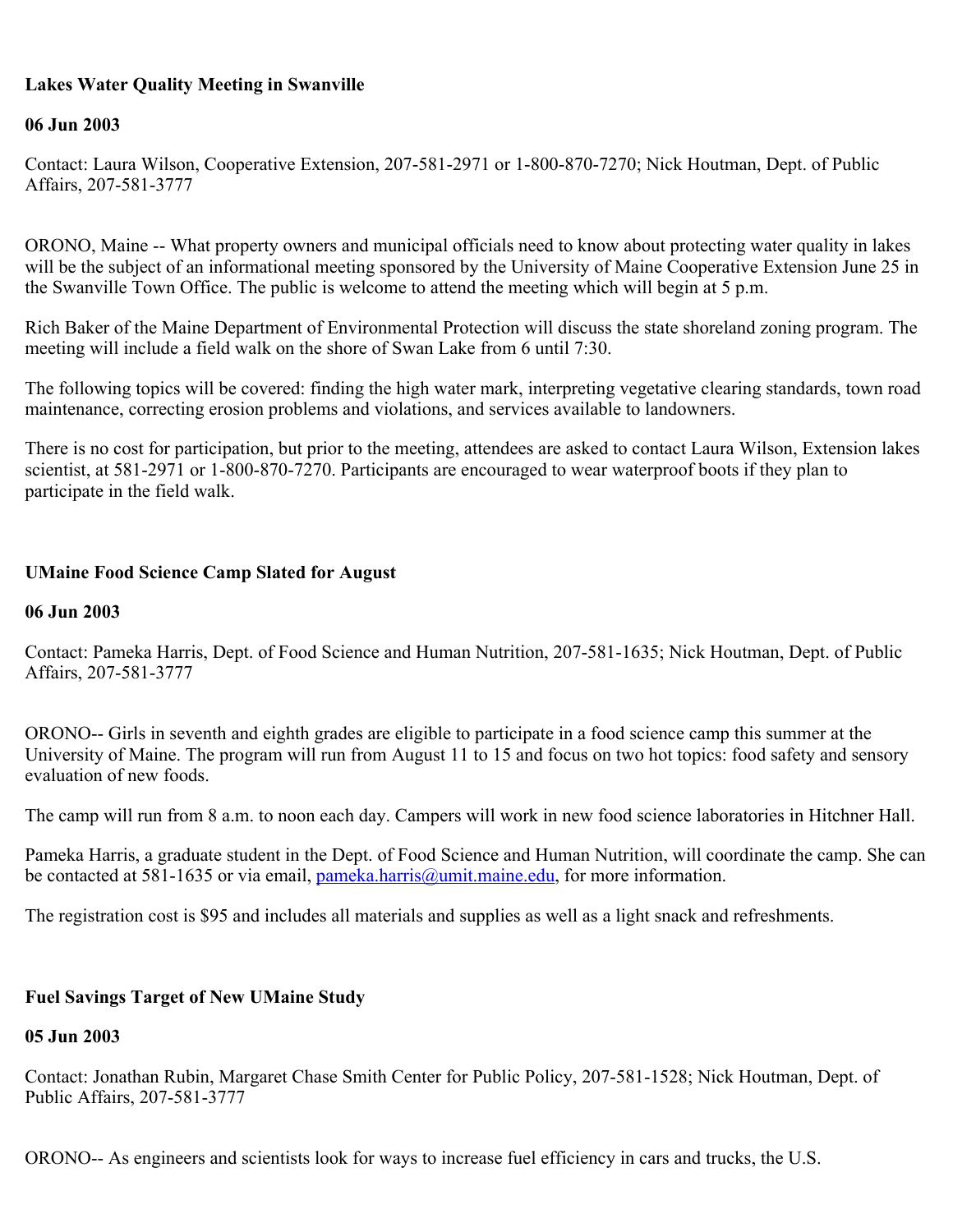Environmental Protection Agency has awarded a \$177,247 grant to the University of Maine for research on a business oriented strategy to achieve fuel savings. Resource economist Jonathan Rubin, interim director of UMaine's Margaret Chase Smith Center for Public Policy, will lead the effort to study the benefits of a tradable fuel economy credit system.

Rubin will work with David L. Greene and Paul Leiby of the Oak Ridge National Laboratory. The research program will include students at UMaine and the University of Tennessee which administers Oak Ridge.

A fuel economy credit system would provide an incentive for manufacturers to increase fuel efficiency, says Rubin, while still meeting consumer preferences. In a recent review of national fuel efficiency programs, a National Research Council committee suggested that such a system could produce greater fuel savings than increasing the CAFE (corporate average fuel efficiency) standards alone.

Vehicle manufacturers earn fuel economy credits when the average mileage of their fleets exceeds the federal standard. Those credits can be used to offset any penalties that are levied against the manufacturers when average mileage falls below the standard. The credits cannot currently be traded.

Researchers will study several types of tradable fuel economy credit systems. They will calculate the fuel efficiency benefits that result from changes in the rules governing how the system is structured.

The average fuel economy of new U.S. light duty vehicles (cars, light trucks, minivans and SUVs) now stands at 24.5 miles per gallon, a significant drop from its 1989 peak of 25.6 miles per gallon. It has been estimated that light-duty vehicles emitted 16 percent more greenhouse gases in 1999 than they did in 1990.

# **National Ocean Observing Workshop to be Held in Portland**

#### **06 Jun 2003**

Contact: Tom Shyka, GoMOOS, (207) 773-0423

PORTLAND--Ocean scientists and engineers from Maine and around the nation will gather in Portland, Maine June 11- 13 to discuss the creation of a national ocean observing system. The meeting is sponsored by the Gulf of Maine Ocean Observing System (GoMOOS) and the University of Maine's Experimental Program to Stimulate Competitive Research (EPSCoR).

The goal is to establish an analog of the National Weather Service for the nation's oceans, a system that will routinely collect data on ocean conditions and make the information available, free of charge, to fishermen, government officials, mariners, educators, scientists and the general public.

The Gulf of Maine Ocean Observing System, headquartered in Portland, is a national demonstration project of a regional system. When combined with other regional systems, GoMOOS would become part of a national network.

Through an array of oceanographic buoys, GoMOOS measures winds, waves, water temperature, currents, chlorophyll, salinity and many other variables and makes this information available to the public on an hourly basis on the Internet ([www.gomoos.org\)](http://www.gomoos.org/). GoMOOS staff members work with fishermen, shippers, researchers, managers, educators and others to create web-based displays that are understandable, easy-to-use and relevant to their needs.

"The challenge is to integrate regional systems that are responsive to the particular needs of their area, such as oil drilling in the Gulf of Mexico and the lobster fishery in the Gulf of Maine, into a seamless national system," says Philip Bogden, CEO of GoMOOS. Ocean experts from around the country will be in Portland to discuss plans to integrate the regional system with the national effort. "Ocean observing needs to meet the needs of diverse users around the country while leveraging federal resources and expertise," says Bodgen.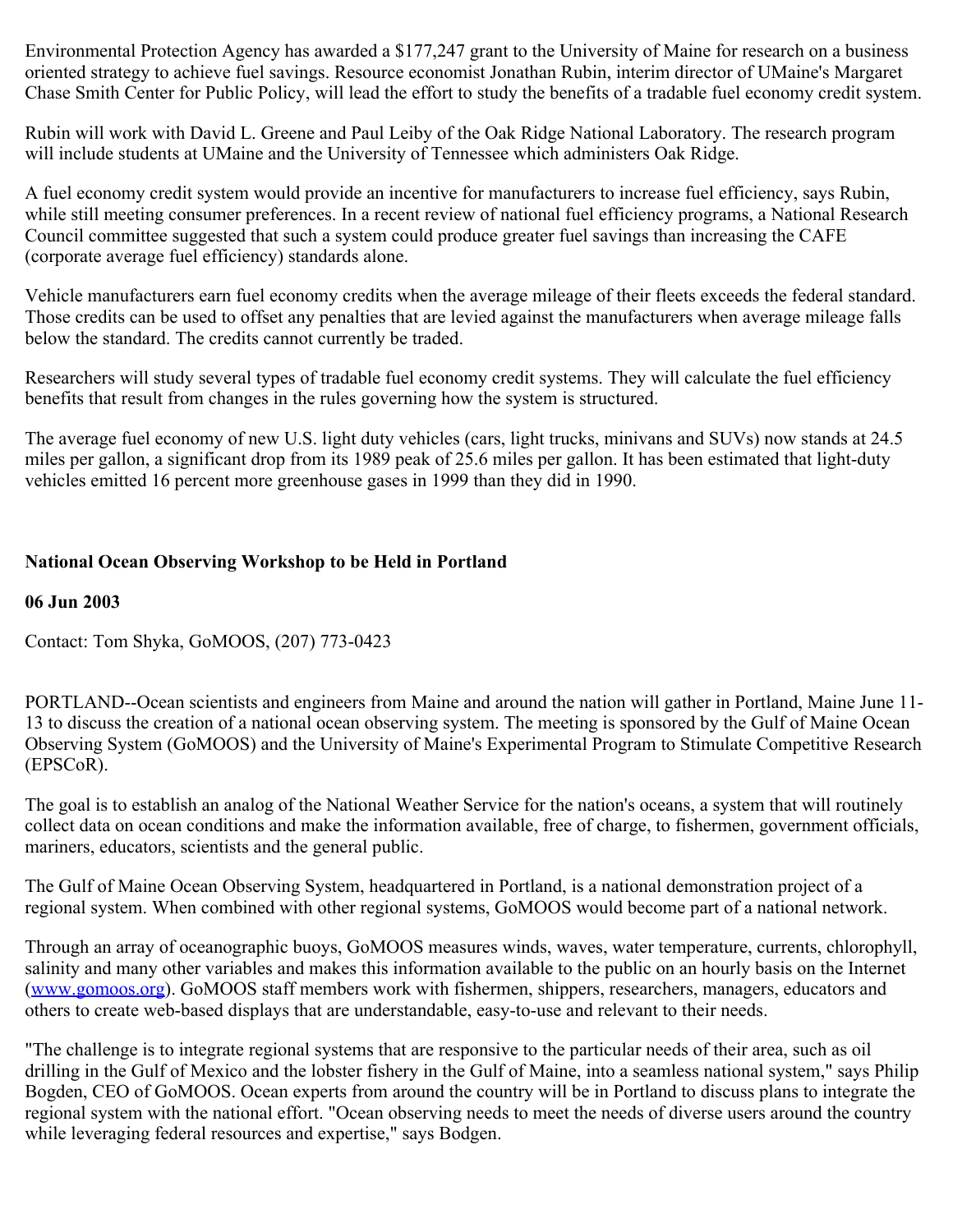As users come to rely on the information provided by ocean observing systems, it is important that regional systems like GoMOOS make their data available to the greater ocean observing community.

A key goal of the workshop is to review a data management and communications plan that will knit together all the regional systems into an integrated national network. "This workshop will help define the critical data management and delivery framework that will allow ocean observing systems around the country to effectively bring their information to the people that need it," adds Bogden.

GoMOOS is a non-profit organization dedicated to providing the public with access to oceanographic and weather information on the Gulf of Maine. Information from the Gulf is collected hourly by an array of moored buoys, landbased radar, and satellites. GoMOOS is one of the first ocean observing systems in the U.S. to focus on a regional scale and to be responsive to the needs of users. Funding for GoMOOS is from the Office of Naval Research, with review by the National Ocean Partnership Program.

EPSCoR--"the Experimental Program to Stimulate Competitive Research--"is a joint program of the National Science Foundation and several U.S. states and territories. The program promotes the development of the states' science and technology resources through partnerships involving a state's universities, industry, and government, and the Federal research and development enterprise. EPSCoR operates on the principle that aiding researchers and institutions in securing Federal R&D funding will develop a state's research infrastructure and advance economic growth.

For more information about GoMOOS visit the website at www.gomoos.org or phone (207) 773-0423. For more information about EPSCoR visit [www.umaine.edu/research/epscor.htm](http://www.umaine.edu/epscor/) or phone (207) 581-3399.

# **Horse Assaulted at UMaine Farm; Police Officials Site Similarities to 2002 Incident**

#### **28 May 2003**

Contact: Joe Carr at (207) 581-3571 ORONO -- University of Maine police are investigating the sexual assault of a horse at the university's Witter Teaching and Research Center. Police say that the incident, which occurred sometime between late Tuesday night and early Wednesday morning "seems identical" to an assault that took place at the same farm on Aug. 5, 2002. "We are outraged," says Chief Noel March, director of UMaine's Dept. of Public Safety. "This is the type of incident that shocks the conscience. It is a high priority to solve this crime and to find the person responsible." The horse, a mare boarded at the UMaine facility, was found in distress by farm staff members shortly after 6 a.m. Wednesday. Those employees quickly recognized the seriousness of the horse's injuries and called UMaine police. A veterinarian, Dr. Dennis Ruksznis of Dover-Foxcroft, was called in to examine the animal. "Our worst suspicions were confirmed by the examination," says Dr. Robert Causey of the UMaine Animal and Veterinary Sciences faculty and coordinator of the university's equine program. "It verified that the horse had been intentionally assaulted." March is asking for the members of the public to help in identifying the assailant. Those with information can either call the UMaine Dept. of Public Safety at 581-4040 or anonymously report information at the department's "Campus Eyes" website, at <http://umaine.edu/police/campus-eyes/>.

### **Annual UMaine Faculty Award Winners Announced**

### **29 May 2003**

Contact: Joe Carr at (207) 581-3571

ORONO -- The winners of the University of Maine's top awards for faculty members were announced on Friday, May 16 at UMaine's annual convocation ceremony. Along with the UMaine's Alumni Association's annual Distinguished Maine Professor Award, recognition was given for outstanding achievement in each of the three parts of UMaine's mission: teaching, research and public service.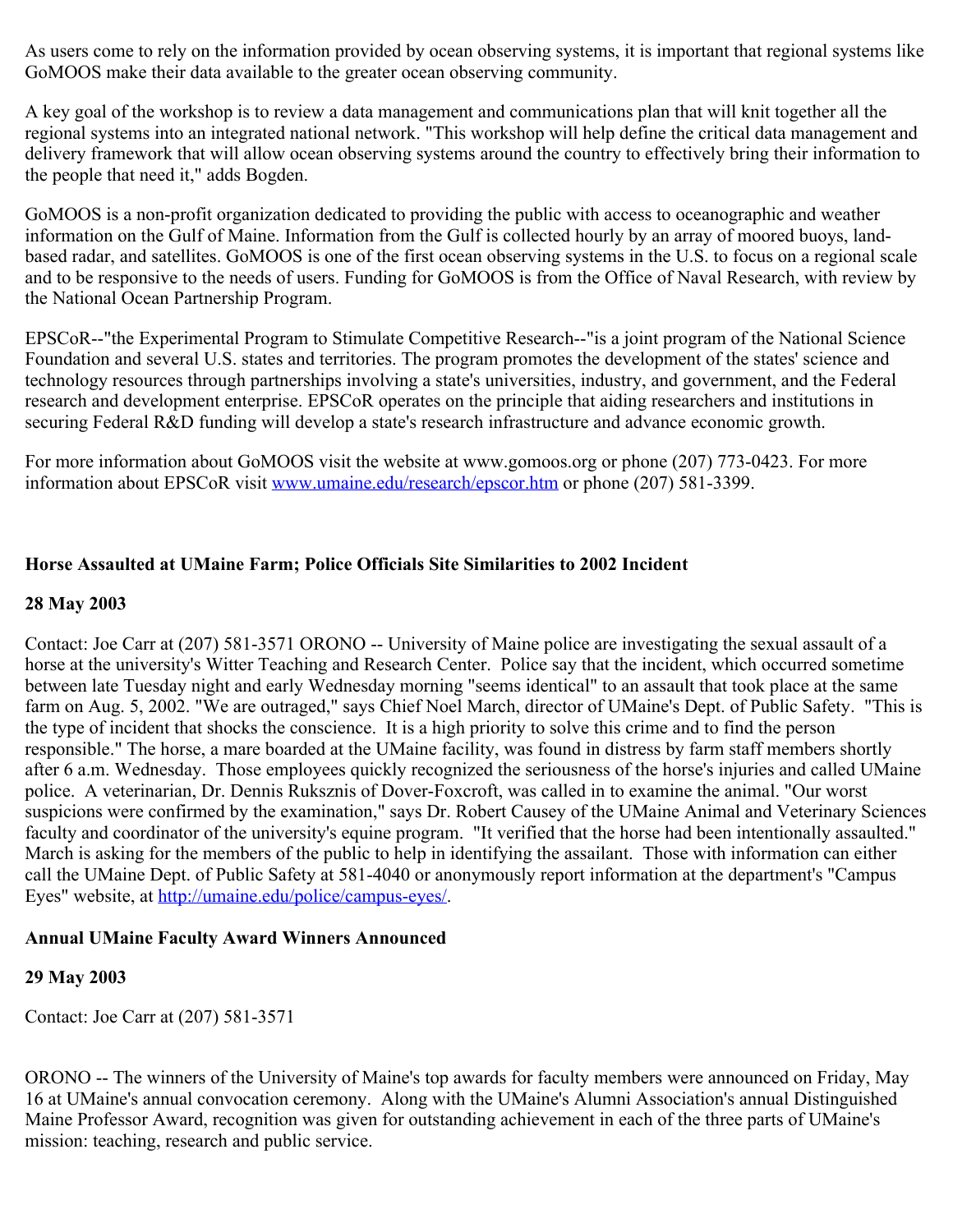Kevin Boyle, a Presque Isle native who graduated from UMaine in 1978, is the 2003 Distinguished Maine Professor. The prestigious award is presented annually by the alumni association to recognize outstanding faculty achievement. Boyle, a faculty member of the UMaine Dept. of Resource Economics and Policy since 1986, teaches environmental economics and environmental policy. He is an expert on the development of statistical models to estimate the economic values people assign to natural resources and environmental quality. The author of over 150 published research papers, Boyle has also devoted a great deal of time to sharing his expertise with government agencies and environmental groups.

"In 17 years at the University of Maine he has established himself as a highly effective teacher, a ground-breaking researcher, and a devoted public servant," reads the alumni association citation that was presented to Boyle at the announcement of his award.

Professor of Mathematics Robert Franzosa is the recipient of the Presidential Outstanding Teaching Award. A UMaine faculty member since September of 1983, Franzosa is associate chair of the Dept. of Mathematics and Statistics. He teaches a wide variety of courses, including those intended to fulfill university general education requirements and those taken by graduate students. An innovative teacher and an active and enthusiastic adviser, Franzosa consistently receives high ratings in student evaluations.

"Bob has a philosophy of teaching that engages the students in a community of learning where inquiry and understanding are the keys to success, and he works very diligently to bring that philosophy and the good results that spring from it into every class he teaches," wrote UMaine Prof. Charles Slavin in a letter nominating Franzosa for the award.

Habib Dagher, BIW Professor of Structural Engineering and director of UMaine's Advanced Engineered Wood Composites Center (AEWC), is the recipient of the Presidential Research and Creative Achievement Award. A UMaine faculty member since 1985, Dagher's innovative work in wood composites has involved the creation of technology that can positively affect Maine's economy. A vivid example is the Bangor-based business Engineered Materials of Maine, which is a manufacturing enterprise based on AEWC technology. He has been at the forefront of advances in wood composites research leading to applications in areas like bridges, construction materials and ship components. Dagher is one of UMaine's leaders in gaining funding for research projects, having brought in over \$20 million during his time on the UMaine faculty.

"Professor Dagher has been a consummate scholar since the day he arrived on campus almost 18 years ago, and his research has had an enormous impact at state, national and international levels," wrote faculty colleagues Eric Landis, William Davids and Roberto Lopez Anido in a nomination letter.

Dept. of Spatial Information Science and Engineering Professor Harlan Onsrud received the Presidential Public Service Achievement Award. A UMaine faculty member since 1987, Onsrud has been the driving force behind numerous public service initiatives at the in Maine, around the U.S. and beyond. His work has benefited Maine's students and teachers and has added to the statewide understanding of the advances in engineering and science at UMaine. The president of the national University Consortium for Geographic Information Science, Onsrud is a nationally recognized leader in the scientific community. Onsrud is also a tireless contributor to the UMaine community, lending his expertise to efforts like the university-wide Information Science Consortium, an interdisciplinary initiative behind which he has been the driving force.

"Harlan Onsrud is the kind of open-minded, multidimensional, entrepreneurial spirit that the University of Maine and all institutions must encourage if they are to not just survive, but to thrive," wrote UMaine Prof. William Kuykendall in a nomination letter.

### **Nominations Sought for Maryann Hartman Award**

**02 Jun 2003**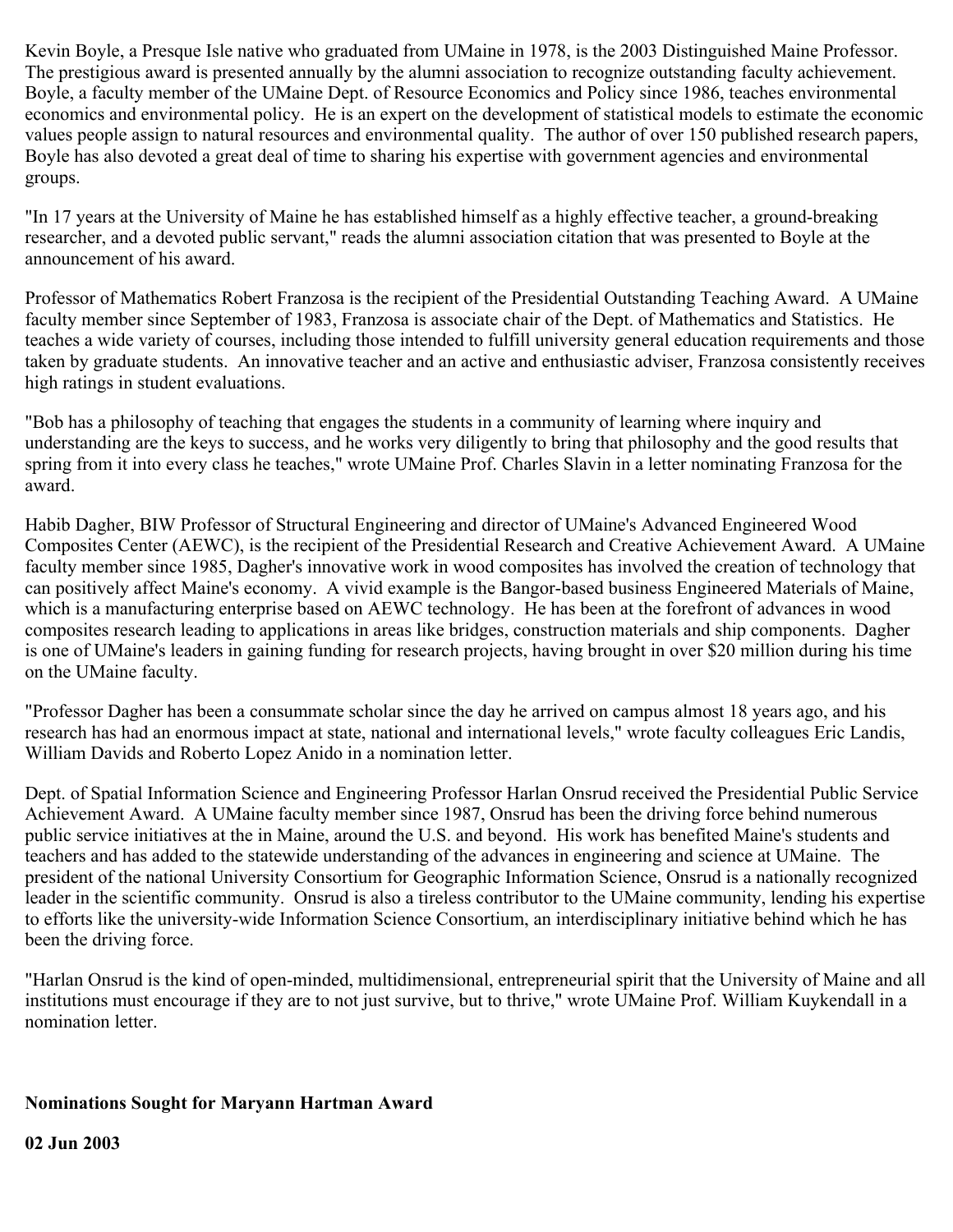ORONO - The Women in the Curriculum and Women's Studies Program at the University of Maine is looking for nominations for its annual Maryann Hartman Young Woman Social Justice Award.

This award will recognize a young woman between the ages of 12 and 18 who has distinguished herself through her dedication and contributions to social justice and change. The program is looking for a young woman who is actively involved in promoting equality, encouraging diversity and tolerance, and improving the community.

The Maryann Hartman Award is designed to honor young women regardless of family background, race, culture, financial status, physical ability, or academic achievement.

The winner must be able to attend a fall ceremony, where she will be recognized and awarded a \$1,000 scholarship to the University of Maine (upon acceptance). Pending her continuing eligibility, any nominee not chosen for this year's award will automatically be considered next year.

For more information or to obtain nomination forms, please call Angela Olson at 581-1228 or write to her at Angela Olson@umit.maine.edu. Nomination forms may also be obtained at the Women in the Curriculum website [\(www.umaine.edu/wic](http://www.umaine.edu/wic)) or their office at 101 Fernald Hall, University of Maine, Orono.

The deadline for nominations is Friday, July 11, 2003.

# **Conference Celebrates Student Journalism in Maine**

# **20 May 2003**

Contact: Joe Carr at (207) 581-3571; Kathryn Olmstead at (207) 581-1278

ORONO -- More than 160 students and teachers from throughout Maine will gather at the University of Maine May 22 for a conference celebrating 10 years of "Building Community" among student journalists in the state.

Staff members and advisers from 20 schools and home school groups will convene in Orono from 8 a.m. to 3 p.m. to showcase their papers and increase their knowledge of journalism.

Headquartered at the Donald P. Corbett Business Building on the UMaine campus, the annual conference marks the 10th anniversary of the Maine Center for Student Journalism, founded in 1993 to foster the teaching and practice of newspaper journalism in Maine schools.

A 1:30 p.m. birthday celebration in the Atrium of the D.P.Corbett Building will recognize the community of student journalists that has grown through the activities of the center.

Workshops, discussion groups and panels will bring together students and their professional counterparts from Maine's daily and weekly newspapers in sessions focused on both skills and issues important to publishing student newspapers.

The day culminates with an awards ceremony naming the state's outstanding student newspapers and individual journalists. The winner in the General Excellence category will take home the James Russell Wiggins trophy identifying the state's outstanding newspaper for the year.

The Maine Center for Student Journalism is funded by the Maine Daily Newspaper Publishers Association with support from the University of Maine Department of Communication and Journalism.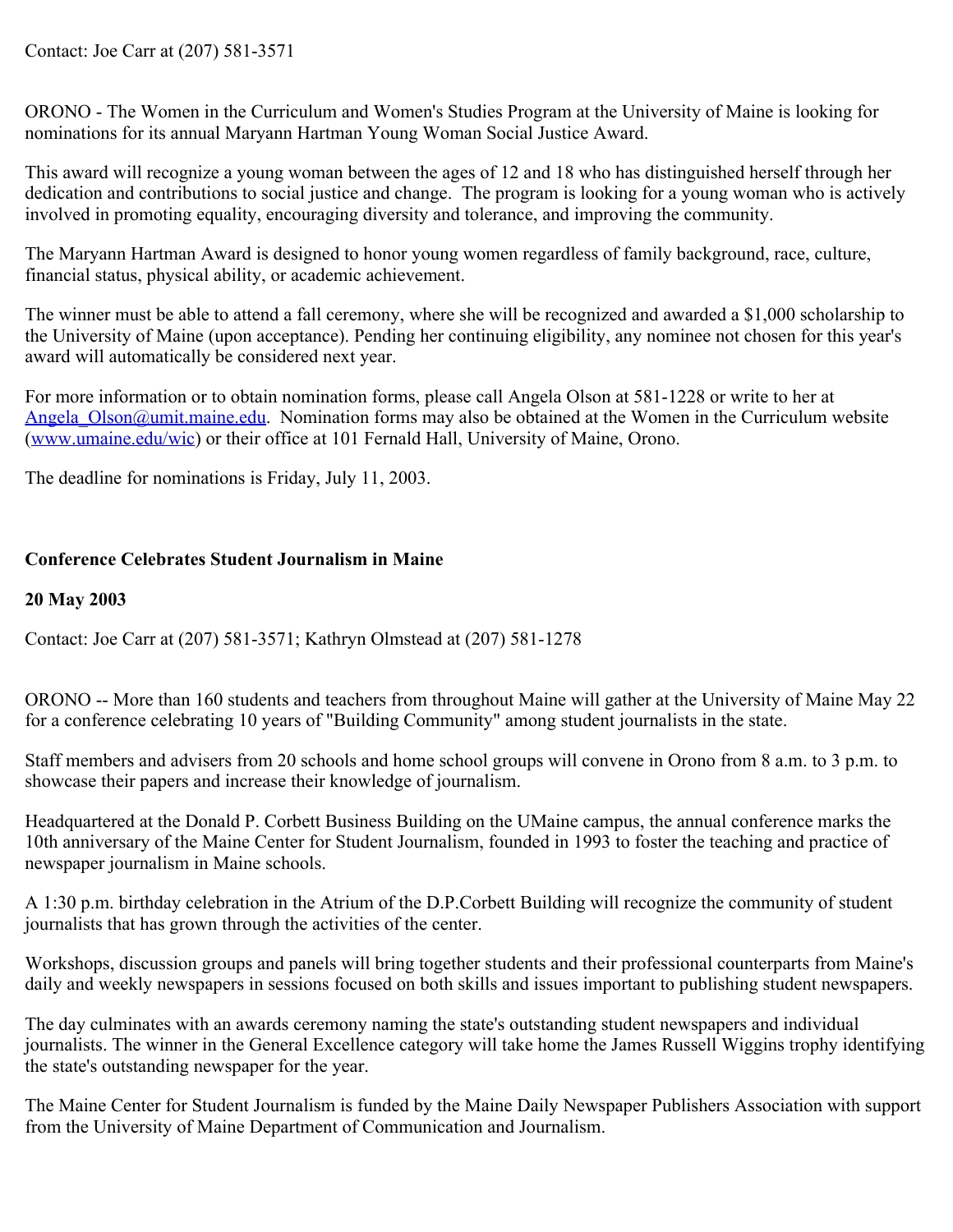# **University Singers 25th Reunion this Weekend**

# **20 May 2003**

Contact: Joe Carr at (207) 581-3571 ORONO -- More than 50 alumni of the University Singers, the University of Maine's premiere vocal ensemble, will return to UMaine this weekend for a series of activities that will culminate in a 25th reunion concert on Sunday at 4:30 p.m. The University Singers began in 1978 with the arrival of music professor Dennis Cox on campus. Under Cox' direction and with his guidance, the group has gained widespread recognition. It travels through the northeast on a concert tour each spring, and goes to Europe every four years. In 2000 and again in 2002, the University Singers appeared in concert at Carnegie Hall in New York City. Alumni singers, many of whom will stay on campus during the weekend activities, will begin to arrive on Friday afternoon. Rehearsals are scheduled for 7-8:30 p.m. Friday,10 a.m.-noon Saturday, 2-4:30 p.m. Saturday and 10 a.m.-noon on Sunday. Those rehearsals will all take place in Room 102, Class of 1944 Hall. A dress rehearsal is set for 2-3 p.m. on Sunday in Minsky Recital Hall. Sunday's concert is scheduled for 4:30 p.m. at Minsky Recital Hall. It is free and open to the public. The concert will be followed by a banquet for singers and their families.

# **Stevens Walker Accepted into MDF's Leadership Maine**

### **20 May 2003**

Contact: Cheryl Miller, Maine Development Foundation at (207) 622-6345 or Joe Carr, UMaine Public Affairs at (207) 581-3571

AUGUSTA -- The Maine Development Foundation has recently announced members of the 2003-2004 "Leadership Maine" program. Kassie Stevens Walker, executive assistant to University of Maine President Peter Hoff, was selected based on her:

- Personal concern about the future economic health and quality of life in Maine and a commitment to take actions which shape the future;
- Demonstrated capacity to lead at the statewide level and;
- A record of accomplishment within an organization and community endeavors.

"Leadership Maine" is a program of the Maine Development Foundation. The Maine Development Foundation (MDF) champions sustainable, long-term economic growth for Maine. The Foundation stimulates new ideas, develops leaders, and provides a common ground for solving problems and advancing issues. MDF enables leaders to act, informs and guides policy decisions, advances the higher education and skills of workers, and develops new approaches.

"Leadership Maine" is committed to building a broader pool of statewide leaders with the skills, knowledge, and networks to shape the future of Maine. The program educates its participants about what drives Maine's economy, teaches them about different leadership styles, and through group project work sets up a laboratory experience where each participant learns more about working collaboratively on a statewide issue. Each member of "Leadership Maine" is charged with creating an action plan on how they will make a difference at the end of their yearlong journey.

This year's class was selected through a competitive application process. Participants in this prestigious program include community activists, business, government, education, and non-profit leaders. With more than 400 graduates, this is the eleventh class of the program. Alumni include: former Governor Angus S. King, Jr.; G. Steven Rowe, attorney general; Kathy Underwood, president, Key Bank; Nancy Hensel, president, University of Maine at Presque Isle; Jeannine Guttman, editor and VP, Portland Press Herald; Peter Chalke, president, Central Maine Healthcare; and Steve Schley, president of Pingree Associates.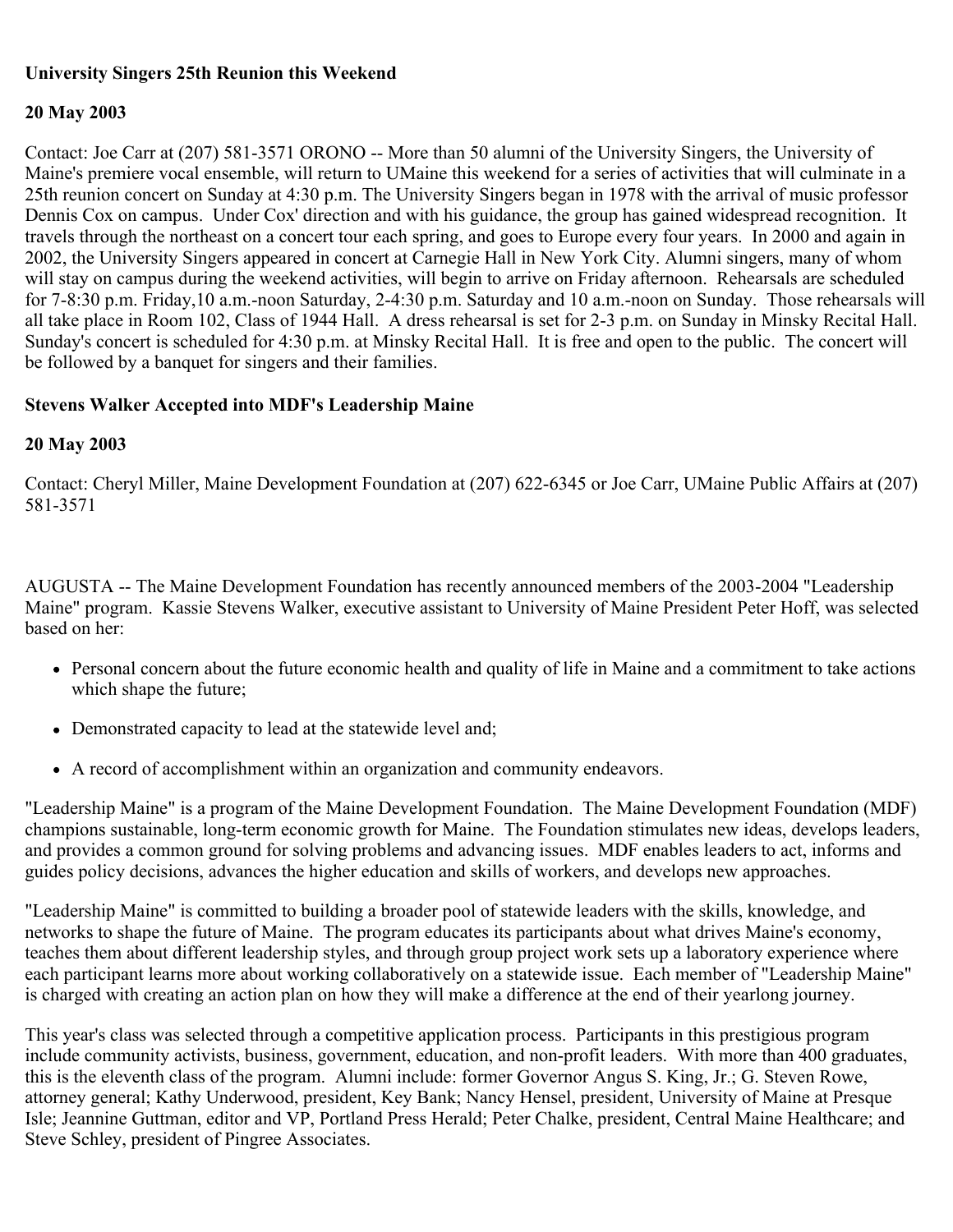# **UMaine Reunion Weekend May 30-June 1**

# **22 May 2003**

Contact: Joe Carr at (207) 581-3571

ORONO -- Approximately 400 people, including some who graduated from the University of Maine more than 70 years ago, are expected to return to campus during the weekend of May 30-June 1 for Reunion 2003.

The Reunion Hospitality Center will be located in UMaine's Buchanan Alumni House, which is also the site of registration. Activities are scheduled throughout the day and evening on Friday and Saturday, with the All Alumni Reunion Buffet Breakfast and Awards Ceremony set for Sunday morning at 8:30 a.m.

In celebration of its 50th reunion, the Class of 1953 will present a class gift to the university of \$250,000. The gift will be used for a variety of purposes, including scholarships.

"We are pleased that so many of our friends plan to visit us for reunion weekend," says Donna Thornton, director of alumni operations in the UMaine Alumni Association. "Each year, reunion weekend presents a wonderful opportunity for our alumni to reconnect with our university, its history and its important traditions."

Friday activities include workshops, lectures and tours. One group will travel by bus from UMaine to downtown Bangor, to check out the new UMaine Museum of Art on Harlow Street. The day will conclude with a dance at Buchanan Alumni House.

A similar schedule is on tap for Saturday, with several groups planning day trips to nearby attractions while others will stay on campus for activities like class meetings and facility tours. Members of the public are invited to the Black Bear Auction, a fundraiser for the UMaine Alumni Association scheduled for 2-4 p.m. at Buchanan Alumni House. Various items, including works of art and UMaine memorabilia, will be auctioned.

A full schedule of events is available on request.

### **Student Journalists Win Awards**

### **22 May 2003**

Contact: Joe Carr at (207) 581-3571

ORONO -- Student newspapers in Portland, Wells and Standish took top honors in the 10th annual newspaper contest sponsored by the Maine Center for Student Journalism based at the University of Maine.

Deering High School's Ramblings placed first in the General Excellence category of the statewide contest, retaining for the second year the James Russell Wiggins trophy for the state's outstanding student newspaper. Second in general excellence was Wells High School's Wells Street Journal, and third place went to the Eagle Times of Bonny Eagle High School in Standish.

First place writing honors in six categories went to students from North Yarmouth Academy, Bonny Eagle, Wells, Catherine McAuley and Deering high schools. Deering also took a first in photography.

Presentation of the awards culminated a day-long conference at the University of Maine May 22 that drew more than 200 participants and presenters. Professional journalists from Maine's daily and weekly newspapers led workshops on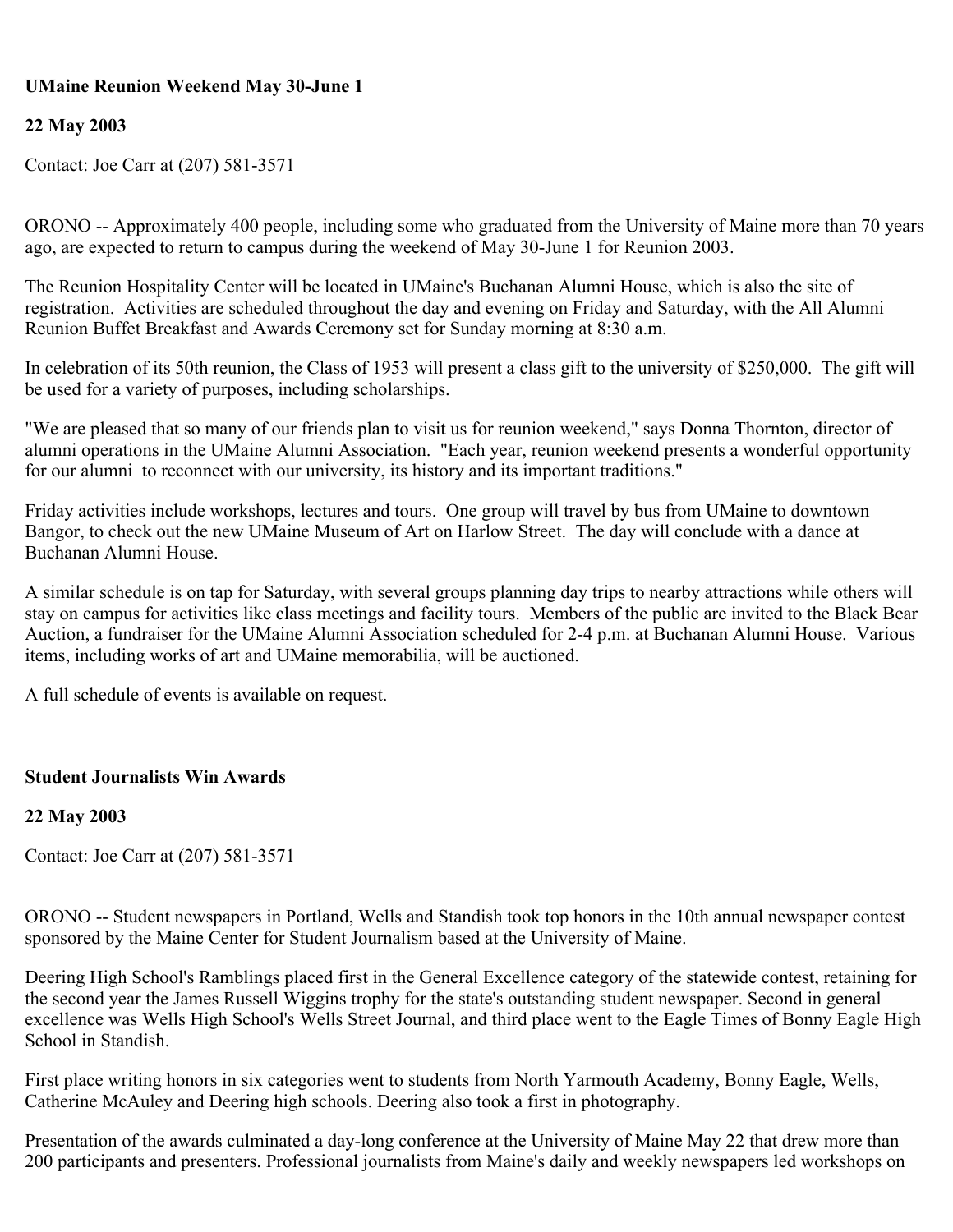the skills and issues involved in reporting, writing and publishing.

The conference theme, "Building Community," recognized ten years of bringing together student journalists to learn from each other and from their professional counterparts.

Newspaper contest entries were judged by editors and reporters from the Bangor Daily News, The Sanford News, The Mt. Desert Islander, The Bar Harbor Times and The Portland Press Herald and the Lewiston Sun-Journal. Students received honors for news, feature, review, sports and editorial and opinion writing, layout and design, and photography.

The Maine Center for Student Journalism is funded by the Maine Daily Newspaper Publishers Association to foster the teaching and practice of journalism in Maine schools. Founded in 1993 at the University of Maine Department of Communication and Journalism, the center provides information, a newsletter and ongoing support for schools publishing and creating new student newspapers.

# **UMaine Student Creates Prototype Program for Cloning Education**

# **13 May 2003**

Contact: Mary Tyler, Biological Sciences, 207-581-2543; Nick Houtman, Dept. of Public Affairs, 207-581-3777

ORONO-- When politicians and the public debate bans on human cloning, Ryan Joyce cringes. It's not that Joyce, a University of Maine senior in biology and a member of the Honors College from Topsham, Maine, advocates human cloning. He doesn't. It's what is left out of discussions or portrayed inaccurately that bothers him.

To address misconceptions about the current state of cloning technology, Joyce worked with Mary Tyler, UMaine professor of biology, to create a multi-media educational program for use in schools. He has produced a CD that he calls Xerox

### **Engineered Wood Composites Conference Scheduled**

# **13 May 2003**

Contact: Roberta Laverty, Advanced Engineered Wood Composites Center, 207-581-2110; Nick Houtman, Dept. of Public Affairs, 207-581-3777

ORONO-- The Advanced Engineered Wood Composites Center at the University of Maine, in partnership with the American Forest & Paper Association and APA - the Engineered Wood Association, will host a three-day conference this summer on the use of the latest engineered wood composite materials in design and construction. The meeting, Advances in Engineered Wood Composites: New Products, Manufacturing Technologies, Design Methods, will be held on the UMaine campus August 5-7.

The conference is designed for civil and structural engineers, architects, wood scientists, and research and development personnel who will learn the latest on designing and specifying engineered wood products. Participants will also have a "hands on" opportunity to become familiar with wood composites manufacturing techniques, durability testing and code certification.

Additionally, participants will learn about the use of wood composite materials in meeting building codes and withstanding high stresses related to storms and earthquakes. They will also see demonstrations of product development research and structural testing in the 33,000 square-foot AEWC laboratory.

On the final day, the meeting will focus on the development of Advanced Engineered Lumber and tour the Bangor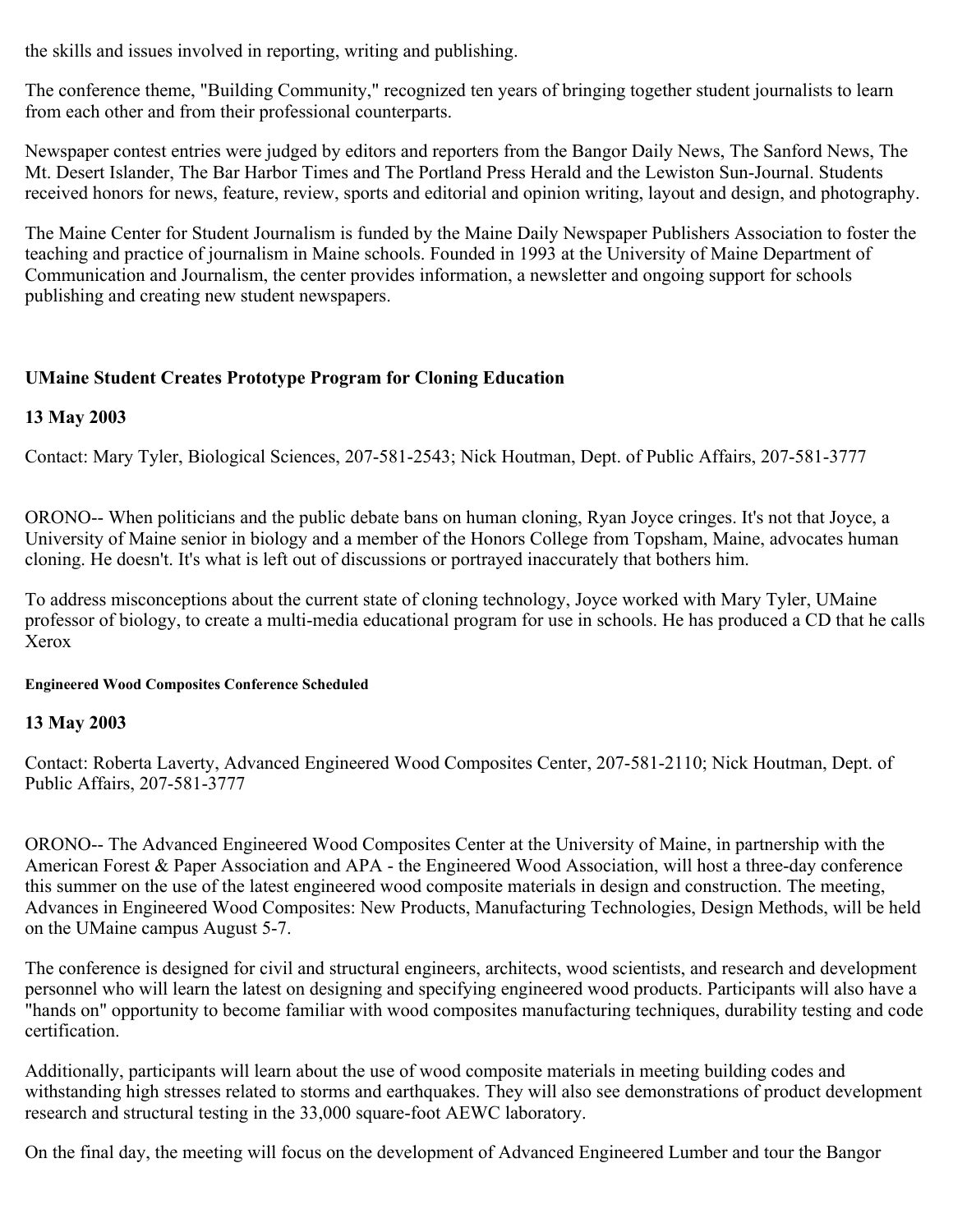manufacturing plant where AEL is made. Research leading to the development of AEL was carried out in the AEWC lab.

The cost of the conference is \$295 and includes meals and all course materials. For more information or to register for the conference go to [www.aewc.umaine.edu.](http://www.aewc.umaine.edu/)

# **Eight Graduating UMaine Students Recognized for Academic Achievements**

### **17 May 2003**

Contact: Joe Carr at (207) 581-3571

ORONO -- Eight graduating University of Maine students, four valedictorians and four salutatorians, were publicly recognized at this morning's commencement ceremony. The eight graduates were seated on the stage during the ceremony and each was introduced by UMaine President Peter S. Hoff, who presided over the ceremony. The eight students, all of whom are from Maine, are:

#### **Valedictorians**

Andrew Goupee, a mechanical engineering major from Orrington, Maine and Brewer High School. Goupee was named earlier this week as the Outstanding Graduating Student in UMaine's College of Engineering. He has also competed as a student-athlete as a member of UMaine's cross-country and track and field teams. Goupee plans to continue his education at UMaine, as he pursues a master's degree in mechanical engineering.

Kristen McGregor, a computer science major from South Berwick, Maine and Marshwood High School. During her time at UMaine, McGregor has also worked in the university's ASAP new media services program and has played clarinet in the Symphonic Band. After graduation, she plans to begin a career in the computer programming/Web design field.

Katie Nadeau, a zoology major (with a psychology minor) from Madawaska, Maine. The winner of the Bickford Prize as the outstanding student in the College of Natural Sciences, Forestry and Agriculture, Nadeau has been a very active part of the UMaine community. She was a member of the UMaine rugby team, performed in student theatre, served as a resident assistant, and has been both a tutor and a teaching assistant. Nadeau plans to work for a year and then enroll in medical school.

Jessica Sheldon, an Ecology and Environmental Sciences major (with a minor in mathematics) from Berwick, Maine. Sheldon has been a student in UMaine's Honors College. She has worked as a student tutor for students in both math courses and life sciences courses. After graduation, Sheldon will be working for the New Hampshire Department of Environmental Services. She plans to undertake graduate studies in the field of environmental sciences within a few years.

#### **Salutatorians**

Heidi Crosby, a biochemistry major from Orono. An active member of the UMaine community, Crosby has been a member of the pep band and is a resident assistant in Colvin Hall. The daughter of UMaine Mechanical Engineering Technology professor Herb Crosby, Heidi is an Honors College student. She is currently considering graduate schools and plans to pursue an advanced degree in geomicrobiology.

Steven Fellows, a financial economics major from Rockland. Fellows has served for two years as president of SPIFFY, UMaine's student investment portfolio management program. He is also an Honors College student and he plans to pursue a career in the financial services industry.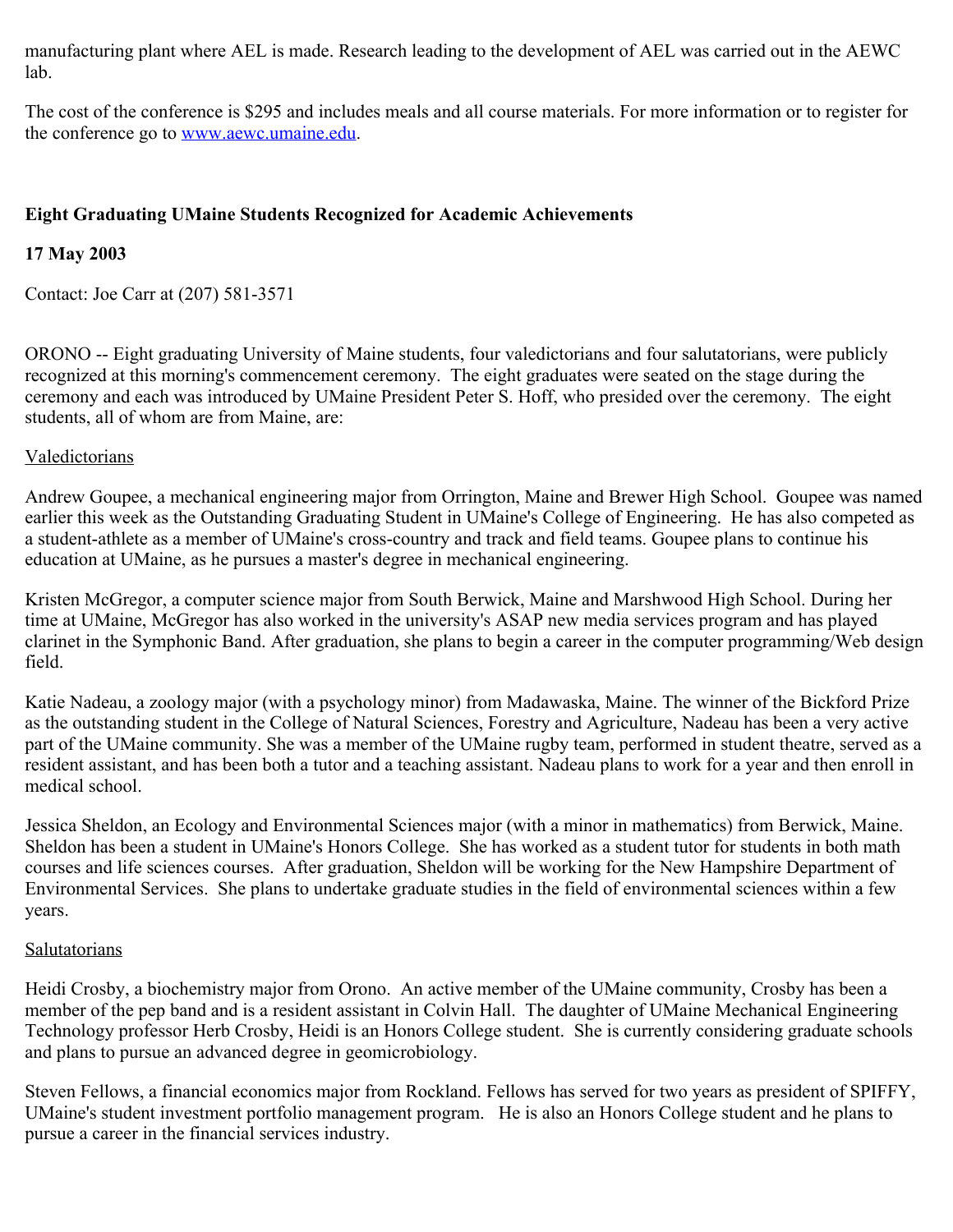Lisa Johnson, an International Affairs-Political Science major (with minors in history and economics), from Windham. Johnson served as an officer in UMaine's International Affairs Association and was a delegate to the Student Conference on United States Affairs at West Point. She will attend Boston College Law School in the fall.

Amanda Reynolds, a music performance major (with a minor in German), of Searsport. Reynolds plays the viola in the Bangor Symphony Orchestra. The recipient of the College of Liberal Arts and Sciences' Dean's Award for Research and Creative Achievement, Reynolds spent a year as a UMaine student studying abroad in Salzburg. Following graduation, she plans to enter St. Scholastica Priory, a Benedictine monastery in Massachusetts.

"Through their academic achievements and their contributions to our community, each of these students has made a significant contribution to the University of Maine," says UMaine President Peter S. Hoff. "They deserve high praise for their pacesetting achievements and their consistently high grades in such difficult subject areas. Their futures are very bright and we look forward to following their progress in the future."

# **Over 1,800 UMaine Degrees Awarded**

# **17 May 2003**

Contact: Joe Carr at (207) 581-3571

ORONO -- Under a bright blue sky, 1,803 new University of Maine graduates received degrees during a morning commencement ceremony at Harold Alfond Sports Stadium. The university's 201st commencement ceremony, it was attended by an estimated 11,500 family members and friends. This morning's event is believed to have been the largest single gathering of people in the university's history.

In his address to the graduating class, Gov. John E. Baldacci discussed the value of education and touted the opportunities that exist in Maine. Citing the examples of U.S. Sen. Olympia J. Snowe and William S. Cohen, the former U.S. Secretary of Defense, Baldacci told the graduates to set their sights high.

"Take your diploma, this light of learning, this lantern of reasoning and carry it with you, so that people from other states and other regions can continue to see the leadership that comes from Maine," he said.

Baldacci, who took office in January, earned a history degree from UMaine in 1986. He is the first UMaine graduate to serve as Maine's governor since John Reed, a 1941 graduate who was in office from 1959-66.

UMaine President Peter S. Hoff presided over the ceremony, which marked a return to the traditional format of one annual commencement ceremony. UMaine did not hold a December commencement during this academic year. It was the third outdoor commencement ceremony at UMaine since Alfond Stadium opened in September of 1998.

Pulitzer Prize-winning writer Richard Russo and Julia Watkins, the president of the American University in Bulgaria, were presented with honorary doctor of humane letters degrees.

Kevin Boyle, a Presque Isle native who graduated from UMaine in 1978, delivered the Celebration of Academia remarks. Boyle, a faculty member in the UMaine Dept. of Resource Economics and Policy, is the 2003 recipient of the University of Maine Alumni Association's Distinguished Maine Professor Award.

Four valedictorians and four salutatorians were also recognized during the ceremony.

The valedictorians are Andrew Goupee, a mechanical engineering major from Orrington and Brewer High School; Kristen McGregor, a computer science major from South Berwick and Marshwood High School; Katie Nadeau, a zoology major (with a psychology minor) from Madawaska; and Jessica Sheldon, an Ecology and Environmental Sciences major (with a minor in mathematics) from Berwick.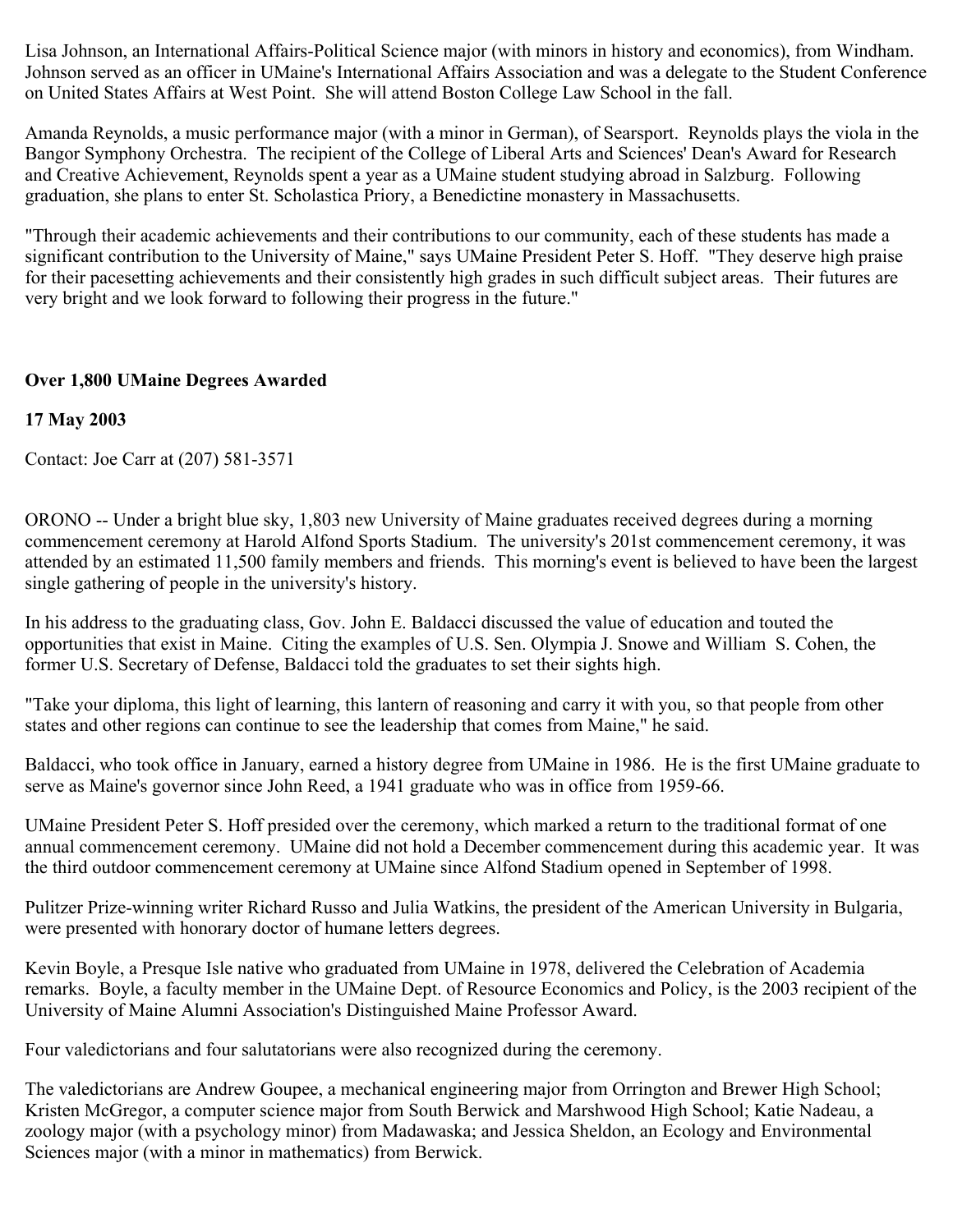The salutatorians are Heidi Crosby, a biochemistry major from Orono; Steven Fellows, a financial economics major from Rockland; Lisa Johnson, an International Affairs-Political Science major (with minors in history and economics), from Windham; and Amanda Reynolds, a music performance major (with a minor in German), of Searsport.

UMaine student Matthew Rodrigue, the student member of the University of Maine System Board of Trustees, delivered the greeting from the board. Bion Foster, chair of the board of directors of the University of Maine Alumni Association, welcomed the new graduates to the ranks of the 89,000 people who are UMaine alumni.

### **Naval Battles, Explorations on the Agenda at Maritime History Conference in Bath**

### **15 May 2003**

Contact: Warren Riess, Darling Marine Center, 207-563-3146; Nick Houtman, Dept. of Public Affairs, 207-581-3777

ORONO, Maine -- Marine historians will gather at the Maine Maritime Museum in Bath at the end of May to share the results of their research on military, cultural and economic use of the oceans. About 80 members of the North American Society for Oceanic History (NASOH) will meet May 29-31 to discuss explorations in northern waters, naval battles from the American Revolution to World War II and more recent maritime activities in the Pacific.

"These are the people who write the maritime history books," says Warren Riess, research associate professor of history at the University of Maine and program chair for the conference. NASOH was created about 30 years ago after a meeting at UMaine and has met annually since then in locations such as Honolulu, Ontario, Alabama and San Francisco. The upcoming meeting is the first time the organization has held its annual conference in Maine. UMaine will co-host the event with the Maine Maritime Museum.

The public is welcome to attend the sessions that begin at 8 a.m. May 29. The full registration fee is \$135 and includes lunches, a banquet, a coastal tour and bus transportation from the Museum to the Holiday Inn and Sebasco Harbor Resort in Bath.

Speakers come from academic, military and non-profit organizations. The theme is "Seafaring in Northern Waters," although topics will range broadly, Riess says. Among the presentations are: prehistoric and European maritime contact in Maine; Manila galleon cargoes found on the California coast; the War of 1812 in Maine and Louisiana; the life of a ship captain from Kittery, Maine and the Russian famine of 1892; and the U.S. Navy in Vietnam.

More information about NASOH is available online at www.edu.edu/nasoh. A conference agenda is available from Riess at 207-563-3146, extension 244, or [riess@maine.edu](mailto:riess@maine.edu).

### **MaineTech 2003 Showcases New Businesses**

### **19 May 2003**

Contact: Renee Kelly, Office of Research and Economic Development, 207-581-1141; Nick Houtman. Dept. of Public Affairs, 207-581-3777

ORONO-- On May 20 at the Augusta Civic Center, new businesses likely to contribute to Maine's economic future will take center stage at MaineTech 2003. More than 90 companies and research organizations will have displays and representatives at the event whose purpose is to bring entrepreneurs together with service providers and researchers.

"As these companies have success with the new products that they're developing, they will be providing knowledge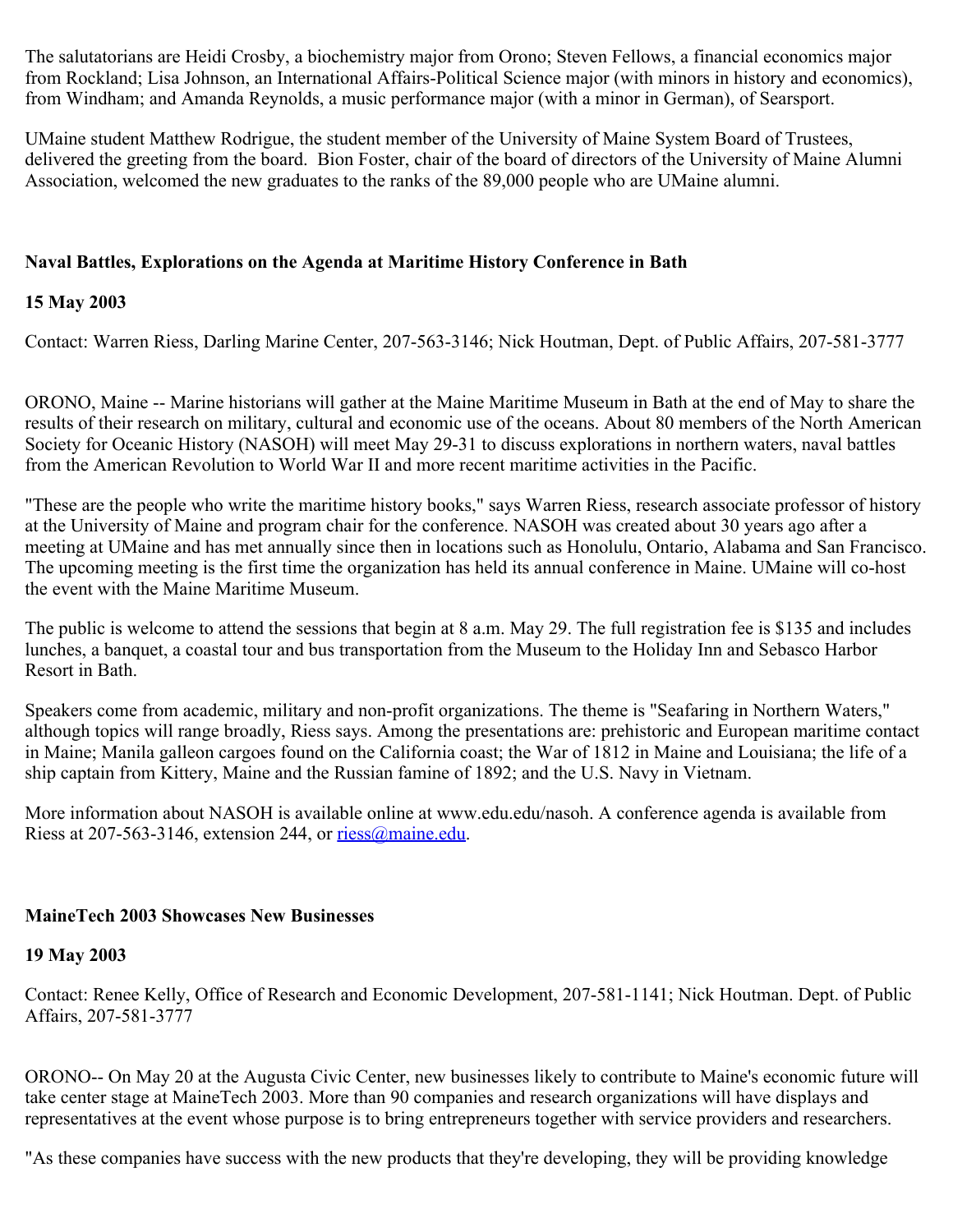based, well-paying jobs to Maine people," says Renee Kelly of the University of Maine Office of Research and Economic Development. "They are helping to create the economy of the future."

Among companies registered for MaineTech are:

- Hydro-Photon of Blue Hill, which makes a portable product that can sterilize water in a container.
- BIODE, Inc., of Westbrook and Bangor, which is developing a sensor to detect changes in the viscosity of liquids, particularly lubricating oils that need to be monitored.
- Microtechnologies, Inc., developer of a salmon vaccine to protect against the infectious salmon anemia virus.
- Porter's Woodworking and Custom Composites Technologies, both working with the Advanced Engineered Wood Composites Center at UMaine on new wood composite products.
- Crucible Corporation of Sorrento, developer of an electronic pet door.

 Maine derives strength from its tradition of entrepreneurial activity and the state's tight-knit community of service providers, adds Kelly. These qualities give new businesses an advantage in turning research based ideas into market opportunities.

Among UMaine research units that will have displays at MaineTech are the Laboratory for Surface Science and Technology, the Advanced Engineered Wood Composites Center, a marine composites project by Michael "Mick" Peterson in the Dept. of Mechanical Engineering, the Lobster Institute, the Agent Institute, a hybrid high-speed ships project led by Vince Caccese in the Dept. of Mechanical Engineering, and the Pulp and Paper Process Development Center.

During the day, company representatives will give presentations on their new products. Sessions are also being arranged for companies to provide information to potential investors and customers.

The meeting begins at 9 a.m. Registration for attendees is \$10.

UMaine is co-hosting the event with members of the Maine Technology Consortium. Other members of that group include the Applied Technology Development Centers, the Maine Technology Institute, the Maine Manufacturing Extension Partnership, the University of Southern Maine, the Maine Patent Program and the Market Development Center.

Funding support for MaineTech 2003 comes from the National Science Foundation EPSCoR program.

# **UMaine Conference Offers Global Perspective**

# **06 May 2003**

Contact: Kay Hyatt at (207) 581-2761 ORONO-- A University of Maine conference is aimed at providing K-12 educators with the ideas, curriculum and practices to explore global themes with an eye toward state and national learning standards. The Global Education Institute will be held June 22-27 at the UMaine Hutchinson in Belfast. Awardwinning writer Joy Hakim is the scheduled keynote speaker for June 23. As the world becomes more connected and interdependent, teachers are increasingly challenged to help students understand the historical, economic and cultural dynamics of today's global society, according to Edward Jadallah, UMaine associate professor of social studies education and institute director. "This is a timely professional development experience for educators interested in teaching with a global perspective and learning how conditions and events throughout the world affect life today and in the future," he says. A global education curriculum involves knowledge, skills, attitudes and values relevant for participating in a culturally diverse and interdependent world society, Jadallah says. The institute will address those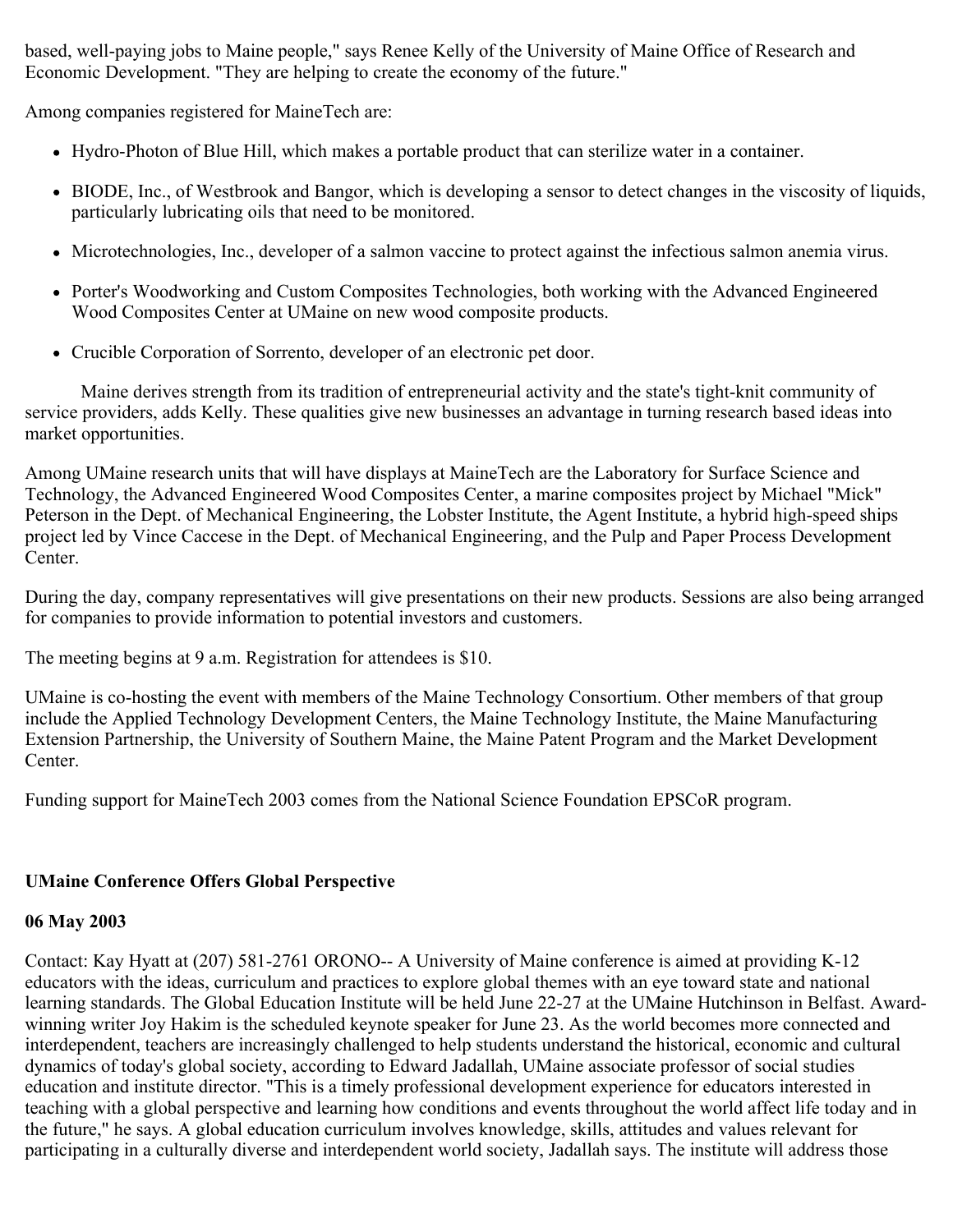issues through readings, guest speakers, panel discussions, case studies, telecommunication conferences and other activities, including development of a standards-based content analysis and grade level -appropriate resource unit. For example following Hamkin's keynote, a panel representing the social sciences, humanities and education will discuss how their disciplines contribute to student learning and provide a framework for understanding and interpreting today's world. A former teacher and newspaper editor, Hakim is author of the 10-volume "A History of U.S.," which earned the James A. Michener Prize for Writing in 1997, and the recent PBS mini-series "Freedom: A History of U.S." Hamkin's speech is co-sponsored by the UMaine College of Education and Human Development and the Division of Cultural Affairs and Libraries. The focus of this year's institute is Western Europe. An optional travel study tour to Italy, Switzerland and France is planned for July 5-16. For more information about the institute, which carries both graduate and undergraduate credit and Continuing Education Units, contact: Dr. Edward Jadallah, (207) 581-2488; e-mail ed.jadallah@umit.maine.edu, or visit the institute website at www.umit.maine.edu/global education.

# **UMaine Student Honored as Future Professional**

### **06 May 2003**

Contact: Kay Hyatt at (207) 581-2761

ORONO-- University of Maine junior Tara Bryant of Brewer recently returned from Philadelphia where she participated in a national conference of physical and recreational educators as an Outstanding Future Professional. She was one of two Maine college students selected for the 2003 honor by the Maine Association of Health, Physical Education, Recreation and Dance (MAHPERD).

Similar professional organizations in each state annually select two outstanding physical education majors, based on their academic achievement, campus and community involvement, professional potential and leadership qualities. Christian Gurney of Lisbon Falls, a student at St. Joseph College, is the other Maine representative.

A 2000 graduate of Brewer High School, Bryant is a Kinesiology and Physical Education major at UMaine, specializing in outdoor education. In addition to meeting and talking with widely recognized professionals in her field, Bryant also had the opportunity to participate in a presentation on starting outdoor education programs in public schools with two of her former Brewer High teachers -- Mark Savage and Cynthia McLaughlin.

The conference was "an amazing opportunity and experience," Bryant says. "It was a privilege to be recognized in front of the whole assembly, and the professionals viewed and treated the college students as legitimate future professionals."

As part of her award, Bryant will attend the National Student Leadership Conference, being held this fall at an Easter Seal Camp in Alabama. She is looking forward to this experience and the opportunity to work with children and young adults with physical disabilities and their families.

Outdoor education -- from white water rafting and rock climbing to hiking and even paint balling -- offers lifelong skills and activity, Bryant says. She likes the challenge, adventure and risks they offer, but most important, she emphasizes, are the intangible end products. Working together to learn and master physical skills develops qualities such as patience and cooperation.

"It's all about relationships," she says. "The process and participation builds trust, teamwork, leadership and respect."

Bryant is an active member of the UMaine Campus Crusade for Christ and the Lifelines organization. The mission of Lifelines fits her personal and professional aspirations: to use outdoor experiences to strengthen relationships, communication, leadership, character and faith. Her career goal is to work in a higher education outdoor missions program.

#### **Grant to Bring Live Music to Older Mainers**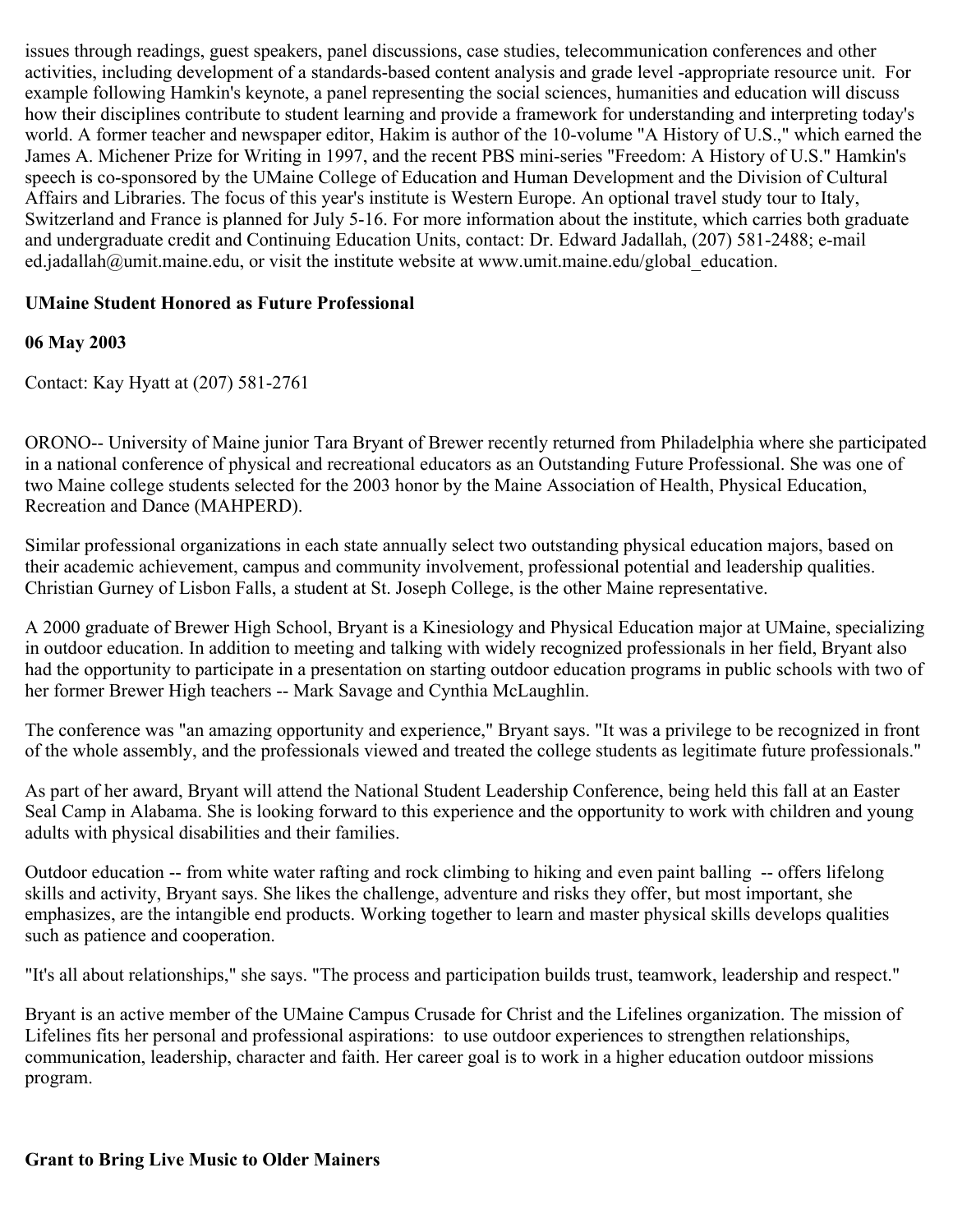#### **06 May 2003**

Contact: Joe Carr at (207) 581-3571

ORONO -- A unique cooperative program between the University of Maine Center on Aging and the Bangor Symphony Orchestra (BSO), funded by a \$25,000 grant from the Maine-based Davis Family Foundation, will bring quality live music and music education to people in living facilities for older adults and to local area school students.

The program, which will start this summer, will feature ensembles from the BSO performing at the senior living facilities. The BSO staff will work in partnership with the Center on Aging, which will provide program coordination and expertise in working with elders.

"It is always important to work to develop multigenerational connections between members of the community and elders, who are at risk of becoming disconnected," says Lenard Kaye, a UMaine professor and director of the Center on Aging. "The idea here is to link those in nursing homes and other similar facilities to the lifeblood of the community, represented in this case by younger people and outstanding music. Music is one of those common threads that bring together people from different generations."

The BSO musicians will be accompanied by music educator David Klocko, a retired UMaine professor and leader of BSO Classical Concert Previews, who will lead a discussion about the music that will be played.

BSO Executive Director Susan Jonason calls the elderly population "under-served" and says that this program is a natural extension of the orchestra's ongoing outreach activities, many of which are focused on schools.

"This fits right into our mission," Jonason says. "We are always looking for ways to enrich peoples' lives with outreach programs that provide high-caliber music experiences and this program will create an avenue to deliver this music to an important population. This kind of effort is central to what our organization is all about."

Kaye and Jonason both indicate that it is likely that the program will expand over time. They plan to hold performances at elder housing facilities where local school children are also invited to attend. UMaine student musicians will also bring their talent to the performances.

"It is particularly exciting to consider the long term perspectives that the elders can bring to this program," Kaye says. "Their experiences allow them to share with others a rich, vibrant knowledge of the history associated with the music that will be performed. People from all generations will benefit from that perspective."

Jonason says that the BSO has a number of different ensembles that will be involved in program performances. That flexibility, she says, will allow the BSO to work with the staff at the facilities to match the needs and interests of the residents. She says that orchestra members are enthusiastic about this project.

"The musicians love to do this," she says. "One of the great things about a community-based orchestra like ours is that our performers literally know their audience and have a real connection with the community they serve."

Kaye credits UMaine social work graduate students Carol Solinger and Daryne Sandford with taking the lead in organizing the university's participation in the program.

### **UMaine Surveying Engineering Program Receives Grant from Bureau of Land Management**

#### **06 May 2003**

Contact: Raymond Hintz, Surveying Engineering Technology, 207-581-2189; Nick Houtman, Dept. of Public Affairs, 207-581-3777 ORONO-- In recognition of the high demand for surveyors by private firms and government, the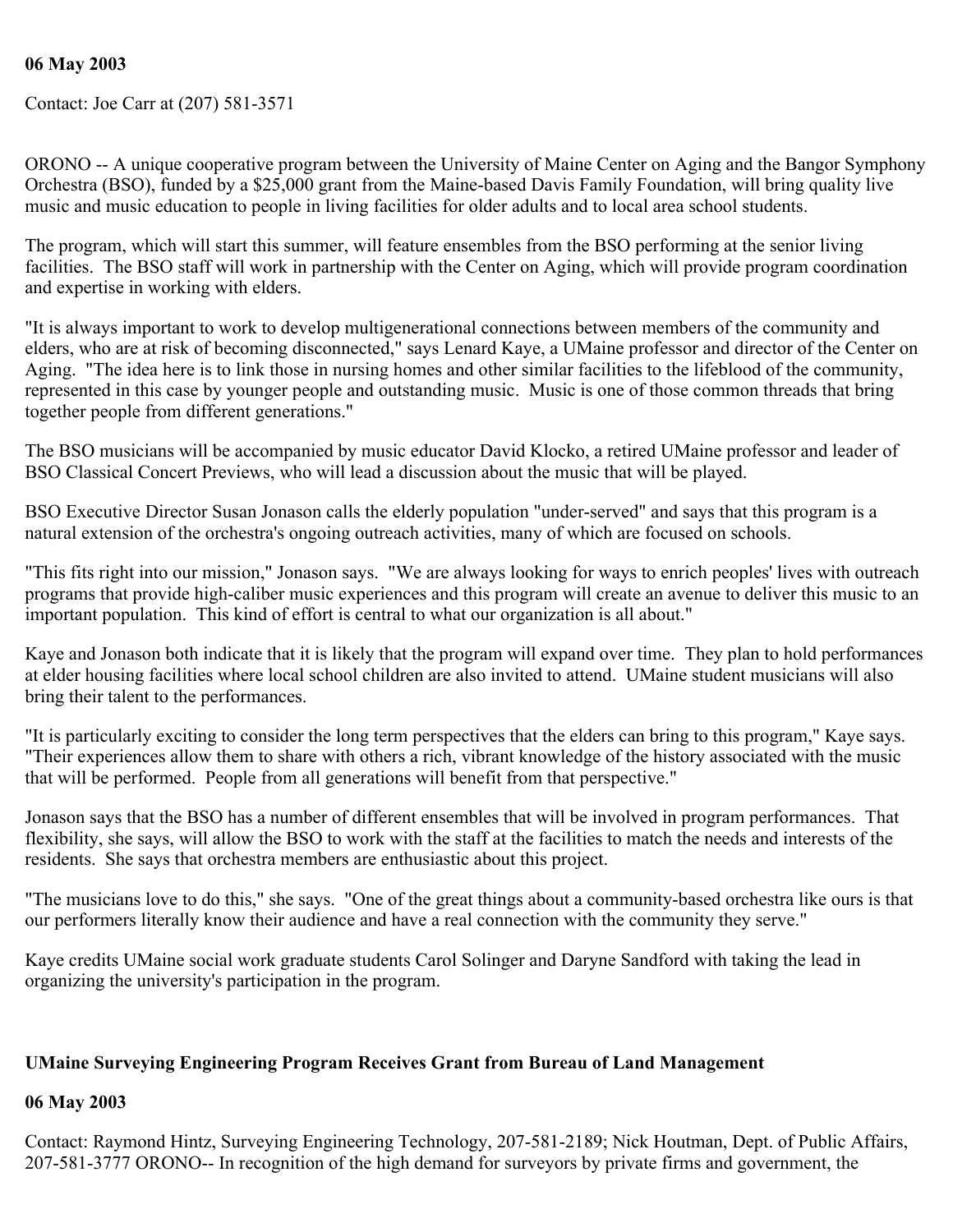University of Maine has established a Surveying Engineering Technology (SVT) program. On April 18, Jason Racette, a UMaine graduate, surveyor with the Bureau of Land Management (BLM) and member of the SVT Industrial Advisory Committee, delivered the first of five \$50,000 BLM contributions to support the program. "There is more demand for surveyors than can be filled by current graduates," says Ray Hintz, SVT coordinator. "And the BLM expects a lot of turnover in the next few years. That's why they're supporting this program." In addition to Hintz, faculty in the program include Knud Hermansen, Louis Morin and Steve Adam. Hintz has written several software programs that are in use by more than 25 state departments of transportation and consulting firms in the country. Hermansen is also a registered professional engineer and attorney. "We are also receiving financial support from all of the New England state surveying societies and the American Congress on Surveying and Mapping - New England Section through the Surveying Education Foundation of New England, Inc (SEFNE). SEFNE was set up primarily as a non-profit organization which could receive donations to support the program," adds Hintz. Students in SVT will learn fundamental surveying skills--determining property boundaries, locating them on the ground and creating maps- combined with engineering, business and communications. Students often enhance their skills by working during the summer with engineering companies or government agencies. "Surveyors are needed by BLM as that agency is mandated to be in control of all boundary surveys of federal domain land, approximately 27% of the United States," says Hintz. "There's a lot of work in Alaska, for example, associated with land acquisition and oil development." Beyond the traditional image of the surveyor striking out across an open landscape, there are career opportunities in private consulting firms and industry, he adds. In the past, UMaine has offered a surveying program through civil engineering and most recently spatial information science and engineering. The new program is part of the School of Engineering Technology which offers construction management and electrical and mechanical engineering technology degrees. Starting salaries for graduates vary widely, but they average more than \$42,000 a year. About 550 surveyors work in Maine. Among recent UMaine surveying graduates, about 40 percent stay in the state, and 20 percent work in New England. The remaining 40 percent take jobs in other parts of the country. "People in this field report a high level of job satisfaction," says Hintz. "They might be out in the field one day, in the Register of Deeds office checking property descriptions the next and creating maps after that. There is a lot of variety and independence in this work." To graduate, students must take the Maine state surveyor fundamentals exam. Before receiving a license however, surveyors must gain additional supervised work experience. UMaine offers the only four-year surveying program in New England. An agreement with Central Maine Technical College in Auburn enables graduates of that school's twoyear surveying program to transfer course credits directly to UMaine. Efforts are underway to develop similar agreements with two-year programs in other New England states. More information about the SVT program is available on the Internet at www.umaine.edu/set/svt or from Hintz, 207-581-2189.

#### **Coverage Details Related to Friday Lecture at UMaine**

#### **07 May 2003**

Contact: Joe Carr at (207) 581-3571

ORONO -- Former Canadian Prime Minister Brian Mulroney will visit the University of Maine on Friday, May 9 to deliver UMaine's fourth William S. Cohen Lecture. Mulroney, who was prime minister from 1984-1993, will discuss "Canada and the U.S.: Friends and Neighbors in the Post Sept. 11 World." The talk is scheduled for 11 a.m. in the Maine Center for the Arts.

Media parking has been set aside in the parking lot directly across the street from the MCA's marquee sign. The last row of seats the the Hutchins Concert Hall lower level has been reserved for reporters covering the event. Journalists should enter the hall through the door nearest to the sound booth.

A UMaine video camera will be placed in the center of the lower level, to provide a head-and-shoulders shot, with certain cutaways, of the event. The output of that camera will be fed to an audio/video mult box that will be available for use by television photographers. The audio, which may also be accessed by radio reporters and print journalists who wish to have a recording of the remarks, will come directly from the hall's sound system. Photographers will also be free to shoot their own cutaways from the balcony and the doorways at the end of each aisle on the lower level.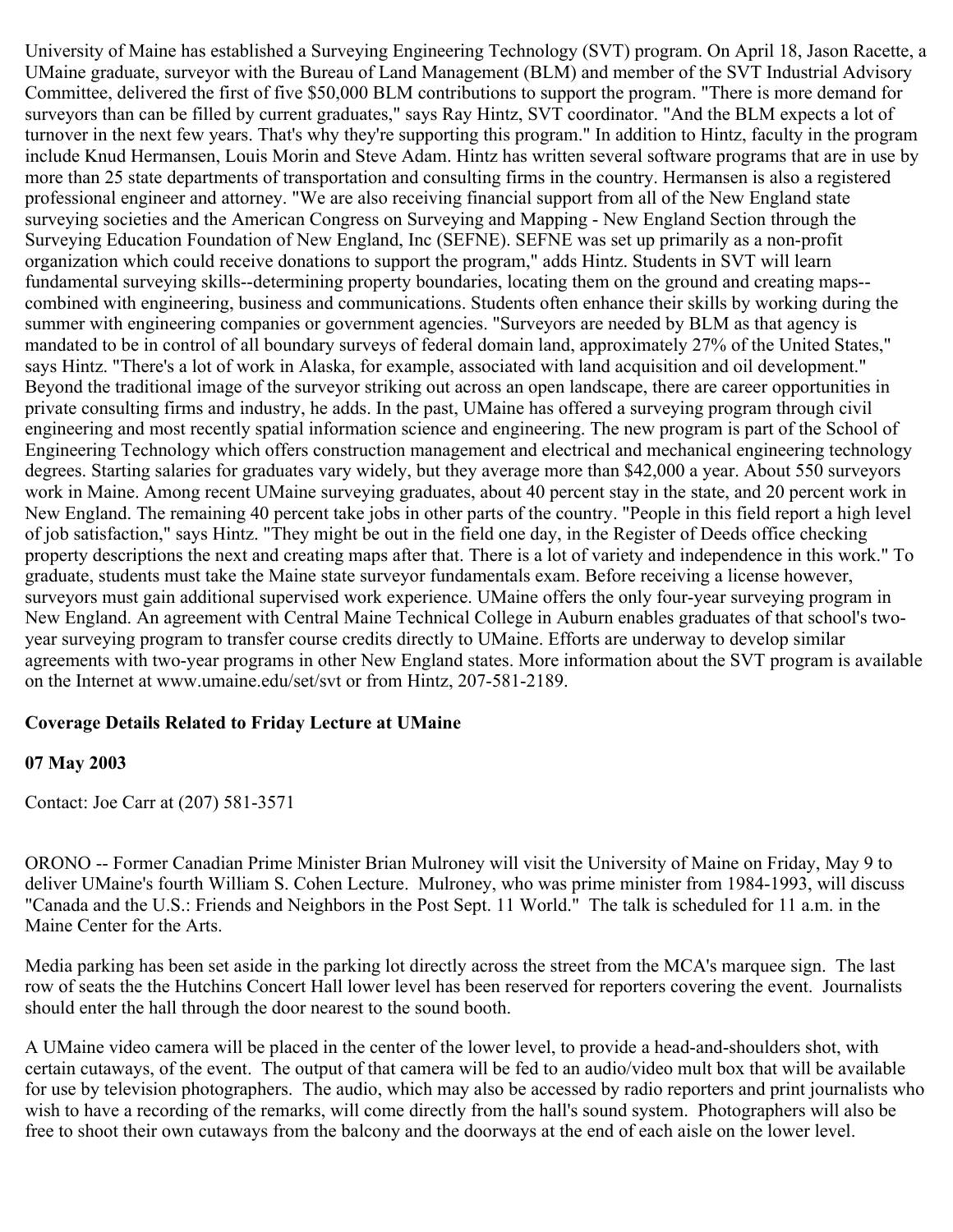Prime Minister Mulroney and William S. Cohen, the former Secretary of Defense and U.S. Senator for whom the lecture series is named, will be available to reporters at a news conference approximately 20 minutes after the program ends. That news conference will be held in the Bodwell Lounge, on the second floor of the Maine Center for the Arts.

# **UMaine Student Groups to Present Marketing Plans to California Business**

### **07 May 2003**

Contact: Joe Carr at (207) 581-3571

ORONO -- Representatives of the Henry Company, a California construction materials company, will return to the University of Maine on Monday, May 12 to hear marketing plan presentations by 16 UMaine student groups.

The students, who are in a capstone marketing class taught by UMaine Prof. Harold Daniel, have been working on the projects since last fall. They spent the fall semester conducting marketing research for the project, which involves a possible move by the company into a new business market. Since January, the students have been developing the plans for proceeding based on the research. They will present those plans on Monday between 4 and 9 p.m. in Room 100 of the Donald P. Corbett Business Building.

Michael Manning, vice president of administration for the Henry Company, came to UMaine in early March to gauge progress on the work. He will return on Monday to hear the final presentations.

A February UMaine news release with more details about the project is on the Web.

### **New Exhibits at UMaine Museum of Art**

### **07 May 2003**

Contact: Joe Carr at (207) 581-3571

ORONO AND BANGOR -- The University of Maine Museum of Art will debut an exhibition of the works of Melville McLean and George Lloyd, along with wood engravings from the museum's permanent collection, on May 16. The exhibition will continue through July 5. The following describes the works that will be displayed.

### MELVILLE MCLEAN *Northeast by Southwest*

The exhibition features Melville McLean's (Newburgh, Me.) 40 x 50 inch photographs which focus on landscape images from Maine and northeastern Canada and will include, for the first time, images from the desert southwest. McLean states: "My work is intuitively inspired. I select a view because of my physical reaction to the environment, what I think Cezanne meant by his "*petite sensation*". Then, I compose a landscape photograph to make a work of art based on that response.

"In my work, the landscape composition and the photography meet in the viewfinder. In a 4 x 5 view camera this is a 4 x 5 inch piece of glass (the same size as the film), etched with a grid, called the ground glass. On the ground glass, I can see the landscape composition as the unity of two kinds of space. There is the imaginary space of four-dimensional forms in their objective physical relationships: the space of gravity and passing time; and there is the geometric frame space, which organizes the imaginary space into a two-dimensional whole-part relationship of shapes in patterns, proportions and symmetry.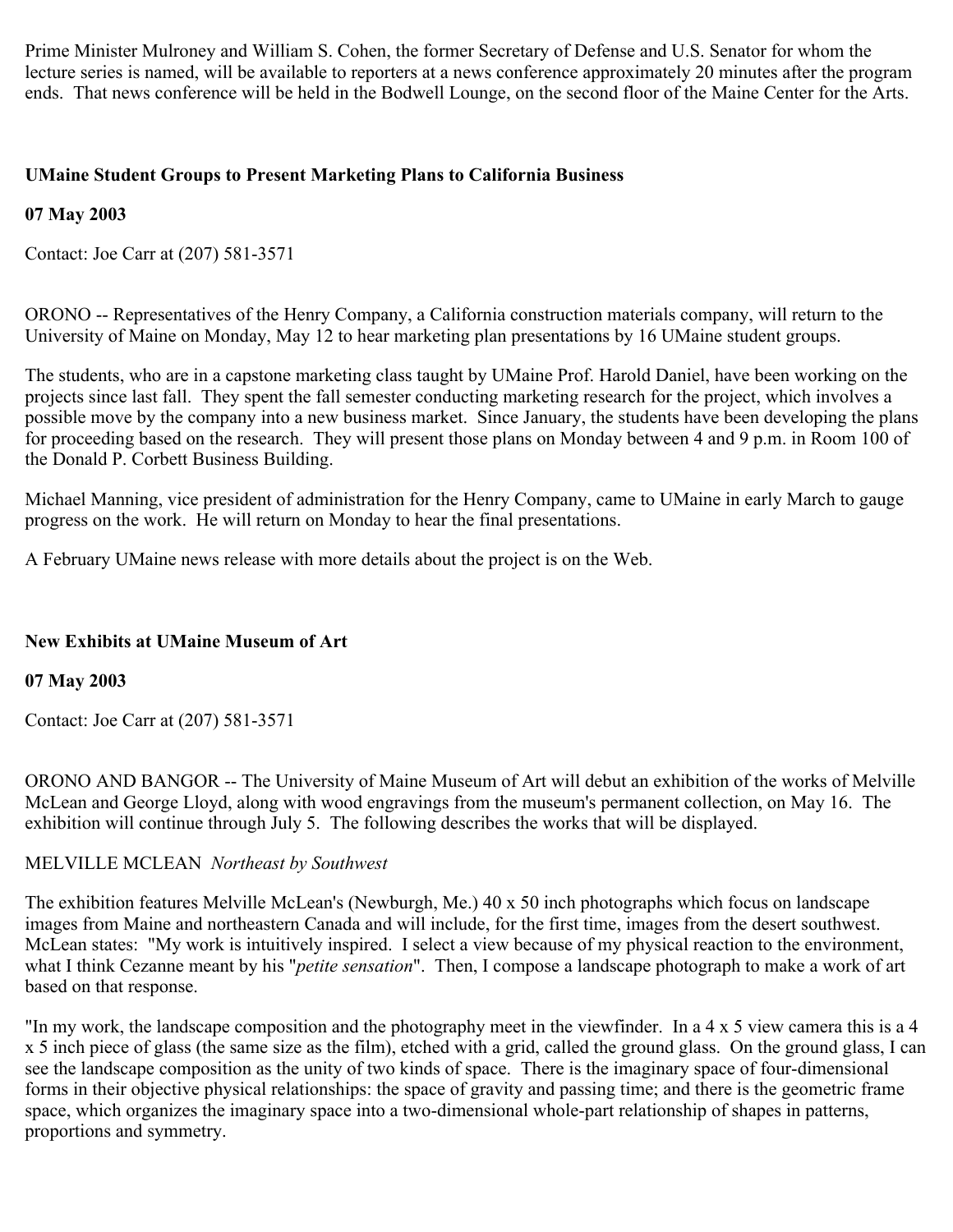"These spaces are combined in the familiar landscape composition developed in Western European painting between 1600 and 1900. In that tradition, I compose deep imaginary spaces that could be walked or flown through or over or into; middle spaces that can be seen into but that could not be entered physically; and shallow spaces that create continuous overall fields of similar forms, more to be looked over than into. I want the composition to appear as an aesthetically complete and internally coherent presentation of the nature it represents, while implying the larger environment, which is its next scale of context."

Maine Portfolio, a recently published portfolio of five prints, will also be exhibited along side the large works. A fully illustrated catalog from his recent exhibition at the Alexandre Gallery will be available.

# GEORGE LLOYD *The Transition Years 1982 - 1984*

George Lloyd (Portland, Me.) will present a series of small works and sketchbooks completed in the early 1980s. The works combine saturated hues with subtle representations of common objects and environments.

The artist describes this period of work: "I left San Francisco in June of 1982. 'The Transition Years' refer to the two years' time immediately following, when I moved around, rather fitfully, from one location to another in the Northeast, before I eventually settled in Portland, Maine.

"The fast-paced character of the artistic work which I accomplished - much of it on paper and in sketchbooks - directly reflects my then peripatetic condition. The 'transition' might also refer to a more fundamental change - from the tightly controlled, geometric style of my early '80's' period in San Francisco, to a different manner of working which was looser, more atmospheric and painterly.

"The eight very productive months which I spent in Bangor in 1983 were my longest stretch in one place. At that point, I was 37 years old, and living with my parents in their small house in Brewer, as well as working in a studio space which I rented in Bangor, over a bagel shop on Central Street.

"I also managed to work intensively - mostly on paper - during my teaching stints, both at Wesleyan - summer 1982, and at Cornell - fall 1982 and summer 1984. At Cornell, I discovered a book on the drawings of Francesco Guardi - the 18th century Venetian painter who has remained an inspiration to me ever since. Almost 20 years later, I continue to bend in the direction of the painterly tradition of Venice."

### WOOD ENGRAVINGS *From the Collection*

The exhibition will present 14 wood engravings from the museum's permanent collection. The wood engraving process is one that typically yields works of a delicate nature, often moving gracefully from one tone to another. Works in the exhibition draw from the vast holdings of American and European prints which are the focus of the museum's collection. The works present an overview of the wood engraving process during the 20 century, from Rockwell Kent's 1928 image, Flame to Siri Beckman's 1998 Approaching Storm.

Museum of Art Hours: Tuesday - Saturday 9 am - 6 pm. Sunday 11 am - 5 pm. Admission: \$3.00 per person. No charge for Museum Members and UMaine students with Maine Card

Directions:

*From the North*  I-95, Exit 48/ Broadway Turn left on Broadway, proceed 1.2 mi At 4th light - turn right on State St. Turn right on Harlow St.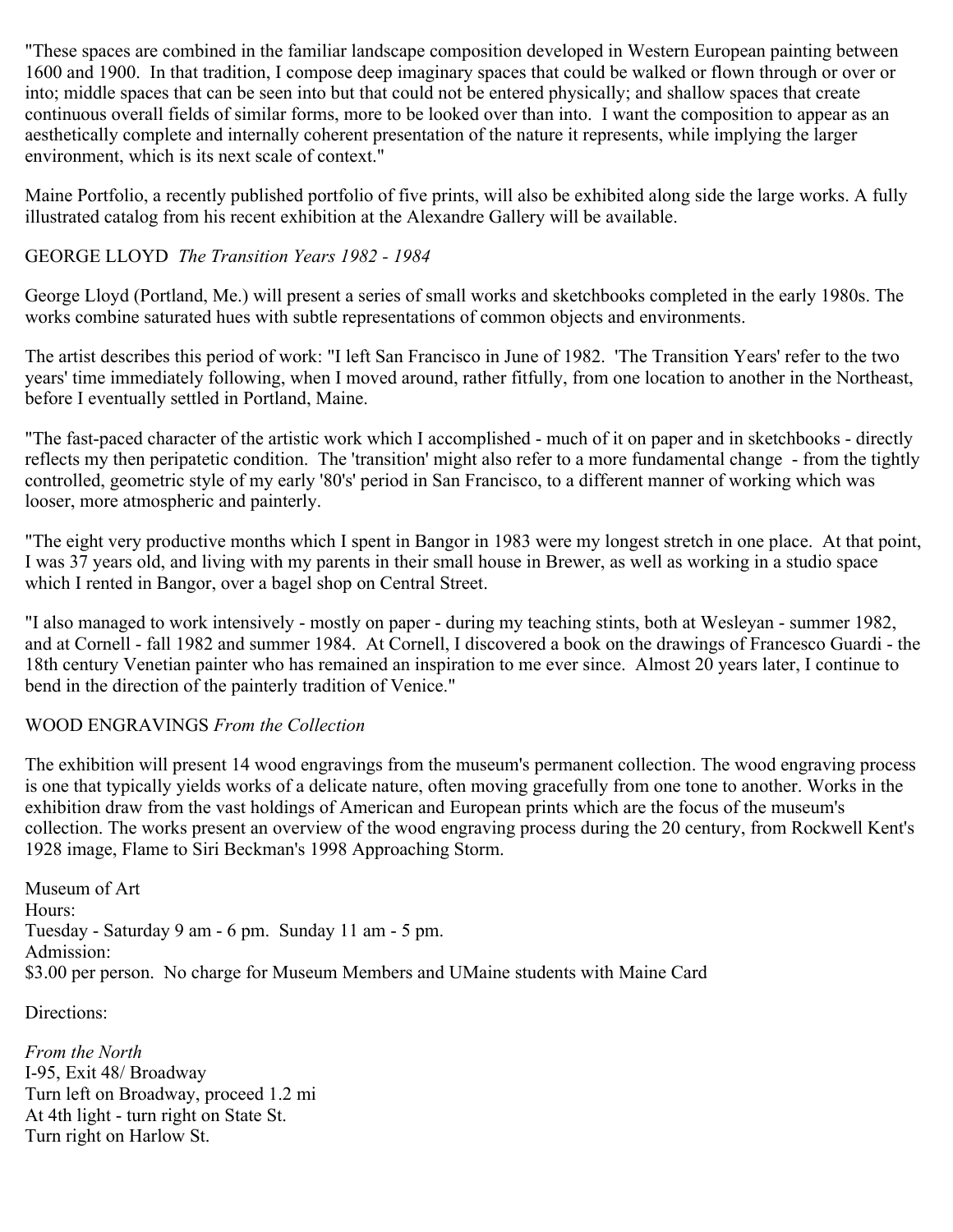*From the South* I-95, Exit 48/Broadway Turn left on Broadway, proceed 1.1 mi At 3rd light - turn right on State St. Turn right on Harlow St.

Merge to the left and turn left into Norumbega Hall parking lot.

For additional information, call 561-3350.

# **UMaine to Host Adaptive Paddling Program**

#### **08 May 2003**

Contact: Joe Carr at (207) 581-3571

ORONO -- The University of Maine Campus Recreation Maine Bound Program and the American Canoe Association (ACA) have scheduled an Adaptive Paddling certificate course for instructors from May 22-25, 2003.

The ACA offers programs to open avenues to water-based recreation, such as canoeing, kayaking and sea kayaking, to people of all abilities. Paddlers with disabilities are integrated into all ACA programs.

The ACA is the largest recreation-based conservation organization in the United States, with over 50,000 members and affiliates. ACA programs include all watercraft one can propel with a paddle -- canoes, kayaks, sea kayaks, rafts, etc.

The organization emphasizes training instructors, outfitters and recreation providers as a means of providing opportunities for people with disabilities to be involved in paddling activities.

The four-day UMaine program will include instruction in areas such as how to compensate for a paddler's loss of function due to disability, adaptation techniques for equipment and instruction, how to focus on the paddler's ability and facility and program accessibility. The course involves classroom and hands-on learning.

On the second day of the course, novice paddlers with disabilities will receive instruction in canoeing from expert paddling instructors in a pool session. On the final day students put their new skills to work paddling on a trip to Phillips Lake. The ACA Instructors for the course Janet Zeller of Washington, D.C. and Jamie Jackson of Florida.

### **Alternative Certification Project to Honor First Graduates**

#### **08 May 2003**

Contact: Kay Hyatt at (207) 581-2761

ORONO, Maine -- The first group of graduates from a pioneering alternative teacher certification program will be recognized at a commencement ceremony Friday, May 9.at the University of Maine Hutchinson Center in Belfast. The eight mid-coast area educators have spent the past two years meeting the rigorous demands of initial state certification while maintaining the duties of full-time classroom teachers.

They are part of an a regional initiative called the Mid-Coast Academy for New and In-Place Educators forged in 2000- 01 by the Mid-Coast Superintendents' Association Partnership, which includes the UMaine College of Education and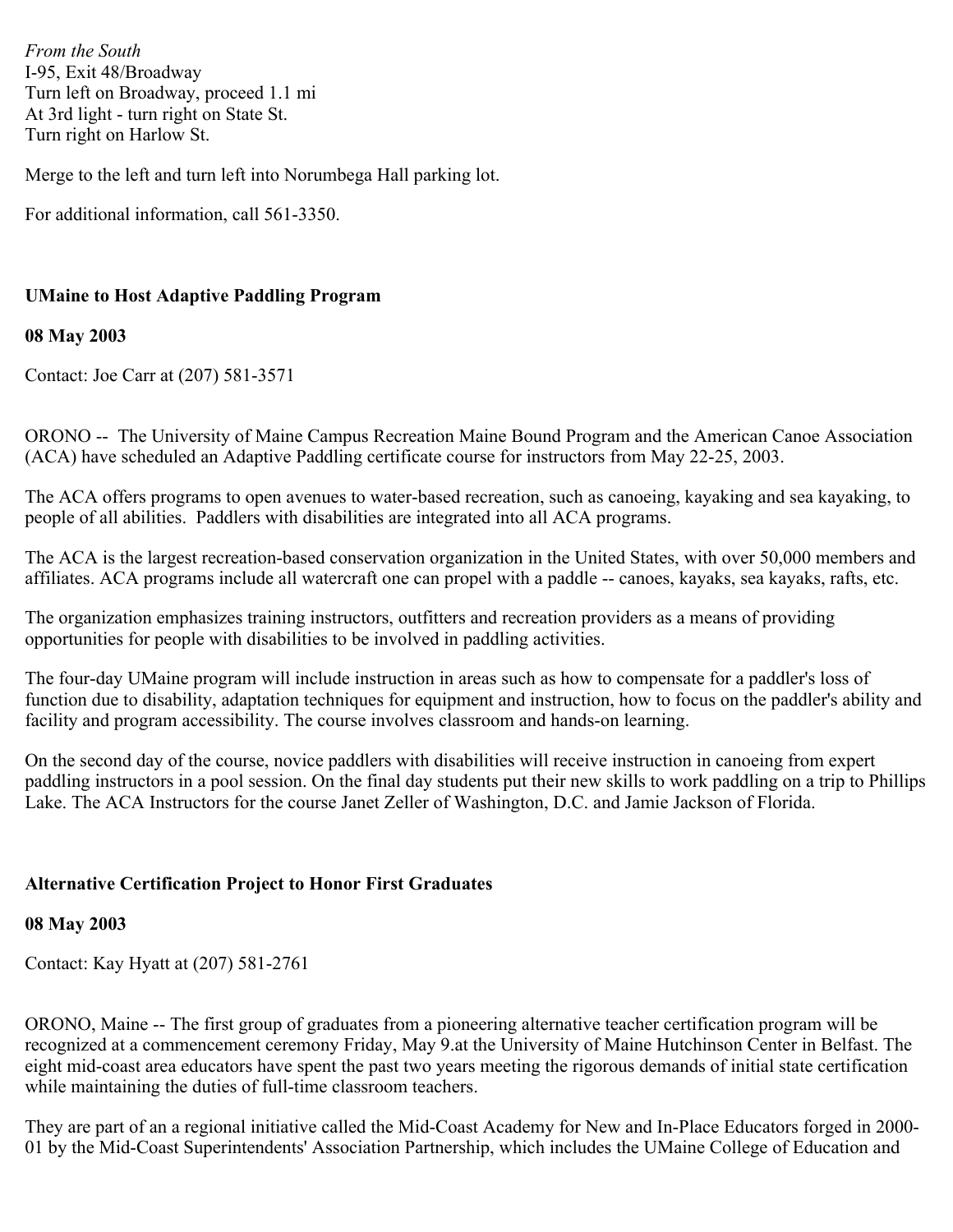### Human Development.

"Piloting a performance-based certification system has been path breaking in Maine," says College Dean Robert Cobb, who will address the graduates on Friday night. "Their learning and preparation occurred concurrently with leading classrooms filled with students hanging on their every word and action. That's a tough act, and they have performed admirably."

The two-year program provides conditionally certified teachers working in participating schools regionally based training in pedagogy, classroom management and other areas required by Maine's Initial Teacher Certification Performance Standards. The program also helps reduce the isolation and lack of encouragement that often contribute to promising new teachers leaving the profession. In the Academy experience, novice teachers share ideas and concerns in supportive cohorts, interact daily with in-house mentor teachers and meet weekly for classes with project coordinators - veteran teachers on leave from school districts committed to the process.

Many schools, particularly in rural areas, are unable to find fully licensed teachers, especially in the national shortage fields of math, physical science, foreign languages and special education. In such situations, school districts can turn to individuals without teaching degrees or certification, but who are knowledgeable and experienced in their discipline. They are hired under conditional certification, then must complete specified education coursework to receive full initial certification.

Finding the required courses and commuting to classes that do not address specific classroom concerns further complicate a new teacher's already difficult schedule. The goal of the mid-coast project is to offer highly relevant, immediately useable content and advice, and thorough understanding, application and demonstration of the standards and related performance indicators.

- The new fully qualified teachers are:
- Elizabeth Goodridge, French, Appleton Village School
- Lori Goodwin, special education, Medomak Valley High School, Waldoboro
- Lori Hoyt-Nguyen, language arts, St. George School
- Claudia Luchetti, third grade, Ames Elementary School, Searsmont
- Michelle Miclette, fifth grade math/language arts, Boothbay Region Elementary School
- Silvia Moreno, Spanish, Georges Valley High School, Thomaston
- Patricia Robertson, elementary computer/technology, St. George School
- Deborah Taylor, grade 6-12 French/Spanish, Wiscasset School System

The May 9 event begins with a reception at 6:30 p.m., followed by the commencement program at 7 p.m., at the UMaine Hutchinson Center in Belfast.

A second cohort of eight conditionally certified teachers began the two-year program in September.

Media contacts to discuss the partnership and its alternative certification project:

- M. Robbins Young, Superintendent SAD 34 (Belfast); chair, Mid-Coast Superintendents' Association Partnership, 338-1960
- Robert Cobb, Dean, UMaine College of Education and Human Development, 581-2761
- Project Coordinators/facilitating teachers: Lisa Damian-Marvin, 372-6683; Jane Williams, 380-7887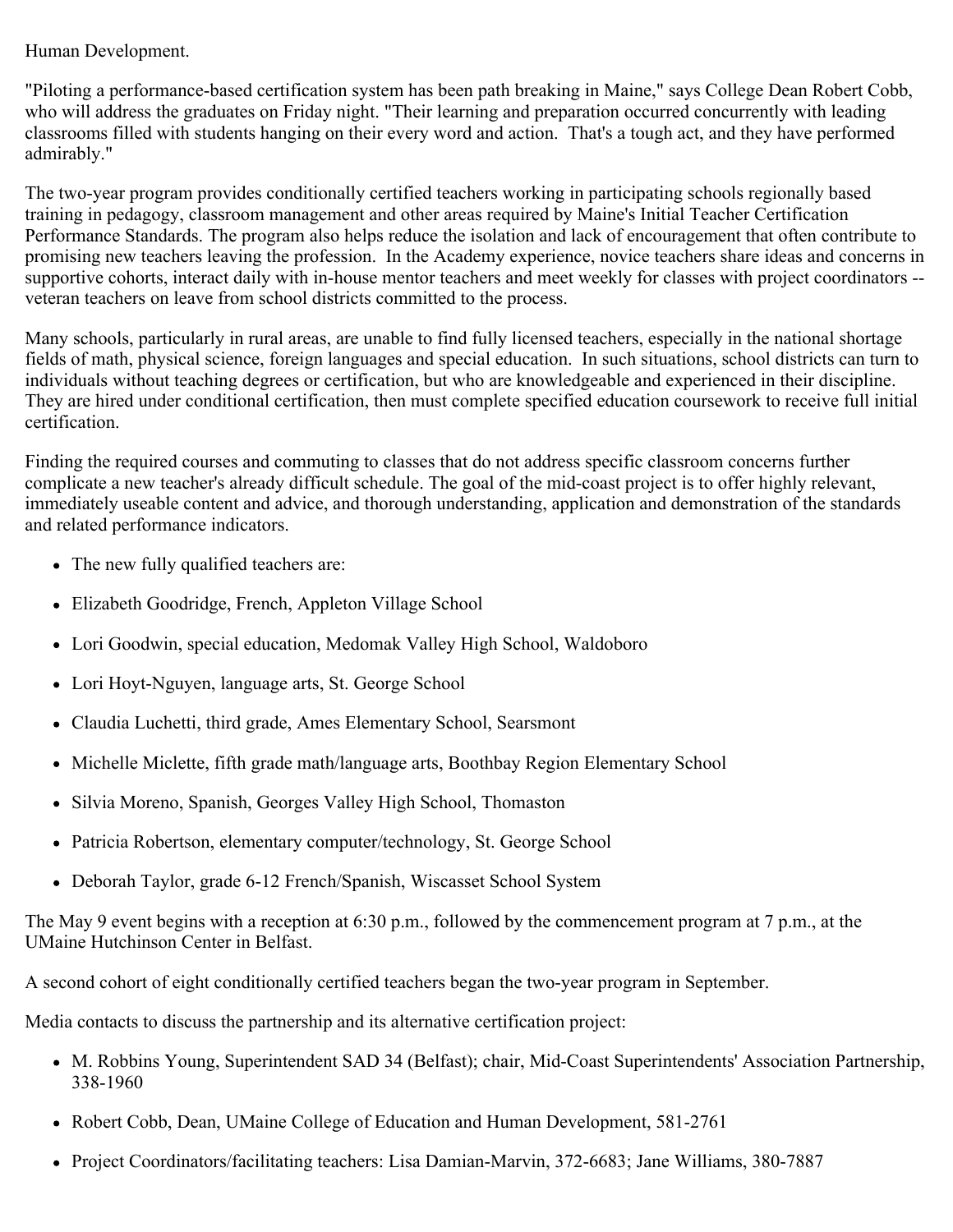# **Lobster Management Subject of New Book by UMaine Anthropologist**

#### **28 Apr 2003**

Contact: James Acheson, Dept. of Anthropology, 207-581-1898; Nick Houtman, Dept. of Public Affairs, 207-581-3777

ORONO, Maine -- When Jim Acheson was preparing to write his classic book, The Lobster Gangs of Maine (1988, University of New England Press), he spent a year living in a lobstering community. For several days, he lived with a family to observe their daily routine. He spent days on the docks and at sea talking with lobstermen and documenting their work habits.

Now, Acheson, University of Maine professor of anthropology and marine sciences, has turned his analysis of the lobster industry to the practice and theory of natural resource management in his new book, Capturing the Commons: Devising Institutions to Manage the Maine Lobster Industry.

Also published by University of New England Press, Capturing the Commons discusses steps taken by the industry to develop formal and informal management rules. For this purpose, he continued to listen to lobstermen, but he has shifted the primary focus of his research from the docks to the meetings of regional lobster management zone councils as well as state and federal fishery agencies. The result is a look at the politics of Maine's most famous crustacean.

At the heart of Capturing the Commons is an analysis of the zone councils as the latest step in more than a century of harvest management efforts. The lobster zone management system is one of the first efforts in the world to allow fishermen to exercise meaningful responsibility for the rules that govern a commercial fishery.

Over the past century, the lobster industry has lobbied the legislature for size limits, local seasonal restrictions, a prohibition on taking egg-bearing lobsters and the V-notch program that protects lobster brood stock. Today, harvests continue at all time highs, and Acheson uses the industry's experience to probe the conditions under which people will constrain their own exploitation of a natural resource to promote sustainability.

"Those concerned with the lobster fishery have worked hard to maintain the fishery for themselves and future generations," Acheson writes in his introduction. "To this end they have developed several different kinds of rules to limit access to the resource and to control the fishery, a common-pool resource. They are truly 'capturing the commons.'"

Maine lobster stands out as an exception in a world where fisheries are in trouble from the Gulf of Maine to Asia. Social scientists have come up with a variety of theories about how political institutions evolve, and Acheson concludes his analysis with a look at how the Maine lobster case extends this body of theory.

Support for Acheson's research was provided primarily by the Maine Sea Grant Program and the National Science Foundation with additional assistance from the Maine Department of Maine Resources, the Lobster Institute at UMaine and the National Marine Fisheries Service.

The book is available from the University Press of New England, www.upne.org.

# **UMaine Center on Aging's May Festival: "A Celebration of Generations" May 9-10**

### **29 Apr 2003**

Contact: Joe Carr at (207) 581-3571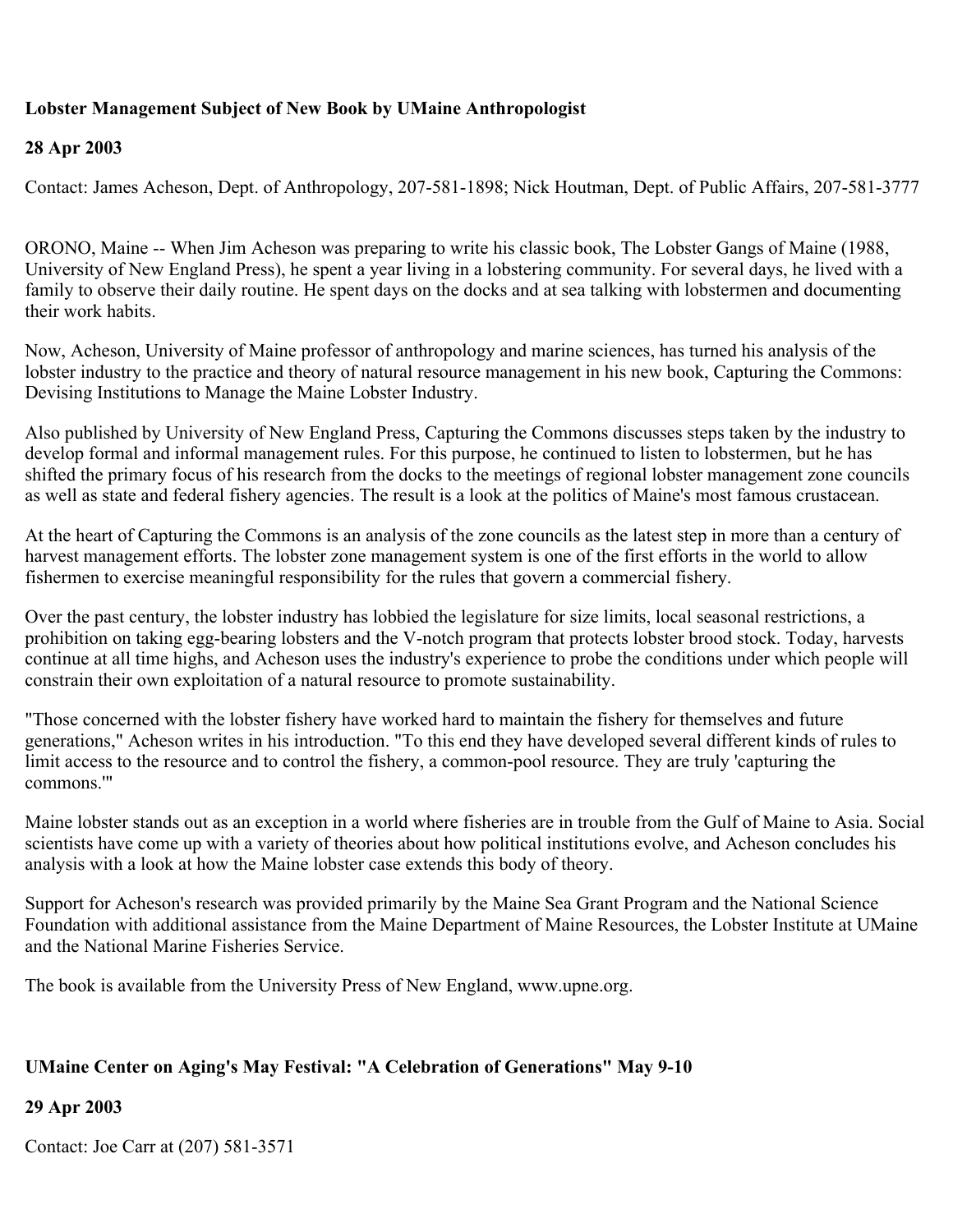ORONO - For the second consecutive year, the city of Bangor will be home to "May Festival: A Celebration of Generations," a two-day series of events organized and hosted by the University of Maine's Center on Aging and the Eastern Agency on Aging.

The Center on Aging is part of UMaine's College of Business, Public Policy and Health and the School of Social Work. It is a university-wide interdisciplinary center specializing in aging education, research, evaluation and community service. It was established in the fall of 2001.

May Festival activities are suited for various age groups and are meant to recognize and honor the older adults in our families and communities. Activities will include theatre and music performances, a dance, educational programs and exhibits at the University of Maine Museum of Art in downtown Bangor's Norumbega Hall. Norumbega Hall, at 40 Harlow St., is the home base for this year's May Festival programming.

Tickets are required for attendance at May Festival events, the cost is \$7.50. They are available in Bangor at the Convention and Visitors Bureau, the Eastern Agency on Aging, Hammond Street Senior Center and Patrick's in the Broadway Shopping Center.

In Orono, tickets may be purchased at Orono Pharmacy.

Bangor Mayor Nichi Farnham has issued a proclamation in recognition of the festival.

### SCHEDULE OF EVENTS:

Friday, May 9

- \* Show 'n Tell, exhibits and workshops of interest to older adults, 9 a.m.-12 p.m. Norumbega Hall, museum level.
- \* Tour of the University of Maine Museum of Art, 10:30 a.m.
- \* Opening Luncheon and Welcome 12 noon at Chateau Ballroom, Norumbega Hall
- \* Chamber Music Youth Concert, 5 p.m. in the Bangor City Council Chambers
- \* May Festival Dance 8-11 p.m., Chateau Ballroom, Norumbega Hall

Saturday, May 10

\* Show 'n tell, exhibits and workshops of interest to older adults, 9 a.m.-12 p.m.

\* Olde but Goode, verbal appraisals with Robert Croul and Paul Zebiac, 10 a.m.-1 p.m. Chateau Ballroom, Norumbega Hall

\* Folk music concert with Generations, 1:30 p.m. Chateau Ballroom, Norumbega Hall

\* Penobscot Theatre Company presentation of Paul Rudnick's "I Hate Hamlet," 5 p.m. at the Penobscot Theatre (May Festival ticket entitles patrons to a \$2 discount from the regular ticket price)

More information on the festival and the Center on Aging is available at 581-3444 or [http://www.mainecenteronaging.com.](http://www.mainecenteronaging.com/)

# **Tickets Remain for May 9 Mulroney Lecture at UMaine**

**30 Apr 2003**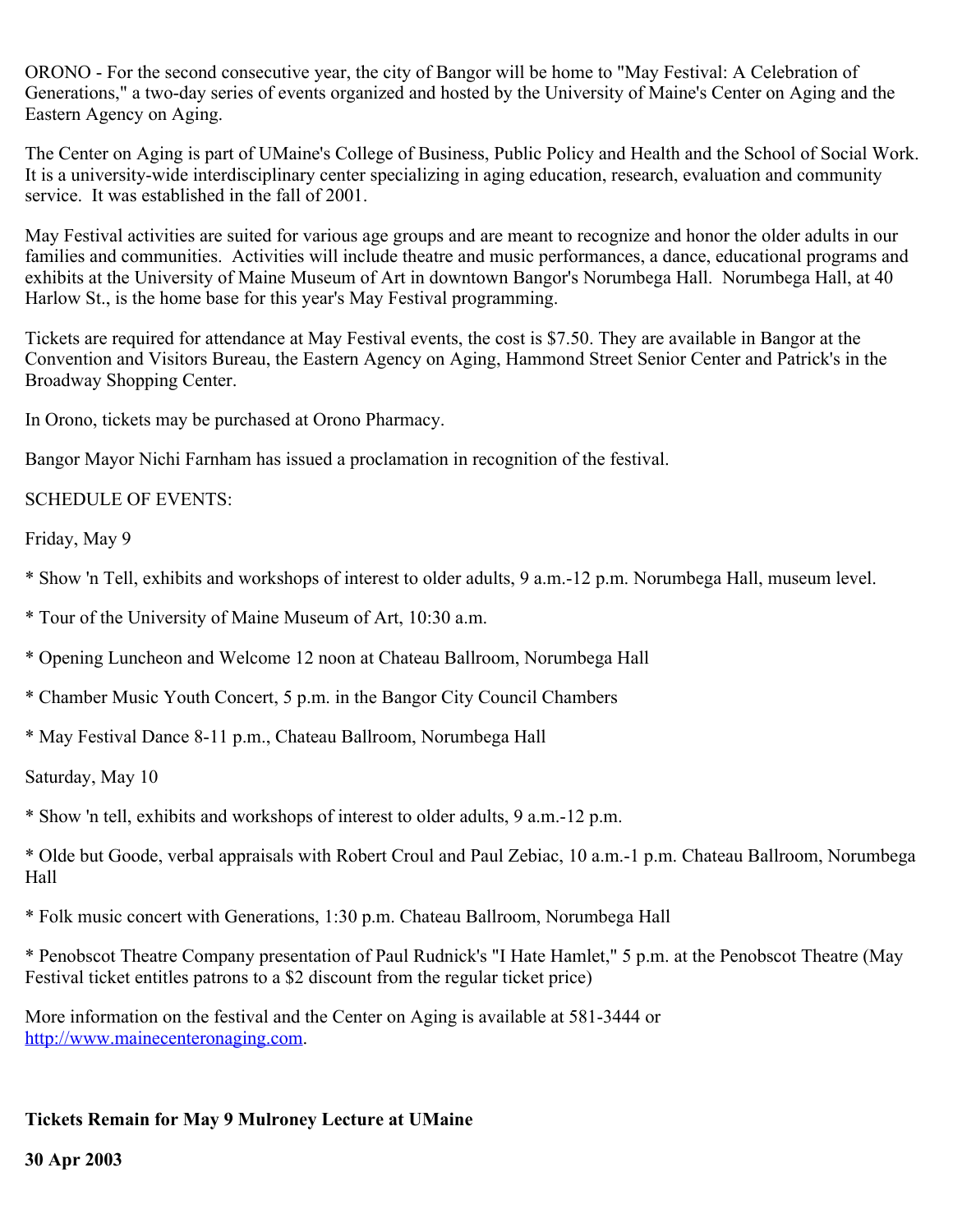ORONO-- Free tickets are still available for the Friday, May 9 University of Maine lecture featuring former Canadian prime minister Brian Mulroney. The lecture, scheduled for 11 a.m. in the Maine Center for the Arts, is UMaine's fourth William S. Cohen Lecture.

Cohen, the Bangor native who represented Maine in Congress for 24 years and served as Secretary of Defense in the Clinton administration, will also participate in the event. Cohen will make introductory remarks before Mulroney's lecture.

The title of Mulroney's talk will be "Canada and the U.S.: Friends and Neighbors in the Post-September 11 World."

In 1984, Mulroney became Canada's 18th prime minister when he led the Progressive Conservative party to the largest victory in that nation's history. He was re-elected four years later, becoming the first Canadian prime minister in 35 years to win successive majority governments.

Those interested in attending should contact the Maine Center for the Arts Box Office at 581-1755 or 1-800-MCA-TIXX.

# **Hearing Expo 2003 at UMaine May 7**

### **29 Apr 2003**

Contact: Joe Carr at (207) 581-3571; Amy Engler-Booth at (207) 581-2011

ORONO -- May is Better Hearing and Speech Month, the perfect time to communicate some important information about hearing and speech. One in six Americans has a hearing, speech, or language problem--a condition that makes it difficult to communicate with others. Untreated, these problems can cause difficulties at home, school, and work. Anyone, of any age, can have or develop an impairment of the ability to hear, speak, or understand effectively. More than half of the people older than 65 have impaired hearing, but hearing loss can happen to anyone, of any age.

The graduate students from he University of Maine Department of Communication Sciences and Disorders will host "Hearing Expo 2003" on Wednesday, May 7 from 5:30-8:30 p.m. at UMaine's Dunn Hall. Adults in the community are invited to attend the program, which is an evening for adults who wish to have their hearing screened and learn more about what is new in hearing aid technology. Participants will have the opportunity to learn about assistive listening devices such as, alarm clocks that shake one awake rather than sound an alarm, an apparatus that will signal lights in one's home when a baby cries, amplifiers for the television, and sound systems that allow one to hear better in background noise. Those with hearing aids will have the opportunity to have their hearing aids cleaned and checked and those without hearing aids will be able to determine if they could be helped with amplification.

Participants will also be provided with helpful suggestions on communicating more effectively, especially when communicating with those with a hearing problem. Additionally, information will be provided on dangerous noise levels and hints will be relayed on protecting one's hearing.

Space is limited, so those interested should RSVP today by calling 581-2009.

### **Renee and Leonard Minsky Receive UMaine Hartgen Award**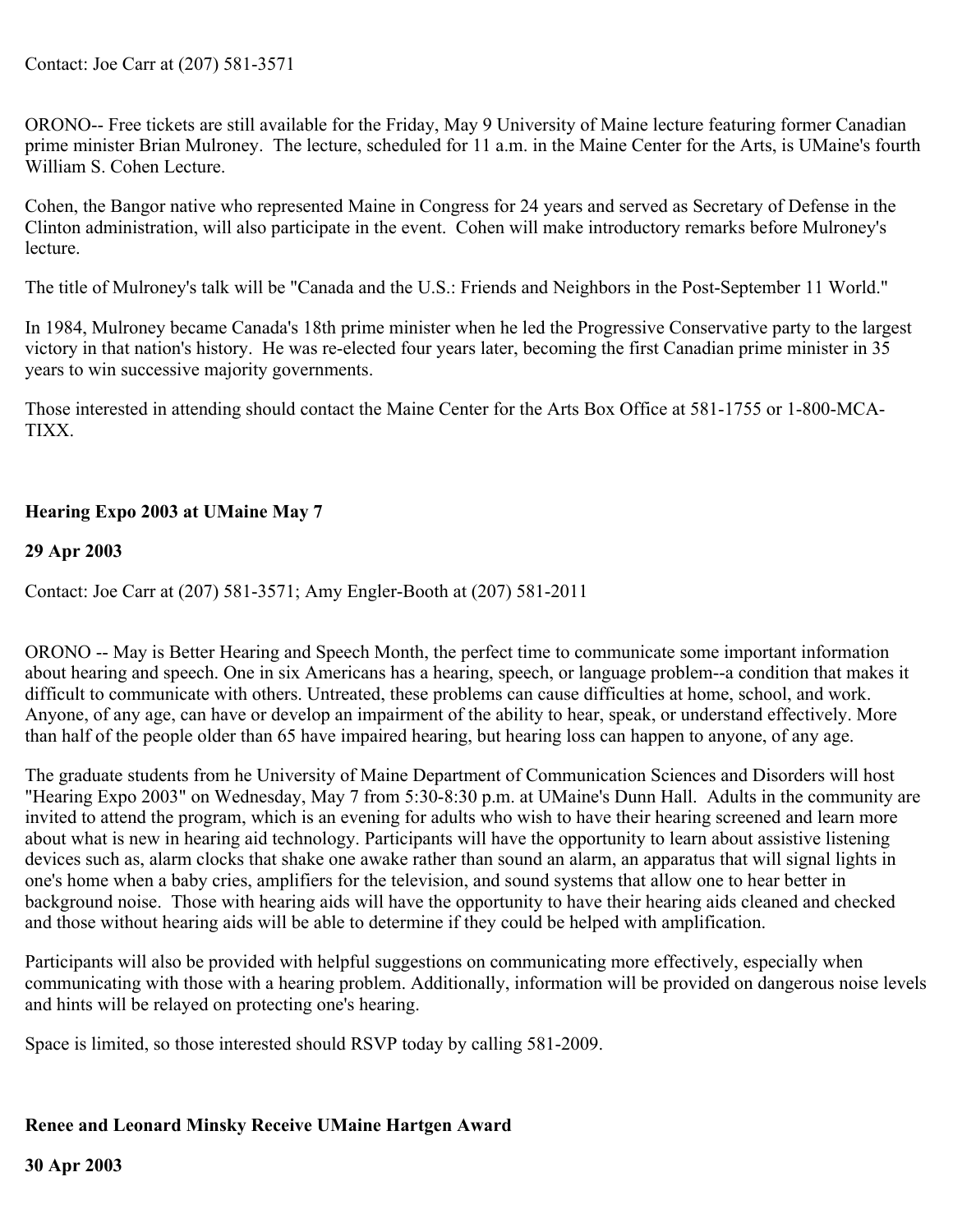ORONO -- Longtime arts patrons and University of Maine benefactors Renee and Leonard Minsky of Bangor are the recipients of the fourth annual Vincent A. Hartgen Award.

The award, sponsored by the UMaine Patrons of the Arts, was presented in a ceremony April 26 on campus. Named for the late founder of UMaine's Art Department and Museum of Art, the Hartgen Award honors individuals who, by their efforts, have distinguished themselves in the community of the arts at the university.

This year's citation was kept secret from the recipients until the night of the presentation. The Minskys understood that UMaine alumnus Danny Williams would receive the award at right up until the singer and arts activist took the podium and delivered a presentation rather than an acceptance speech.

Renee and Leonard Minsky were cited for their support and stewardship of UMaine's visual and performing arts, which benefit thousands of Maine school children and UMaine students. Like the award's namesake, the Minskys have a passion for art and a commitment to the arts as an expression of the best in humankind, says Director of the School of Performing Arts Diane Roscetti.

"I often wonder what the University of Maine would have lost had it not been for the vision and generosity of Renee and Leonard Minsky," says Roscetti. "Perhaps the best measure of generosity is the lasting impressions it makes upon those who experience its results."

The Minskys have been actively supporting the University of Maine for almost four decades. Involvement by alumnus Leonard Minsky has included leadership roles on the Development Council, Campaign for Maine and UMaine Board of Visitors. Renee Minsky, one of the first volunteer docents at the Hudson Museum, has held leadership roles on advisory boards for both the Hudson Museum and the Maine Center for the Arts.

They have made naming gifts for Minsky Recital Hall in the Class of 1944 Hall, home of the School of Performing Arts, and the Hudson Museum's Minsky Gallery in the Maine Center for the Arts. The couple created the Minsky Endowment to support the Hudson Museum and contributed to the establishment of the Emerick Endowment Fund for the museum. They also are supporters of the UMaine Museum of Art, now in downtown Bangor.

Both Renee and Leonard Minsky have been active in the Patrons of the Arts, the UMaine program founded in 1963 that encourages and supports student involvement in all the arts. Leonard Minsky has served as Patrons president since 1986. Leadership and fund-raising efforts by the Minskys have allowed the Patrons of the Arts to support touring theater, art and music performances, including the New England and European tours of the University Singers. The goal of such outreach is to expose elementary and secondary school students to the benefits of a lifetime of arts participation.

One of the Patrons of the Arts founders was Vincent Hartgen, who received the first award named in his honor in 1999. Professor Dennis Cox, director of UMaine's Choral Music Program, and UMaine arts supporters Ted and Sandra Leonard received the second and third Hartgen Awards.

### **Meeting to Focus on Keeping Invasive Plants Out of Hancock County Lakes**

### **30 Apr 2003**

Contact: Laura Wilson, Cooperative Extension, 207-581-2971; Nick Houtman, Dept. of Public Affairs, 207-581-3777

ORONO-- Hancock County residents with lakeshore property are invited to attend a meeting May 14, 9 to 11 a.m., at the Ellsworth City Hall to discuss the threat of invasive aquatic plants in lakes. Laura Wilson, water quality scientist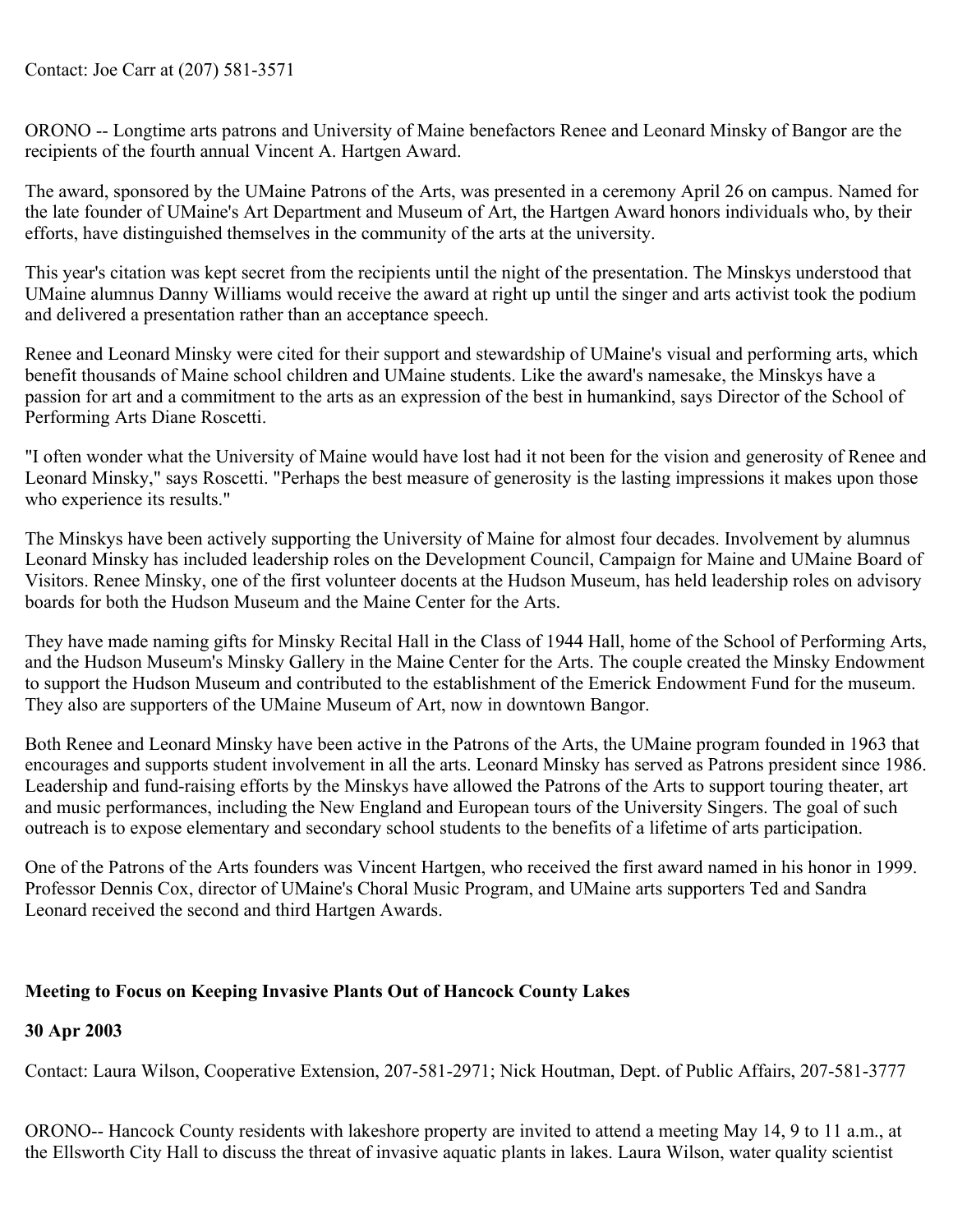with University of Maine Cooperative Extension and one of the meeting organizers, says she is hoping for representation from every lake and pond in the county.

The Hancock County Invasive Plant Working Group has been formed by Extension in cooperation with the Hancock County Soil and Water Conservation District, Acadia National Park, the Union River Watershed Coalition, the Hancock County Planning Commission, the City of Ellsworth and the Branch Pond Association.

The group intends to carry out educational efforts about invasive aquatic plants such as Eurasian milfoil. Such plants can be spread by contaminated boats and other means. Once established, they drastically alter the ecology and water quality of a lake.

Lake shore residents with concerns about plants in their lake can also drop off plant samples for identification at the Hancock County Extension office, 63 Boggy Brook Road in Ellsworth, 1-800-287-1479.

# **UMaine Study Seeks Uncles and Nephews**

# **01 May 2003**

Contact: Kay Hyatt at (207) 581-2761

ORONO-- How do uncles distinctively contribute to their nephews' development? And why has it taken so long for family scholars to ask the question? Robert Milardo, University of Maine professor of human development, hopes to find out by conducting the first in-depth study of uncle and nephew relationships.

"Uncles can provide unique contributions to the development of their nephews," says Milardo. This project will help us understand the important role uncles can play in the lives of children and young adults."

In the project's first stage, uncles and nephews were interviewed in Wellington, New Zealand. In the second stage, uncles and nephews are being interviewed in Maine. Nephews interviewed or who are subjects of uncles' interviews should be between the ages of 15-30.

"We are finding that many uncles report close relationships with their nephews," says Milardo. "Uncles can be mentors; they frequently provide advice on career and personal issues; and they often act as family historians by giving nephews a perspective of their parents that they wouldn't otherwise have."

Milardo is looking for additional volunteers for the study in the Greater Bangor area. The informal interviews will take one hour or less. For more information, contact Dr. Robert Milardo at 581-3128 or e-mail [RHD360@Maine.edu](mailto:RHD360@Maine.edu).

### **Thomson Exhibit Set for Fogler Library**

### **01 May 2003**

Contact: Joe Carr at (207) 581-3571

ORONO -- Drawings and watercolors created throughout the past seven decades in venues from Great Britain to Grand Manan will be on display in an exhibit and sale, with proceeds benefiting the University of Maine's Fogler Library.

The works on paper by artist Arline K. Thomson will be exhibited May 18-30 in the Presidents' Room on the second floor of the library. An artist's reception and sale will be held Sunday, May 18, from 1-3 p.m., in the library's Thomas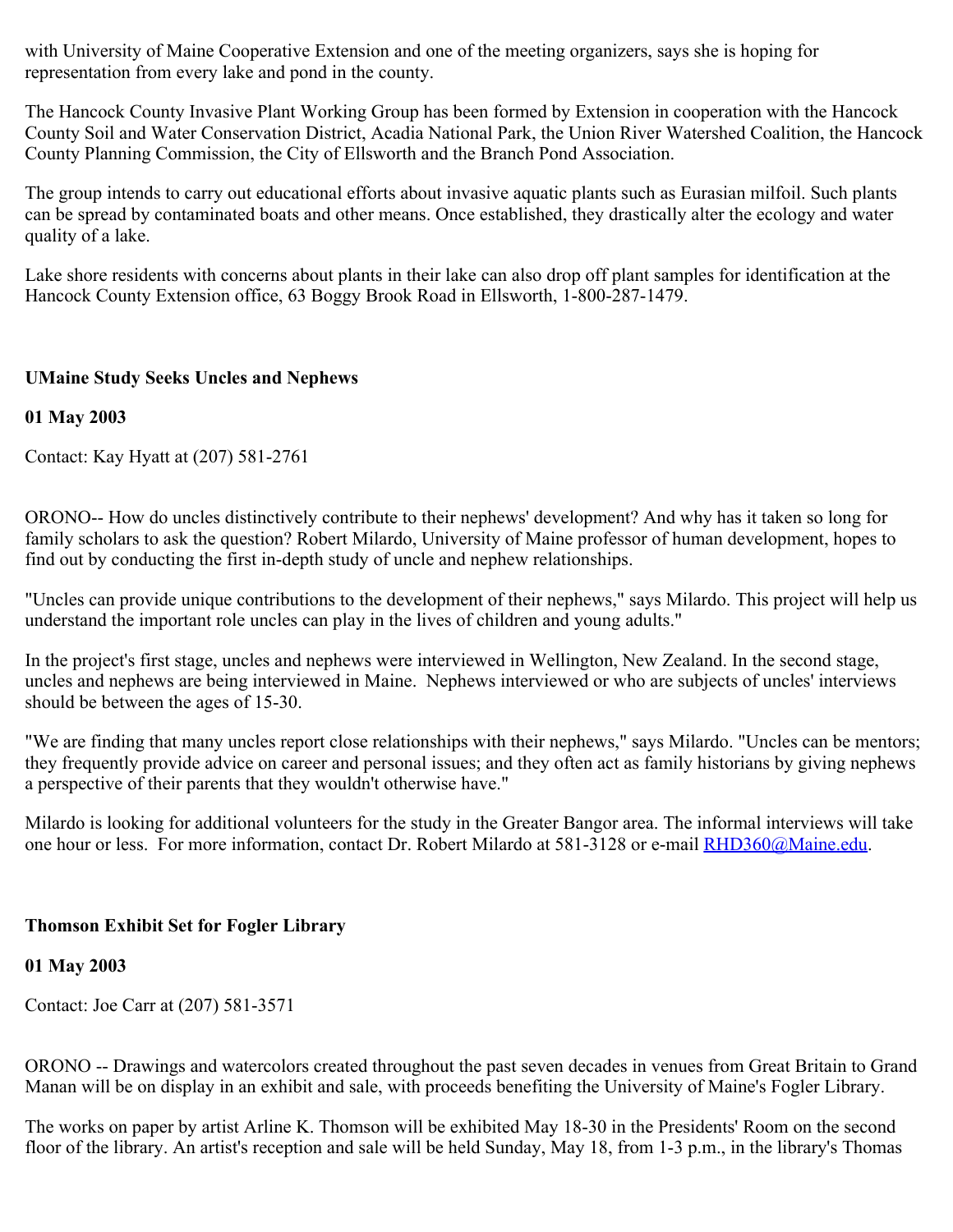Lynch University Club. The events are sponsored by the nonprofit group Friends of Fogler Library.

The more than 200 drawings and paintings by Thomson in the exhibit, titled "From Great Britain to Grand Manan," will offer a lifetime perspective of the artist. The earliest pieces date to when Thomson was a student at the Massachusetts School of Art, where she graduated with a degree in design in 1934. The show also will include her most recent works that she has completed at the age of 90.

Thomson, a native of Methuen, Mass., has a long-held love of the landscapes on both sides of the Atlantic. During her more than 30-year career in graphic design at the University of Maine, Thomson captured the character of the campus and the state. Beginning in 1974, she also took trips to London to sketch the historic cityscape.

Thomson began her professional career at the Massachusetts School of Art. She worked in advertising in Boston and New York City before moving to Maine in 1953. For nearly a decade, Thomson designed and illustrated 10 children's books.

In 1962, she became the University of Maine's first graphic designer. She "officially" retired from UMaine in 1985, but continued working part-time for the university until 1992. Through the years, her fine art was exhibited at the University of Maine Museum of Art and throughout the state. Her 1994 book, "Discovering Elizabethan London: Diary and Sketches," is based on the  $16<sub>th</sub>$ -century survey of that city by John Stow.

Thomson, a long-time resident of Old Town, now lives in Orono and Port Clyde.

"From Great Britain to Grand Manan" is open to the public. Beginning May 17, Fogler Library hours will be open 8 a.m.-9 p.m., Monday-Thursday; 8 a.m.-5 p.m., Friday; and 10 a.m.-5 p.m., Saturday-Sunday.

### **\$6 Million Grant Announced for New Center for Molecular Biophysical Sciences in Maine**

### **05 May 2003**

Contact: Nick Houtman, Dept. of Public Affairs, 207-581-3777

ORONO-- The National Science Foundation has awarded a \$6 million grant to the University of Maine, The Jackson Laboratory and Maine Medical Center Research Institute for the establishment of a Center for Molecular Biophysical Sciences. The funds will be used to establish a research partnership between the three institutions and conduct interdisciplinary work leading to better treatment of genetic diseases.

"The economic and social benefits of this research are expected to be extremely high," says Deirdre Mageean, associate vice-president for research and dean of the graduate school at UMaine. "Better understanding of structure/function relationships on a molecular and cellular level will open the way for the treatment of gene based disabilities and diseases. It will also lead to the development of more effective drugs, biological homeland defense, and advances in ecological and environmental sciences."

The grant will expand existing cooperative relationships among the three organizations. Last winter, they established an interdisciplinary Ph.D. program in functional genomics.

The primary objective of the new grant is to create a nationally recognized interdisciplinary center for biophysical research and graduate education. Listed as principal investigators are Michael Grunze of UMaine, Barbara Knowles of The Jackson Laboratory and Tom Maciag of MMCRI.

The program will address a need to draw from many scientific disciplines to take advantage of new microscopy and spectroscopy tools, bioinformatics techniques and biosensing methods that focus on investigating the cell nucleus.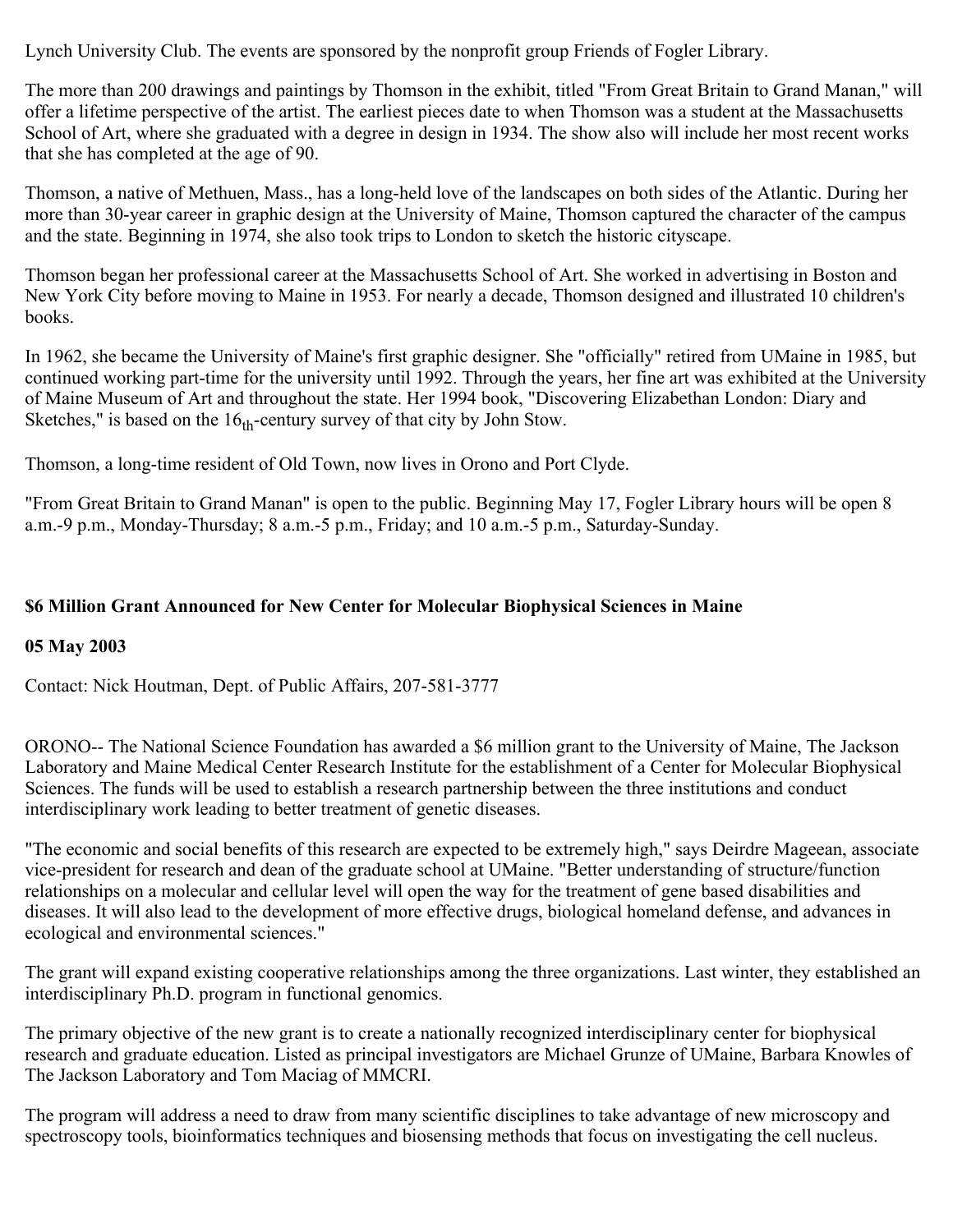An interdisciplinary team of biologists, physicists, chemists, and engineers will work with mathematicians, information technologists and others to improve methods for visualizing and measuring biological processes at the molecular level.

The grant is awarded under the NSF Experimental Program to Stimulate Competitive Research, or EPSCoR program. Funds will be used to hire new scientists and faculty members and to transfer research results to the private sector to create jobs.

### **Art Exhibition at University of Maine Museum of Art, January 23 - March 27, 2004**

#### **29 Dec 2003**

Contact: Joe Carr, 581-3744 The University of Maine Museum of Art will be hosting three exhibitions at Norumbega Hall in downtown Bangor from January 23 through March 27, 2004.

#### *Expanding Universe The Recent Paintings of Al Held*

Grand new works by the great geometric abstractionist Al Held (b. 1928), on view at the University of Maine Museum of Art in Bangor from January 23 through March 27, 2004, posit a certain equivalence between the sensible world and the realm of the spirit. This exhibition brings together paintings and watercolors from the past decade by the internationally known American master. Distinguished by a colossal scale and vibrant colors, Held's new paintings reveal sections of an immense universe in which geometric elements of varying shapes and sizes float freely about in multidirectional, non-gravitational spaces. With their arching vistas, floating orbs and snaking "wormholes," all covered with candy-colored diamond patterning, Held's pictures suggest the sensuous physicality of the ideal plane.

Held's paintings are far from pre-planned. He creates each painting using a labor-intensive process that can take anywhere from a few months to a few years to complete. He begins each with an intuitively inspired visual idea and then develops and hones it'constantly making changes and painting, taping, repainting, scraping away, sanding, and refining each surface to reduce any history of the process or visible traces of the artist's hand. Likewise, the watercolors also on exhibit developed alongside the paintings and in no way represent preliminary ideas for the large-scale canvases.

Al Held studied painting in both New York City and Paris. After returning to New York in 1953, he mingled with many of the pioneering artists of the New York School and soon began painting in an Abstract Expressionist style. In the early 1960s, Held was appointed Associate Professor at Yale University, where he taught through the mid 1980s. Held continued to paint throughout his teaching career, moving from flat, reductive abstractions to paintings that created illusionistic space. For much of this time, he worked only in black and white, a palette choice that permitted him to focus specifically on spatial organization. Following a 1981 trip to Rome to serve as a Fellow at the American Academy, the artist decided to complicate his paintings further with the addition of light and color. Today, Held divides his time between studios in Boiceville, New York and Perugia, Italy. His paintings are included in more than thirty-five museum collections around the world.

Press Release / UMMA ' Art Exhibition January 23 ' March 27, 2004

### *Prospect of Light Images from Pinhole and Plastic Cameras*

The University of Maine Museum of Art in Bangor will be hosting *Prospect of Light: Images from Pinhole and Plastic Cameras*, on view from January 23 through March 27, 2004. This exhibition, organized by the Museum of Art with photographer Jonathan Bailey, includes John Boeckeler, Daniel Bouzard, David Burnett, Anne-Claude Cotty, Walter Crump, Christopher James, Gregg D. Kemp, Douglas Lucak, Robert Owen, Harvey Stein, Craig J. Sterling, and Willie Anne Wright.</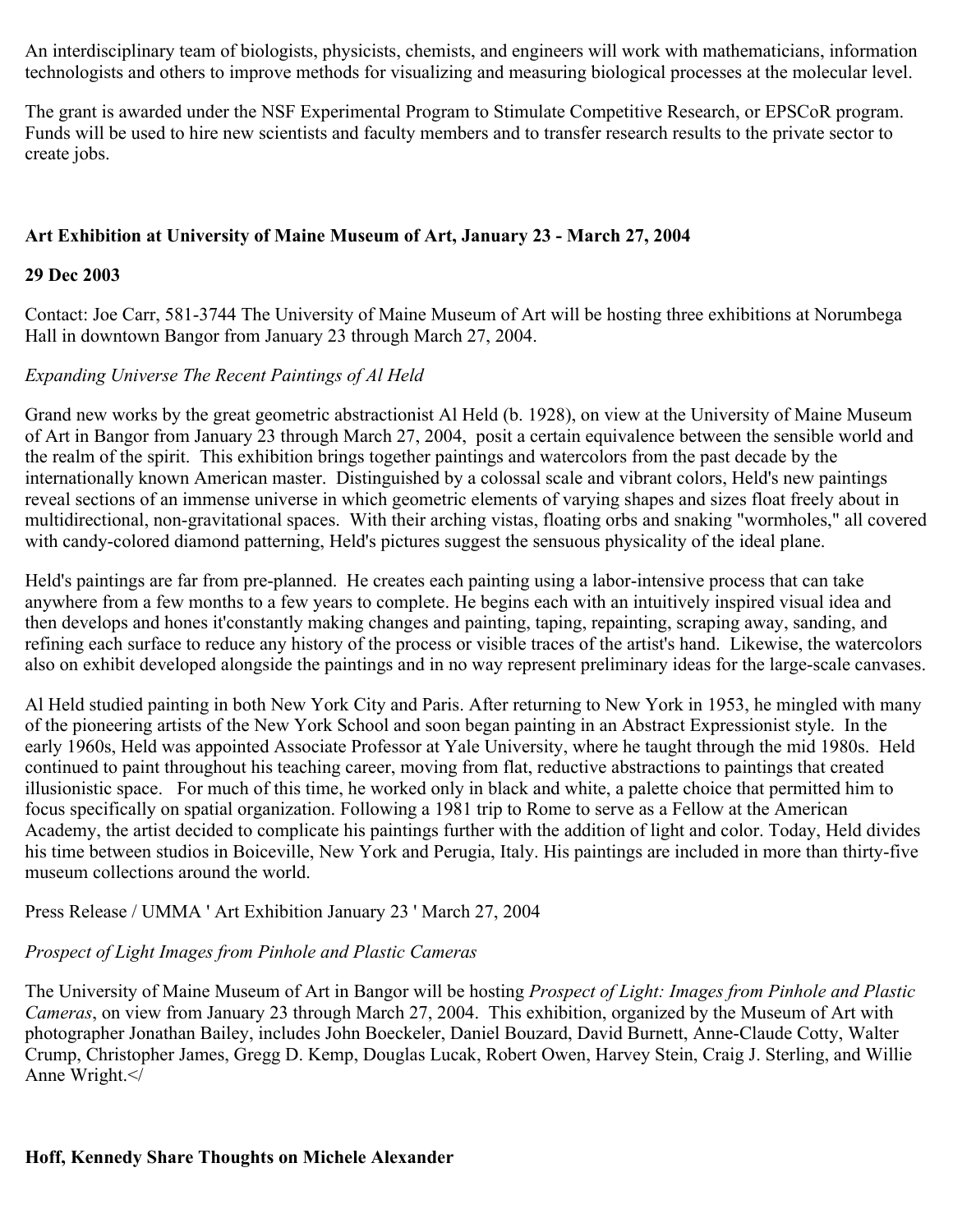#### **16 Dec 2003**

Contact: Joe Carr, 581-3571.

Michele Alexander, a member of the UMaine psychology faculty since 1999, was killed in a Tuesday auto accident in Glenburn.

"I was deeply saddened to hear of this tragic accident," says UMaine President Peter Hoff. "Michele was a rising star on our faculty, much loved by her students and colleagues. We have lost a highly valued member of our community. My heartfelt sympathy goes to her family and friends."

Alexander, who specialized in social psychology, earned a Ph.D. from Texas A&M University in 1996. She taught undergraduate courses in social psychology, introductory psychology, organizational psychology, stereotypes and prejudice. At the graduate level, she taught social psychology and intergroup relations. She was coordinator of the social psychology graduate program and faculty adviser to the UMaine chapter of Psi Chi.

"Michele was both an outstanding professor and a wonderful person," says UMaine Executive Vice President and Provost Robert Kennedy. "Her loss will be deeply felt by her students and her many friends on our faculty and staff."

Alexander is survived by her husband and a young child.

#### **UMaine Energy Challenge Team to Build Paper Snowboard**

#### **11 Dec 2003**

Contact: Science writer: Nick Houtman, Dept. of Public Affairs, 207-581-3777; Team advisor: John Hwalek, Dept. of Chemical and Biological Engineering, 207-581-2302

ORONO, Maine -- Students on this year's University of Maine Energy Challenge team will have a natural advantage in the annual pulp and paper technology competition sponsored by the U.S. Department of Energy (DOE). For once, the long Maine winter will work in their favor.

The students' task is to design and build a snowboard using only paper and paper industry chemicals.

"In the past we've had to build a paper wind surfer and a paper sail," says John Hwalek, professor of chemical engineering and team advisor. "We weren't able to get out and do testing before the competition in April. This year, we'll be able to do that. It will be the teams from Florida and Georgia that will have a harder time."

Eleven UMaine students, all in the Dept. of Chemical and Biological Engineering, have signed up for the project. They are one of 14 participating teams from around the country and have already competed successfully for a \$2,000 DOE seed grant. The student engineers will use two campus facilities to produce their snowboard â€" the Pulp and Paper Process Development Center and the Advanced Engineered Wood Composites Center.

The rules call for the board to be made of at least 80 percent cellulose fiber by weight. "The non-paper additives can add up quickly, and you need them for stiffness and to make the surface smooth. There needs to be a balance of fiber and additives. As you use more chemicals, that balance can be difficult to achieve," says Hwalek.

The annual competition concludes in early April at a Colorado location to be announced. Student teams will be judged by their technical work as well as the board's performance in a downhill race. More information about the DOE Energy Challenge is available at http://www.ipst.edu/energy\_challenge.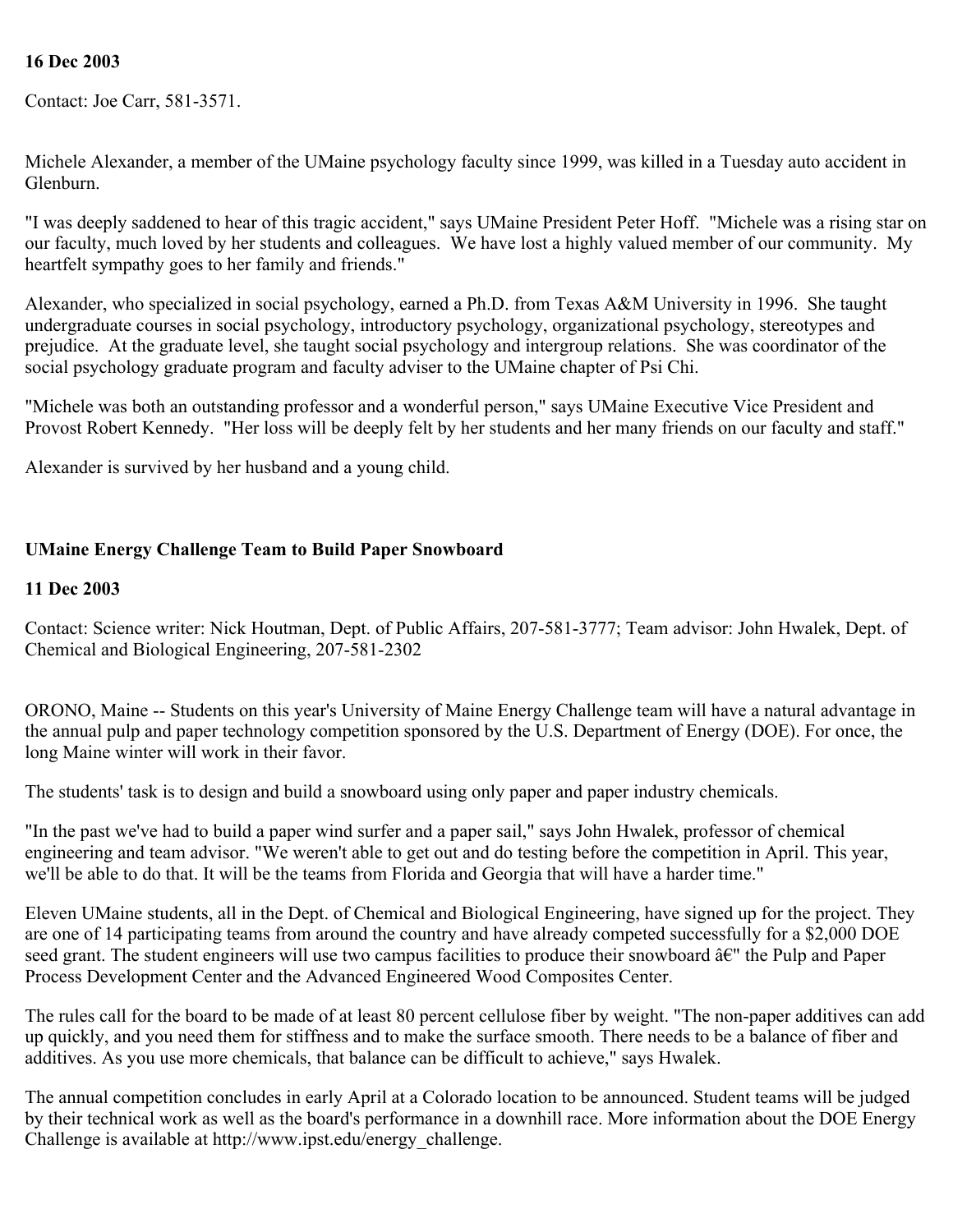#### **UMaine Center on Aging Wins \$1.3 Million Federal Grant for Statewide AmeriCorps Network to Serve Seniors**

#### **12 Dec 2003**

Contact: Media contact: Joe Carr at (207) 581-3571 ORONO -- U.S. Sen. Susan Collins has announced a \$1.3 million federal grant to the University of Maine Center on Aging for a statewide AmeriCorps VISTA project to serve senior citizens. The grant will fund the Senior \$ense program, which will recruit, train and place 30 full-time AmeriCorps VISTA volunteers in more than 15 community organizations throughout Maine. The AmeriCorps VISTA volunteers will help develop financial, employment and consumer counseling services and resources for seniors living in poverty. UMaine will begin recruiting volunteers immediately to serve for one to two years to help improve the lives of Maine seniors. Volunteers serve for at least one year and will receive a monthly living allowance. At the end of their service volunteers receive a cash award. "AmeriCorps VISTA provides valuable community services to individuals who might not otherwise have access to these services," said Sen Collins. "Senior \$ense will help address some of the unmet needs of our low-income, elderly Mainers who are doing their best to make ends meet each month. Seniors are often our most vulnerable citizens. We owe it to them to provide them with the tools they need to be financially independent," Collins added. "This program provides a great way for Mainers of all ages to respond to the president's call to service," says Prof. Lenard Kaye, director of the Center on Aging. "AmeriCorps VISTA volunteers will be vital in helping us address the needs of our seniors. "Financial difficulties can be overwhelming for older people, many of whom are dealing with a variety of other challenges at the same time," Kaye continued. "By providing a way to deliver resources and services that are customized to different regions of the state, we aim to help Maine's elders learn to more effectively deal with money and related issues and, in turn, reduce their risk of becoming victims of unscrupulous businesses and scam artists." The three-year program is funded by the Corporation for National and Community Service, the federal agency which funds national service programs such as the Retired Senior Volunteer Program (RSVP), the Foster Grandparents Program, Senior Companions, AmeriCorps, AmeriCorps VISTA and Learn and Service America. The 30 new VISTA volunteers who will participate in the Senior \$ense program will join 163 AmeriCorps VISTA volunteers who provided a variety of services to Mainers last year. The Corporation for National and Community Service and its programs are part of the USA Freedom Corps. Kaye notes that the program will use technology to expand its reach to all people who might benefit from it. "The project will also entail the construction of a comprehensive interactive website where resources will be available to all older adults, their families, and the health and human services personnel who work with them," he says. Organizational partners, where VISTA members will be assigned, include the UMaine Cooperative Extension, Maine's Area Agencies on Aging, many of the state's Community Action Agencies, Penobscot Community Health Center and the Maine Jobs Council. Consultation and training support will also be available through the State Bureau of Elder and Adult Services, Elder Abuse Institute of Maine, the Senior Community Service Employment Program and AARP of Maine. Those interested in participating as volunteers should contact the UMaine Center on Aging at 581-3444 or **[e-mail](mailto:vista@mainecenteronaging.org)**.

### **UMaine-Hosted Robotics Tournament at Orono High School Sunday**

#### **02 Dec 2003**

Contact: Media contacts: Tom Bickford, Agent Institute, 207-581-2012; Joe Carr, UMaine Public Affairs, 207-581-3571

ORONO- On Dec. 7, the University of Maine and the Agent Institute will host the 4th FIRST LEGO League's robotics fair and tournament competition. This event, which will be held at Orono High School, is the season finale for 54 teams of children ages nine to 14 from across Maine. The youngsters have been working for several months building and programming LEGO robots to solve problems.

The theme for this year is Mars. Student teams have chosen from one of nine "missions" related to the red planet.

The FIRST LEGO League (FLL) was started by the FIRST Foundation, an educational group based in New Hampshire, utilizing the LEGO MINDSTORMS Robotics Invention System. Teams are responsible for planning, building,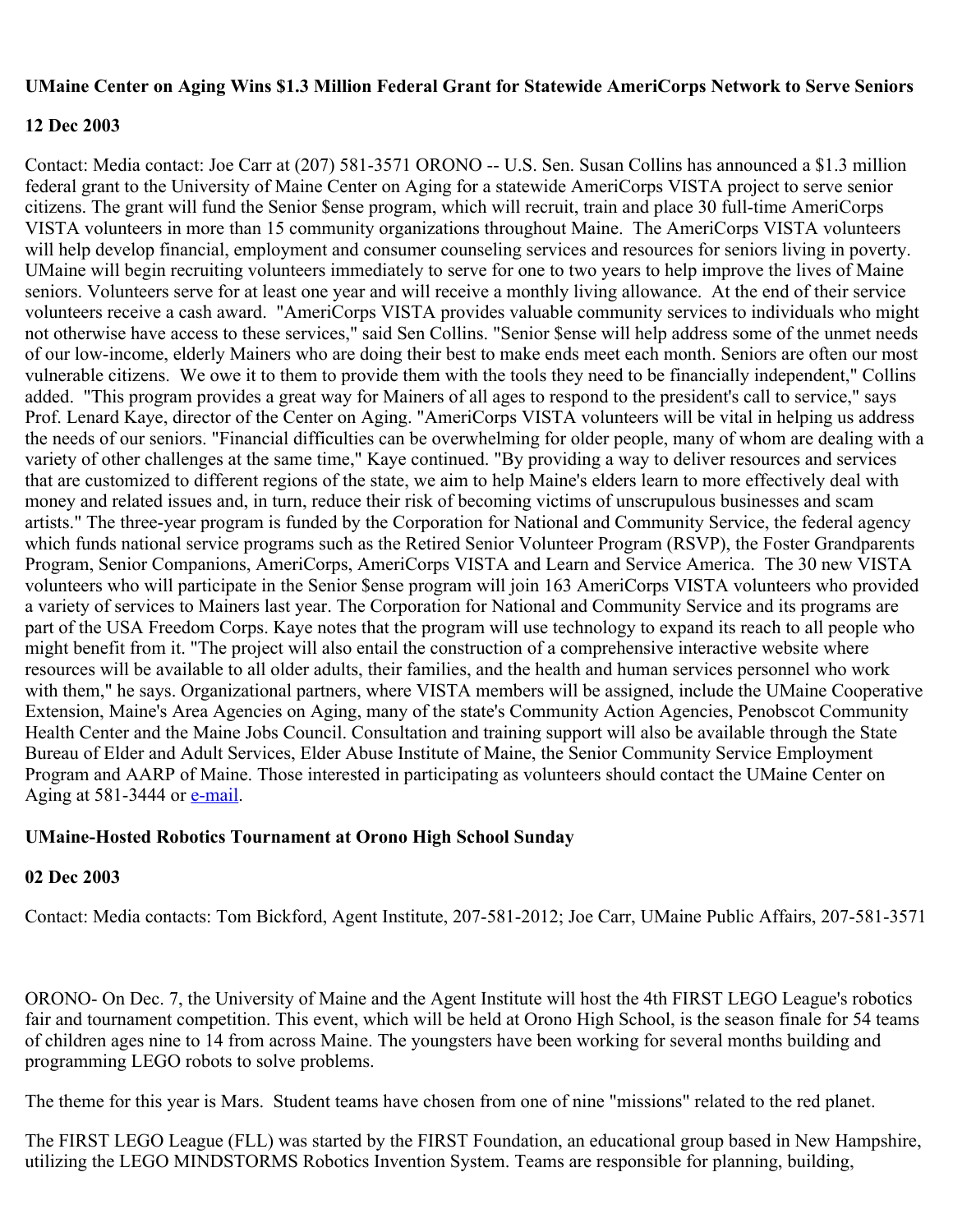programming, and testing their robots to complete the challenge course.

In 1998, the first year for this age group, 200 teams competed nationwide. This year over 4,000 teams from almost every state are participating. This program fosters interest and excitement in computer, science, and engineering fields while providing a forum for learning about the scientific process.

Doors will open on Sunday at Orono High School at 8 a.m. The tournament kick-off is set for 9 a.m., with competition expected to conclude by 3 p.m.

### **Congressman Tom Allen to Visit UMaine December 11**

### **04 Dec 2003**

Contact: Media contact: Joe Carr, Dept. of Public Affairs, 207-581-3571

ORONO, Maine -- University of Maine research in marine sciences, climate change and composite materials will be on the agenda when Congressman Tom Allen (D-Portland) of Maine's First District tours laboratories and talks with scientists at the university on December 11. News media representatives are welcome to cover the activities that will begin at the School of Marine Sciences at 2 p.m.

Allen will meet with researchers in the Climate Change Institute at 3 p.m. and the Advanced Engineered Wood Composites Center at 4 p.m.

Allen serves on the Energy and Commerce Committee of the U.S. House of Representatives and is co-chair of the bipartisan House Oceans Caucus. He has successfully worked to bring federal research and development funds to Maine for projects such as the Gulf of Maine Ocean Observing System, GoMOOS.

### **UMaine Scientist Becomes President-Elect of National Water Research Organization**

### **08 Dec 2003**

Contact: Media contact: Nick Houtman, Dept. of Public Affairs, 207-581-3777; Steve Kahl, Mitchell Center, 207-581- 3286

ORONO, Maine -- A University of Maine scientist has become president-elect of the National Institutes for Water Resources, NIWR. Steve Kahl, a geochemist and director of the Senator George J. Mitchell Center for Environmental and Watershed Research at UMaine, also coordinates Maine's federally funded water resources research program.

NIWR is a network of 54 water research institutes located in every state, trust territory and the District of Columbia. They receive federal funding through the U.S. Geological Survey. Directors work with local, state and federal agencies to tailor water research activities to local circumstances and priorities.

Kahl says that his new role will be an opportunity for UMaine to raise its national visibility and open doors at research funding agencies. The duties of the position include providing testimony to Congress on the Water Resources Research Institute program and working with federal agencies to enhance research and management of water resources. Kahl has already addressed the National Academy of Sciences about the future of Water Resources Research.

The election of a NIWR president from Maine is noteworthy because the position has historically been held by water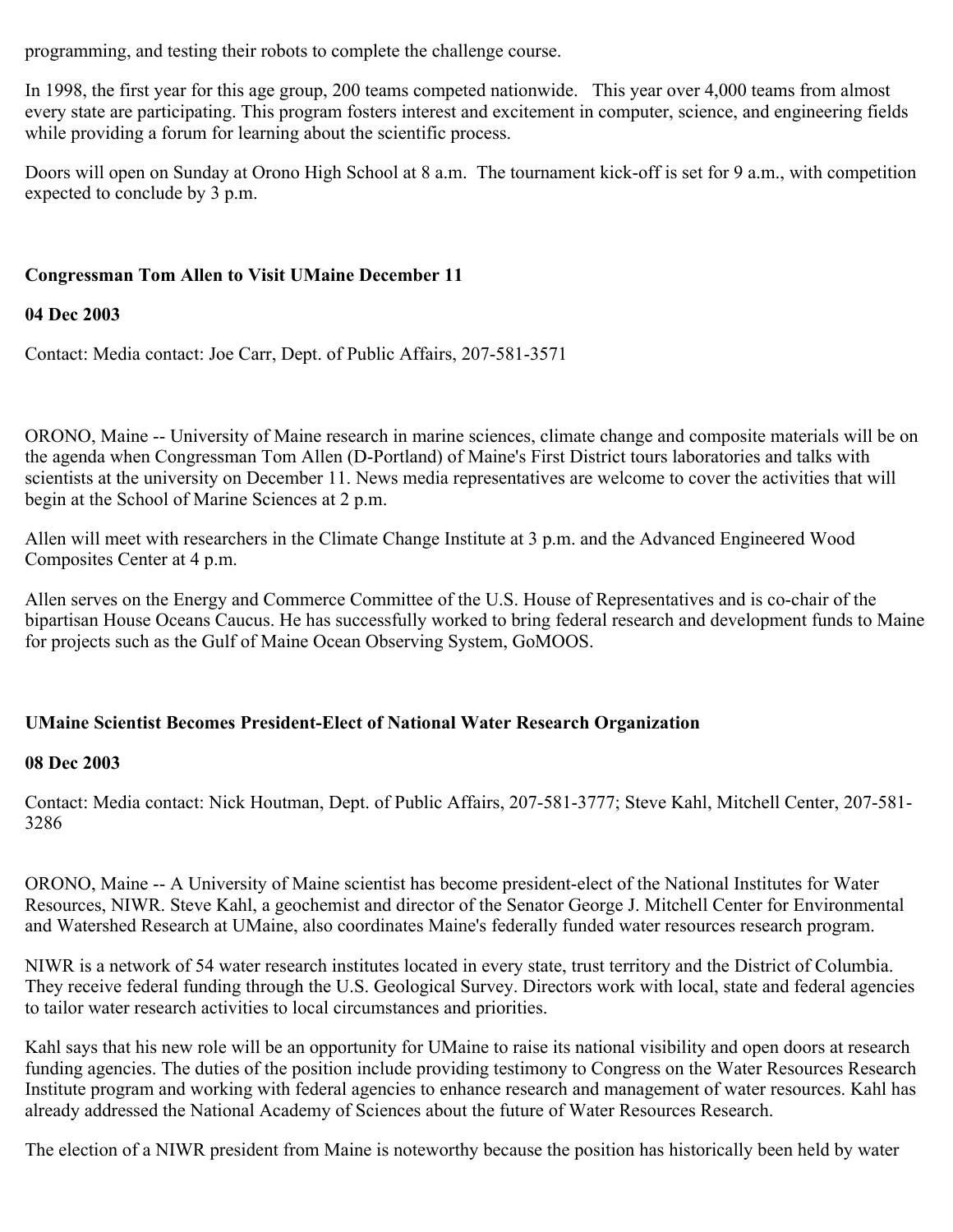research directors from western states with programs that are larger than those in the East. Only one NIWR president in the past decade has been from an eastern state (North Carolina in 2000).

In the most recent program review, the USGS cited the Mitchell Center as a "model for national water centers," and was especially complimentary of the fiscal management of the Mitchell Center for leveraging a small base budget into a significant program.

Kahl's research focuses on watershed processes that affect water quality in streams, lakes, and groundwater. He has worked closely with state and federal organizations on questions as diverse as acid rain, mercury, forestry, lakes, and salt contamination of groundwater. The Mitchell Center has 20 graduate students and a well-equipped research laboratory for inorganic environmental chemistry.

# **Maine Basketmakers Sale at Hudson Museum Dec. 13**

### **25 Nov 2003**

Contact: Media contact: Joe Carr (207) 581-3571

ORONO -- The 9th annual Maine Indian Basketmakers Alliance holiday sale will be held at the University of Maine's Hudson Museum on Saturday, Dec. 13. The sale and demonstration was launched nine years ago to promote an awareness and appreciation of Maine Indian culture and traditions.

The event provides visitors an opportunity to purchase one-of-a-kind brown ash splint and sweetgrass baskets, carvings, jewelry and birchbark work of the Maliseet, Micmac, Passamaquoddy and Penobscot artists, all while taking in traditional singing and drumming, and sampling native foods.

This year's event is set for Saturday, Dec. 13, from 10 a.m.-3 p.m. and is free and open to the public. Early bird shopping will be held from 9-10 a.m. for a \$10 admission fee.

The alliance was formed in 1993 after the death of renowned Penobscot basketmaker Madeline Shay. At that time less than 15 basketmakers were under the age of 50. Now the alliance has about 70 members and they gather to sell baskets three times each year: the holiday sale at the Hudson Museum, the Native American Festival at the College of the Atlantic in Bar Harbor in July and the Common Ground Fair in Unity in September. Members of the alliance also offer basketmaking classes for tribal members. Since 1990 the Maine Arts Commission has awarded 85 Maine Indian basketry apprenticeships to support the perpetuation of Maine's oldest art form.

There will be more than 30 vendors at this year's event. The prices of the baskets, ranging from \$30 to \$800--many are sold by the artists who made them.

Other events scheduled for the day include brown ash pounding and work basket demonstrations, a book signing, drumming and singing, the sale of traditional foods and a non-perishable food drive to benefit the Fiddlehead Food Pantry. The sales of the traditional foods benefit the Penobscot Nation DHS Activities Fund. The Fiddlehead Food Pantry provides food for First Nation People in the Wabanaki regions.

All vendors, artists and performers are required to be members of one of Maine's four federally recognized tribes. This ensures that the cultural activities and the products purchased are authentic.

The following is the program of the day's events:

- Early Bird Shopping: 9-10 a.m., \$10. Tickets available from the Hudson Museum Shop (207-581-1903).
- Welcome: 10 a.m., by the host tribe the Penobscot Nation and the Maine Indian Basketmakers Alliance.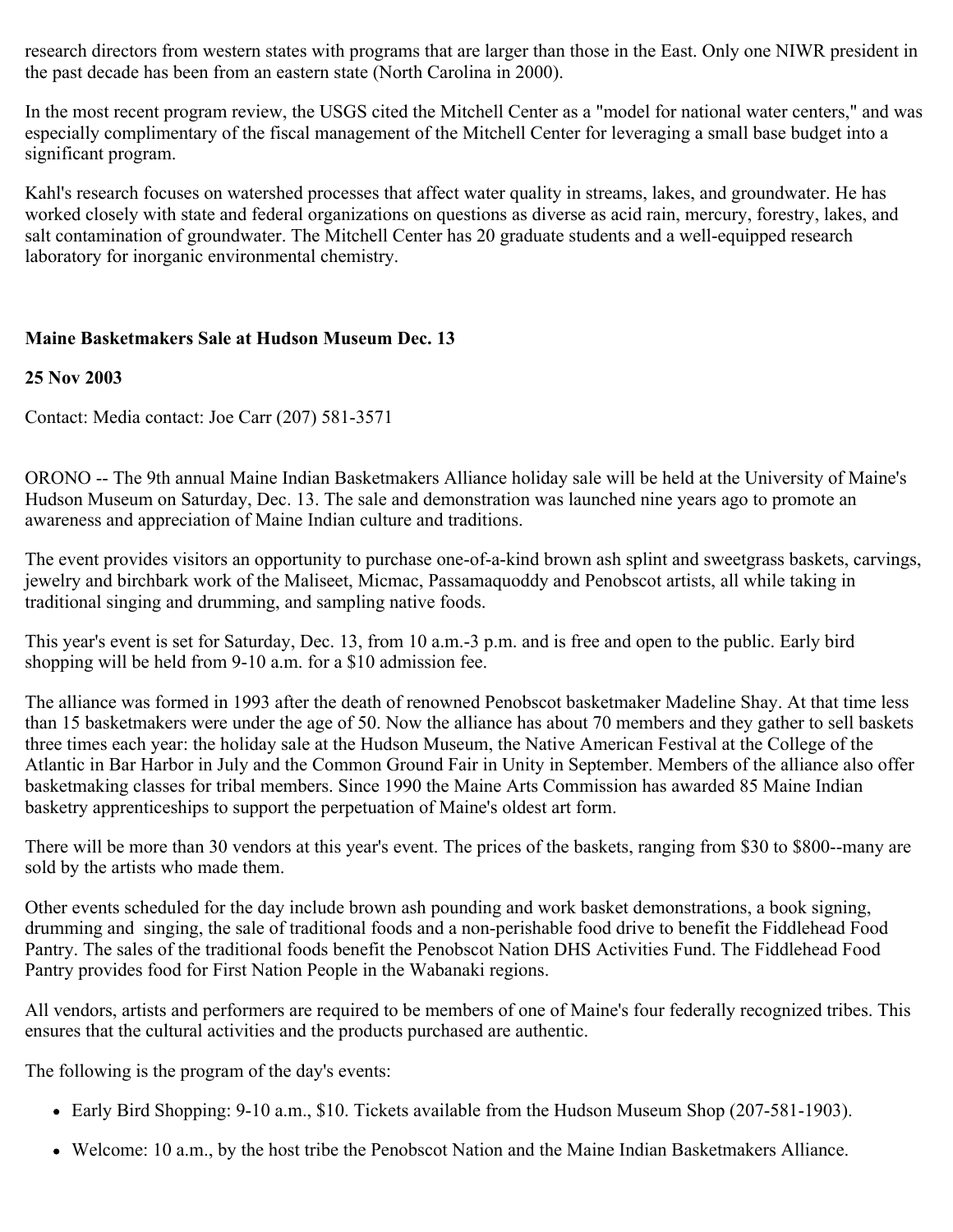- Brown ash pounding: 10:30-11:00 a.m., by Eldon Hanning, Micmac; 11:00 a.m.-12 p.m., by Jeremy Frey, Passamaquoddy.
- Book signing: 11 a.m.-12 p.m., with Ed Rice, author of "Baseball's First Indian: Louis Sockalexis."
- Traditional food sale: 11 a.m.-1 p.m., in the Bodwell Area. Hull corn soup and fry bread will be served. Sales will benefit the Penobscot Nation DHS Youth Activities Fund.
- Traditional drumming and singing: 1:30-2:30 p.m. by the Burnurwurbskek Singers.
- Food drive: Non-perishable foods may be donated to the Fiddlehead Food Pantry, which provides food for First Nation People in the Wabanaki Regions.

For more information, please call 581-1901 or visit the **Hudson Museum website**.

### **UMaine Climate Change Institute Researchers to Present Evidence for Rapid Climate Change Events**

#### **01 Dec 2003**

Contact: Media contact: Nick Houtman, Dept. of Public Affairs, 207-581-3777

ORONO, Maine -- University of Maine scientists will give presentations about the sun's influence on global climate, thinning of the Earth's crust and volcanic dust in Antarctic ice at one of the world's largest annual gatherings of geophysicists this month. Researchers from the UMaine Climate Change Institute and the Department of Earth Sciences will participate in the fall meeting of the American Geophysical Union, December 8-12 in San Francisco, California.

 Among the topics they will discuss is evidence from Antarctica, Greenland and elsewhere for the global distribution, timing and forcing of Holocene age (the past 11,500 years) abrupt climate change events. Growing scientific evidence supports the idea that significant climate shifts within a decade or less have affected civilizations around the globe and could occur again.

Among UMaine speakers participating in the 2003 AGU fall meeting are the following:

### 2,500-YEAR CLIMATE BEAT

Kirk Maasch et al. will summarize results from a global synthesis of 50 well dated, well resolved Holocene length paleoclimate records that demonstrate the near-synchronous timing of quasi-2,500 year spaced abrupt climate change events. While significantly subdued relative to their glacial age counterparts, these events are still of significant magnitude and rapid onset and decay to be of significance to humans and ecosystems.

### LITTLE ICE AGE

Eric Meyerson et al. will present evidence from two of the most accurately dated polar ice cores (GISP2 in central Greenland and Siple Dome in West Antarctica) to demonstrate that both regions have experienced similar timing for major abrupt climate change events during the Holocene. Examination of the most accurately dated portion of both records, the last 1,500 years (dating error +/-2 years), demonstrates that the most recent abrupt climate change event (nominally the Little Ice Age) was the most dramatic of the last 7,000 years. Utilizing a unique mixture of geographic location and boundary conditions available through the Siple Dome record, researchers have shown that this most recent abrupt climate change event propagated from the Antarctic toward the middle latitudes. The work suggests that the polar regions may be the initial receptor for abrupt climate change events on the order of the Little Ice Age.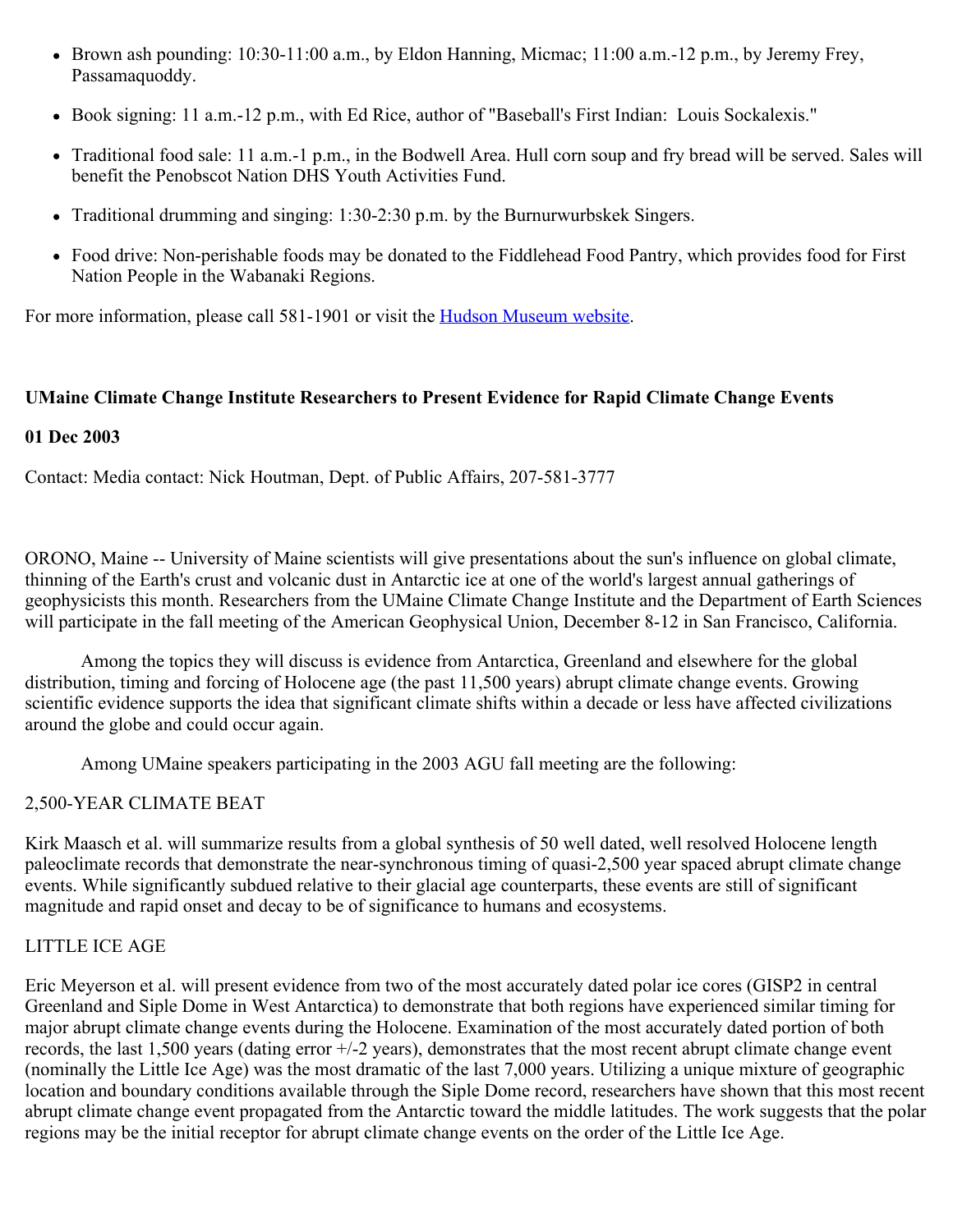# SUNNY CLIMATE

Paul Mayewski et al. will present evidence demonstrating that instrumentally calibrated proxies (indirect records) for major features of high latitude circulation developed from ice cores across Antarctica and Greenland reveal strong associations with proxies for solar variability from ice cores. These ice core proxies also offer insight into the potential changes in atmospheric chemistry that link changes in solar output to climate change.

## GLASS FROM AFAR

Andrei Kurbatov, et al. will present an analysis of volcanic material, or tephra, from the Law Dome ice core in Antarctica. Focusing on 15 different ice layers holding volcanic glass shards from the past 700 years, Kurbatov and his colleagues have begun to link volcanic eruptions with past atmospheric circulation patterns. Shard composition does not match material from Antarctica, and potential sources include volcanoes in New Zealand and South America. Greg Zielinski, Maine State Climatologist and research professor in the Climate Change Institute, is principal investigator of a National Science Foundation grant for this project.

## SHELL GAME

Alan Wanamaker, et al, will present an ongoing project designed to use the composition of sea shells as a way to understand events related to climate change, such as glacial retreat and ocean temperatures shifts. Oxygen isotopes in sea shells vary according to the temperature and salinity of seawater in which they grow. The abundance of the mussel, *Mytilus edulis*, makes it a useful species for this purpose. In July, scientists collected 4,800 juvenile mussels from Salt Bay near Damariscotta for use in an experiment that will correlate oxygen isotope ratios in the shells with known water temperatures and salinities. The resulting scientific model will be applied to shells collected in coastal Maine to test hypotheses linking glacial dynamics and climate variability 13,000 to 15,000 years ago, as determined by carbon 14 analysis, with the climate pattern known as the North Atlantic Oscillation.

# MAGMA ON THE MOVE

In two separate sessions, Scott Johnson et al will discuss the fundamental chemical and physical processes affecting mineral growth, deformation of the Earth's crust and magmitic arcs, areas where magma has moved underground into surrounding rock. In presenting the latter, Johnson will use the North Island of New Zealand as a modern analog for understanding the construction of such areas over millions of years.

# THIN SKIN

Peter Koons et al will present evidence in support of a "tectonic aneurysm" model from the northwest Himalayas. Geologists have long known that as mountains rise, erosion can redistribute large amounts of rock and other material. Only recently have the consequences of this process for the Earth's crust been appreciated. Observations at Nanga Parbat along the Indus River Valley show that erosion has changed the heat profile of the crust leading to further crustal thinning, changes in material flow and locally dramatic deformation. Understanding the dynamics of this process lead the authors to predict where else on the globe this process might be occurring, such as the St. Elias Range in southeast Alaska.

 Other UMaine speakers will include: Blue Spikes, snow accumulation rate distribution in Antarctica; Leigh Stearns, ice dynamics of Byrd Glacier, Antarctica; Phaedra Upton, tectonics of Taiwan; Dan Sandweiss, geoarcheological evidence of climate change; Shichang Kang, snow chemistry on Mt Everest; Gordon Hamilton, satellite calibration studies, and scientific outreach.

 Created in 1919, AGU is a nonprofit scientific organization serving a community of more than 41,000 scientists in 130 countries. Its mission is to promote the scientific study of the Earth and the space environment.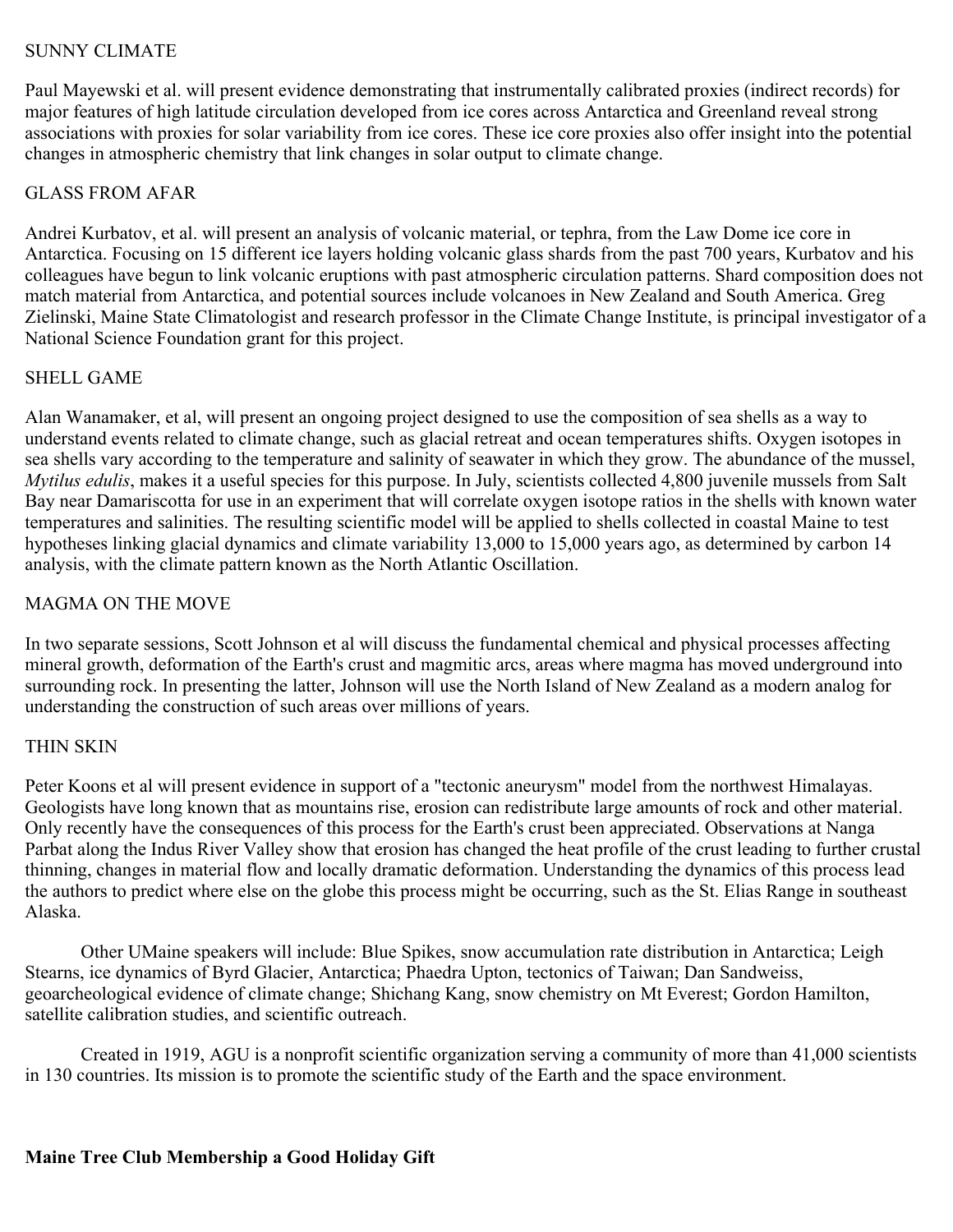#### **01 Dec 2003**

Contact: Media contact: Richard J. Brzozowski, Cumberland County Cooperative Extension, 780-4205 or 1-800-287- 1471 (in Maine) ORONO, Maine -- Trees have an honored place at the center of holiday celebrations, and they play many roles in our culture, science and the economy. Maine citizens can learn more about them through the Maine Tree Club, a program offered by the University of Maine Cooperative Extension, the Maine Forest Service and the Pine Tree Arboretum. The club is designed for citizens young and old who want to learn about trees. Participants receive practical knowledge and skills to recognize 50 different types of trees. Every month, participants will receive mailings that highlight two species of Maine trees. Outings are scheduled around the state in 2004 to get people into the woods for practical hands-on learning and enjoyment, says Richard Brzozowski of the Cumberland County Extension office. These outings are guided by experts and planned for the mountains, coastal regions and other parts of Maine. "As a kid, I learned a bit about trees, but there is so much more to know," says Brzozowski. "Trees are a magnificent part of nature! Cooperative Extension presents the Maine Tree Club so that anyone, from kids to grandparents, can learn how to identify trees and understand their importance." Participants will receive a hand lens, an attractive notebook, a weatherproof pocket guide to Maine trees, several practical guides related to tree care and a tree seedling to plant during Arbor Week. Much of the knowledge gained by members of the Maine Tree Club can be easily applied in their own yards and communities. The annual registration fee is \$15 per person, \$25 per couple, and \$30 per family. A group rate of \$60 plus the costs of hand lenses is available to schools, clubs and other groups. Maine Tree Club Scholarships are available for those in need. A free informational brochure is available from Extension at 1-800-287-1471, via e-mail at [treeclub@umext.maine.edu](mailto:treeclub@umext.maine.edu) or on the Maine Tree Club website.

## **Governor to Highlight Nov. 20 AEWC Groundbreaking**

### **18 Nov 2003**

Contact: Media contact: Nick Houtman, Dept. of Public Affairs, 207-581-3777

ORONO, Maine -- Governor John Baldacci will highlight a groundbreaking ceremony November 20 for a two-story addition to the Advanced Engineered Wood Composites Center at the University of Maine. The 7,100 square-foot expansion will provide laboratory space geared toward technology development and commercialization.

The event will begin at 9:30 a.m. in the AEWC Center. Provost Robert Kennedy will welcome participants who will include University of Maine System Chancellor Joseph W. Westphal, University of Maine President Peter S. Hoff, AEWC Director Habib Dagher and State Senator Mary Cathcart.

The existing AEWC facility opened in 2000 and provides space for wood composites research and structural testing. The addition will enable engineers and scientists to conduct studies of interest to the shipbuilding industry and continue work on a new product, oriented strand lumber.

Financial support for the project was included in a bond referendum approved by the voters last June. WBRC of Bangor has designed the addition. H. E. Sargent of Old Town will be the general contractor.

Over the past four years, the AEWC has received more than \$26 million in federal research funding. The center has worked with many Maine businesses on technology development. In 2002, AEWC laminated wood beam studies led to the creation of a new company, Engineered Materials of Maine in Bangor.

Governor Baldacci awarded the AEWC one of five Governor's Awards for Accomplishment in Maine's Natural Resource-Based Industry at a Blaine House Conference Monday in Augusta.

### **Hoff To Remain President At UMaine**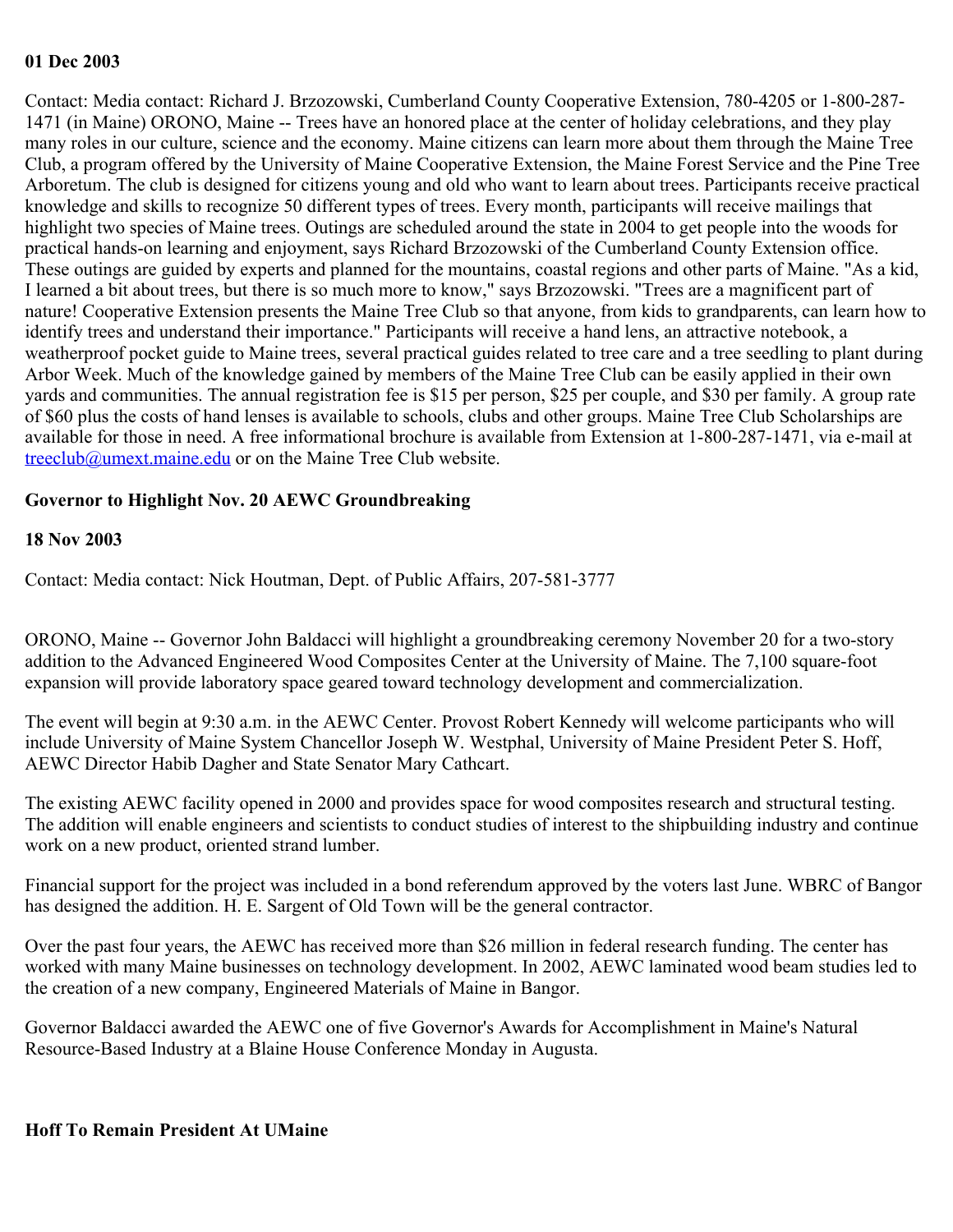# **19 Nov 2003**

Contact: Contact: Joe Carr at (207) 581-3571

ORONO, Me. -- University of Maine President Peter Hoff has informed officials of the University of Texas System that he is no longer interested in the presidency at the University of Texas-Arlington. Hoff has spent the past two days in Austin, Tex., meeting with the system's board of regents and exploring the possibility of becoming president of the 24,000-student university.

"I am very honored to have received such a positive response from the board of regents and others involved with UT-Arlington," Hoff says. "It is a fine institution with many talented students, faculty members and staff members. After careful consideration I have concluded that the state of Texas is not ready to commit the resources necessary to allow that university to advance in the way its proponents envision. I am very pleased to be continuing the work we are doing at UMaine."

Hoff has served as UMaine's president since August 1997, a tenure that is the longest for a UMaine president in 38 years.

# **First Target Incubator Graduate, Foxtech Design, Inc., Moves To Ellsworth**

### **20 Nov 2003**

Contact: Contact: Scott Cromwell, Foxtech Design, Inc., 207-664-0720; Debbie Neuman, Target Technology Incubator, 207-866-3565; Nick Houtman, UMaine Dept. of Public Affairs, 207-581-3777

ORONO, Maine -- Foxtech Design, Inc., the first company to take wing from the University of Maine Target Technology Incubator in Orono, has opened an office in Ellsworth. Foxtech specializes in computer aided design (CAD) and serves the automotive, aerospace, medical and consumer products industries.

Foxtech owner Scott Cromwell started his company in Michigan in 1997 and moved to Maine in 2003. A resident of Blue Hill, he has continued to serve his clients online while working with development specialists and UMaine to generate new business opportunities.

"As the CAD service market is growing, I expect to use student resources for designers and engineers," Cromwell says.

At UMaine, he has worked with the Advanced Manufacturing Center and Fogler Library. He has also received business mentoring through the Maine Small Business Development Center and participated in the Maine Tech Show in Augusta and the governor's trade mission to Ireland.

"I found business prospects and vendors (in Ireland)," says Cromwell, "and will be developing these relationships in the months to come. Many contacts were also made at the universities and I look forward to keeping in touch about new developments in engineering and manufacturing."

Debbie Neuman, Target Technology Incubator director, praises Cromwell's technical skills and expects the company to grow. "We will continue to monitor his progress and assist him with the on-going challenges of operating a business. I am confident years from now, he will be a growing and successful Maine company," she says.

According to the Foxtech Website (www.foxtech3d.com), the company creates "highly detailed, accurate, and stylized 3D computer models for product and tooling designs of prototype and production parts. The types of parts include plastic injected, sheetmetal stampings, hydraforming, and castings."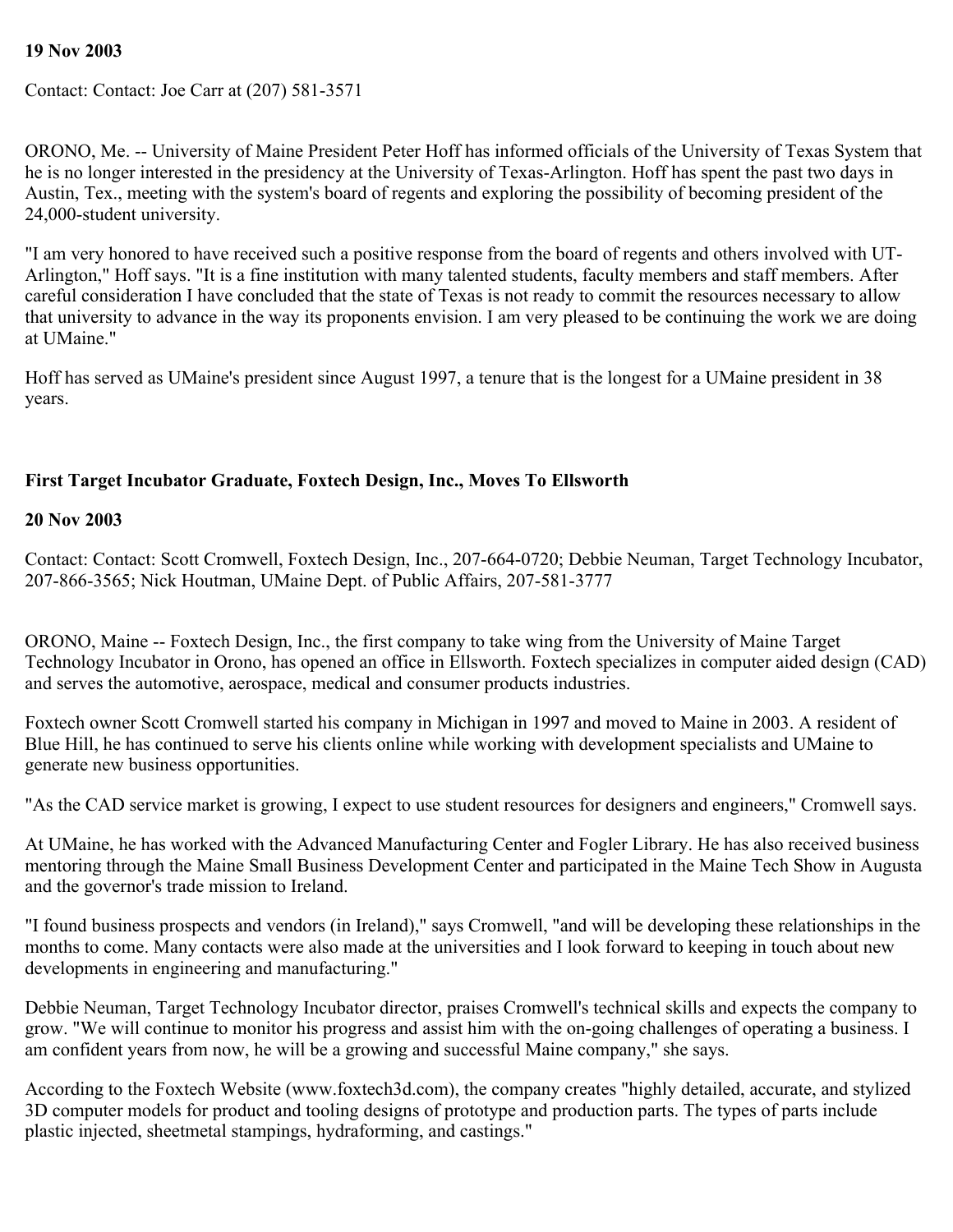Neuman notes that research based start-ups take an average of three years to become self-sufficient. "That is what we are working towards with every tenant of the Incubator, graduation as businesses in the community, armed with the knowledge, resources and connections they need to be successful," she says.

# **U.S.-Iraq Business Conference Postponed; Organizers Planning March Event**

# **11 Nov 2003**

Contact: Media contact: Joe Carr at (207) 581-3571

ORONO -- Organizers have postponed "Doing Business in Iraq: the Private Sector," a conference that had been scheduled for Thursday, Nov. 13 in Scarborough. The conference will be moved to a date early in 2004, most likely in March.

Two members of the Iraqi Governing Council -- Raja al-Khuzaai and Mahmoud Othman -- had been scheduled to speak at the conference. They notified organizers over the weekend that they would not be able to attend, due to a request from the Coalition Provisional Authority in Iraq based on concerns related to the current situation in that country.

"Given all that has happened during the past few weeks in Iraq and its neighboring countries, it is important that the members of the Governing Council focus on the immediate issues affecting the future of Iraq," says Daniel Innis, dean of the University of Maine's College of Business, Public Policy and Health. The college, along with its William S. Cohen Center for International Policy and Commerce and the U.S.-Iraq Business Alliance, is a conference co-sponsor. "Our objective continues to be to provide a forum for the exchange of information and education about economic issues in Iraq.

"By moving the conference to the spring, we will provide time for the international community to work with the Iraqi people to develop the mechanisms that will govern postwar Iraq," Innis says. "By spring, we expect to have a clearer picture of the economic landscape in Iraq and the role that the private sector will play in further strengthening the foundation needed for economic success."

The 2004 conference will be the first in the college's Global Focus Series, which will work to provide forums for highlevel exchanges on matters related to international business, which is one of the college's points of educational emphasis.

"The series will be one of the ways in which we work to extend the college's expertise and resources throughout Maine and beyond, while providing educational opportunities for our students," Innis says.

# **Federal Grant Supports Windows on Maine Teacher Education Project at UMaine, MPBC, Maine State Museum**

# **10 Nov 2003**

Contact: Contact: Raymond H. Fogler Library, University of Maine: Marilyn Lutz, 207-581-1658; Maine Public Broadcasting Corp.: Mary Helene DuRoss, 207-783-9101; Maine State Museum: J.R. Phillips, 207-287-2303; IMLS: Mamie Bittner 202-606-8339

ORONO-- A gold mine of information about Maine's culture and natural history will be made available electronically to classrooms throughout the state as a result of a federal grant to Fogler Library at the University of Maine, the Maine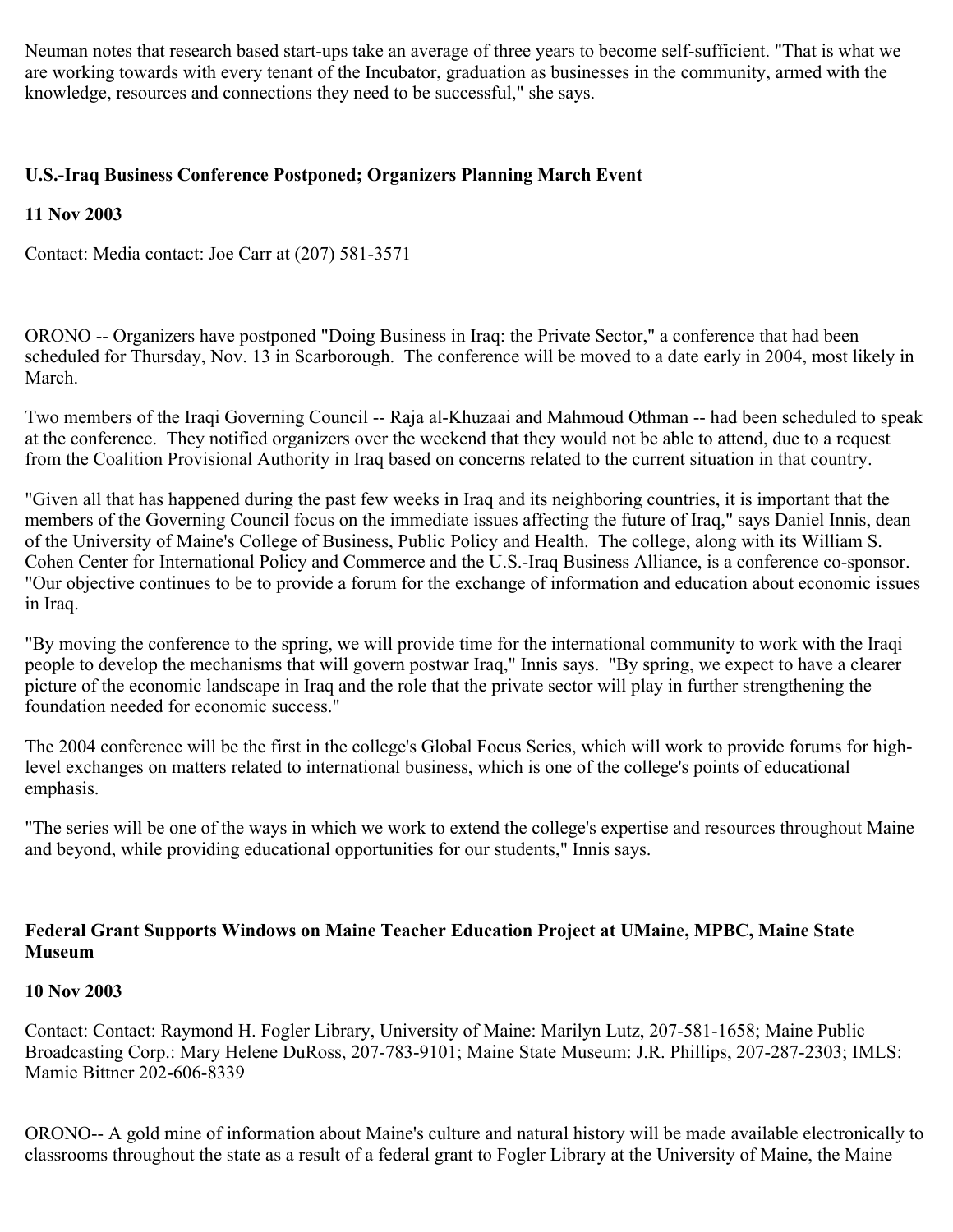State Museum and the Maine Public Broadcasting Corporation. The Institute of Museum and Library Services (IMLS) has awarded a \$470,305 grant to make digital resources about Maine accessible over the high speed broadband network that includes the Internet.

The project Windows on Maine will focus on two major educational initiatives produced by Maine Public Broadcasting and partners. HOME: The Story of Maine, is a series of 13 half-hour television programs about Maine's history; Quest: Investigating Our World is a series of 24 hour-long programs about the natural and environmental sciences in New England. Both television series are accompanied by in-depth website content and companion classroom material. Windows on Maine will store and make accessible these two exemplary education programs, along with supporting historical and scientific digital media gathered from partner collections.

Materials will be distributed in real time and be accessible on-demand to the laptop computers of 7th and 8th grade students, personal computers in high school classrooms, and to others from outside the state over the University of Maine's Internet2 connection.

Library-Museum Collaboration grants support innovative projects that model how museums and libraries can work together to expand their services to the public, with emphasis on serving the community, using technology, or enhancing education. The "Windows on Maine" proposal was in response to a special "Request for Proposals to Develop Innovative Approaches to the Use of Broadband Technologies for Learning."

Maine is a pioneer in creating broadband telecommunications infrastructure capable of distributing digital information to a broad range of constituents over all areas of the state. Its statewide ATM fiber optic based network, reaching over 80 high schools, the Bangor Public Library and the Maine State Library is one of the most technologically advanced networks available. The statewide network is connected nationally to the high-speed Internet2 system that links research universities and government laboratories.

"This project will demonstrate how broadband technology can be used to broaden access to digital resources that support an interactive education program," said Marilyn Lutz, director library information technology planning at Fogler Library and a principal investigator for the project. "By leveraging the delivery power of broadband technology with digital collections from Maine's cultural agencies, this collaborative effort promises to provide sustainable support to Maine's educators in all parts of the state, even the most remote and economically under developed locations, as never before."

According to Mary Anne Alhadeff, president and CEO of Maine PBS, "The advent of statewide digital broadcasting creates an exceptional opportunity for the key organizations with digital resources to positively impact Maine's 18,000 classroom teachers and, in turn, the 224,000 young people they reach each year. Public television stations, with evolving multicasting and datacasting capabilities, and cultural organizations must begin to rely upon new partners to help develop meaningful resources for this increased distribution capacity."

The project will also offer professional development training and materials to teachers in support of integrating digital resources into their classrooms. Maine Public Broadcasting's National Teacher Training Institute, designed to advance an understanding of how to interactively use digital resources (historical film footage, facsimile original documents, photographs and oral history files) in the classroom, will serve to integrate these resources into the learning process.

J.R. Phillips, director the Maine State Museum sees Windows on Maine as a unique opportunity "to demonstrate the profound impact of technology on the education process when it is used to unlock the power of collections in museums and libraries and the broader distribution of public broadcasting resources. It will serve as a model for constructing a new, more dynamic framework for learning," he said.

"IMLS' National Leadership Grants foster the best thinking in our fields about how museums and libraries can further enrich community, academic, family and individual lives across the country," said Robert Martin, director of the institute. "The grants we make will help develop leading-edge technologies to expand access to collections and educational programs, support original research to improve professional practices, and form powerful partnerships between libraries and museums and other community organizations. It is our hope that these grants will provide models for libraries and museums throughout the nation to emulate tomorrow."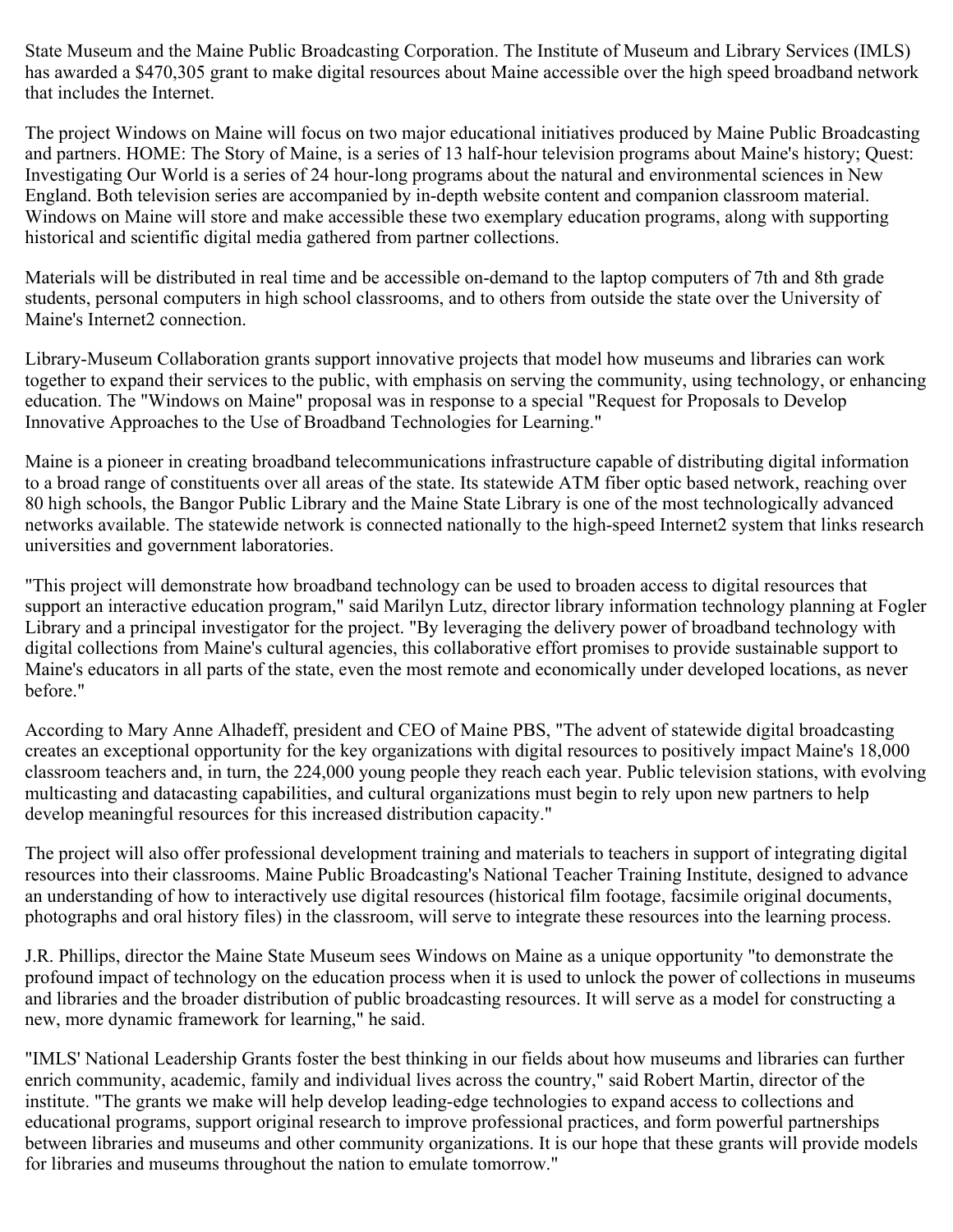IMLS is a federal grant making agency located in Washington DC that fosters leadership, innovation and a lifetime of learning by supporting museums and libraries.

# **UMaine Students to Stage "You're a Good Man, Charlie Brown"; Performances Set for Area Schools**

## **10 Nov 2003**

Contact: Media contact: Joe Carr at (207) 581-3571

ORONO -- The timeless and beloved story of the "Round-Headed Kid" immortalized in Charles Schultz' "Peanuts" comic strip will come to life at the University of Maine and area schools with the UMaine School of Performing Arts' December production of "You're a Good Man, Charlie Brown."

Prof. Sandra Hardy will direct the effort, which will take the form of two separate touring companies that will stage the play at local schools beginning Dec. 2. In what Hardy calls "a gift from the School of Performing Arts to the children of the area," four performances will be staged later that month at Hauck Auditorium with a children's admission price of \$2.

Students involved in the project are taking Hardy's Drama in Education course this semester. Inasmuch as many are future teachers, Hardy says this type of an effort will provide good background for dealing with the challenges they will eventually face in working to bring theatre to their students.

"This will be a great learning experience for everybody involved," Hardy says. "As a musical performance, this show is quite complex. At the same time, it has a limited set and it is portable. These students will learn to overcome obstacles and adapt to the performance environment that is presented to them."

Hardy says that this effort is in keeping with the school's mission to provide outreach to communities and people who might have limited access to live theatre. She believes that the UMaine students can serve as role models who may inspire the young audience members to become involved in the performing arts themselves.

"Every child should have the opportunity to perform. It is thrilling for a child to be involved in an artistic project," she says. "Theatre can have a dramatic impact on a child's social life, development of friendships and sense of worth and the teacher may make all the difference."

"You're a Good Man, Charlie Brown," by Clark Gesner, debuted on Broadway in 1967. Gary Burghoff, who went on to great fame as Radar O'Reilly in the movie and television show "M\*A\*S\*H," was the original Charlie Brown. A Broadway revival, which resulted in Tony Awards for two of its stars, began in 1999.

Hardy says that, while the show has appeal to people of all ages, she selected it for the effect it can have on children.

"While 'Charlie Brown' might appear to be for children, it is based on ideas that are complex and emotional," she says. "Children are interested in exploring their own feelings and sometimes it is hard for them to communicate what they feel. By observing characters, they can sometimes identify and give meaning to their feelings, and that is healthy and entertaining at the same time. This show explores issues like loneliness and the inability to fit in. There are life lessons to be learned from 'You're a Good Man, Charlie Brown.'"

School performances are scheduled as follows on Dec. 2, 3 and 4:

### Dec. 2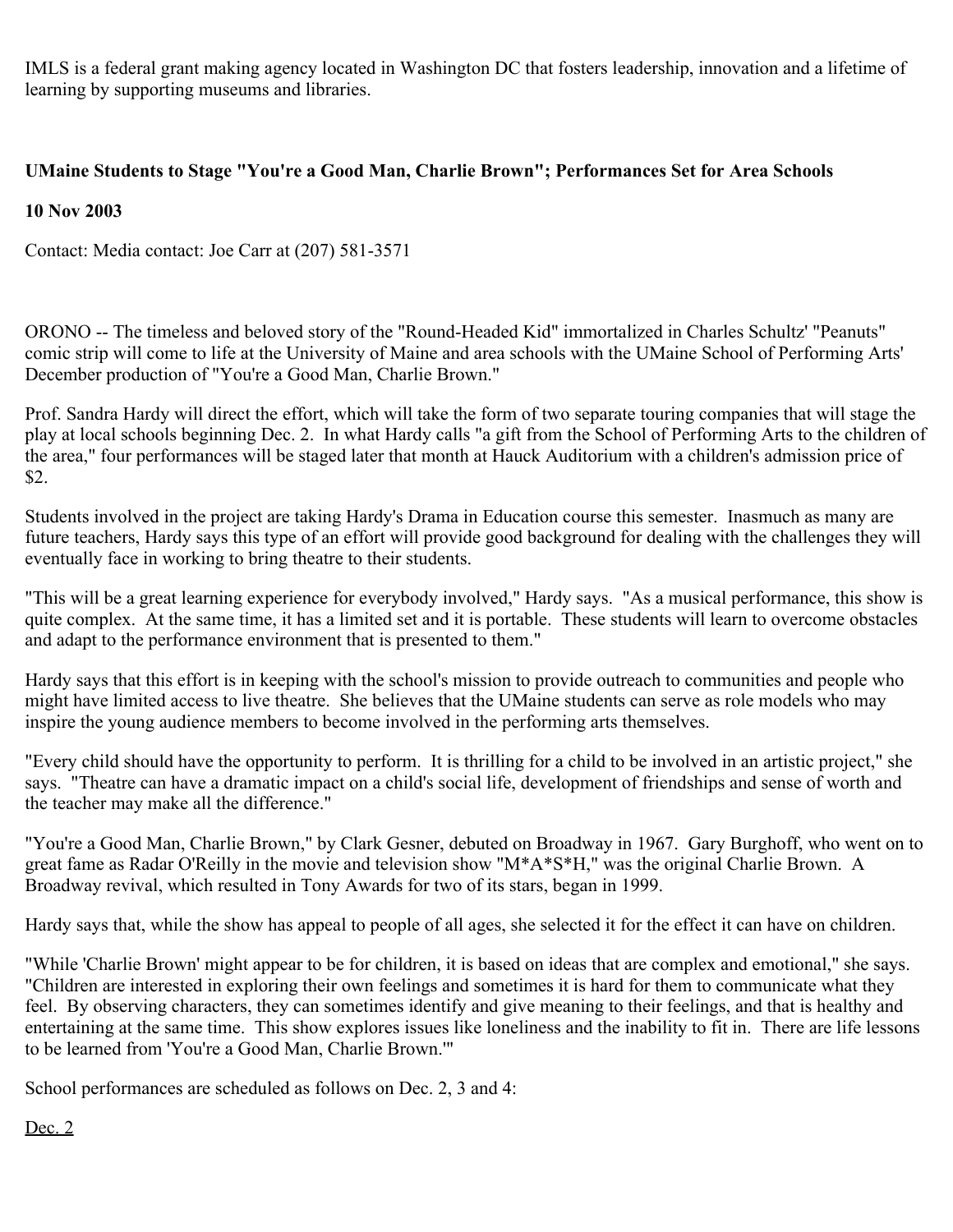Wagner Middle School, Winterport: 9 a.m. Mary Snow School, Bangor: 9:30 a.m.

Dec. 3

Hermon Middle School (performance at the high school): 9 a.m. Lee Middle School: 9 a.m. (workshops at 11:30 a.m.) Caravel Middle School, Carmel: noon

# Dec. 4

Holbrook Middle School, Holden: 8 a.m. Reeds Brook Middle School, Hampden: 8:30 a.m. Leonard Middle School, Old Town: noon Asa Adams School, Orono: 1 p.m.

"All we have asked from these schools is that they provide a tuned piano, a stage and an enthusiasm that allows them to take the time from their days for something that they think is important -- a live performance by our students," Hardy says.

The Hauck Auditorium productions are scheduled for 1 p.m. and 4 p.m. each day on Saturday, Dec. 13 and Sunday, Dec. 14. Admission price is \$5 for adults; \$2 for children 12 and under. For ticket information, call 581-1755.

The following UMaine students (listed with their hometown) will have a role in the production:

- Dominick Varney, Winterport, Charlie Brown, Musical Director, Producer
- Joshua Schmersal, Bangor, Schroeder, Musical Director
- Amanda Eaton, Dexter, Lucy, Assistant Director
- Emily Gammon, Buxton, Peppermint Patty, Assistant Director
- Dale Knapp, Bangor, Schroeder, Set Designer
- Ciara Fahey, Morse, Lucy, Program Designer
- Caroline Musica, Richmond, Sally Brown, Study Guide
- Mathias Ringle, Dover-Foxcroft, Linus, Study Guide
- Janis Greim, Auburn, Snoopy, Choreographer
- Elizabeth Braman, Hebron, Snoopy, Properties Designer
- Domenic Mascis, Wells, Pig Pen, Lighting Designer
- Starsha Schiller, Calais, Sally Brown, Costume & Make-Up Designer
- Annette Sohns, Bucksport, Woodstock, Costume & Make-Up Designer
- Amber Callahan, Thorndike, Woodstock, Costume & Make-Up Designer
- Hillary Roberts, Milo, Stage Manager, Lighting Designer
- Erin Couturier, Winslow, Stage Manager, Properties Designer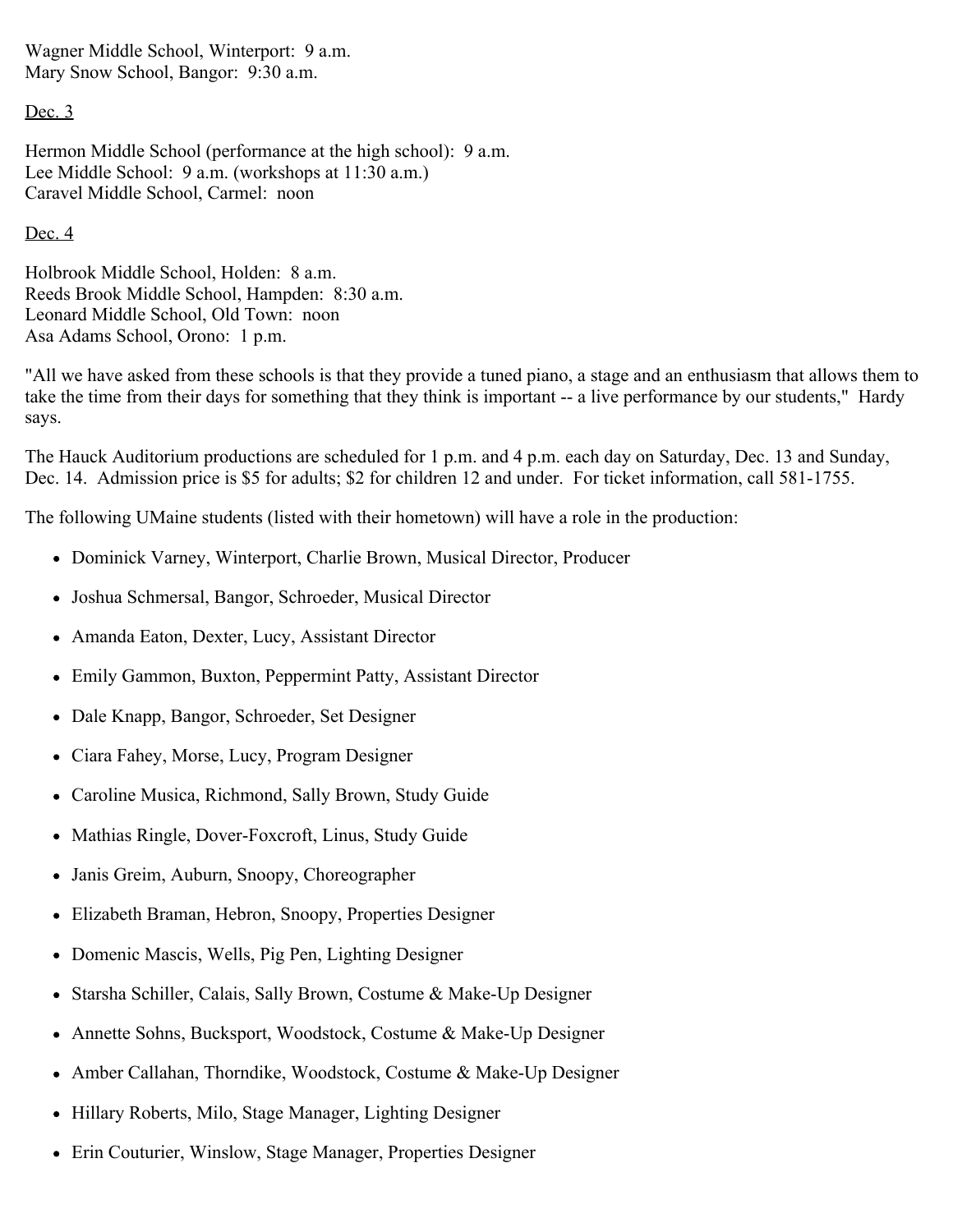- Jonathon Schell, Verona, Linus, Lighting Designer
- Joanne Pineau, Jay, Peppermint Patty, Program Designer
- Christopher Roberts, Brewer, Production Manager
- Michel Huppe, Bucksport, Charlie Brown
- Shawn McVicar, Calais, Pig Pen, Set Designer
- Amy Maier, Bath, Piano Accompanist
- Karen E. Johnson, Saco, Piano Accompanist

# **Middle School Leaders Call for Change**

# **12 Nov 2003**

Contact: Media contact: Kay Hyatt at (207) 581-2761

ORONO-- The National Middle School Association has taken a major step toward debunking the myth that middle schools are too soft and lack academic rigor, according to University of Maine Professor Edward Brazee. The research to back up effective middle schools as centers of academic and developmental growth was presented at the National Press Club, along with the announcement of 14 qualities essential to providing the best education for young adolescents.

"A strong case is made for the courageous leadership needed by middle grades teachers and administrators," Brazee said at the Nov. 5 news conference in Washington, D.C. "Middle schools work when principals, teachers and parents work together to achieve a common vision and place a strong emphasis on student learning and creating a culture of caring and support."

Brazee, editor of NMSA publications, and other officials of the national organization, called for policymakers to act now to implement the recommendations, which include, among others: educators trained specifically to work with young adolescents; leaders willing to change practice and take risks; challenging and relevant curriculum; assessments designed to improve learning; and family and community partnerships.

The recommendations are part of the NMSA's revised position statement, *This We Believe: Successful Schools for Young Adolescents*. The new *Research and Resources* document supports the effectiveness of the 14 qualities, when all are in place.

"Fifty years of lessons learned in middle level education have taught us what will make a difference in the lives of the 20 million young adolescents in our middle schools," said John Lounsbury, a founder of the Middle School Movement in the United States; "This is our call to communities and schools through the nation: if middle schools are based on these 14 qualities, students will succeed," he emphasized.

NMSA is the only national education association dedicated exclusively to the growth of middle level education. In addition to Brazee, other NMSA leaders speaking at the news conference were Executive Director Sue Swain, Westerville, Ohio; President Linda Robinson, principal of Alvin Junior High near Houston; Phyllis Toy Wong, board of directors member and teacher at Walter Clarke Middle School, El Paso; and Lounsbury, consulting editor and former dean of education, Georgia College.

Fourteen Characteristics in *This We Believe: Successful Schools for Young Adolescents*, published by National Middle School Association, 2003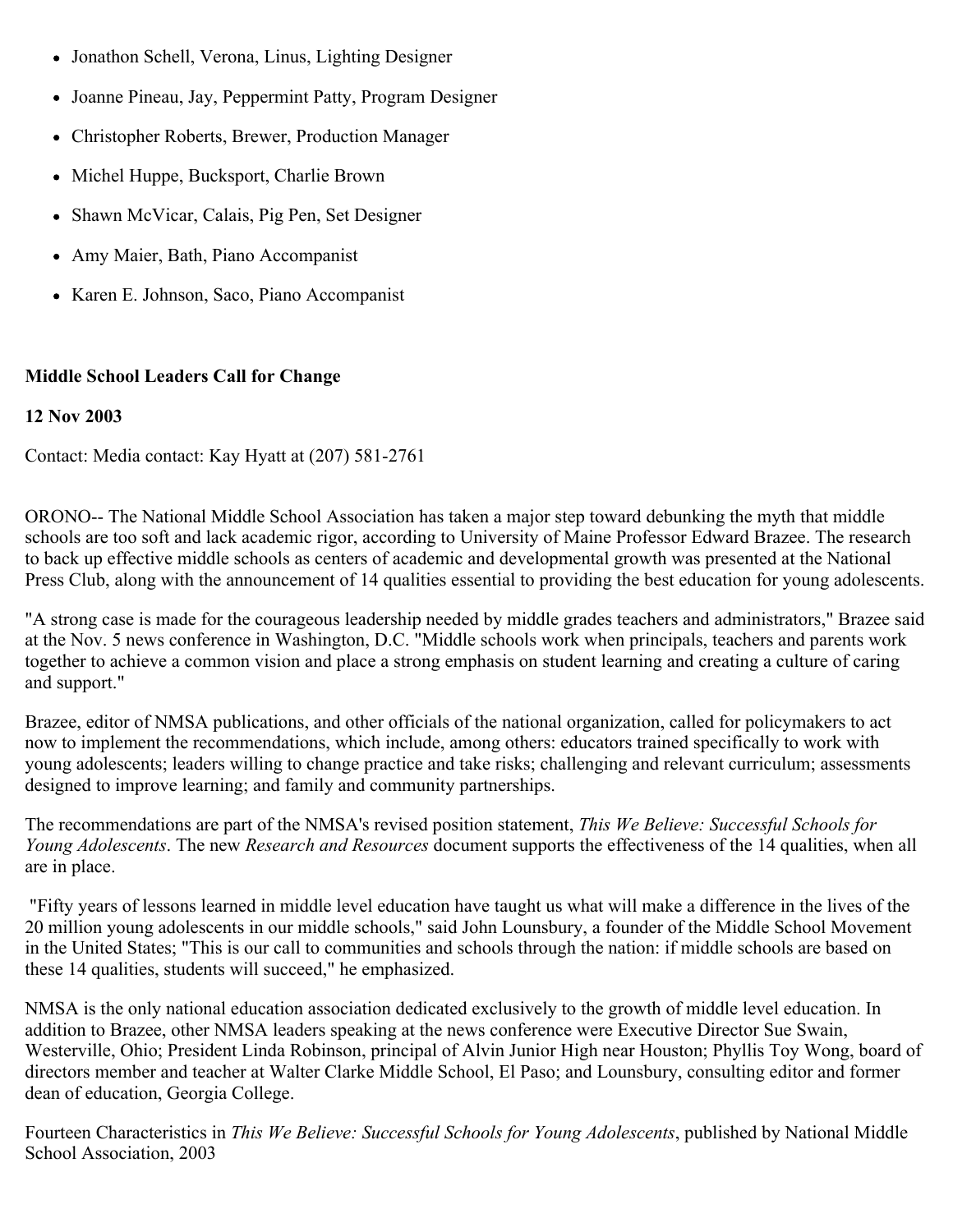*The National Middle School Association believes successful schools for young adolescents are characterized by a culture that includes*

# **UMaine Jazz Ensemble and Jazz Combo Concert Dec. 4**

**14 Nov 2003**

Contact: Media contact: Joe Carr at (207) 581-3571

ORONO -- The University of Maine Jazz Ensemble and Jazz Combo will take the Hauck Auditorium stage for a concert on Thursday, Dec. 4 at 7:30 p.m. Karel Lidral, director of jazz studies and associate professor of music at UMaine, directs both groups.

The Jazz Ensemble will perform several pieces, including Victor Feldman's and Miles Davis' composition, "Seven Steps to Heaven." It has been cast, Lidral says. in a stunning arrangement for jazz big band by veteran composer/arranger Manny Mendelson. Filled with exciting compositional twists and turns, this chart features solos from trumpet player Justin Obie, tenor saxophonist Steve Barter, and drummer Arthur Lidral. Oliver Nelson's "Yearnin'" appears in the arrangement as performed by the Oliver Nelson Orchestra. Featuring soloists Justin Drew and Justin Obie on trumpet, as well as John Maclaine on trombone, Lidral describes this piece as "a true original." "Lush Life," a ballad penned by Billy Strayhorn (of Duke Ellington fame) and arranged by the great Phil Wilson, features John Maclaine on trombone and Justin Obie on trumpet. The quintessential big band classic "April in Paris" will be performed with the Jazz Ensemble playing an arrangement that was actually recorded by the Count Basie Orchestra, every note and nuance painstakingly transcribed by jazz transcription specialist Jeff Hest.

Other pieces that the Jazz Ensemble will perform include originals by Neil Slater ("Listen") and Dave Hanson ("Passado"), as well as arrangements of great jazz standards including Percy Mayfield's "Lost Mind," Herbie Hancock's "Wiggle Waggle," Cole Porter's "It's All Right With Me," Tiny Bradshaw's "Jersey Bounce," and Jerome Kern's "All the Things You Are" (in a samba setting).

The Jazz Combo has an equally ambitious program. The nine-piece group will play a set consisting of four pieces, chosen from the combo's repertory from this semester. Works performed this semester include four pieces in swing style ("Call Me Irresponsible," "I Remember You," "Stolen Moments," and "Have You Met Miss Jones?"), two Latin American works ("Song For My Father" and "How Insensitive"), the jazz waltz "My Favorite Things," and the wonderful ballad "I Can't Get Started."

The Dec. 4 concert concludes the jazz program's performances for the fall semester. On November 5, both groups performed in the Stearns High School auditorium in Millinocket; on Nov. 6, the Jazz Ensemble performed an evening concert in the North Pod of the Memorial Union; and on Nov. 14, the Jazz Combo played in the noon TGIF jazz series in Union Station, also in the Memorial Union.

Admission for the Dec. 4 concert will cost \$6 per person, with UMaine students admitted free with a MaineCard. To order tickets, please call the Maine Center for the Arts box office at 581-1755 or 1-800-MCA-TIXX. More information is available online, at [www.umaine.edu/spa](http://www.umaine.edu/spa).

# **Memorial Service, Scholarship Recipient**

**14 Nov 2003**

Contact: Media contact: Joe Carr at (207) 581-3571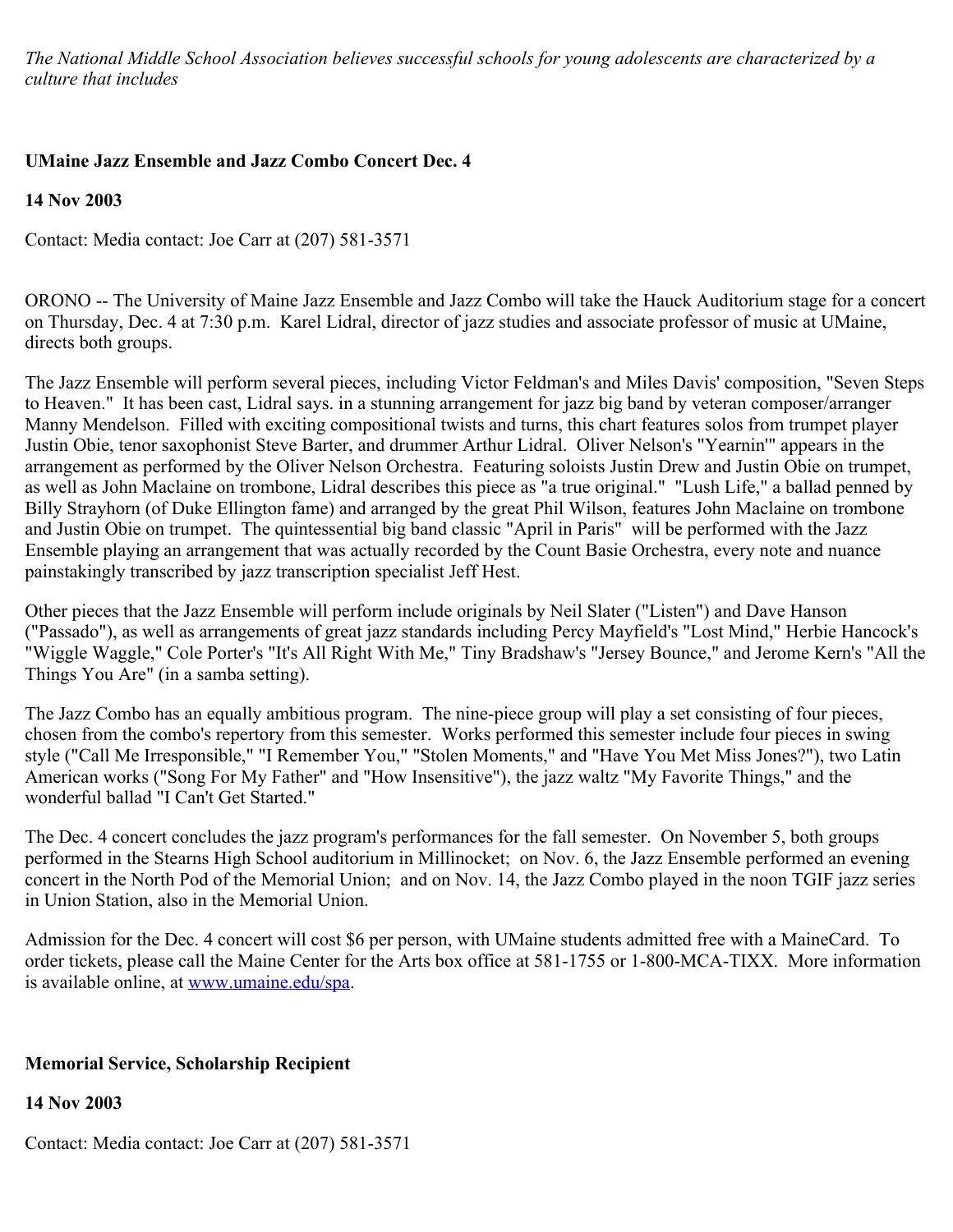ORONO -- A memorial service honoring the life of Laurence A. Jones, Jr., a 1992 UMaine graduate, is scheduled for Thursday, Nov. 20, 2003. The service will be held at noon near North Stevens Hall, in front of the Laurence A. Jones, Jr. Memorial Tree.

At the time of his death, Jones' mother, Yong C. Jones, established a scholarship in memory of her son. This year's recipient will be announced at Thursday's memorial service.

The University of Maine Alumni Association and the University of Maine Foundation will host Thursday's event.

# **Luanne Lawrence Appointed to UMaine Post**

# **31 Oct 2003**

Contact: Media contact: Joe Carr at (207) 581-3571

ORONO -- Luanne Lawrence, a higher education professional with 12 years of experience in public relations, marketing, community relations and related areas, has been appointed Executive Director of Public Affairs and Marketing at the University of Maine. She assumed her new duties on Sept. 2.

"Luanne brings a great deal of experience and a record of proven success in the areas of public affairs and marketing, which are crucial to our efforts to advance the University of Maine," says Jeffery Mills, UMaine's vice president for advancement and president of the University of Maine Alumni Association. "We have already seen the benefits of her influence on these areas of our operation and we look forward to her continued leadership."

Lawrence oversees a staff of 16 employees. She has overall responsibility for a variety of functions, including media relations, university communications, creative services, licensing, advertising and UMaine's website.

She comes to UMaine from the University of Baltimore, where she served as executive director of university relations for five years. Prior to that, Lawrence was director of public relations at Lock Haven University of Pennsylvania and acting director of community relations at The Pennsylvania State University at Harrisburg. She earned a bachelor's degree from Millersville University and a master's in Training and Development from Penn State Harrisburg.

Lawrence is a member of the Council for the Advancement and Support of Education, the Public Relations Society of America and the American Marketing Association.

# **Student Paper on Burial Location Wins First Place Award**

# **31 Oct 2003**

Contact: Media contact: Nick Houtman, Dept. of Public Affairs, 207-581-3777; John Nelson, Dept. of Earth Sciences, 207-846-3103

ORONO-- John Nelson takes pictures of the ground beneath our feet. To the untrained eye, his images are little more than abstract art, but the patterns and lines that emerge from his work have been instrumental in finding places with cultural significance, such as old burial sites.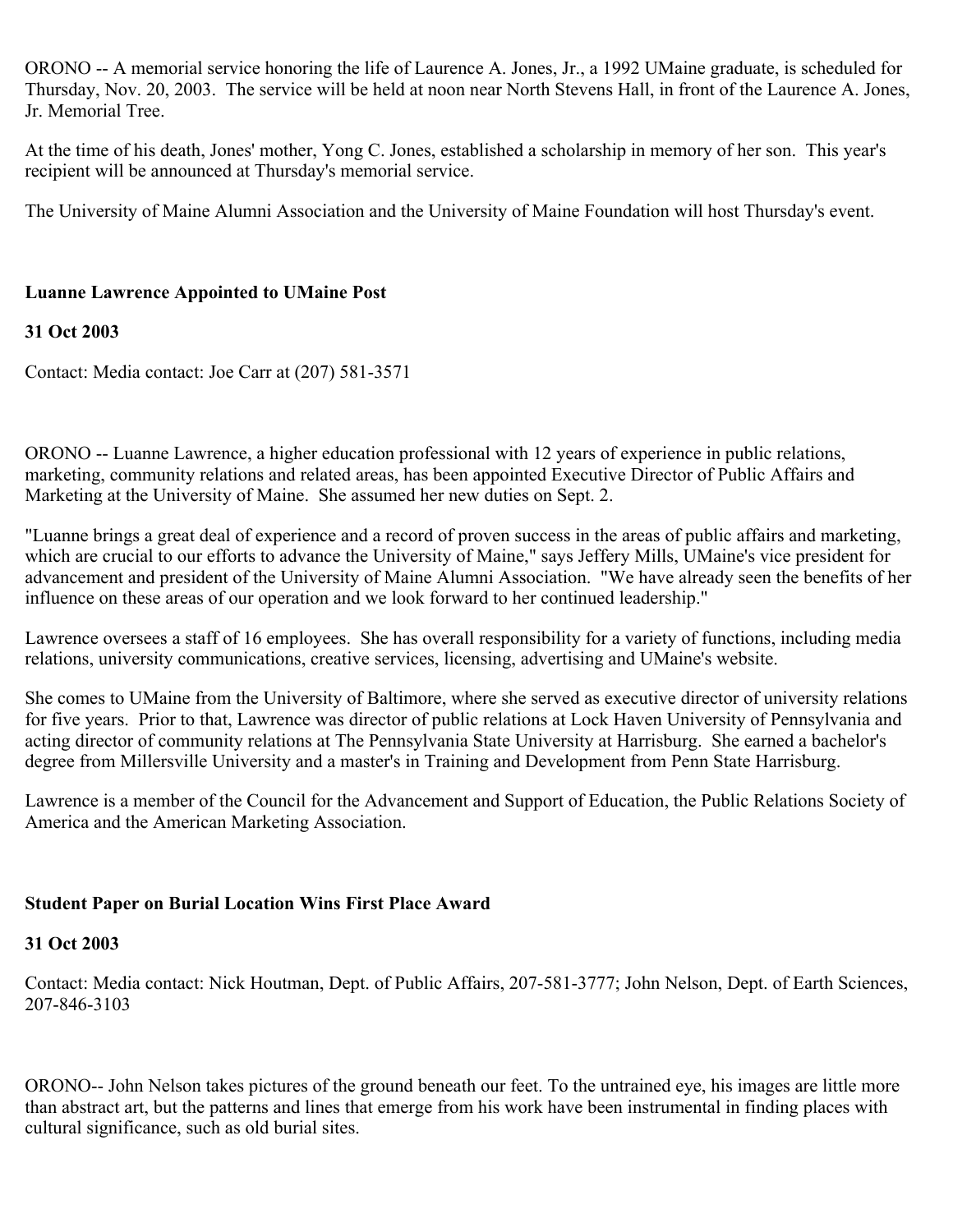In December, 2002, he found the location of a 19th century cemetery located, of all places, under a house in Falmouth, Maine. In September, his presentation on locating that long forgotten burial site received a Best Paper Award in the Division of Environmental Geosciences at the Eastern Section American Association of Petroleum Geologists annual meeting.

Nelson, a Ph.D. candidate in the University of Maine Department of Earth Sciences, lives in Yarmouth, Maine. His research focuses on evidence of the last Ice Age in southern Maine, and he uses technology known as electrical resistivity measurement (ERM) to gather information about layers of rock and soil underground.

In 2002, Nelson read a Portland Press Herald newspaper article about a search for the burial site of the Revolutionary War and War of 1812 veteran, Capt. William Crabtree. Crabtree's descendents thought they knew where the captain was buried, but they didn't know for sure. The problem was that a house stood where they thought the old cemetery was located.

"I thought I could help them," says Nelson, who had successfully tested the use of ERM at a modern cemetery and knew the technology could identify grave sites.

ERM consists of a computer and a system of electrical cables and spikes powered by a car battery. It injects an electric current into the ground and then detects the signals that are reflected back to the surface by soil and bedrock. The data can be analyzed to generate an image showing the location of the water table, impervious soil layers and bedrock. Because disturbed soil often contains small air pockets and electricity does not flow easily through air, areas previously dug up by people show up clearly in the images.

Nelson's data from the house in Falmouth showed that a disturbed pit existed near the front steps of the structure. "I told the owners that depending on how serious they were about finding the grave, they should move the steps and dig there," he says. The result was the discovery of a skull, vertebrae and an arm bone. Historical records confirm that the Crabtree-Hobbs cemetery at the site contained seven graves. Most of the gravestones are missing.

"The best thing about this technique is that's entirely non-invasive. I don't have to dig up anything to generate information about what's underground," says Nelson, who has established a company, Maine Non-Invasive, to provide the service to the public.

ERM, he adds, is typically used for geology research, resource studies and drilled-well characterization. While some archaeologists have employed the technique, the project in Falmouth may represent a new application to historical burial grounds.

# **Annual Children's Book Drive Gearing Up**

# **03 Nov 2003**

Contact: Media contact: Kay Hyatt at (207) 581-2761

ORONO-- The University of Maine College of Education and Human Development, in partnership with the Old Town-Orono Kiwanis Club, has launched the 26th annual drive to collect books for needy youngsters. The public is invited to join in the tradition by donating new books suitable for toddlers to teens.

Established by College Dean Robert Cobb, the community and campus project has made thousands of books available to deserving area children. The College takes the lead in collecting the books, and Club members distribute them at the service organization's annual holiday party for area children.

Books, gift wrapped if possible and marked for a particular age level, may be brought to Cobb's office, 151 Shibles Hall, through noon Friday, Dec. 5.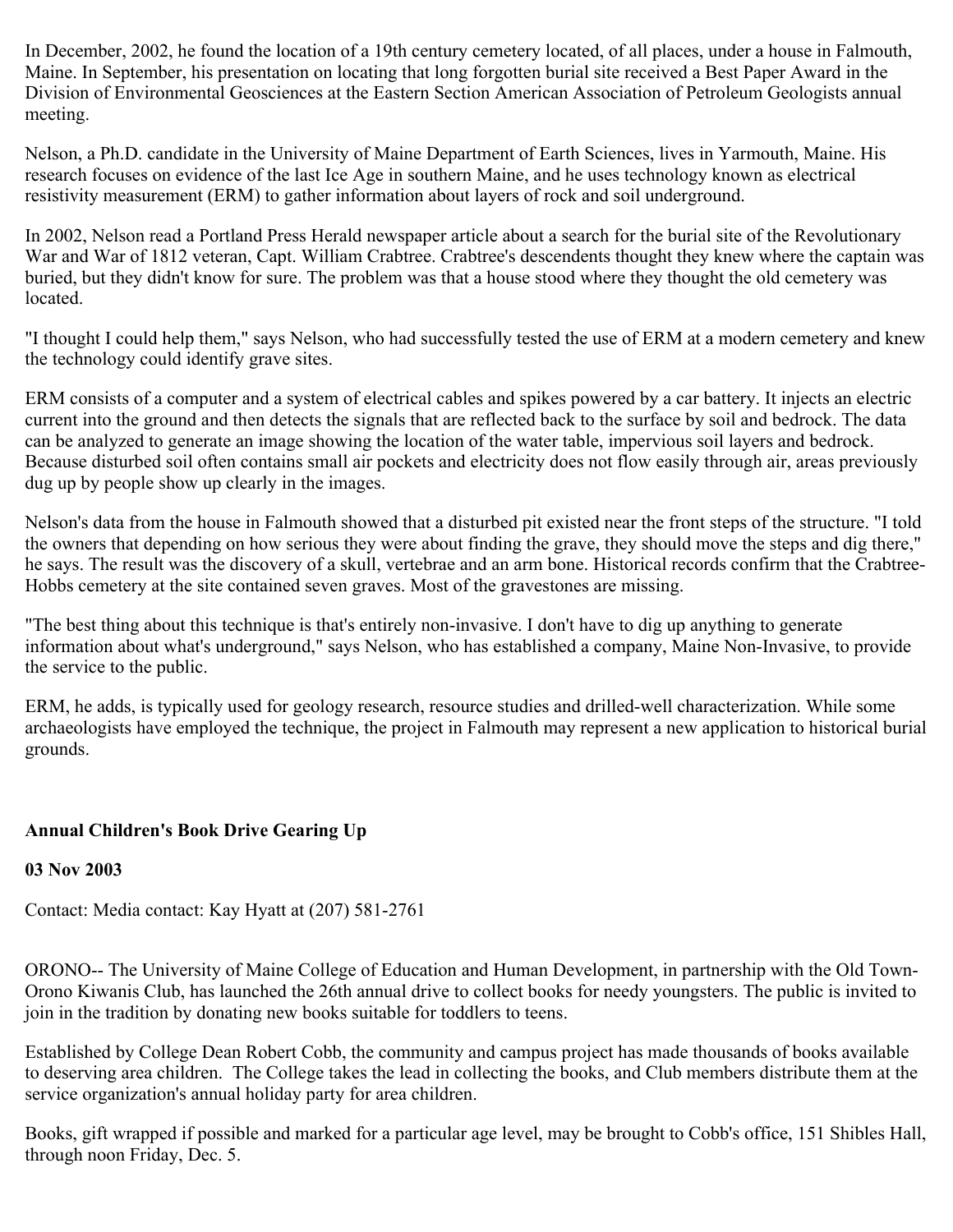The UMaine Book Store in Memorial Union is again joining the College to boost the number of books collected and children served. During National Children's Book Week, Nov. 17-22, the Book Store will match each book purchased for the book drive with one of comparable value. Books purchased elsewhere may also be dropped off at the Book Store, which will deliver them to the College.

# **Wild Blueberries May Help to Protect Arteries, Reduce Risks from Cardiovascular Disease**

## **31 Oct 2003**

Contact: Media contact: Dorothy Klimis-Zacas, Dept. of Food Science and Human Nutrition, 207-581-3124; Nick Houtman, Dept. of Public Affairs, 207-581-3777

ORONO-- A University of Maine nutritionist has found evidence that consumption of wild blueberries can help arteries relax and reduce risks associated with cardiovascular disease. The project is the first using rats fed blueberry diets to demonstrate a relationship between consumption of whole wild blueberries and processes that can lead to high blood pressure.

The study was published earlier this year in the FASEB Journal, published by the American Societies for Experimental Biology.

Cardiovascular disease is the leading cause of death in the United States. Previous studies with cell cultures have shown that antioxidants such as anthocyanines contained in wild blueberries may help protect cells. Wild blueberry consumption in laboratory rats has also been linked to improvements in memory and motor skills.

At UMaine, Dorothy Klimis-Zacas, professor in the Dept. of Food Science and Human Nutrition, led a team of graduate and undergraduate students in a two-year research project that was supported by the Maine Agriculture and Forestry Experiment Station, the Maine Wild Blueberry Commission, the U.S. Dept. of Agriculture and the Wild Blueberry Association of North America. "Our experiments focused on the effect of whole wild blueberries on the biomechanical properties of arteries as related to cardiovascular disease," says Klimis-Zacas. "This is the first in-vivo study to examine this relationship."

Students working on the project included Cynthia Norton and Anastasia Kalea, master's and Ph.D. candidates respectively in the department.

Researchers found that arteries of Sprague-Dawley laboratory rats fed a diet enriched with wild blueberries generated less force in response to phenylephrine, a stress hormone, than did arteries in rats fed the same diet without blueberries. "Those arteries (in rats fed the blueberry enriched diet) were more relaxed. When they were challenged with the stress hormone, they didn't develop as much force. We know now that blueberries affect the contractile machinery of the artery," says Klimis-Zacas.

The finding is important because the force with which an artery responds to stress can directly affect blood pressure. Norton and Klimis-Zacas presented the results of the study at the 2003 annual conference of the Federation of American Societies for Experimental Biology in San Diego, California and to the Wild Blueberry Association of North America in Bar Harbor, Maine.

The apparent benefit of the blueberry enriched diet carried over to older rats which received blueberries later in the study. The implication is that the addition of wild blueberries to the diet later in life may still have a protective effect on arteries.

The study has not been replicated in humans, and the researchers did not identify the compounds in wild blueberries that affect arteries. However, it is likely that high concentrations of antioxidants and trace minerals such as manganese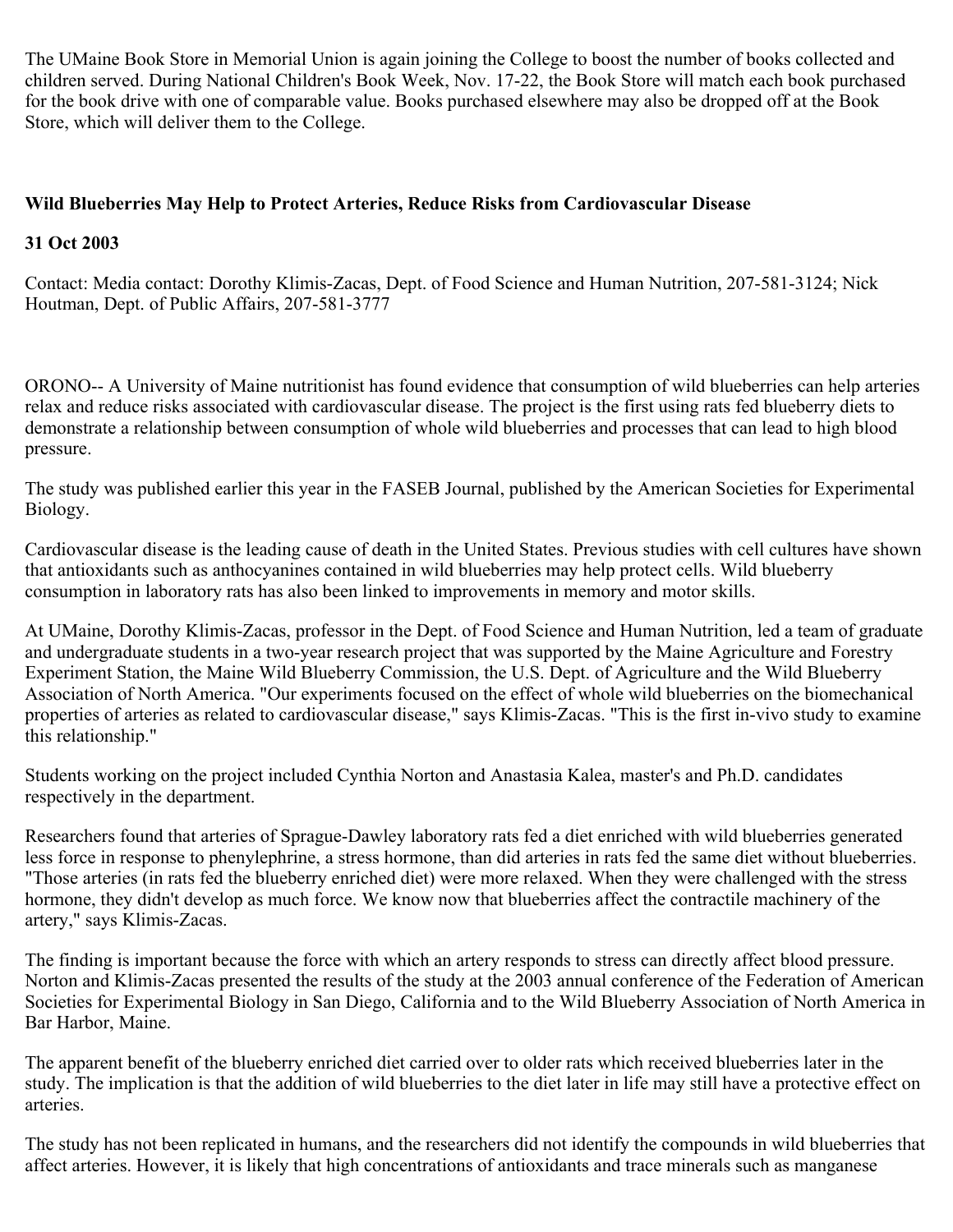which are high in blueberries could explain the beneficial effect, says Klimis-Zacas.

During the project, three groups of rats containing ten animals per group were fed the same diets with the exception of ground, whole wild blueberries. One group received the blueberry addition for the entire time, while another group had the same diet without blueberries. To test the addition of blueberries to the diet later in life, the third group received a diet without blueberries for 14 weeks followed by a blueberry enriched diet for eight weeks.

The amount of blueberries given to the rats per day corresponds to between one and two cups of blueberries per day for humans.

Researchers then surgically removed the aortas from each rat. They cut four ring sections from each aorta and tested the force generated by each section in response to the presence of hormones that stimulate arteries to relax or contract. During the tests, the arterial ring sections were hung in a tissue bath under conditions that mimicked the body's internal chemical environment.

In a second round of experiments, researchers wanted to find out what layers in the artery are affected by blueberries. They focused on the inside surface of the artery, a layer of cells known as the endothelium.

"Increasing vascular resistance may lead to an elevation of blood pressure which may in turn damage the delicate endothelial layer," says Klimis-Zacas. "This layer is affected by many things in the blood. By removing the endothelium, we are left with the smooth muscle layer of the artery, and we can localize the effect of wild blueberries in response to stress hormones. "

In these tests, researchers purposely damaged a portion of the endothelium and then exposed the arteries to the hormones. "We found that when we remove the endothelium, the artery cannot relax. And the contractile force it exerts in response to the stress hormone is about three times what it was with the intact arterial rings," says Klimis-Zacas.

The endothelial layer is known to be an important source of nitric oxide that helps to relax the arteries. "You can imagine what happens with atherosclerosis. Your endothelium gets damaged. There are many different relaxation factors in the endothelium, but nitric oxide is a major one. We think that blueberries may function by preserving the bioavailability of nitric oxide," says Klimis-Zacas.

"We know that nitric oxide concentration decreases at the onset of cardiovascular disease. By preserving nitric oxide bioavailabilty, blueberries may aid in maintaining arterial relaxation and thus prevent elevation of blood pressure that damages the endothelium and contributes to cardiovascular disease," says Klimis-Zacas.

Future research is planned with rats that have high blood pressure, she says, to see if blueberries will lower blood pressure. A key will be the role of antioxidants in endothelium function.

# **\$150,000 Gift to Benefit the Arts at UMaine**

# **04 Nov 2003**

Contact: Media contact: Joe Carr at (207) 581-3571

ORONO -- The legacy of Richard Paquette. who attended the University of Maine for one year in 1922, will benefit generations to come thanks to a \$150,000 gift from his estate.

"This is one of those stories that could only be better if Mr. Paquette, who died earlier this year, had been with us to help celebrate his generosity" says Jeffery N. Mills, UMaine's vice president for advancement and president of the UMaine Alumni Association.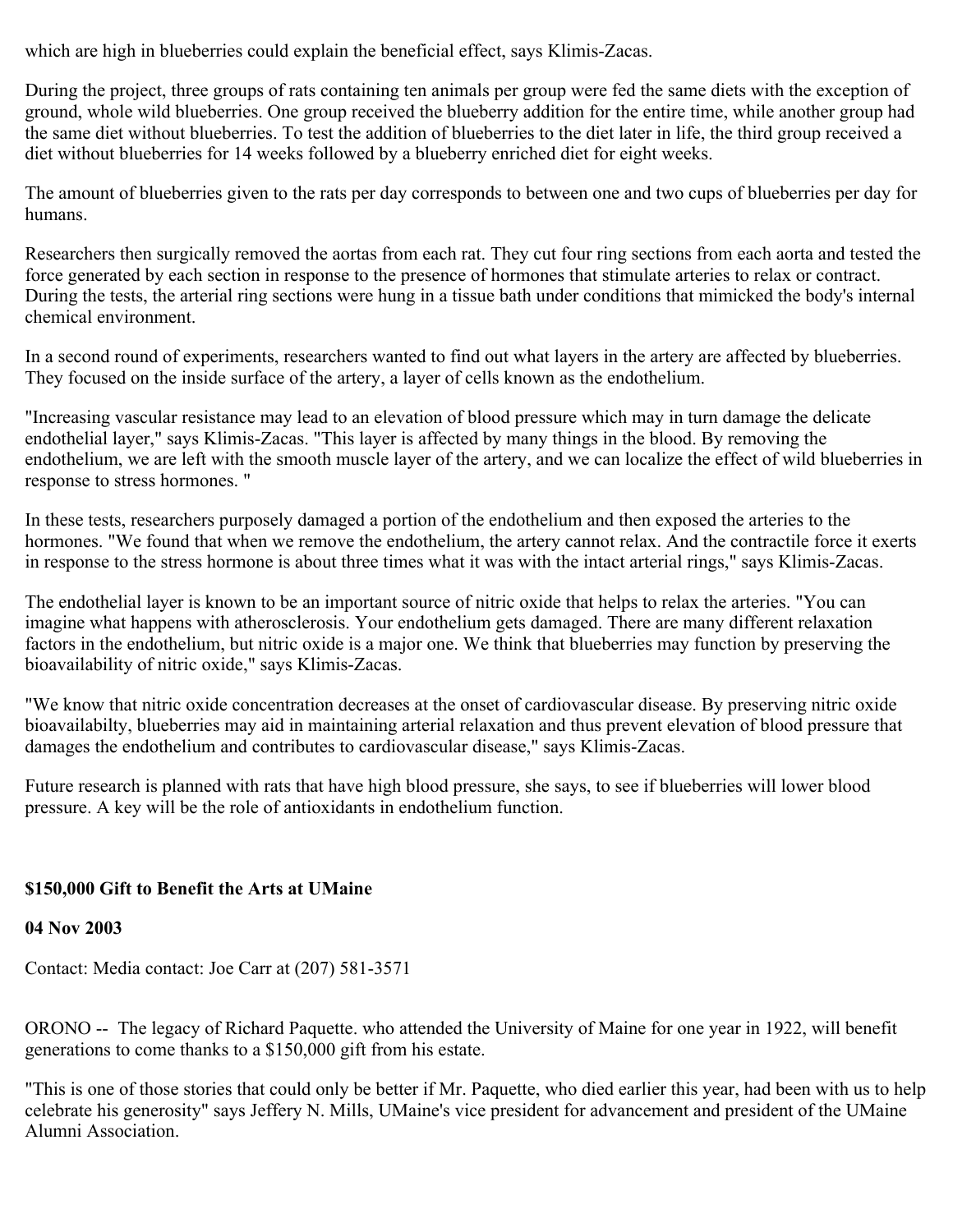Perhaps the next best thing happened on Oct. 16 evening when Paquette's nephew, Tom Cavanaugh, joined by his wife Cynthia and daughter Catharine, presented the gift to UMaine Executive Vice President and Provost Robert Kennedy. The presentation came during a reception attended by some 20 students, faculty members and administrators.

"We are honored to have the opportunity to present this gift and know that it will go toward areas that Uncle Richard would have seen as important," Cavanaugh says.

The gift was evenly divided between three areas: the University of Maine Museum of Art Campaign, the Visual Arts Building Project Campaign and the School of Performing Arts Music Department.

"It was a great experience to discuss the numerous university priorities with the Cavanaughs and to find those that they felt matched their uncle's interests," says Chris Cox, UMaine's director of major gifts, "Mr. Paquette's name will become an important legacy to these three areas of the university."

"The university has numerous priorities, but it is always great when such a significant gift can affect three areas at one time," Mills says. "Mr. Paquette's gift will help to complete the art museum's campaign, move the art department's building campaign forward and help to purchase a world class concert piano for the music department."

# **UMaine Students to Perform Comedy by Canadian Playwright Walker**

### **04 Nov 2003**

Contact: Media contact: Joe Carr at (207) 581-3571

ORONO -- A cast of ten University of Maine students is hard at work preparing to stage George F. Walker's dark comedy "Escape from Happiness" in seven performances beginning Friday, Nov. 14 at UMaine's Hauck Auditorium. UMaine Prof. Tom Mikotowicz directs the play, which is the third in Walker's East End Trilogy. This is the first time the UMaine School of Performing Arts has staged a play by Walker, a renowned Canadian playwright known for his bizarre sense of humor and straightforward characterizations.

"Walker has such a strange perspective on people and situations that you laugh all the way through one of his plays at the apparent illogic, but in the end you realize that much of it really rings true," says Mikotowicz, who notes that Walker's works are growing in popularity. "It has been fun for all of us involved to explore all of the structure in this play. We make a new discovery every night of rehearsal."

"Escape from Happiness," typical of Walker's plays, is set against an urban landscape. It explores a variety of contemporary and political issues through the story of a family that faces a series of challenges, including the invasion of their home by both criminals and the police.

"Despite all the family goes through, it ends up being a heartwarming story," Mikotowicz says. "The audience quickly grows to understand and appreciate the characters because of Walker's words. There is little subtext, and the characters say exactly what they feel; they are very visceral and lifelike in exploring the existential elements of their relationships."

The design team for the play includes Chez Cherry for sets, Prof. Jane Snider for costumes, Devon Medeiros for sound, and guest lighting designer Matt Guminski for lighting.

The cast, which Mikotowicz calls "very talented," includes several newcomers to UMaine productions. Its members include Joy Van Meter, Lacey Martin, Kristy Lageroos, Kara Szczepanski, David Baril, Patrick Gleason, Janice Duy, Dustin Sleight, Josh Leigh and Michael Thayer. The stage manger is Coral Ash; the assistant stage managers are Natalie Beiser and Chris Franklin.

"Each role is very challenging, and the characters evolve significantly during the play. Learning and staging this play is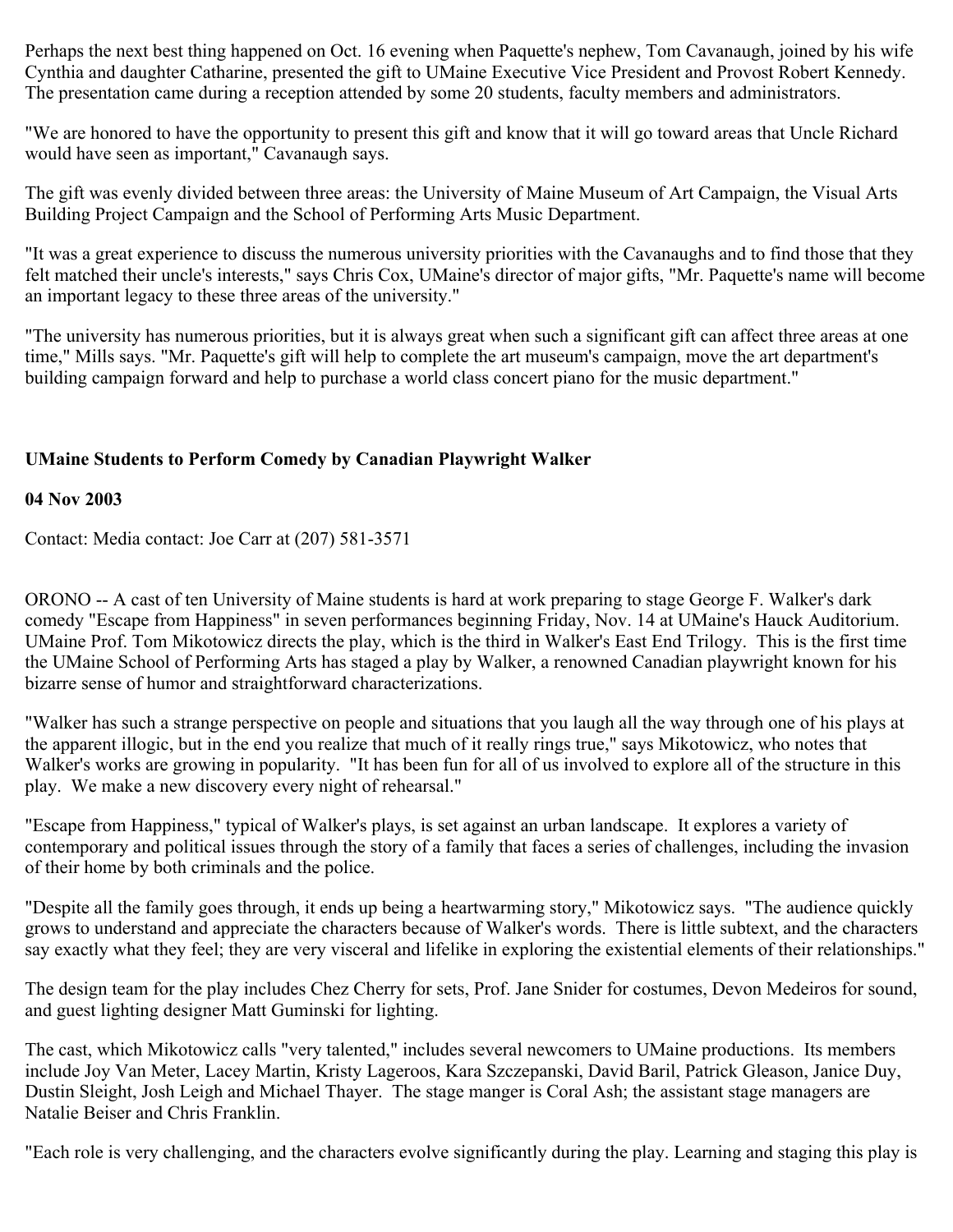an outstanding educational experience for our students, and it will be very enjoyable for our audiences, as well." he says.

Performances are set for Nov. 14-Nov. 23, according to the following schedule:

Friday, Nov. 14 at 7:30 p.m. Saturday, Nov. 15 at 7:30 p.m. Sunday, Nov. 16 at 2 p.m. Thursday, Nov. 20 at noon Friday, Nov. 21 at 7:30 p.m. Saturday, Nov. 22 at 7:30 p.m. Sunday, Nov. 23 at 2 p.m.

For ticket information call 581-1755.

### **UMaine Bookstore, Printing Services, ROTC Team up to Send Support**

#### **06 Nov 2003**

Contact: Media contact: Joe Carr at (207) 581-3571

ORONO -- Beginning on Monday, Nov. 10, the University of Maine Bookstore, University of Maine Printing Services and the UMaine Army and Navy ROTC will collaborate on a project intended to boost she spirits of Maine service men and women who are not at home during the upcoming holiday season.

One-thousand UMaine postcards will be made available at various campus locations. Members of the UMaine community and visitors will be encouraged to write a message on the postcard and the bookstore will cover the cost of mailing it to a Mainer serving in either the national guard or the reserves. Cards may also be sent to active duty military personnel if an exact address is provided. Printing services has donated the printing of the cards and ROTC is helping to facilitate the process.

"Beginning just before Veteran's Day and extending well into the holiday season, this program will provide the opportunity for many of us to send words of encouragement and support to people who could really use it," says Bill Hockensmith, the manager of the UMaine bookstore. "For the most part, troops serving overseas don't get much mail. When they do hear from home, it means a lot to them."

Among the places the cards will be available are the bookstore, Printing Services and the UMaine Dept. of Public Safety desk in Memorial Union. Hockensmith is also planning to set up tables in various dining halls at mealtimes and to develop other ways to take the program to UMaine students.

### **Chellie and Hannah Pingree to Speak at UMaine Tuesday**

#### **06 Nov 2003**

Contact: Media contact: Joe Carr at (207) 581-3571

ORONO -- Chellie Pingree, president and CEO of Common Cause, and State Rep. Hannah Pingree (D-North Haven), will discuss "Common Causes: Two Generations of Maine Women in Progressive Politics" on Tuesday, Nov. 11 at the University of Maine. The session is scheduled for12:15-1:30 p.m. in the Bangor Lounge, Memorial Union. Chellie Pingree, a former state legislator and U.S. Senate candidate, is Hannah Pingree's mother.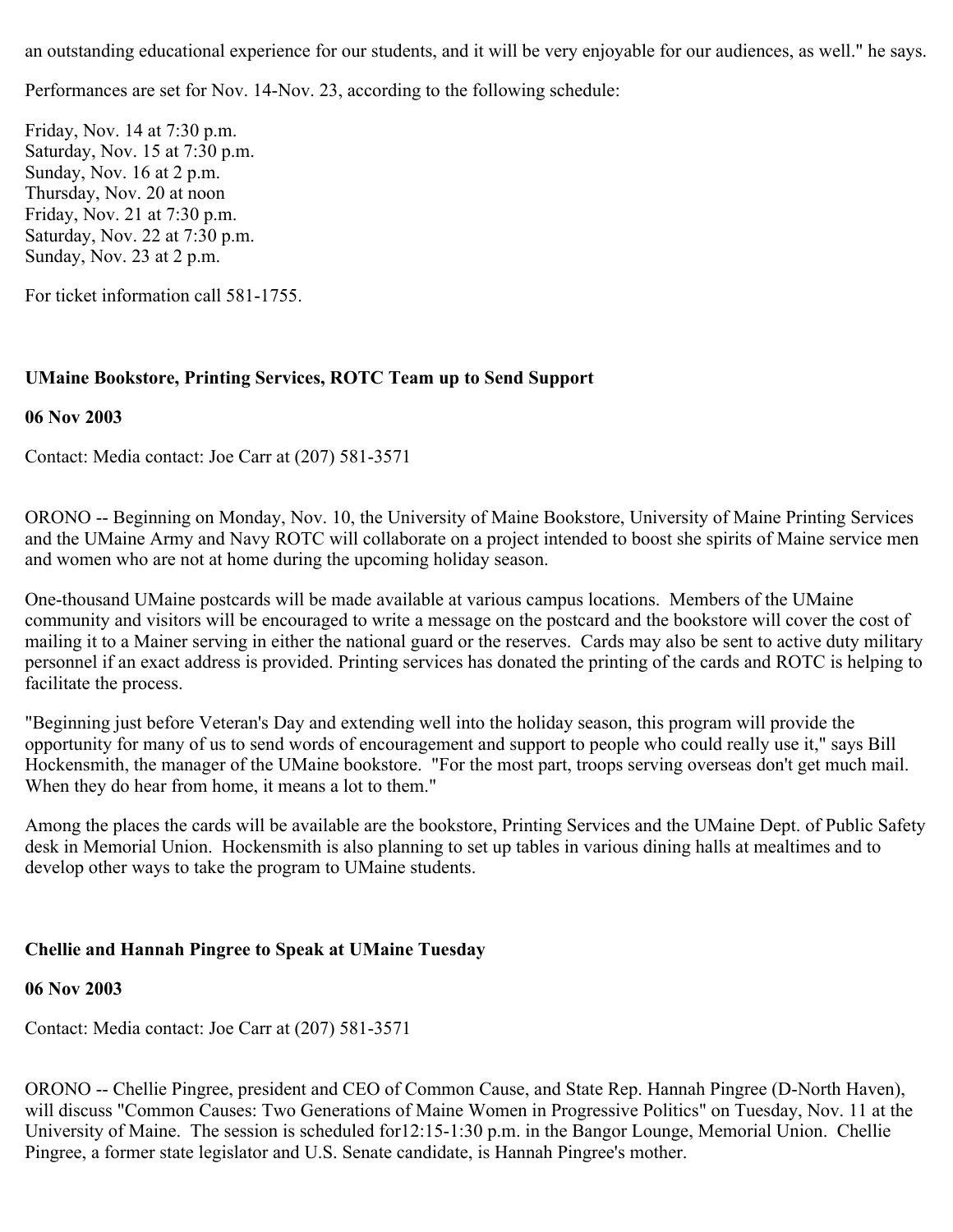Founded in 1970 by John Gardner, Common Cause is a nonprofit citizens' lobbying group which today has over 200,000 members nationwide.

Under Chellie Pingree's leadership Common Cause is currently leading efforts to overturn the Federal Communications Commission's decision to relax ownership rules for media companies, co-sponsoring a 13-city "Tell the Truth" tour featuring acclaimed musicians working to draw attention to media consolidation and trade issues, working to ensure that all citizens have access to affordable prescription drugs and challenging the way that money is being spent in Iraq.

"It is absolutely essential," Chellie Pingree said in a recent Congressional hearing, "that the rebuilding of Iraq be accomplished with full transparency, that it involves the Iraqi people to the fullest extent possible and that contracts for work be truly competitively bid."

Hannah Pingree is a first-term legislator representing District 129.

The UMaine Women in the Curriculum and Women's Studies Program is sponsoring the event, which will be followed by a reception.

## **UMaine Announces International Week Schedule**

## **24 Oct 2003**

Contact: Contact: Joe Carr at (207) 581-3571

ORONO -- The University of Maine plans a wide variety of activities and events for its annual International Week of programming. This year's schedule begins on Thursday, Oct. 30 and continues through Saturday, Nov. 8 when Culturefest, UMaine's annual celebration of diversity, takes center stage. The complete schedule follows:

THURSDAY, OCT. 30

7 p.m.

Evening Illustrated Lecture

Laurier Turgeon, Professor of History and Ethnology at Laval University "French Fishers and Fur Traders in the Gulf of Maine before Champlain" Turgeon contradicts the commonly held belief that the French fur trade in North America began in the 17<sup>th</sup> century with the establishment of the Chauvin trading post at Tadousac in 1600 and especially with that of Champlain at Quebec in 1608. Turgeon argues that there was a fairly intensive French presence in the Gulf of Maine from the 1560's onwards -- much earlier than had been previously documented.

Bodwell Lounge, MCA

MONDAY, NOV. 3

11 a.m. & Noon

Day of the Dead: Discussion and Altars

• The Hudson Museum will host a Day of the Dead celebration in collaboration with the Office of Student and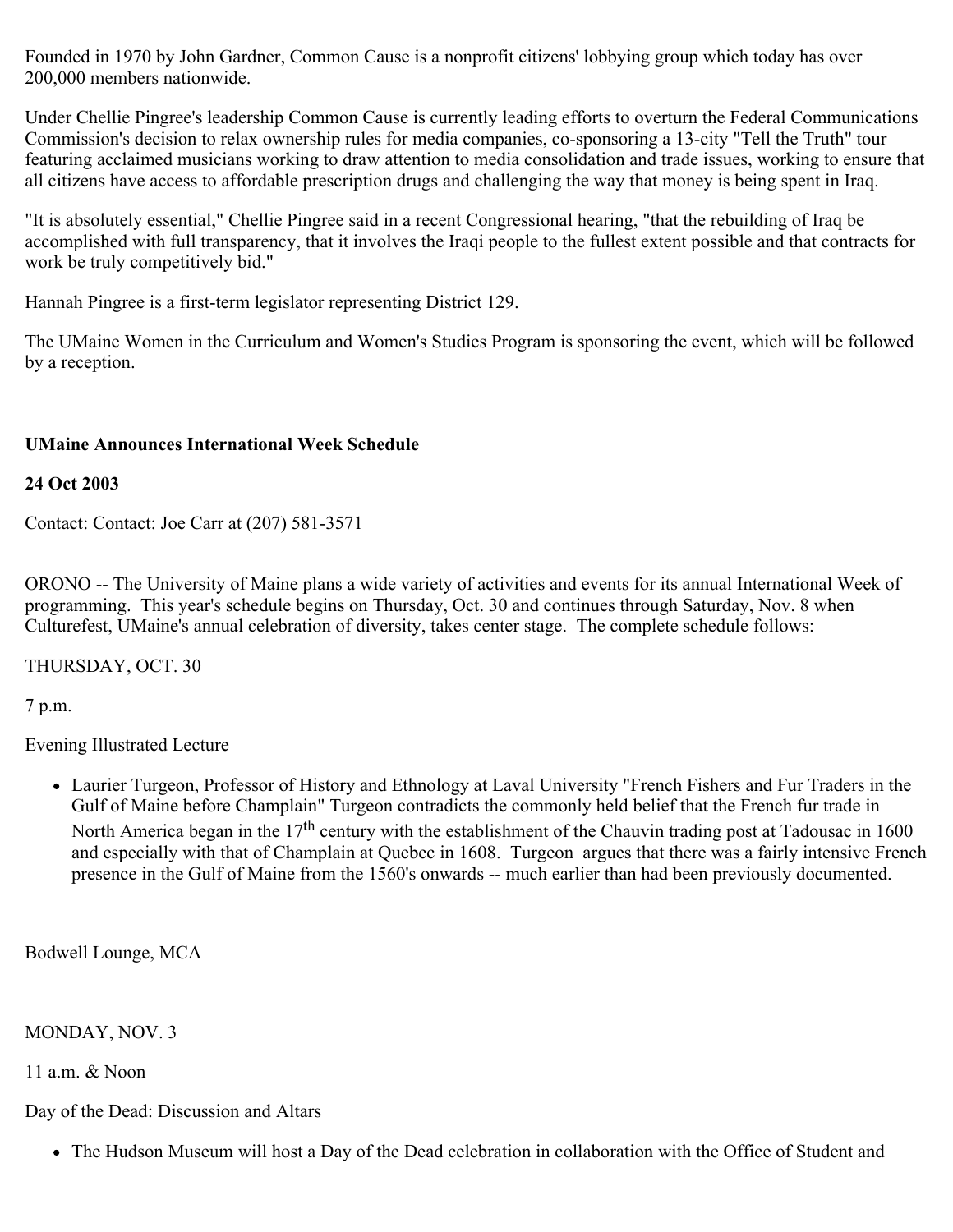Community Life. Altars will be located on the third level in the Merritt Gallery. Visit the altars all day.

Hudson Museum

11:30 a.m.-1:30 p.m.

Canadian Movie Week - Monday Movie

"Black Robe" -- A graphic story of an extraordinary priest who in 1634 braved the North American wilderness and extreme cultural difference to carry his message from Europe.

FFA Room, Memorial Union

# TUESDAY, NOV. 4

Noon-1:30 p.m.

Canadian Distinguished Lecturer

Roch Carrier, award-winning Quebec author, former director of the Canadian Council for the Arts, currently National Librarian of Canada "Canadian Culture in Contact: An Update" Dr. Carrier will describe the impact of contact betweenCanadian and U.S. cultures within the context of changes he has witnessed from h is perspective as a scholar, dramatist, teacher, columnist, reporter, novelist, short story writer, children's author, and advocate for preserving Canada's national memory.Luncheon provided. RSVP to Canadian-American Center, 581-4220

Bodwell Lounge, MCA

1:30-3 p.m.

"European Responses to Challenges of Global Climate Change"

• Mr. Hans-Eike von Scholz

Bangor Lounge, Memorial Union

# WEDNESDAY, NOV. 5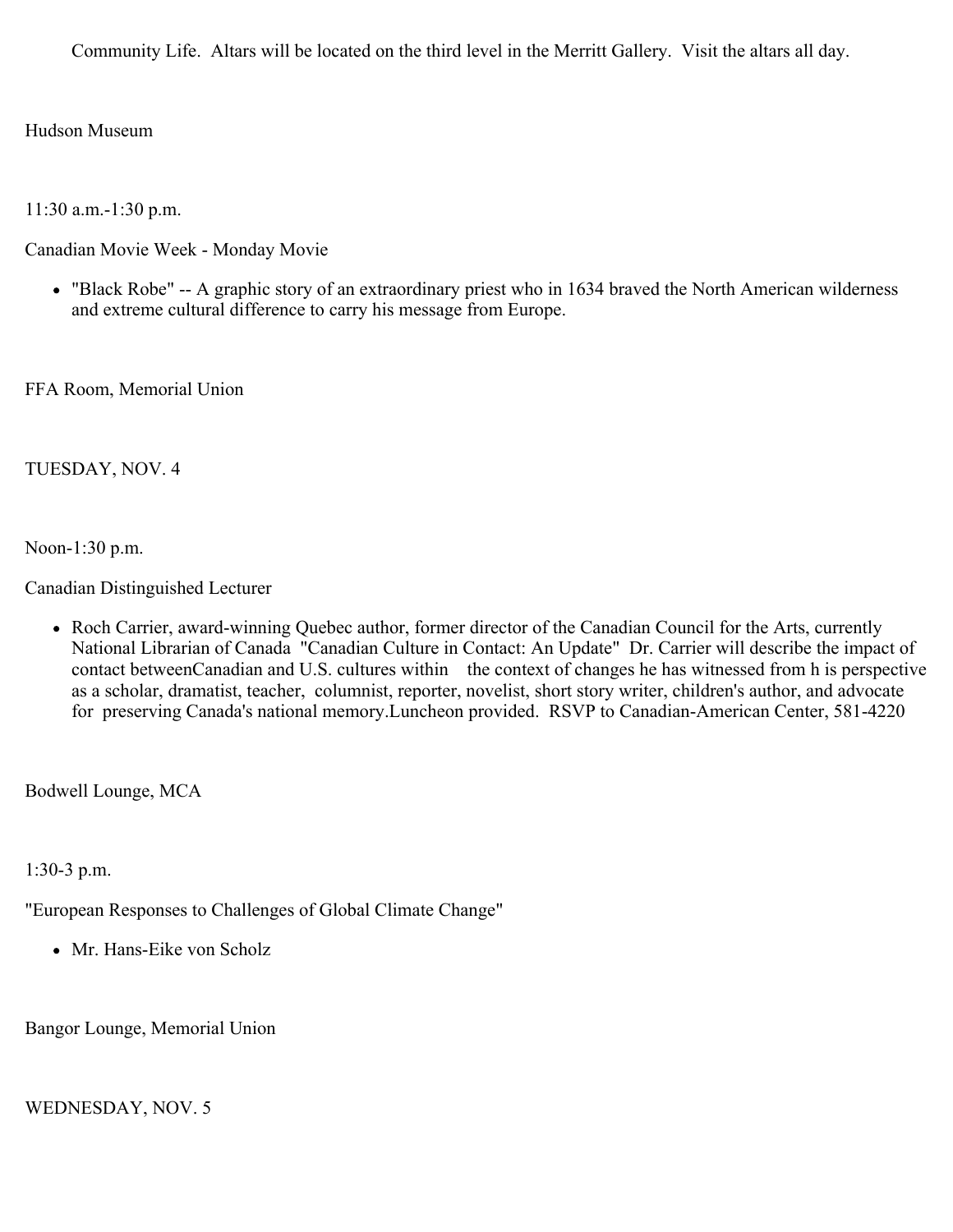11:30 a.m.-1:30 p.m.

Canadian Movie Week -- Wednesday Movie

"Rare Birds" - Small town Newfoundland restaurant owner prepares to sell his failing business, but an eccentric neighbor schemes a sighting of a rare bird to bring bird watchers to the area and boost business.

FFA Room, Memorial Union

# 12:15-1:15 p.m.

Alice R. Stewart Canadian Studies Graduate Lecture Series

- Jacques Ferland -- "Penobscot Depopulation and Tribal Affiliation at the Turn of the Twentieth Century"
- Susan Pinette -- "When Francos Became White: Teaching Franco American Ethnicity"
- Georges Tanguay -- "Protecting Canada and the U.S. Against Terrorism: Do We Need a Common Security Perimeter?"

Box lunch provided; Bodwell Lounge, MCA

# THURSDAY, NOV. 6

### 11 a.m.

From Old Politics to New Diplomacy: Lessons for the Americas From the U.S.-Chile Free Trade Agreement"

Ambassador John O'Leary Former Ambassador to Chile, President of the Latin American Free Trade Association

Bangor Room, Memorial Union

11 a.m.-3 p.m.

Study Abroad Fair

Visit the Study Abroad Fair to learn more about UMaine study abroad

• programs throughout the world.

# D.P. Corbett Atrium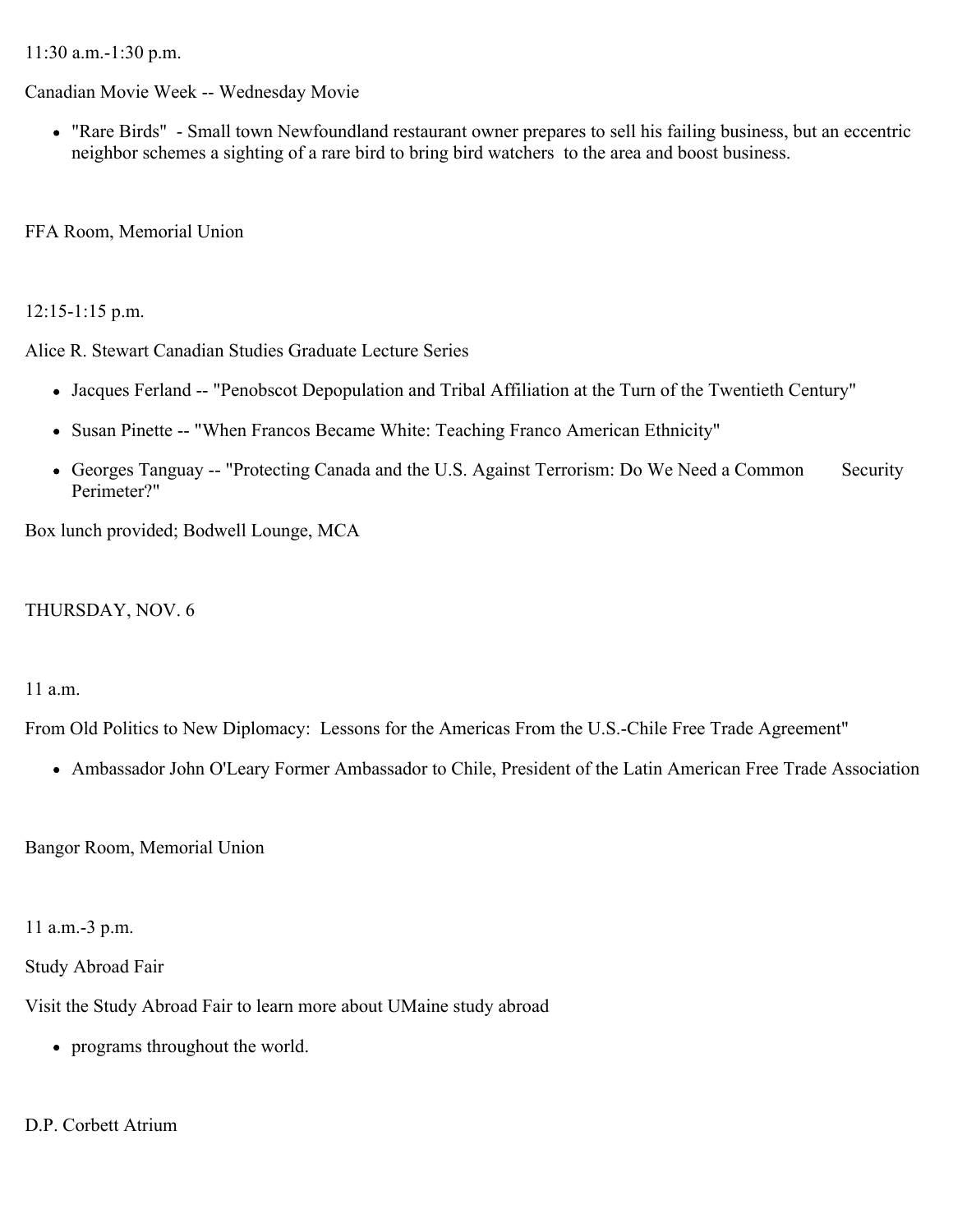11:30 a.m.-1:30 p.m.

Canadian Movie Week - Thursday Movie

"Crac!" -- and other films by Quebec animator Frederic Back

FFA Room, Memorial Union

12:30-1:45 p.m.

The Globalization of Spirit vs. the Globalization of Selfishness: Critical Contradictions of Advanced Capitalist Societies in the 21<sup>st</sup> Century

• Michael Lerner, editor of Tikkun, author of The Politics of Meaning and other books

Bangor Lounge, Memorial Union

3-5:30 p.m.

Canada-in-the-Class

- K-12 Teachers After School Workshop
- "Canadian Children's Fiction: Teaching Quebec with 'The Hockey Sweater'" Workshop presenting background about the Quebec of the author's childhood, about the author himself, as well as materials and methods for teaching social studies, language arts, and reading using one of Roch Carrier's well-loved books for children. CEUs, handouts. Appropriate for social studies, language arts, French language and reading teachers. RSVP to Canadian-American Center, 581-4225.

Bodwell Lounge, MCA

7 p.m.

Women's Basketball Exhibition game

• University of Maine vs. Austria

\$10 Reserved Seats; \$8 Adult General Admission; \$6 Youth General Admission

Alfond Arena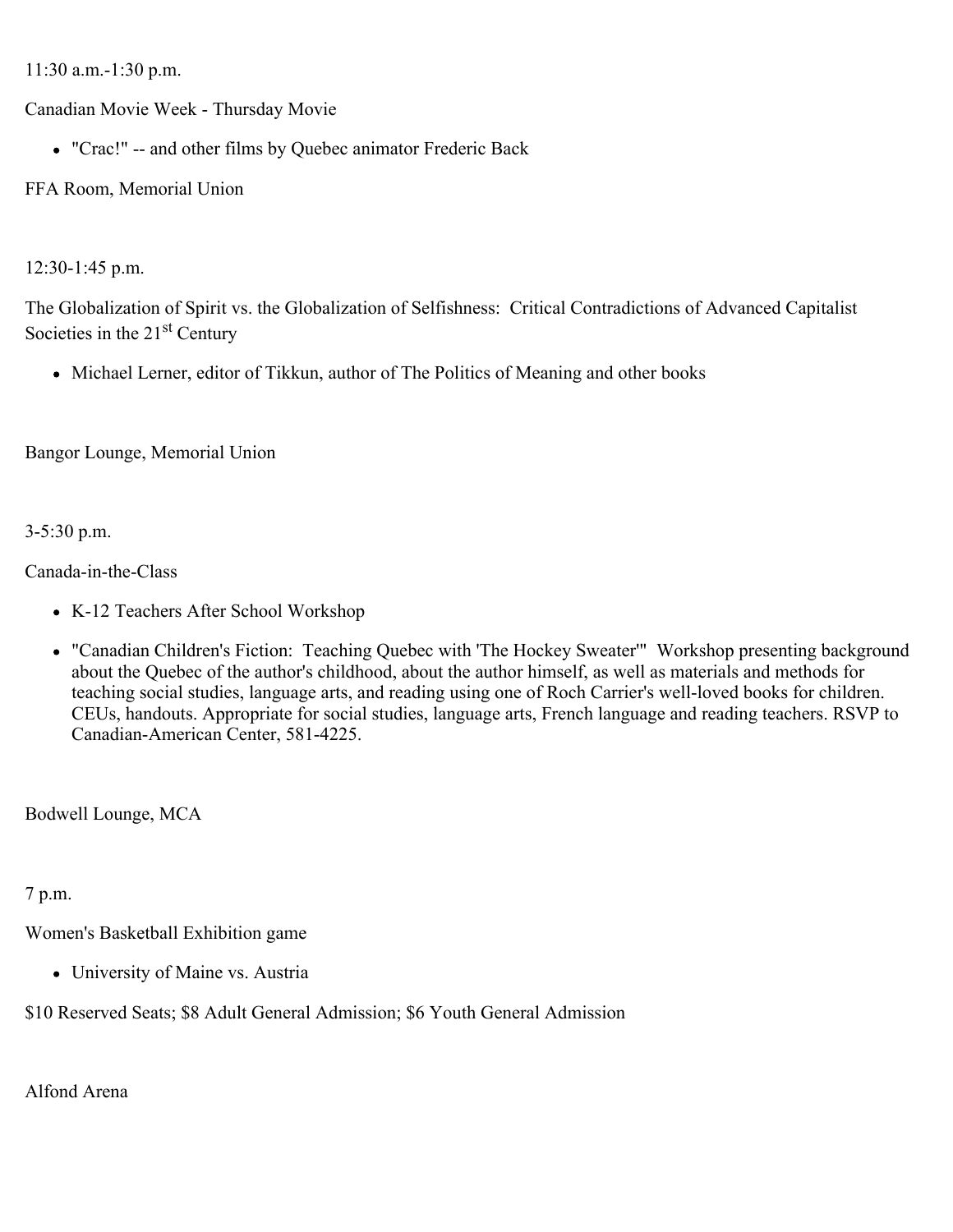7:30 p.m.

The Schonberger Lecture

Michael Lerner, editor of Tikkun, author of The Politics of Meaning and other books "Social Transformation and Psycho-Spiritual Healing: Strategies for Peace and Justice in the Era of George Bush and Ariel Sharon"

D.P. Corbett

FRIDAY, NOV. 7

All day

International Dress Day

Wear traditional clothing from your home country all day, and come to Coffee Hour to qualify for a door prize.

11:30 a.m.-1:30 p.m.

Canadian Movie Week -- Friday Movie"When Ponds Freeze Over"

As a Newfoundland teen tries to save her father from drowning she goes through the ice, and swims in visually stunning and vibrant dreams of animated memories and family stories.

FFA Room, Memorial Union

8 p.m.

Orchestra Verdi Europa

Based on the great traditions of the opera in Bulgaria and the rest of Europe.

MCA -- call 581-1755 for tickets

SATURDAY, NOV. 8

10 a.m.-3:30 p.m.

# Culturefest 2003

Featuring Food, Cultural Exhibits, Talent Show and Style Show.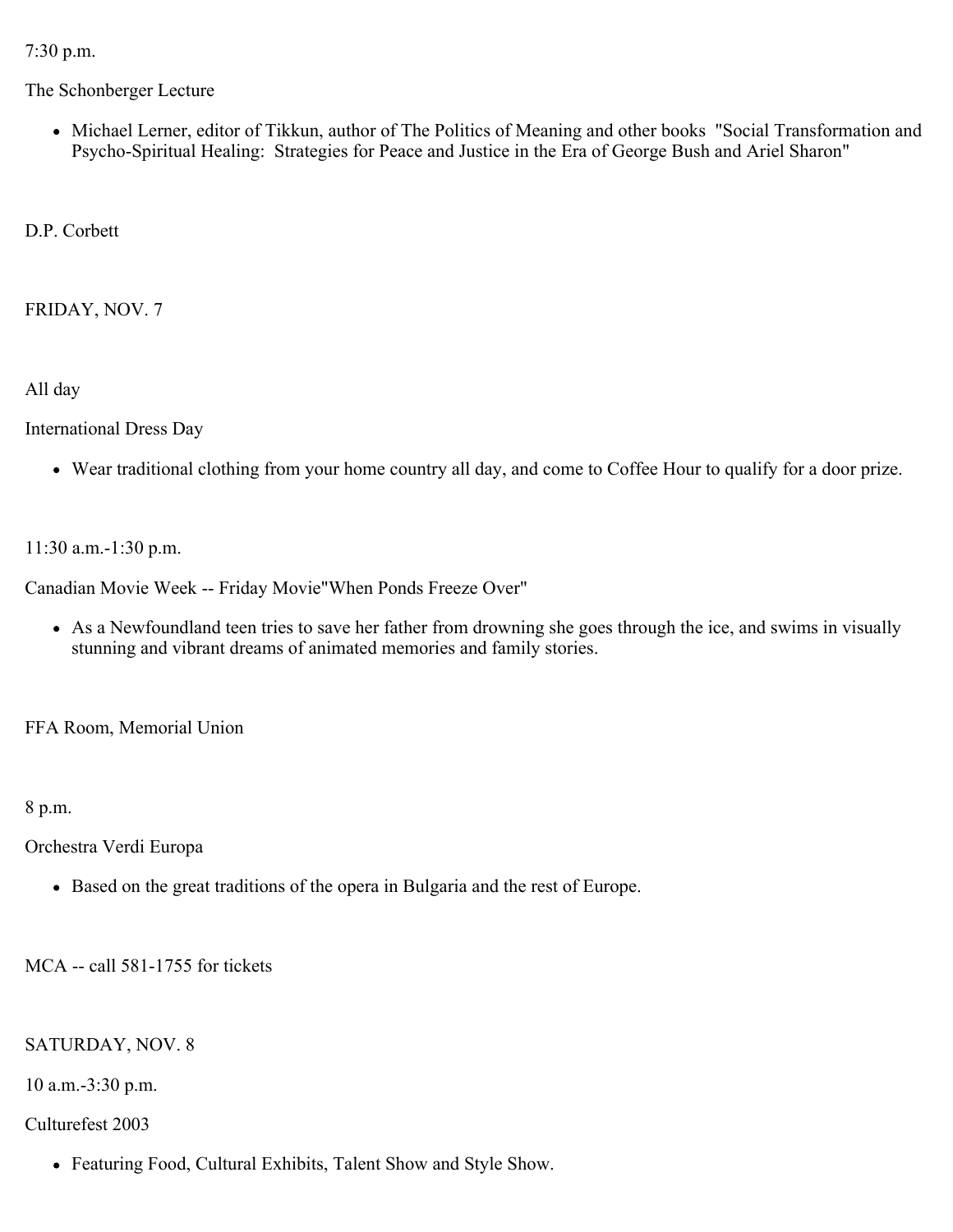Memorial Gym Field House

## **UMaine Peace Week 2003 Schedule Set**

**24 Oct 2003**

Contact: Contact: Joe Carr at (207) 581-3571

ORONO -- The University of Maine's Peace Studies Program has developed a series of events for Peace Week 2003 at UMaine. The theme for the week's programming is "Transforming Gender Roles for the 21st Century." The schedule of events follows:

MONDAY, OCT. 27

12:15-1:30 P.M. Religion Panel Discussion

To examine the question: how does your religion/spiritual tradition address gender roles for the 21st century, both in Scripture and in everyday practice?

Bangor Lounge, Memorial Union

TUESDAY, OCT. 28

6-8 P.M. Movie: Dreamworlds II

• Open discussion to follow, with snacks provided

FFA Room, Memorial Union

WEDNESDAY, OCT. 29

12:15 p.m. Women in the Curriculum Lunch Series Lecture

Myriam Miedzian, author of "Boys Will be Boys: Breaking the Link Between Masculinity and Violence," will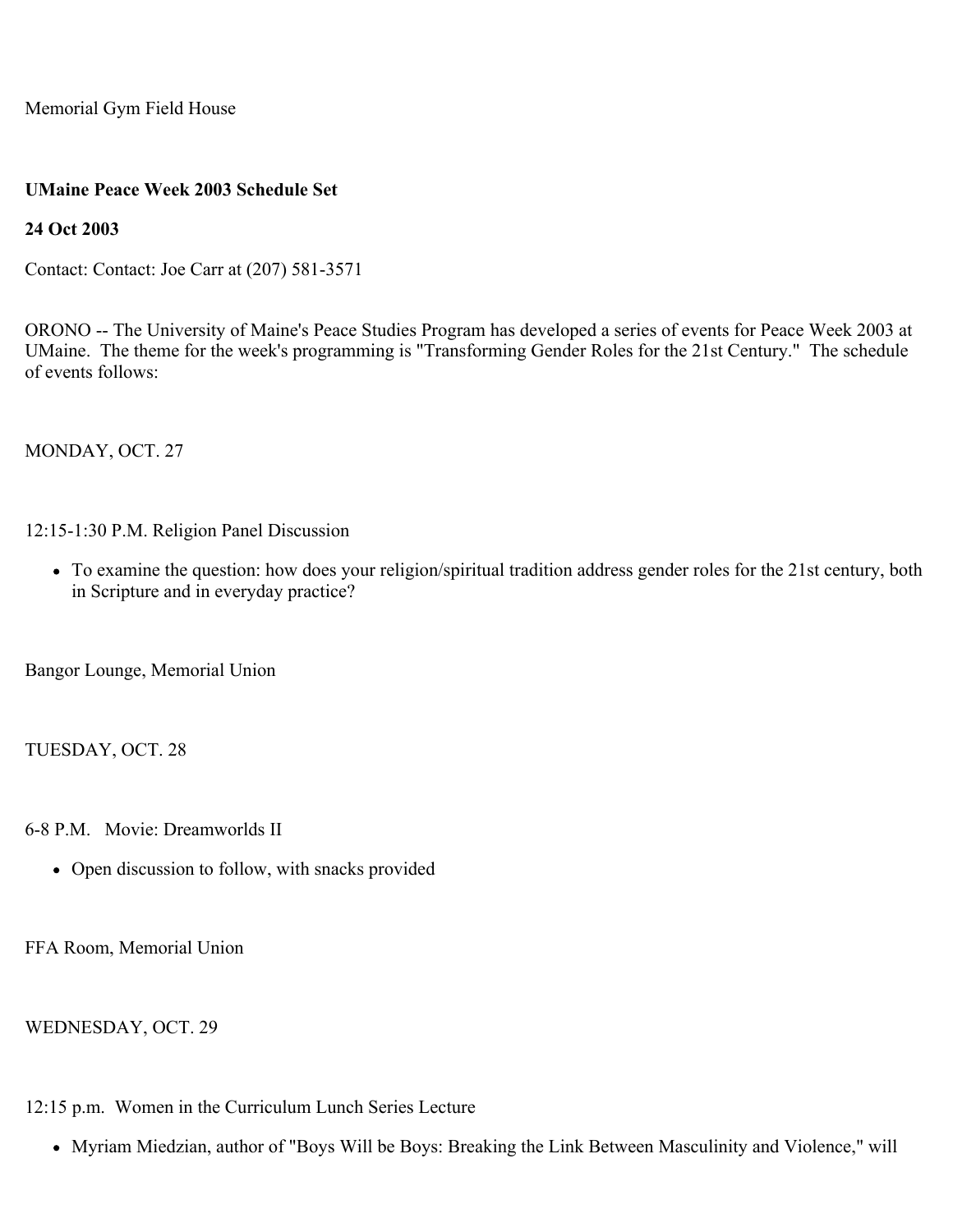discuss "Men and Violence: Why the Denial and Anger?"

Bangor Lounge, Memorial Union

THURSDAY, OCT. 30

6-8 P.M. Movie: Tough Guise

• Open discussion to follow, with snacks provided

Totman Lounge, Memorial Union

# SATURDAY, NOV. 1

8 a.m.-4:30 p.m.

Daylong Conference "Boys Will be Boys, Challenging Our Cultural Stereotypes of Masculinity" Keynote Speakers: David Rider of Men Can Stop Rape, Washington, D.C., and Myriam Miedzian. Morning and afternoon workshop sessions; Information Fair and Book Sale. Light refreshments provided, lunch on your own. Conference registration fee: \$35; Students \$8. For conference information call 581-2609.

Donald P. Corbett Business Building

All events are free (unless otherwise noted), open to the public, and accessible. For more information, please call 581- 2609.

# **Visiting Geriatric Scholars at UMaine Monday-Thursday**

### **24 Oct 2003**

Contact: Media contact: Joe Carr at (207) 581-3571

ORONO -- Two of the leading national authorities on vision loss and aging will visit the University of Maine Oct. 27-30 as part of the UMaine Center on Aging's BAC/Toyota Visiting Geriatric Scholar Program.

Cynthia Stuen and Amy Horowitz, both from the International Lighthouse for the Blind in New York City, will be involved in a series of presentations and workshops during their four days in Maine. They will share their expertise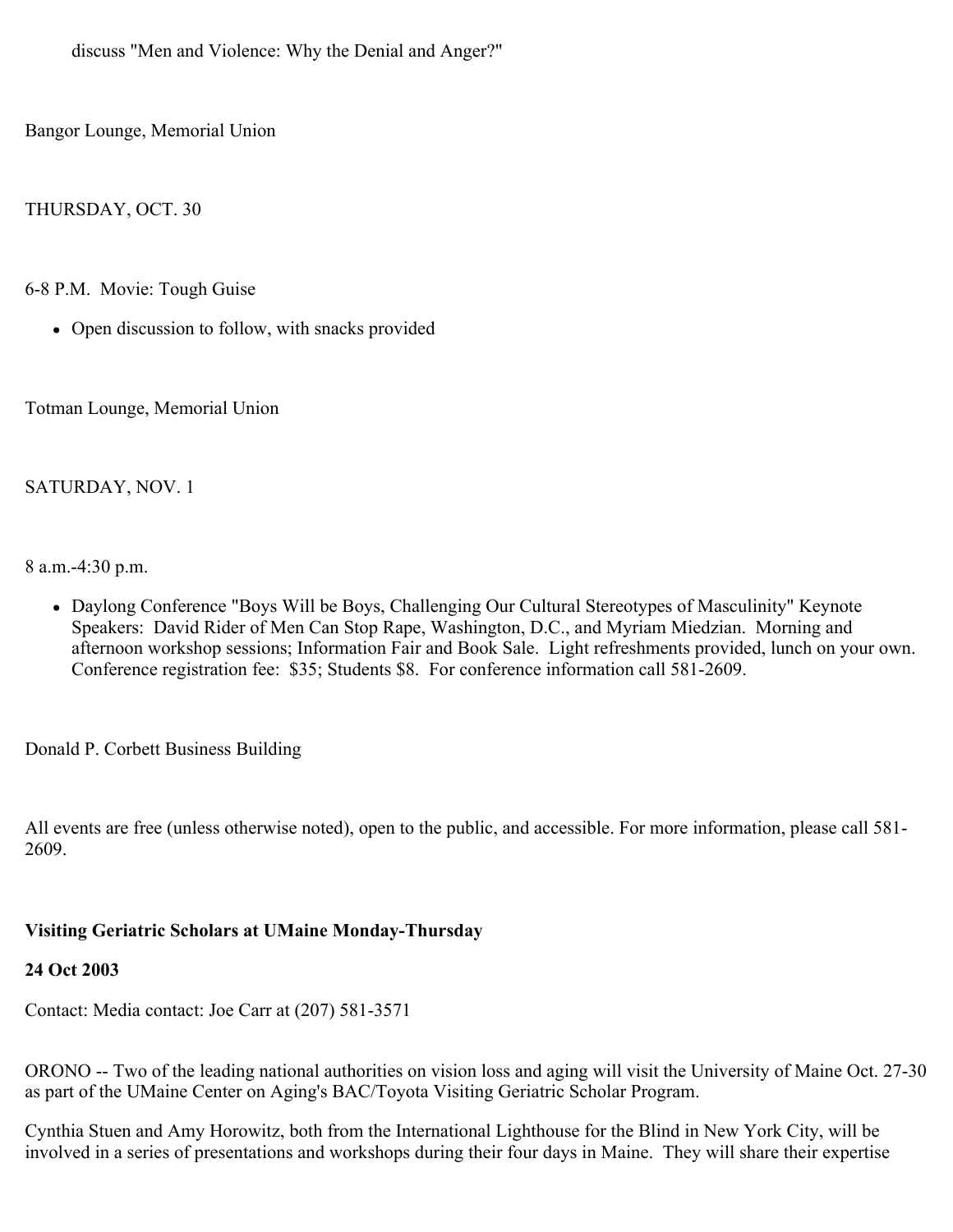with UMaine students, staff and faculty members, along with community professionals who help to serve the needs of older people.

"Vision loss is a common and difficult problem for seniors," says Prof. Lenard Kaye, director of UMaine's Center on Aging. "These visiting scholars aUMaine Peace Week 2003 Schedule Setre among the foremost experts in the management of these issues and they will bring information and perspectives that will be very useful to those of us who study the aging process and directly serve older citizens."

Stuen and Horowitz will present a community program for health and human services professionals, "Aging and the Senses: Is Vision Loss on Your Radar Screen?" on Thursday, Oct. 30. The session, which is scheduled for 10 a.m.-1 p.m. at UMaine's Doris Twitchell Allen Village, is intended to provide information about recognizing normal vision changes and disease-related vision loss among older adults. It will also include discussion of the impact on the affected individuals, their families and their friends. There is no cost to attend, but RSVPs are required in advance at 581-3444. Lunch will be provided to those who attend.

The visit to Maine by Stuen and Horowitz is part of the BAC/Toyota Visiting Geriatric Scholar Program at UMaine. It is funded by a grant, announced on May 30, from Toyota and Brewer Automotive Components. Through Toyota's Community Connection Program, it provided \$20,000 to enable UMaine to bring a series of nationally recognized experts on aging issues to the state.

# **UMaine/Orono Police Team Up for Prevention**

# **27 Oct 2003**

Contact: Media contact: Joe Carr at (207) 581-3571

ORONO -- The University of Maine office of Substance Abuse Prevention Services and the Orono Police Department have developed a new program that will focus on prevention of alcohol abuse near the UMaine campus.

Funding for the \$6,000 initiative, which will feature increased patrols to prevent underage alcohol purchases, illegal transportation of alcohol, operating under the influence of alcohol violations and the use of fake identifications, comes from a two-year \$40,000 grant UMaine received last year from the federal Office of Juvenile Justice and Delinquency Prevention (OJJDP). The grant is intended to fund programs that reduce high-risk drinking and enforce drinking laws among students.

"Primary prevention of alcohol problems is key to a substantial, effective and comprehensive approach to changing dangerous student drinking behavior," says Robert Dana, UMaine's dean of students.

"It's a great opportunity," says Orono Police Sergeant Josh Ewing. "It could not come at a better time of year to boost preventative measures"

"Being proactive in problem areas before the holiday season arrives is our goal," adds Orono Police Chief Robert O'Halloran.

The project design is based on the Higher Education Center for Alcohol and Other Drug Prevention's environmental management model, which focuses on changing the legal, economic, and social factors in the campus and community environment that may encourage high-risk drinking. The goal is to bring about long-term, systemic change in how college high-risk drinking is addressed at both the state and local level.

For more information, contact [Lauri Sidelko](mailto:lauri_sidelko@umit.maine.edu), director of Substance Abuse Prevention Services at UMaine, at 207-581-1423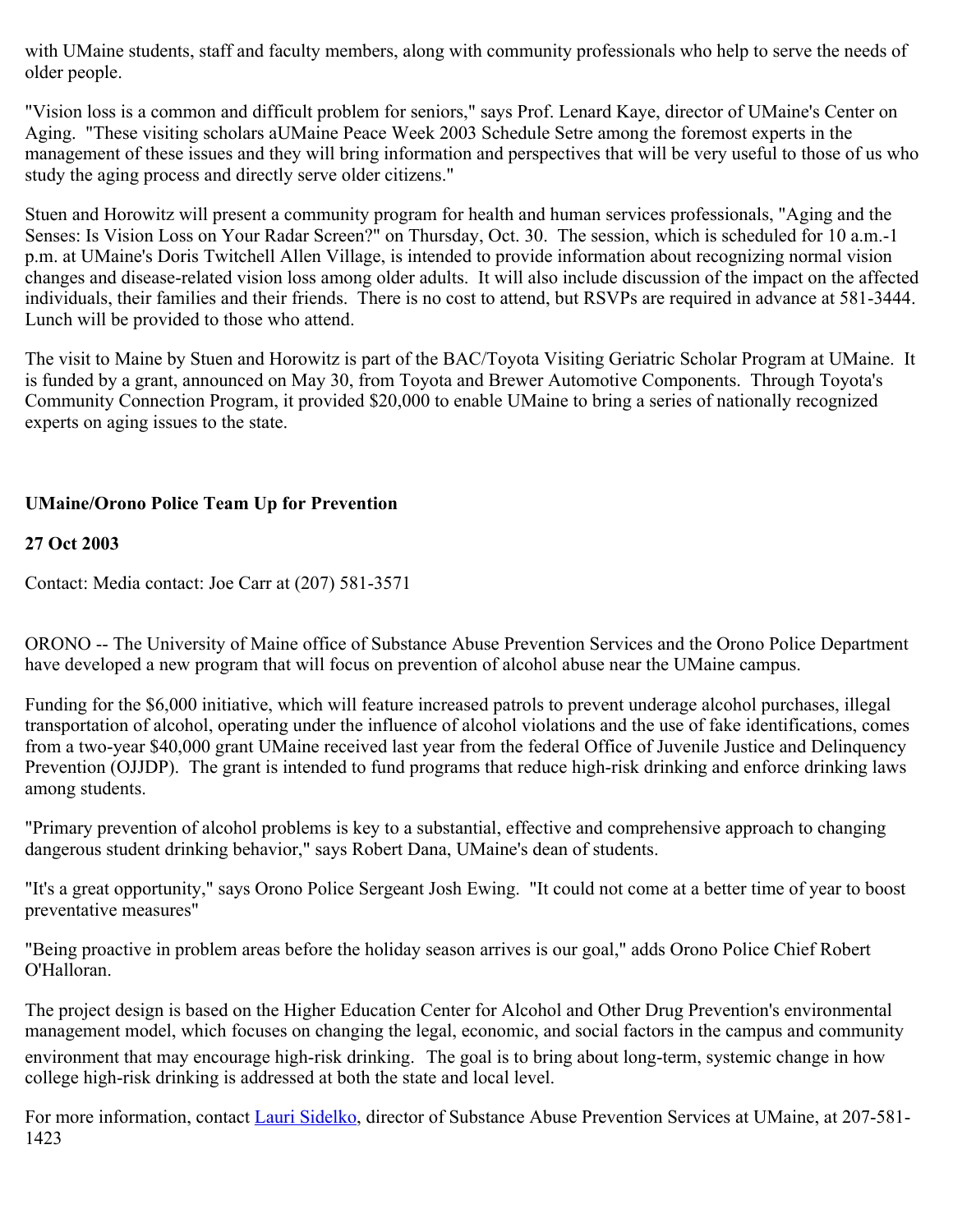# **Johnson, Lick Presidential Portraits to be Unveiled**

### **27 Oct 2003**

Contact: Media contact: Joe Carr at (207) 581-3571

ORONO -- The official portraits honoring former University of Maine presidents Arthur Johnson and Dale Lick will be unveiled in separate ceremonies at UMaine's Fogler Library during the next three weeks.

Johnson, the 14th UMaine president, served in that role from July 1984-Aug. 1986. He was succeeded by Lick, who was UMaine's president until June 30, 1991.

The portrait of Lick will be unveiled at 4 p.m. on Thursday Oct. 30; Johnson's will be unveiled on Friday Nov. 14 at 4 p.m. UMaine President Peter Hoff will preside over the ceremonies, to be held in the library's Hall of Presidents. Lick and Johnson each plan be present when their portraits are unveiled.

Lick, who left UMaine to become president of Florida State University, is a faculty member at that institution. Johnson, who is retired, lives in Southport, Me.

## **UMaine Graduate Student Wins Scholarship to Track Winter Trends at Acadia National Park**

#### **28 Oct 2003**

Contact: Media contact: Nick Houtman, Dept. of Public Affairs, 207-581-3777; Sarah Nelson, Mitchell Institute, 207- 581-3454 ORONO-- A University of Maine graduate student has received one of eight 2003 Canon National Park Science Scholarships awarded in September to students studying at national parks in North and South America. Sarah Nelson, a researcher at UMaine's Senator George J. Mitchell Center for Environmental and Watershed Research, will use the \$78,000 three-year scholarship to analyze winter trends in watershed chemistry at Acadia National Park. Nelson earned her UMaine master's degree in 2002 and is working toward a Ph.D. in UMaine's Ecology and Environmental Sciences Program. For two years, she was part of a team working at Acadia to understand how mercury and nitrogen in streams and precipitation relate to the natural features and history of the landscape. These are national issues of concern to the National Park Service, for which Acadia has provided a natural laboratory for many years. The research effort is ongoing and focuses on the Cadillac Brook watershed on Cadillac Mountain and on the Hadlock Brook watershed near the town of Northeast Harbor. In her role, Nelson carried plastic tubing, bottles and other research equipment up mountains and along stream banks. She analyzed water samples and produced a thesis on the influence of water percolating through the tree canopy on water chemistry in streams. Trees can scavenge the toxic metal mercury and acid rain components from the atmosphere, she and her colleagues found, and play an important role in watershed processes that result in mercury accumulation in fish. Since all of that research was done during the growing season, she says, the resulting picture is incomplete. Now Nelson will focus on how mercury and other chemicals accumulate on Acadia's landscape during the winter. She will collect information about the chemistry of winter precipitation as well as mercury in streams to develop a more complete understanding of watershed processes. "A lot of winter storms blow in off the ocean, as opposed to the rest of the year when they tend to come across inland areas. We may be missing the effect of winter storms on watersheds," says Nelson. Mercury in the atmosphere can come from natural sources in the ocean as well as human activities on land. Nelson's proposal for studying winter deposition of mercury was chosen from 140 applications and is the only 2003 project to be conducted in the United States. Other 2003 Canon scholars will be working in Canada, Argentina, Brazil, Peru and Mexico. "The goal of the program is to train the next generation of conservation scientists," says Gary Machlis, University of Idaho professor and program coordinator for the Canon National Parks Science Scholars Program. "We see these students as future leaders in conservation science. Nelson grew up in Berlin, Massachusetts and, after briefly studying science and civil engineering, received her bachelor's degree in art history from Columbia University in New York City. She became interested in environmental science, she says, after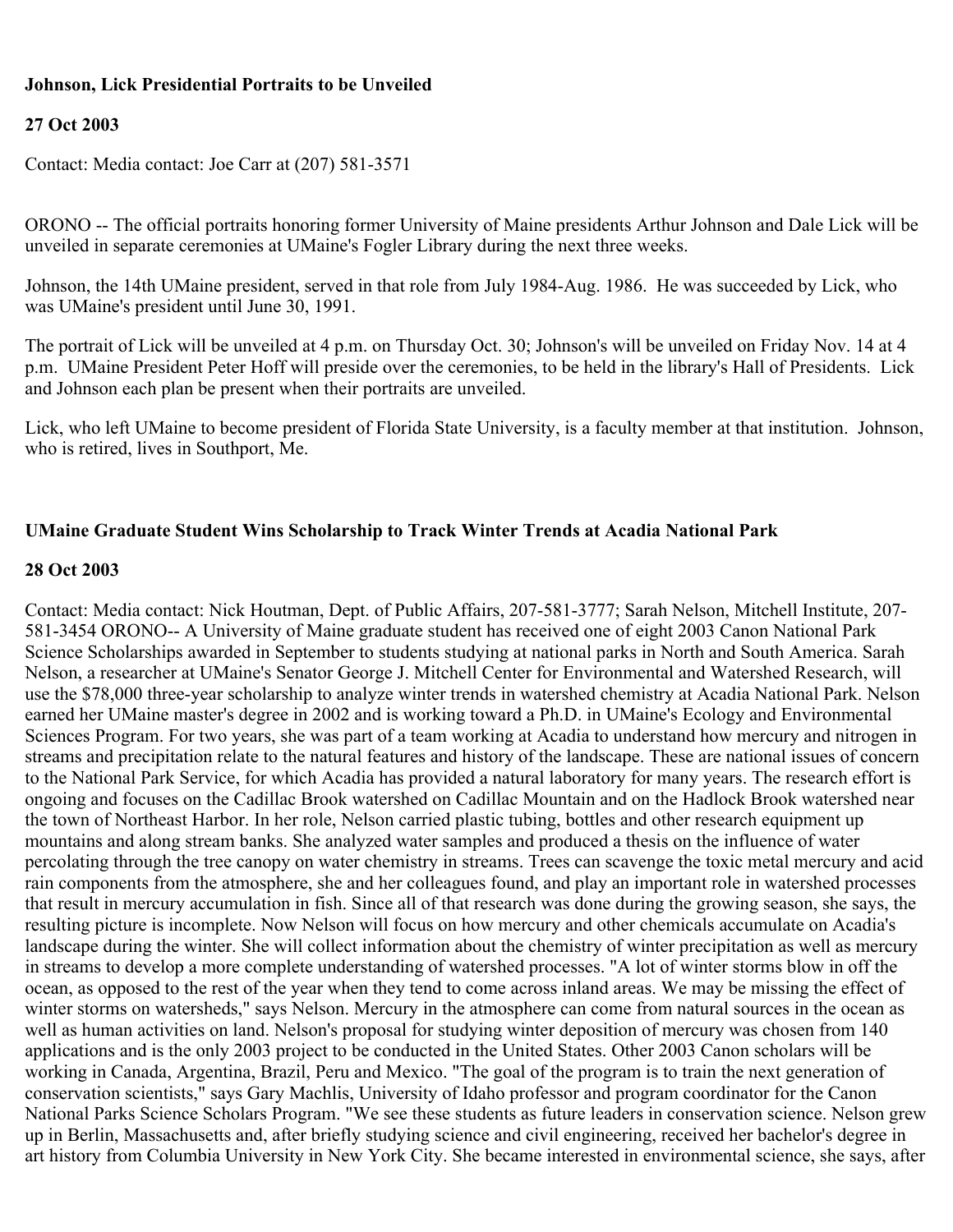working as a volunteer to monitor water quality in the Assabet River which flows through Berlin. A desire to learn more about water quality and forests led Nelson to UMaine where, as a student technician in the environmental chemistry laboratory, she participated in ongoing research at Acadia. "Sarah has both a natural curiosity and the drive to find ways to get things done," says her major advisor Steve Kahl, director of the Mitchell Center. "Her entrepreneurial spirit is a key part of the success of the Center." Past research at UMaine and elsewhere, she says, has focused on mercury in fish and other organisms. "At this point, scientists are trying to figure out where the fish are getting the mercury," she says. To get at that question, Nelson will sample winter precipitation for chloride, sodium and sulfate mercury to gauge the impact of winter weather on Acadia's watersheds. "Different amounts of all of these chemicals come from the land and the ocean, and it will be interesting to see which ones spike up during the winter, compared to the rest of the year, and which ones don't," Nelson adds. Nelson will continue to collaborate with other scientists from UMaine and the Institute of Ecosystem Studies in Millbrook, New York, which has also conducted environmental studies in the park. Their eventual goal is to create a scientific model of atmospheric deposition that can be used to predict stream water quality on the basis of weather, vegetation and other factors. Nelson and Kahl are co-editing an upcoming special issue of the journal Environment Monitoring and Assessment on watershed research at Acadia. The Canon National Park Science Scholars Program is supported by Canon USA, Inc., the American Association for the Advancement of Science and the National Park Service. Established in 1997, it provides financial support to students who have conducted research in more than 50 national parks and produced over 75 articles and presentations.

## **Art Museum Hours Change**

### **28 Oct 2003**

Contact: Media contact: Joe Carr at (207) 581-3571

ORONO -- Effective immediately, there is a slight change in the hours the [University of Maine Museum of Art](http://www.umma.umaine.edu/) is open to the public. The museum will now close at 5 p.m. Tuesday-Saturday. Open hours are as follows:

Tue. - Sat. 9 a.m. - 5 p.m., Sun. 11 a.m. - 5 p.m.

Admission is \$3 per person. No charge for UMaine students with ID and museum members. Currently on exhibit at the museum are "John Marin's Maine ," "Hollywood Icons, Local Demons Ghanaian Popular Paintings" by Mark Anthony and "Jonathan Bailey: Seeing Bangor." For additional information, please call 561-3350.

# **UMaine Center on Aging Wins \$1.3 Million Federal Grant for Statewide AmeriCorps Network to Serve Seniors**

### **20 Oct 2003**

Contact: Media contact: Joe Carr at (207) 581-3571 ORONO -- Seniors across Maine will benefit from a new University of Maine Center on Aging program funded by a \$1.3 million Corporation for National and Community Service federal grant. UMaine won the grant in a national competition for federal funding to address community needs through service. The Senior \$ense program will involve the recruitment, training and placement of 30 full-time AmeriCorps VISTA volunteers in more than 15 community organizations throughout Maine. The AmeriCorps VISTA volunteers will help develop financial, employment and consumer counseling services and resources for seniors living in poverty. UMaine will begin recruiting volunteers immediately to serve for one to two years to help improve the lives of Maine seniors. Volunteers serve for at least one year and will receive a monthly living allowance. At the end of their service volunteers receive a cash award. "This program is a great way for Mainers of all ages to respond to the president's call to service," says Prof. Lenard Kaye, director of the Center on Aging. "AmeriCorps VISTA volunteers will be vital in helping us address the needs of our seniors. "Financial difficulties can be overwhelming for older people, many of whom are dealing with a variety of other challenges at the same time," Kaye continued. "By providing a way to deliver resources and services that are customized to different regions of the state, we aim to help Maine's elders learn to more effectively deal with money and related issues and, in turn, reduce their risk of becoming victims of unscrupulous businesses and scam artists." The three-year program is funded by the Corporation for National and Community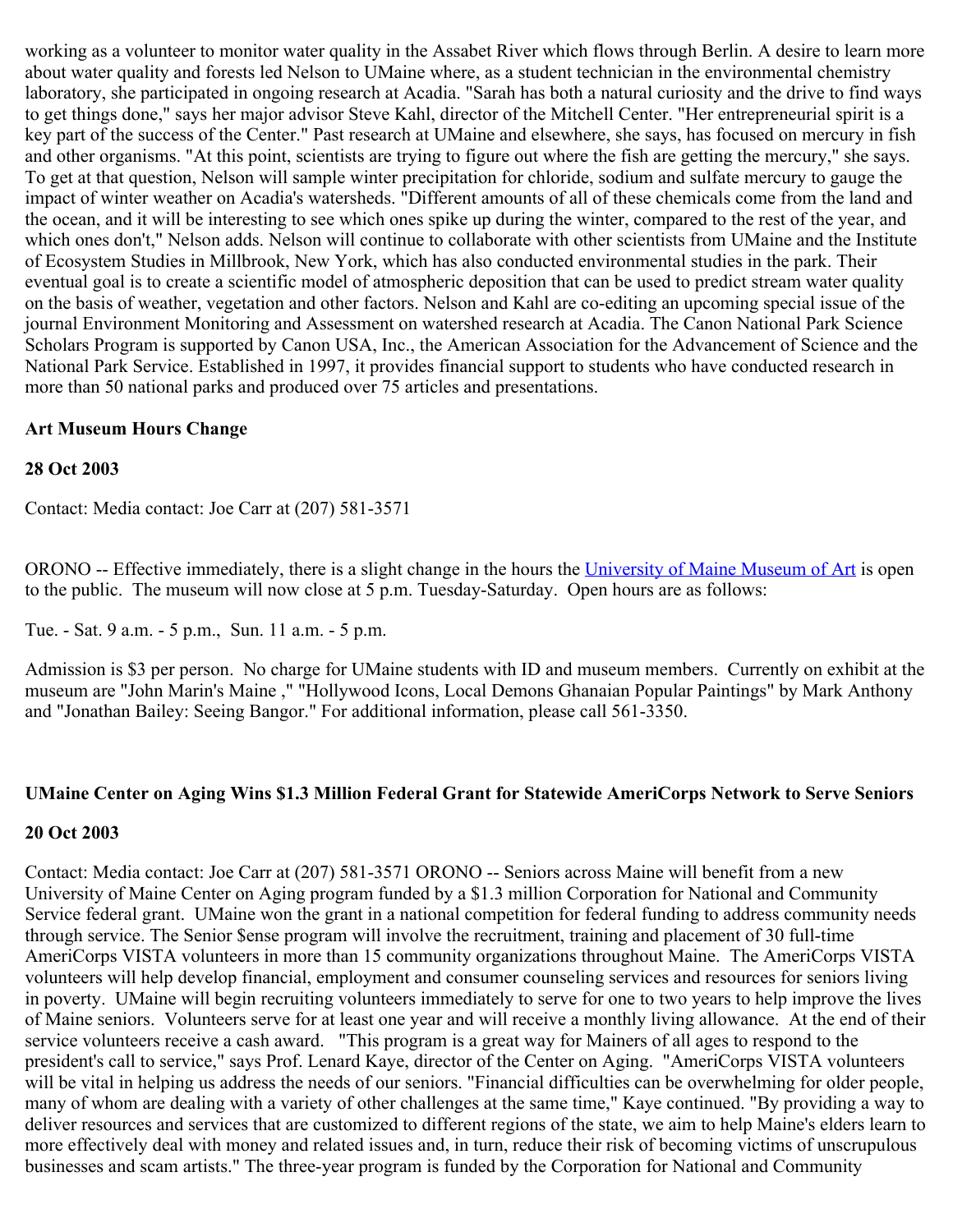Service, the federal agency which funds national service programs such as the Retired Senior Volunteer Program (RSVP), the Foster Grandparents Program, Senior Companions, AmeriCorps, AmeriCorps VISTA and Learn and Service America. The 30 new VISTA volunteers who will participate in the Senior \$ense program will join 163 AmeriCorps VISTA volunteers who provided a variety of services to Mainers last year. The Corporation for National and Community Service and its programs are part of the USA Freedom Corps. Kaye notes that the program will use technology to expand its reach to all people who might benefit from it. "The project will also entail the construction of a comprehensive interactive website where resources will be available to all older adults, their families, and the health and human services personnel who work with them," he says. Organizational partners in the project, where VISTA members will be assigned, include the UMaine Cooperative Extension, Maine's five Area Agencies on Aging, the State Bureau of Elder and Adult Services, many of the state's Community Action Agencies, Penobscot Community Health Center, and the Maine Jobs Council. Consultation and training support will also be available through the Elder Abuse Institute of Maine, the Senior Community Service Employment Program, and AARP of Maine. Those interested in participating as volunteers should contact the UMaine Center on Aging at 581-3444 or e-mail Senior Sense@mainecenteronaging.org.

#### **Environmental Imagination and Politics Explored in New Book**

### **20 Oct 2003**

Contact: Media contact: Nick Houtman, Dept. of Public Affairs, 207-581-3777; Richard Judd, Dept. of History, 207- 581-1910; Christopher Beach, Unity College, 207-948-3131, ext. 315. ORONO, Maine -- With campaigns over landfills, dams, endangered species and other issues, environmental activism came of age in the latter part of the 19th century. The movement grew out of historical traditions and what historians Richard Judd of the University of Maine and Christopher Beach of Unity College call "the environmental imagination." To explore the relationship between the political and cultural dimensions of environmentalism, Judd and Beach have written a new book, *Natural States: The Environmental Imagination in Maine, Oregon and the Nation*, published by Resources for the Future Press. Going into circumstances behind the headlines, Judd and Beach describe how local perceptions of the natural world blended with regional and national movements to affect public policies. Their focus is the period following World War II to 1975. The authors chose to study Maine and Oregon because they have passed progressive environmental legislation dealing with issues such as recycling, water pollution, forestry and rivers. Both states have developed identities based on natural beauty and rural economies. Among the cases they describe are efforts to protect the Allagash and St. John rivers in Maine and the Rogue River in Oregon, as well as attempts to address urban sprawl and preserve seacoasts. Judd's and Beach's research illuminates national trends in environmental consciousness, such as how debates about the landscape have changed over time and why those changes occurred. Maine and Oregon serve as examples of the importance and the possibility of securing environmental protection. Their analysis is based on information contained in newspapers, magazines, legislative records, books and published speeches. "I wanted to understand the motives that drove the movement during this exciting period of its formulation," says Judd. "Understanding the relation between political action and perspectives on nature seems to me to be a key to understanding why environmentalism has persisted over the last three decades, in spite of onslaughts from political figures like Ronald Reagan and George W. Bush." Part of that persistence can be traced to the broad appeal of environmental values. "Cultural values about the environment are not limited to activist 'environmentalists' but extend to people holding a wide diversity of political outlooks," says Beach. "Our research demonstrates that persistent citizen action is effective and necessary when it comes to producing conservation measures. In addition, because of the changing nature of attitudes toward the environment, environmental activists must continually think about their own assumptions if they are to continue to be effective," he adds. Reflecting on the value of historical analysis, Judd and Beach also note the importance of local concerns and a sense of place in rural communities, towns and cities. *Natural States* demonstrates that the strength of the environmental movement depends on maintaining that connection. Judd is the author of Common Lands, Common People: The Origins of Conservation in Northern New England; Socialist Cities: Municipal Politics and the Grassroots of American Socialism; and Aroostook: A Century of Logging in Northern Maine, 1831-1931. Beach received a doctorate in Canadian-American history at UMaine in 1991. He is trained in history and law and teaches courses in natural and cultural heritage and environmental stewardship. *Natural States* evolved out of conversations Judd and Beach began when Beach was completing his doctorate at UMaine. *Natural States* is available from Resource for the Future Press.

**Balfour Foundation Grant to Support Joint UMaine/ Jackson Laboratory "Mastering Science" Program;**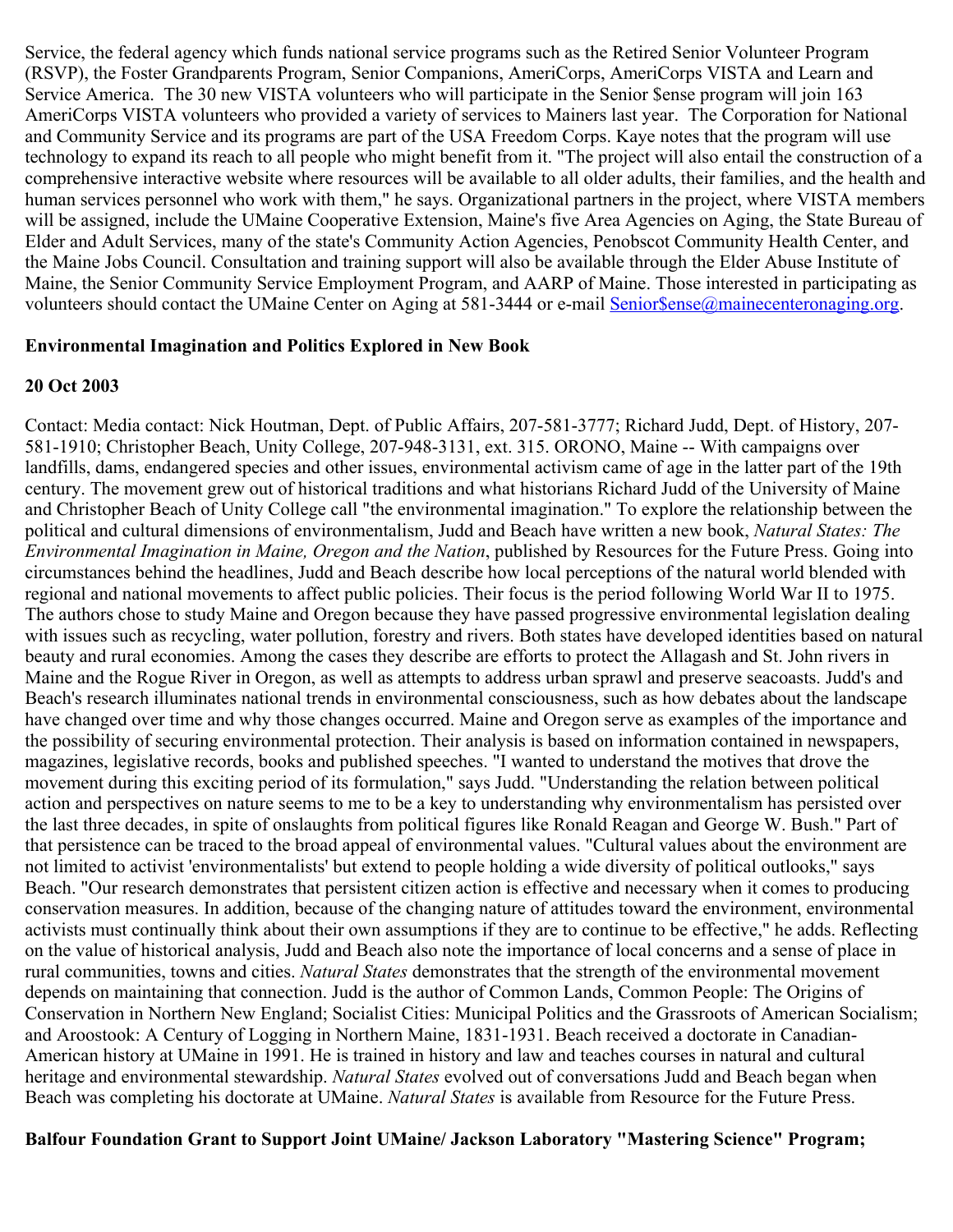## **21 Oct 2003**

Contact: Media contacts: Joe Carr, University of Maine, 581-3571; Joyce Peterson, The Jackson Laboratory, 288-6058

WHEN: Thursday, October 23, 2003, 10:30 a.m.

WHERE: Buchanan Alumni House, University of Maine, Orono

WHO:

- Robert A. Kennedy, Ph.D., Executive Vice President and Provost, University of Maine
- Susan R. McKay, Ph.D., Professor of Physics and Director of the Center for Science and Mathematics Education Research, University of Maine
- Jon Geiger, Ph.D., Educational Programs Manager, The Jackson Laboratory
- Claude O'Donnell, Senior Client Advisor, Private Clients Group, Fleet
- Kerry Herlihy Sullivan, Director, Foundation and Philanthropic Services, Fleet

ORONO -- Starting in the Spring 2004 semester, an innovative Maine program called "Mastering Science" will pair University of Maine science teachers-in-training with Jackson Laboratory scientists in a content-rich, research-based graduate level training program. This UMaine-Jackson Lab collaboration will also include a statewide mentoring network for teachers throughout Maine and eventually New England.

Fleet National Bank, trustee of the Lloyd G. Balfour Foundation is announcing a \$230,000 grant for Mastering Science. According to Kerry Herlihy Sullivan, director of Foundation and Philanthropic Services at Fleet, where the Balfour Foundation is based, "We are supporting this program to help increase the number of qualified science teachers and thus improve the quality and availability of science education in New England, for years to come."

The Mastering Science concept was launched in May with a grant from the Howard Hughes Medical Institute. Jon Geiger, Ph.D., educational programs manager at The Jackson Laboratory, explains, "The teacher candidates will gain hands-on experience in working with high school students in a world-class laboratory setting; the students will benefit from additional guidance and mentorship."

Susan McKay, a professor in the University of Maine Department of Physics and Astronomy and Director of UMaine's Center for Science and Mathematics Education Research, will direct the MST portion of the funded program. She says, "Participation in cutting edge research provides a valuable perspective and deeper understanding of science and mathematics for these future teachers. These teachers will be able to share their enthusiasm for research with their students, raising students' aspirations. We are thrilled to be able to offer this opportunity at the Jackson Laboratory, coordinated with course work emphasizing research-based strategies for teaching science and mathematics."

The internship program will begin in the fall 2003 semester for the Jackson Laboratory high school interns and spring 2004 for the University of Maine student teachers.

# **Clifford G. McIntire '30 Room Dedicated at UMaine**

### **09 Oct 2003**

Contact: Contact: Amos Orcutt, University of Maine Foundation - 581-5100; Donna Thornton, The University of Maine Alumni Association - 581-1134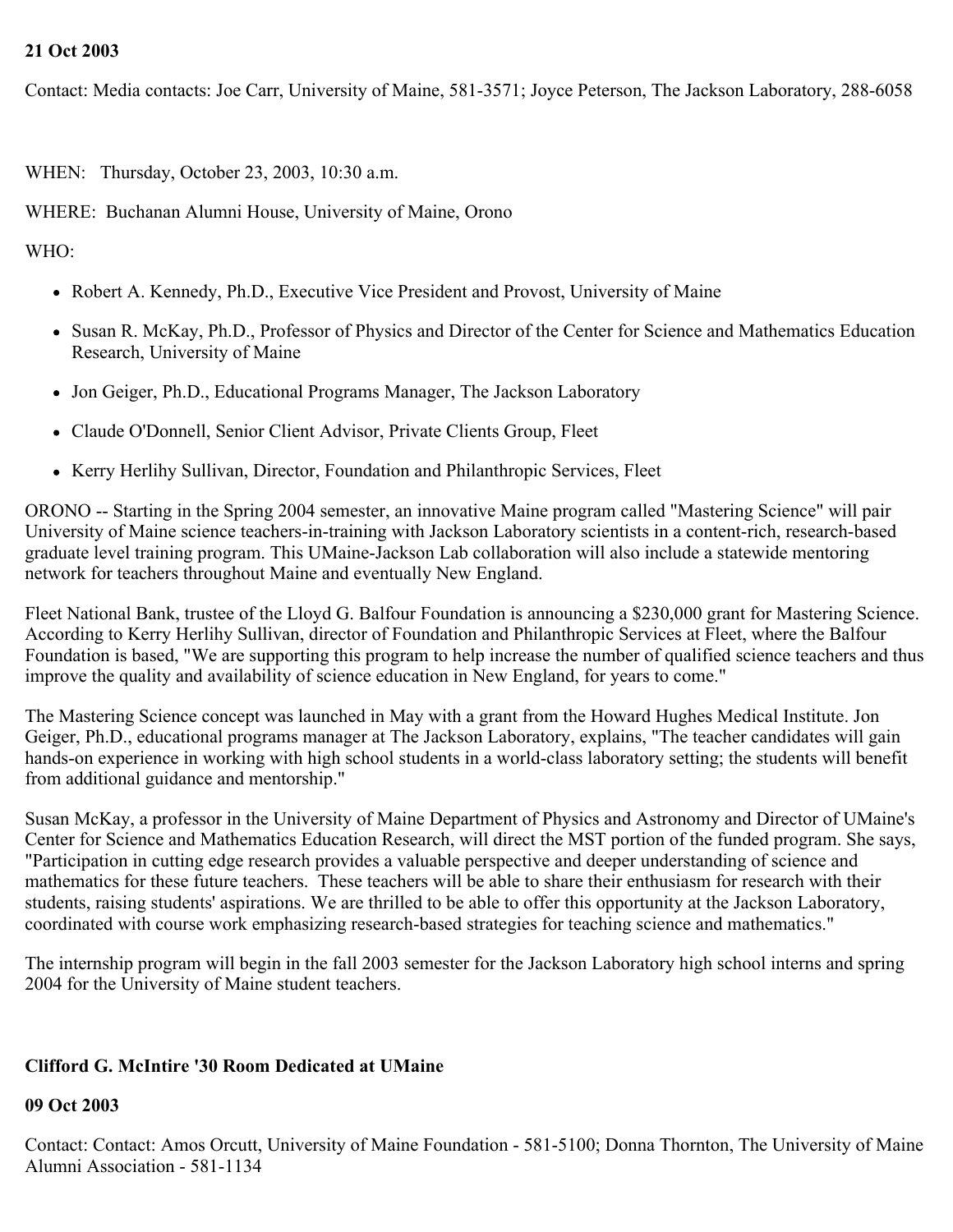Orono, Maine -- Congressman Clifford G. McIntire, University of Maine Class of 1930, was honored posthumously on October 8 in a ceremony at the University's new Buchanan Alumni House for his vision and leadership in creating national forestlands legislation. The author and co-sponsor of the McIntire-Stennis Act, passed by Congress in 1962, Congressman McIntire worked with University of Maine scientists and foresters as well as Senator John Stennis of Mississippi to write the landmark legislation. The McIntire-Stennis Act was developed to establish research in forestry as a specific part of the agricultural research programs carried out cooperatively by USDA and land-grant colleges in the United States.

Over 70 friends and family members of Congressman McIntire, including his twin, 95-year-old brother Smith McIntire, gathered in Orono on October 8 to dedicate the facility's largest room in his name. The "McIntire Maine Event Room" was made possible through private support from several hundred contributors as well as a major gift from MBNA America. University of Maine Foundation President Amos E. Orcutt '64 presided over the event, and Dr. Jeffery N. Mills '82, president of the University of Maine Alumni Association and Vice President for University Advancement, made the formal dedication.

Congressman McIntire grew up in Perham shortly after the turn of the century and worked the family potato farm with his parents and siblings. He began his college career in 1926 but took a year off after his sophomore year so that his brother Smith could have his turn at UMaine. A year later, Smith took a year off for Clifford, and the two young men finally completed their degrees in 1930 and 1932.

The McIntire Maine Event Room includes a display commemorating the life and work of Congressman McIntire. Buchanan Alumni House is open 8 am to 5 pm weekdays, and the public is welcome to tour the facility.

# **Rabbi Michael Lerner to Present UMaine Schonberger Lecture**

# **23 Oct 2003**

Contact: Media contact: Joe Carr at (207) 581-3571

ORONO -- The University of Maine's annual Howard Schonberger Peace and Social Justice Memorial Lecture Series, scheduled this year for Thursday, Nov. 6, will feature a talk by Rabbi Michael Lerner, founder and editor of "Tikkun," a progressive Jewish Magazine.

The lecture, named in memory of Schonberger, who was a UMaine professor of the history of U.S. foreign policy from 1971 until his death in 1991, is scheduled for 7:30 p.m. in Room 100 of UMaine's Donald P. Corbett Business Building. In that lecture, Lerner will discuss "Social Transformation and Psycho-Spiritual Healing: Strategies for Peace and Justice in the Era of George Bush and Ariel Sharon." A reception will follow.

Earlier that day, at 12:30 p.m., Lerner will talk about "The Globalization of Spirit vs. the Globalization of Selfishness: Critical Contradictions of Advanced Capitalist Societies in the 21st Century," as part of UMaine's Socialist and Marxist Studies lecture series. The afternoon talk will take place in the Bangor Room of Memorial Union.

Rabbi Lerner often travels to Israel from his home and congregation in the San Francisco area. He holds Ph.D.s in philosophy (1972, University of California Berkeley) and clinical psychology (1977, Wright Institute). His recent books include "Spirit Matters" (2000), "The Politics of Meaning: Restoring Hope and Possibility in an Age of Cynicism" (1996) and "A Path to Healing and Transformation" (1995). Together with Cornel West he wrote "Jews and Blacks: A Dialogue on Race, Religion, and Culture in America" (1995), and he edited "Best Contemporary Jewish Writing" (2001).

In addition to his work as a UMaine faculty member, Schonberger was a founder of PICA's precursor, the Bangor Area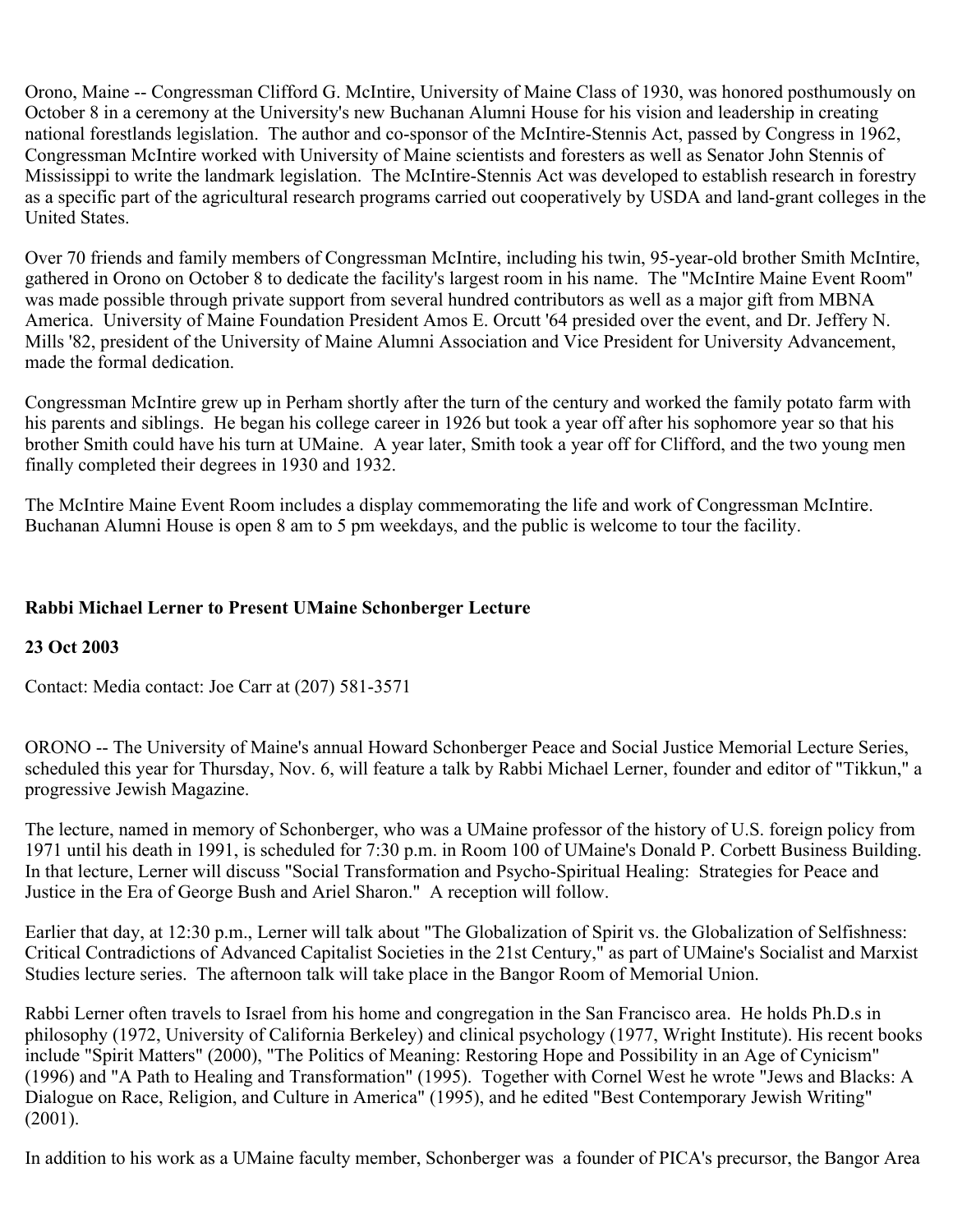Central America Solidarity Committee, and he was active in both the Peace and Justice Center in Bangor and the Maine Peace Action Committee on campus.

For more details contact Alexander Grab (581-1928) or Ann Schonberger (581-1229 or 942-4055).

# **UMaine Students Win, Place Third at National Collegiate Game of Logging**

# **22 Oct 2003**

Contact: Media contact: Nick Houtman, Dept. of Public Affairs, 207-581-3777; Chuck Simpson, University Forests Office, 207-581-3626.

ORONO-- For the third time in the last four years, a University of Maine student is the National Collegiate Game of Logging champion. Josh Bubier, a junior in forestry from Monmouth, Maine, won the competition held October 18 at Penn State University's Mont Alto campus.

Bubier's teammate, John Fogarty of Old Town, Maine, finished third in the competition that focuses on safe and exacting chain saw techniques used in timber harvesting.

The students stood #1 and #2 respectively after a series of arena events that determine ten finalists who then fell a tree to complete the competition. UMaine Forests Office staff members Francis and Robin Avery trained the students who work in the UMaine forests. Francis Avery accompanied the students to Pennsylvania for the competition.

A total of 15 competitors from eight colleges were involved in the eleventh national finals. Maine has had six first place finishes over that time, and 15 of 21 UMaine competitors have finished in the top five.

Bubier and Fogarty work with other students on forest management activities while attending school. They harvest timber and perform other activities on the 15,000 acres of forestland owned by UMaine and University of Maine Foundation.

# **New Board Elected at University of Maine Foundation**

# **22 Oct 2003**

Contact: Media contact: Amos Orcutt, President/CEO, University of Maine Foundation, 800.982.8503

At the 2003 Annual Meeting of the University of Maine Foundation, Robert W. Daigle was elected Chair of the Board for 2003-2004. A Camden resident, Mr. Daigle is a 1971 graduate of The University of Maine and is President and CEO of Camden National Corporation.

The newly elected chair Mr. Daigle stated, "I am honored to have been elected Board Chair of the Foundation, particularly as we move into the Foundation's 70th anniversary in 2004. I look forward to working with UMaine alumni and friends as we approach this very special milestone."

In 1934 the University of Maine Foundation was started with \$1,000 from the Class of 1909 and now has total assets of over \$100 million. In the most recent fiscal year ending June 30, 2003, the Foundation received \$9.2 million in gifts, of which over \$5 million was from the Charles E. Gilbert Trust, for worthy and needy students attending The University of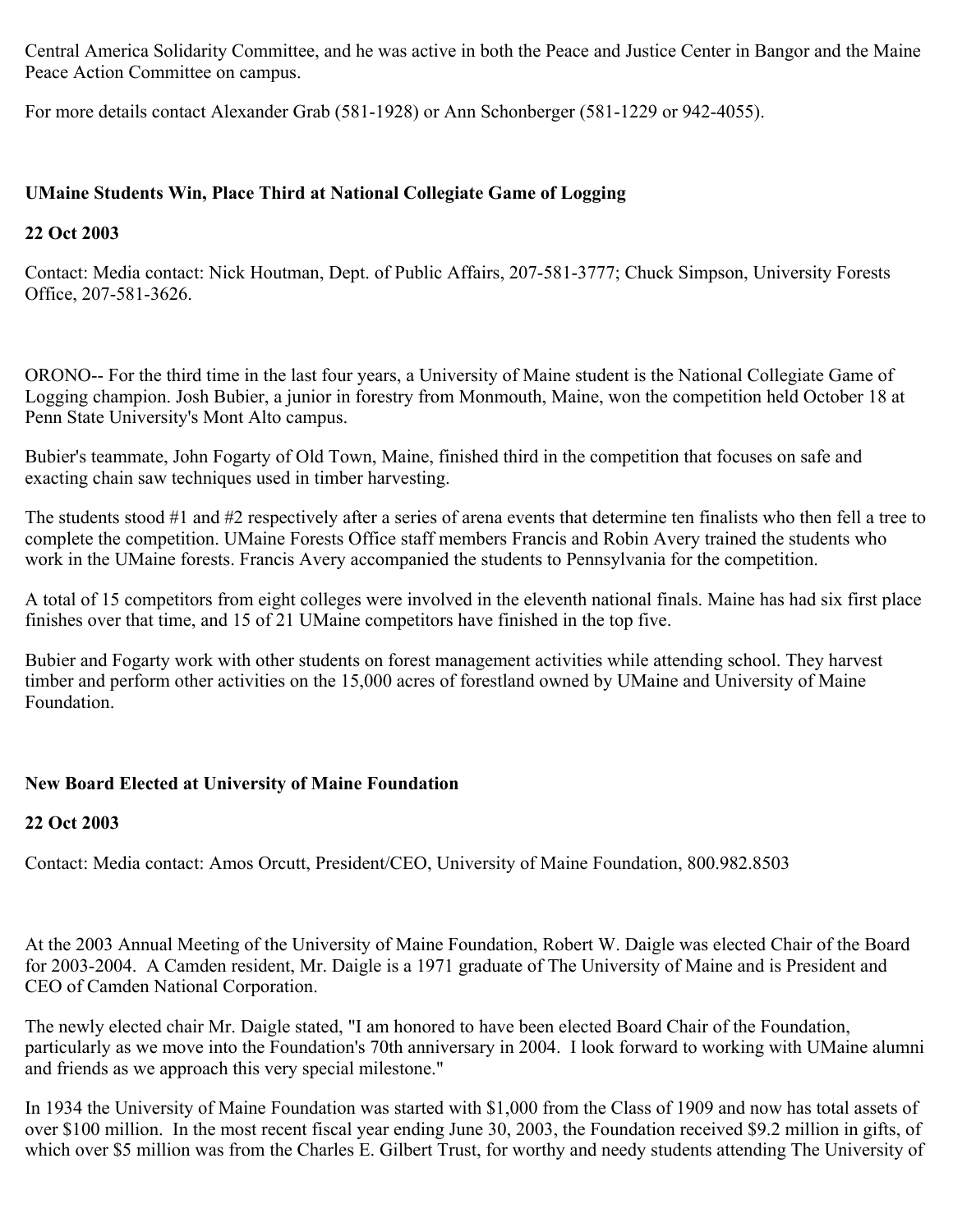# Maine.

During the last 10 years private gifts to the Foundation to benefit the University of Maine totaled \$59.5 million.

The Board of Directors also elected the following Officers:

- Donald F. Collins, Caribou Vice Chair  $\bullet$
- John I. Simpson, Bangor Treasurer  $\bullet$
- Charles M. Hutchins, Bangor Secretary
- Amos E. Orcutt, Bangor Assistant Treasurer/President
- Brent R. Slater, Bangor Clerk

The annual luncheon was attended by over 165 people and was held at The University of Maine in Orono. Peggy Crawford, Director of Student Financial Aid at The University of Maine, was the keynote speaker.

The University of Maine Foundation is an independent 501 (c)(3) organization. Established in 1934, the Foundation exists to encourage gifts and bequests that nurture academic achievement, foster research and elevate intellectual pursuit at The University of Maine.

# **Black Bear License Plate Unveiling Set for Friday; Plates to Become Available in November**

# **21 Oct 2003**

Contact: Media contact: Joe Carr at (207) 581-3571

ORONO, Me. -- University of Maine students, employees and alumni will gather at UMaine's Buchanan Alumni House on Friday, Oct. 24 at 2 p.m. for a festive event marking the unveiling of the new UMaine Black Bear license plate. The plates will be widely available for sale beginning Monday, Nov. 3, in Motor Vehicle branches and in those municipal offices that issue license plates. The plates can be sold as soon as Nov. 1 at municipal offices that issue license plates and are open on that Saturday.

Jeffery Mills, UMaine's vice president for advancement and president of the UMaine Alumni Association, will host the event. Secretary of State Dan Gwadosky and Commissioner of Transportation David Cole will also offer remarks.

"We are excited about this new license plate," Mills says. "It will offer an outstanding opportunity for people all over Maine to prominently display their Black Bear pride."

UMaine students will benefit from sales of the new plates. Each set will cost \$20 for the first year and \$15 for renewals. Ten dollars of that cost is tax deductible and will go to the Maine Black Bear Scholarship Fund, which will support need-based scholarships for UMaine students.

The license plates feature the familiar "MAINE" in blue at the top, with the words "The University of Maine" at the bottom. The snarling Black Bear, the recognizable logo for Maine's only Division I athletics program, is featured on the left side of each plate.

Friday's event will include refreshments and a visit from Bananas the Bear, the UMaine mascot. A large-scale version of the license plate will be on display, along with an actual sample. Staff from the UMaine bookstore will also be on hand to distribute replica key chains to those in attendance.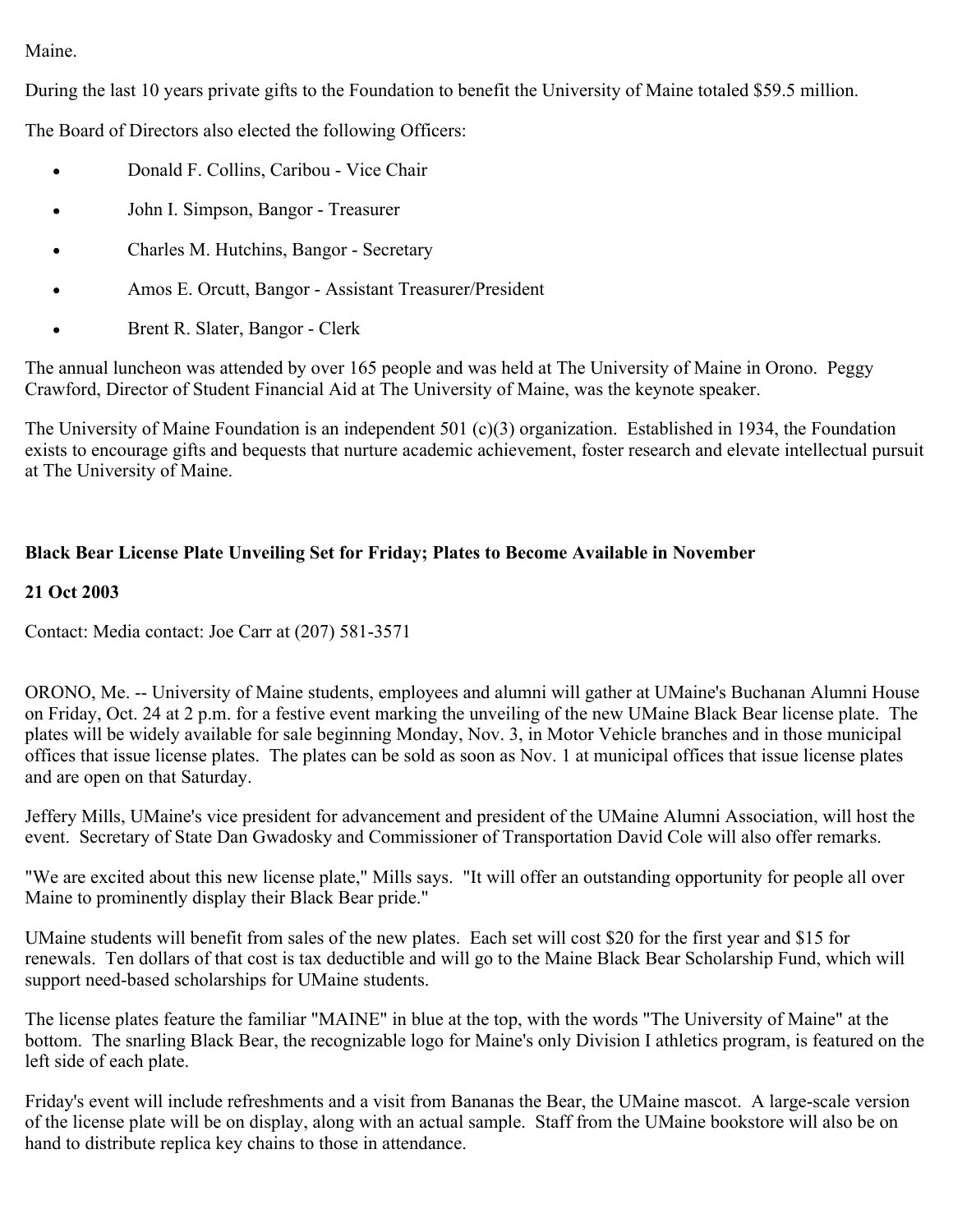## **UMaine to Co-Host Conference on Private Sector Business in Iraq; Speakers to Include Key Members of Iraqi Governing Council and Weinberger**

# **23 Oct 2003**

Contact: Media contact: Joe Carr at (207) 581-3571

ORONO, Me. -- An examination of business opportunities in a rebuilding, post-war Iraq will highlight the agenda of a Nov. 13 conference, "Doing Business in Iraq: the Private Sector." The conference, which will be held at Black Point Inn in Scarborough, Me., is co-sponsored by the University of Maine College of Business, Public Policy and Health, the college's William S. Cohen Center for International Policy and Commerce and the U.S.-Iraq Business Alliance.

The latter organization, which includes representation from some 40 Fortune 500 companies, works to foster private sector investment in the reconstruction of Iraq and to promote trade between Iraq and the U.S.

The Nov. 13 conference will be the first of the business school's annual Global Focus Series, which will promote highlevel discussion of pertinent issues related to international business.

"Now that the war is over and the Iraqi people are beginning to look toward a promising and prosperous economic future, this conference will be both timely and significant," says Daniel Innis, dean of the college. "There is a tremendous amount of work involved in helping Iraq rebuild its infrastructure and its economy. Through the discussions that we will have in November, we will help to identify the role that U.S. business interests can play in shaping Iraq's future."

Some 75-100 people are expected to attend the conference, which is aimed at business leaders from throughout the eastern U.S.

Dennis Sokol, chair of the American Hospital Group and chair of the Executive Committee of the U.S.-Iraq Business Alliance played a key role in organizing the conference.

"Business opportunities abound in Iraq," says Sokol, who recently returned from meetings in that country. "The time is right for major U.S. businesses to meet in one place to gain access to the most current information and thinking about ways in which the private sector can help Iraq rebuild while developing new business opportunities."

The program for the conference is in the final stages of development, but former U.S. Defense Secretary and U.S. Health, Education and Welfare Secretary Caspar Weinberger is confirmed as the lunchtime speaker. Two key members of the Iraqi Governing Council, Raja al-Khuzaai and Mahmoud Othman, will be featured as the evening keynote speakers. Othman, who has held various posts representing the Kurd ethnic group and al-Khuzaai, a Shia southern tribal leader who runs a maternity hospital in southern Iraq, will talk about the governing council, its role and the progress it is making in the effort to rebuild Iraq.

Other speakers will include John Shaw, deputy undersecretary of defense for international security, U.S. Defense Department; former Ambassador William Walker, who has served as a senior diplomat with the U.S. State Department; James Burrows, executive director of the U.S.-Iraq Business Alliance; Don DeMarino, chair of the National U.S. Arab Chamber of Commerce; Richard Greco Jr., special assistant to the secretary of defense for special projects, Office of Reconstruction and Humanitarian Assistance, U.S. Defense Department; and Ross Connelly, executive vice president and chief operating officer of the Overseas Private Investment Corp. (OPIC).

Subjects to be covered in discussions include infrastructure development opportunities in Iraq, privatization of the Iraqi oil sector, security, understanding the contracting process and dialogue on the priority sectors for development in Iraq.

"We envision a day that features the sharing of expertise and experience in these areas and more," Innis says. "The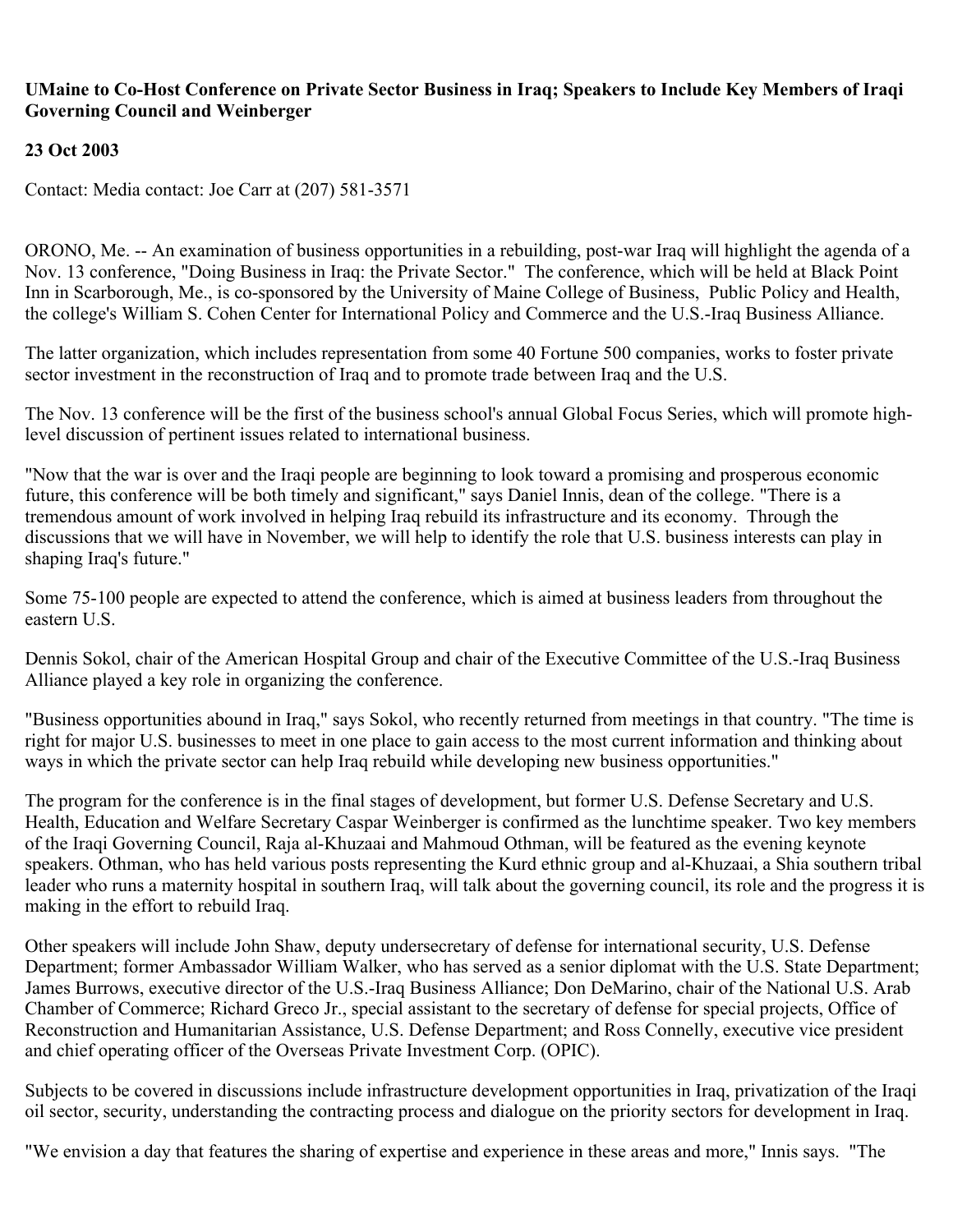opportunities are there and we are excited about taking a leading role in facilitating discussions that will serve to benefit the people of Iraq, the business climate in Iraq and U.S. business interests well into the future. A prosperous Iraq with a strong business environment is critical to stability in the Middle East."

For registration information, call the College of Business, Public Policy and Health at (207) 581-1968. The conference registration fee will be \$850. Proceeds will support the college's activities and help to defray the costs for planning future presentations in the Global Focus Series.

# **Winter Parking Ban to Take Effect**

# **23 Oct 2003**

Contact: Media contact: Joe Carr at (207) 581-3571

ORONO -- The University of Maine's winter overnight parking ban will be in effect from Nov. 1, 2003 through May 1, 2004, according to the UMaine Parking Services Office.

Faculty, staff, commuter, perimeter and visitor parking areas are closed to overnight parking during this period every year. No vehicles may be parked in these lots between midnight and 6 a.m.

The Hilltop Lot and Nutting Lot commuter areas and the north end of the perimeter area of the Steam Plant Lot are available for faculty, staff, commuter students and visitors who have a short-term need to park their vehicles overnight. To use these lots, vehicle owners must obtain an overnight permit from the Student Service Center in the Memorial Union or at the Public Safety Building during evening hours and on weekends.

Those with questions should either consult a parking map or call the Parking Services Office at 581-4047.

Vehicle owners are urged to consult the Parking Services's website (http://www.umaine.edu/parking) for updates related to parking, snow removal and lot closings.

# **Culturefest 2003 at UMaine Nov. 8**

# **23 Oct 2003**

Contact: Media contact: Joe Carr at (207) 581-3571

ORONO -- The 2003 edition of Culturefest, the University of Maine's annual celebration of cultural diversity, is set for Saturday, Nov. 8 from 10 a.m.-3 p.m. in the UMaine Field House. Culturefest activities are designed to promote understanding and to provide the community with opportunities to sample and enjoy the many cultures represented at UMaine.

This year Culturefest will include cultural exhibits displaying posters, maps, videos, music, art, clothing, games, etc.; an international food court where students will sell homemade food; a style show featuring students modeling traditional clothing; a talent show including performances of song, dance, and various other demonstrations; and a children's exhibit with activities.

The event is free and open to the public. This is the 16th annual Culturefest event that UMaine has held. For more information contact the UMaine Office of International Programs at 581-2905.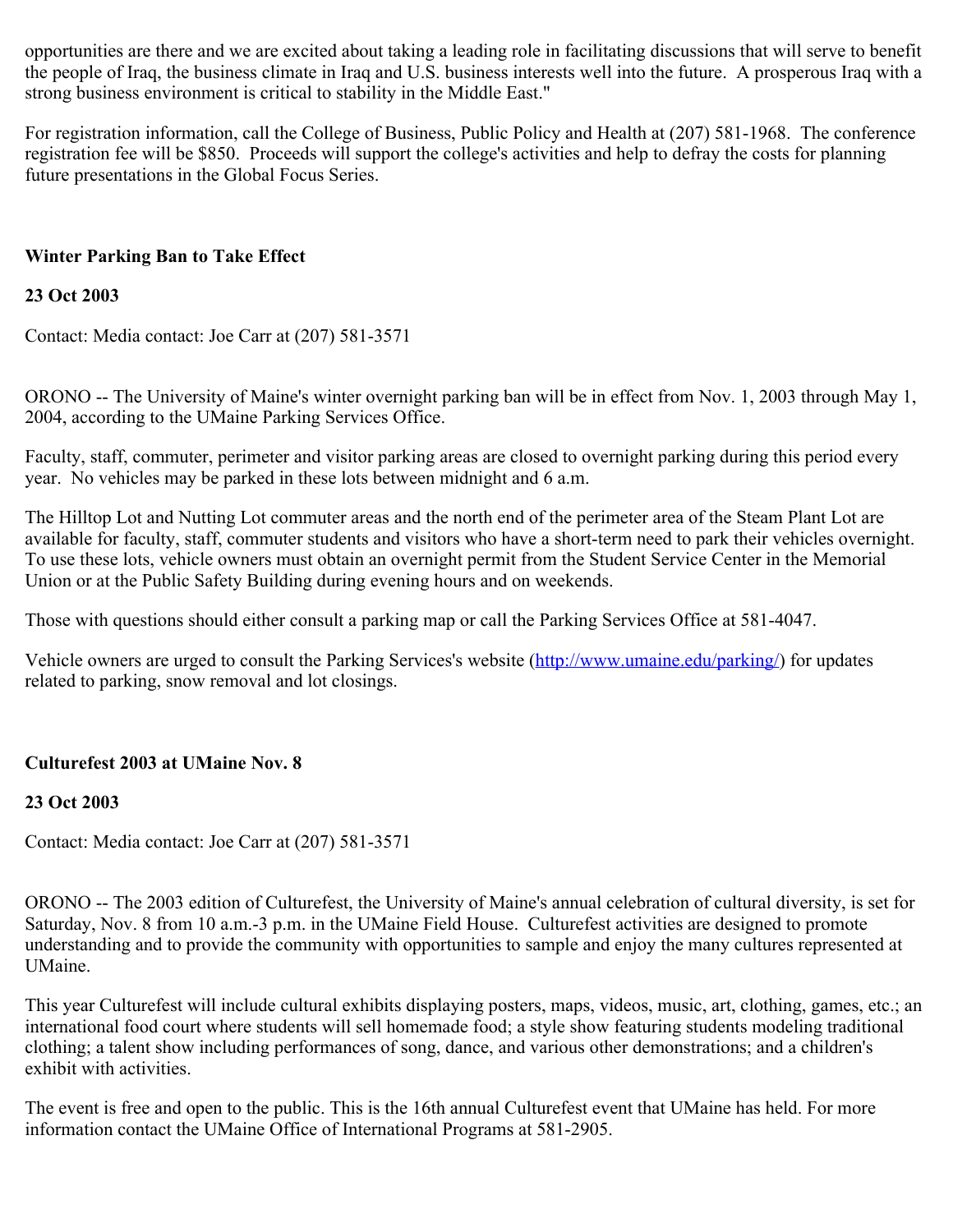### **Sustainable Agriculture Grants Available**

## **24 Oct 2003**

Contact: Media contact: Richard Kersbergen, Extension Educator, 207-342-5971 or 800-287-1426 ORONO-- Are you a farmer with a great idea for a better way to grow a crop, market a product or engage members of your community in strengthening local agriculture? Would a little more time (or money) help you to follow up on that idea? If so, you may want to apply for a farmer/grower grant offered by the Northeast Sustainable Agriculture Research and Education program (NE-SARE). In 2003, 52 of 132 northeast region applicants were awarded a total of \$268,744. Individual awards ranged from \$1,555 to the maximum of \$10,000. The average grant was for \$5,200. In Maine, eight successful projects received 19 percent of the funds. In a farmer/grower grant proposal, farmers can request funds to pay themselves or employees for time spent on the project or to buy materials or rent equipment. Travel expenses, telephone, postage and services such as soil testing or consulting are also fundable, if directly related to the project. However, these grants will not pay for normal operating expenses or for capital expenses, like buying land, tractors, machinery or improvements to buildings. According to Richard Kersbergen of University of Maine Cooperative Extension Waldo County office, farmer/grower grants are intended to generate information that lots of farmers can use. They are not meant to help an individual farmer develop something solely for their own benefit. This year at Maine's Farmer to Farmer Conference starting Oct. 31 in Bar Harbor, Maine, Dale Riggs from New York will talk about what makes a successful application. Dale has been hired by Northeast SARE to help coordinate the Farmer/Grower Grant Program. For details on the conference, check out the website*.* Says Bob Muth, a vegetable farmer in Williamstown, N.J., and a member of the Administrative Council of the Northeast SARE program: "These SARE grants are a great opportunity for farmers â€" unlike so many other programs, this one is really aimed at helping 'the little guy' solve problems." After testing their ideas, farmers are required to share the results. Funding is available for this outreach portion of a farmer's project. It doesn't have to be fancy â€" in most cases a field day, a newsletter article or a presentation at a grower meeting is adequate, says Kersbergen. Cooperative Extension personnel will provide assistance. Eligible farmers must be in the Northeast region that includes all of New England. Part time farmers can apply, but the operation must be engaged in commercial agriculture and sell products on a regular basis. Grant applications include a budget sheet and six basic questions: 1. What do you want to do? 2. How will your project fit in with your farm operation? 3. What will your methods be? 4. How ill you measure your results? 5. How ill the results of your project help farmers in the Northeast? 6. What is your outreach plan? Many of last year's successful applicants worked with local Extension or other agency personnel on their proposals to think about the techniques they would use and how they would document their findings. Extension staff members are also listed as collaborators on many projects. Farmers are not expected to replicate scientific research. They are expected to have clear goals that relate to sustainable agriculture, a good plan of action and a commitment to document what happens and share those results. For more information, or to get an application form, visit the website, or call Rick Kersbergen at the University of Maine, Cooperative Extension, Waldo County office, 1-800-287-1426 (in Maine) or 207-342-5971. A list of all previous grants is available at [www.sare.org](http://www.sare.org/). Some successful projects are below. Maine and Maryland A farmer in Maine is working to start a local farmers' market. A group of farmers is looking to build local markets for their farm products, another is building a portable sheep milking parlor, and someone else is developing a marketing plan for organic yogurt. In Maryland, one project will assess how much value is added to pork by offering a pastured, additive-free product, and another is looking at the different grazing strategies to decrease internal sheep parasites. Massachusetts and New Hampshire Farmer/grower grants are supporting the study of scallop aquaculture; the selection of heirloom tomato varieties for disease resistance; and a comparison of a flex-tine harrow, a star-hoe and more traditional implements for weed control in vegetables and berries. New Hampshire's projects are looking at ways to reclaim pasture for fruit and maple production, as well as the development of a handbook explaining safe and creative ways of selling dairy products at farmers' markets. New Jersey and New York Farmers are studying different notill covers in blueberries and developing a mobile poultry processing unit that will serve a consortium of producers. New York farmers are trying compost mounds for no-till pumpkins, vinegar as an herbicide in garlic and conversion of an Allis-Chalmers G tractor to electric power. In Rhode Island, work will be done to test vegetables from Nigeria and to develop a database of seed sources. Vermont Vermont farmers are determining the cost of producing fuel from waste vegetable oil to heat a greenhouse, evaluating the suitability of hardy grape cultivars developed in the upper Midwest and comparing different methods of sweet corn transplanting to see which is most economical.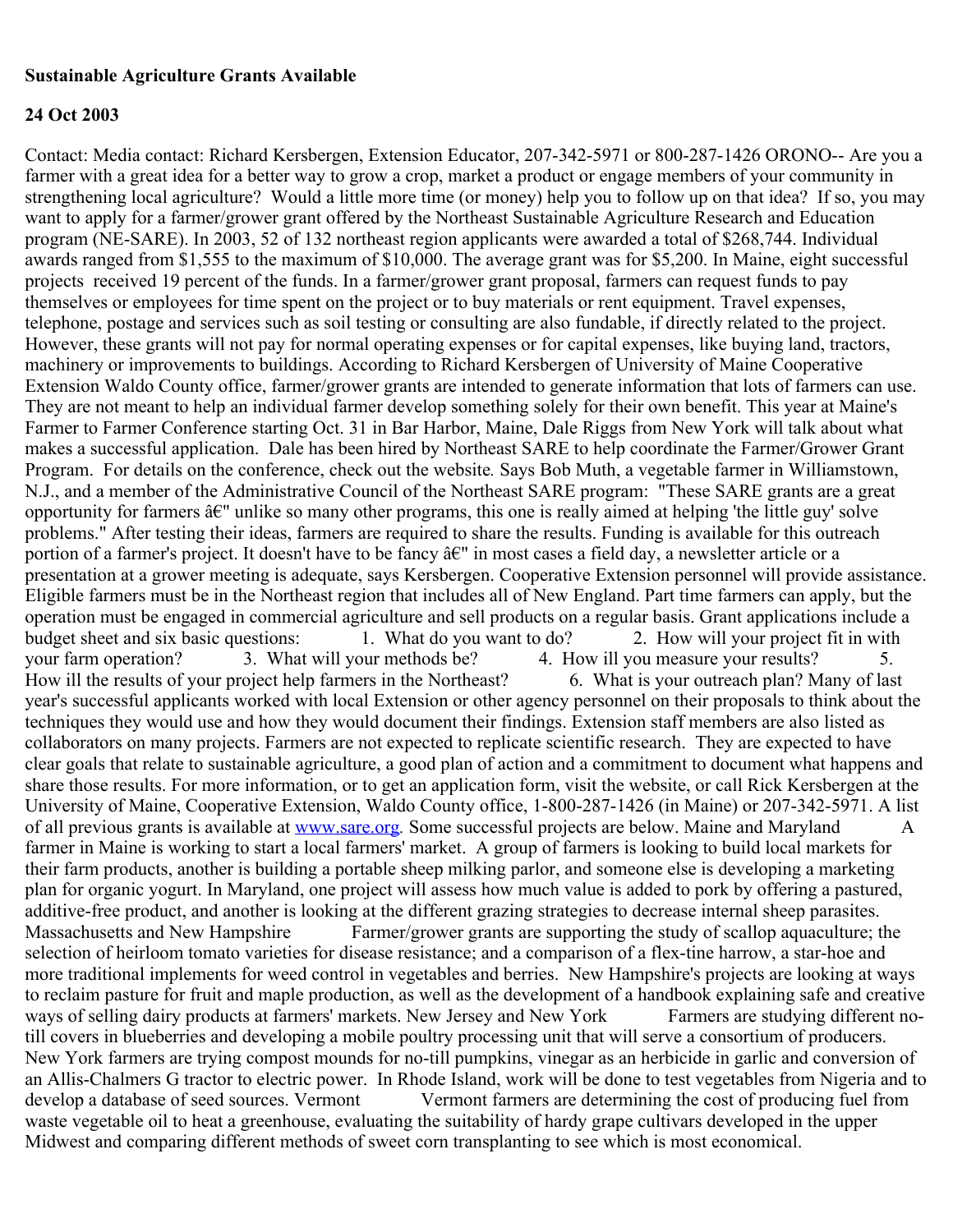# **New Art Exhibitions Set for Carnegie Hall**

### **08 Oct 2003**

Contact: Media contact: Joe Carr at (207) 581-3571

ORONO -- Two new art exhibitions will open at the University of Maine's Carnegie Hall on Oct. 17. The shows, which include drawings and paintings, will continue through Dec. 1.

"In the City -- States of Mind", the drawings of New York artist Robert Birmelin will be on display in the Carnegie Gallery. Birmelin's drawings are powerful encounters with the emotional and physical intensity of urban space and experience. Birmelin's work can be found in more than 40 public public collections including New York's Metropolitan Museum of Art and Museum of Modern Art, and the Hirshorn Museum. He has received numerous grants and awards from such organizations as The American Academy in Rome, The National Endowment for the Arts, The Louis Comfort Tiffany Foundation and the American Institute of Arts & Letters. Birmelin will visit UMaine on Tuesday, Oct. 21 to give a slide presentation and lecture on his work. The Oct. 21 event will be held at 7 p.m. in Room 100 Nutting Hall.

The 1938 Gallery in Carnegie Hall will feature "Northern Observations," an exhibition of the paintings of Nina Jerome and Ed Nadeau. Jerome's images are observations of familiar surroundings, of intimate places visited and understood over long periods of time. Nadeau's paintings are observations on growing up in Maine.

An opening reception for both shows is scheduled for Friday, Oct. 17 from 5-7 p.m. in Carnegie Hall.

## **Cooperative Extension Organizes Goat and Sheep Auction for Saturday**

### **09 Oct 2003**

Contact: Media contact: Joe Carr at (207) 581-3571

ORONO -- University of Maine Cooperative Extension, working with staff from the Maine Dept. of Agriculture and the federal agency Resource Conservation and Development, has organized a goat and sheep auction for Saturday, Oct. 11 in Corinth.

The auction, which is intended to connect producers with new ethnic consumer markets in Maine, will begin at 10 a.m. at the Tilton auction facility on Puddle Dock Road, just off Route 43. The auction will be preceded by an educational session about how the event will work.

More than 150 consigned animals will be auctioned. This is believed by organizers to be the first auction of its kind in Maine.

### **UMaine Maryann Hartman Award Winners Announced**

### **10 Oct 2003**

Contact: Media contact: Joe Carr at (207) 581-3571

ORONO -- Noted scientist and teacher Joyce Longcore identified fungi responsible for a world-wide depletion of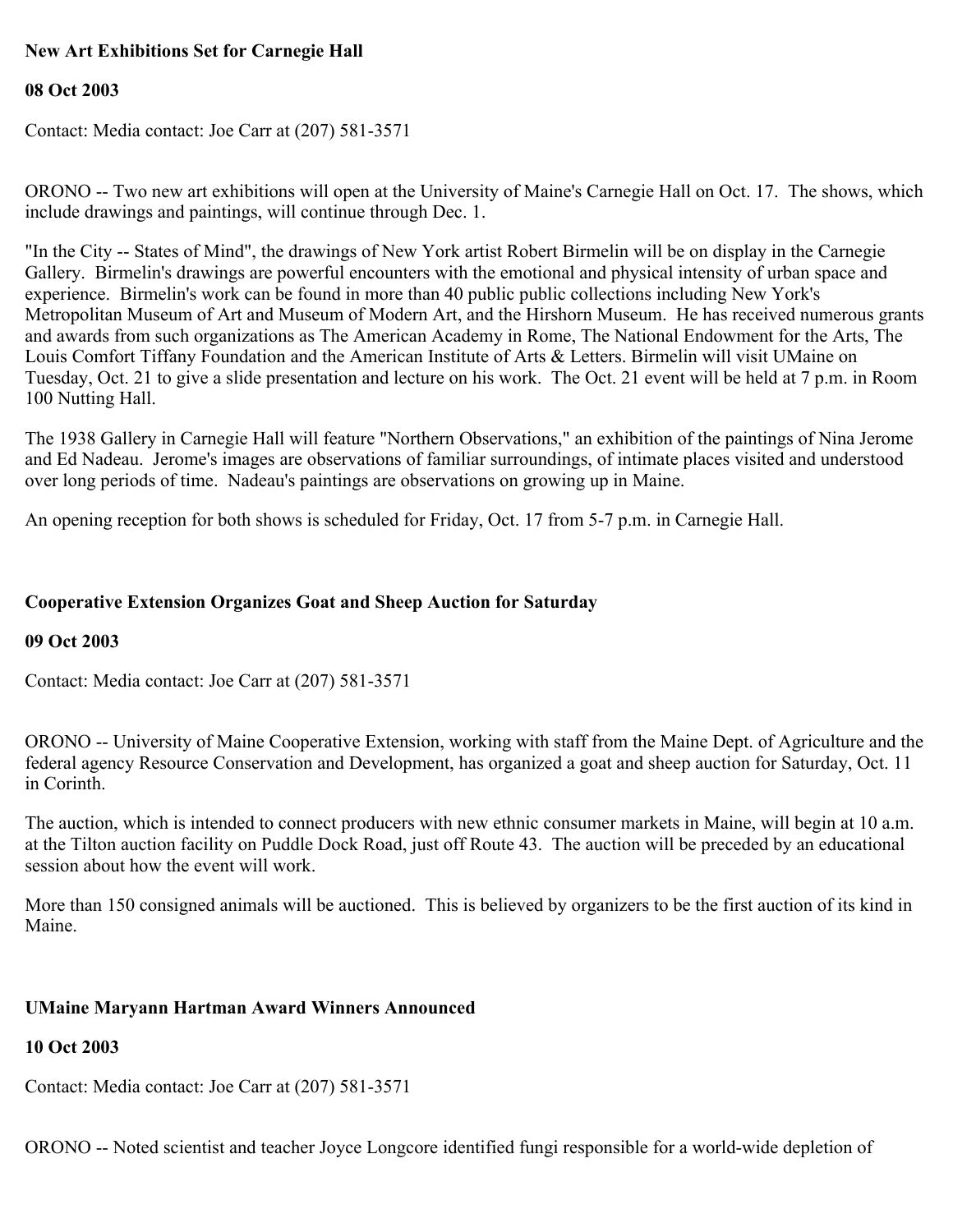amphibians. Dahlov Ipcar began her artist career as a WPA muralist and later wrote and illustrated over thirty children's books. Mother of six, Lillian O'Brien is a state legislator and a town councilor who has worked for over 40 years to improve the lives of battered women, unemployed millworkers, and Somali immigrants, among others. Each will receive the University of Maine's Maryann Hartman Award for Maine women of achievement on Thursday, Oct. 23, in a ceremony beginning at 5 p.m.. They will be joined by Mallory Cyr, a civil rights and disabilities rights activist, who will receive the third annual Young Women's Social Justice Award. Sponsored by the UMaine Women in the Curriculum and Women's Studies Program, this year for the first time the ceremony will take place in Buchanan Alumni House on College Ave. in Orono.

Ann Schonberger, director of the Women in the Curriculum and Women's Studies Program, comments that although the award ceremony is 18 years old and over 50 women have received the award." The job of choosing just three awardees each year becomes increasingly challenging," says Ann Schonberger, director of the Women in the Curriculum and Women's Studies Program who noted that more than 50 women have been honored in the program's 18 years. "It seems the more Maine women are recognized, the more phenomenal Maine women there are to honor."

Cyr, a first-year student at the University of Maine at Farmington, is from Sabbatus. She was actively engaged in social justice and civil rights work for all her four years at Oak Hill High School. Cyr has drawn from her experience with a chronic health condition, microvillious inclusion disease, to speak out for institutional practices that are respectful and responsive to the needs of all youth. She has worked with teachers, as well as medical personnel and social service professionals to improve access for all individuals with disabilities by enhancing access through architectural design, innovative health care delivery systems and education. In 2002 she was a founding member of the Youth Advisory Committee to the Maine Department of Human Services' Bureau of Health Children with Special Needs Program, the first in the country. In 2003 Cyr received the Oley Foundation Young Adult of the Year Award.

Dahlov Ipcar, from Georgetown, is a nationally recognized artist who has resided in Maine for most of her life. Best known for her colorful collage-style paintings featuring jungle and farm animals, she began her work painting murals for the WPA in Tennessee and Oklahoma. At the age of 21 she was the subject of a solo show at the Museum of Modern Art. She has also authored and illustrated 30 children's books, four young adult novels, and one book of adult fiction. Colby College, Bates College and the University of Maine at Farmington have recognized her with honorary degrees. In addition to many other honors she has received a Living Legacy Award from the Central Maine Agency on Aging and the 2002 Katahdin Award, a lifetime achievement award given in recognition of an outstanding body of work of children's literature in Maine. In October, 2002 Maine PBS featured her work in its Maine Masters series.

Joyce E. Longcore of Orono is a world-renowned chytrid expert. She was a nontraditional student who returned to graduate school and earned a Ph.D.after raising her family. While pursuing a master's degree, she discovered a new fungus which has since been named for her. This expertise in the isolation and characterization of aquatic fungi was called into service a few years ago when scientists began to notice a decline in the numbers of frogs in several pristine locations throughout the world. It was puzzling because there were no obvious pollution sources at the locations. However, Longcore was able to isolate and identify the fungus responsible for the widespread death and deformation of those amphibian populations.In her 15 years at the University of Maine she has established a culture collection that contains over 200 species of aquatic fungi, many of which are not available elsewhere. In addition to being a brilliant scientist, she is a gifted teacher who has passed along her love of science to others.

A member of both the Maine State House of Representatives and the Lewiston City Council, Lillian LaFontaine O'Brien is a constant advocate for women and children. Growing up during the depression in a family of nine, O'Brien went from high school to work in the local mills. With encouragement from teachers she became the first in her family to graduate from college and earned a master's degree in Community and Economic Development when in her fifties. A former elementary school teacher, she served as the first woman regional manager of the Welfare to Work Program. She co-founded the Abused Women's Advocacy Project and started a tenants' union. As a member of numerous boards and committees, including a women's health collective and the board of the YMCA, she has worked on behalf of women. Serving on the Governor's Advisory Committee for recommendations on mental health services for children and the University of Southern Maine Advisory Board for the Lewiston-Auburn Campus. O'Brien continues her many efforts to improve the lives of women. She has also helped to raise funds for displaced Millinocket mill workers and supported a project to empower Somali women through access to education.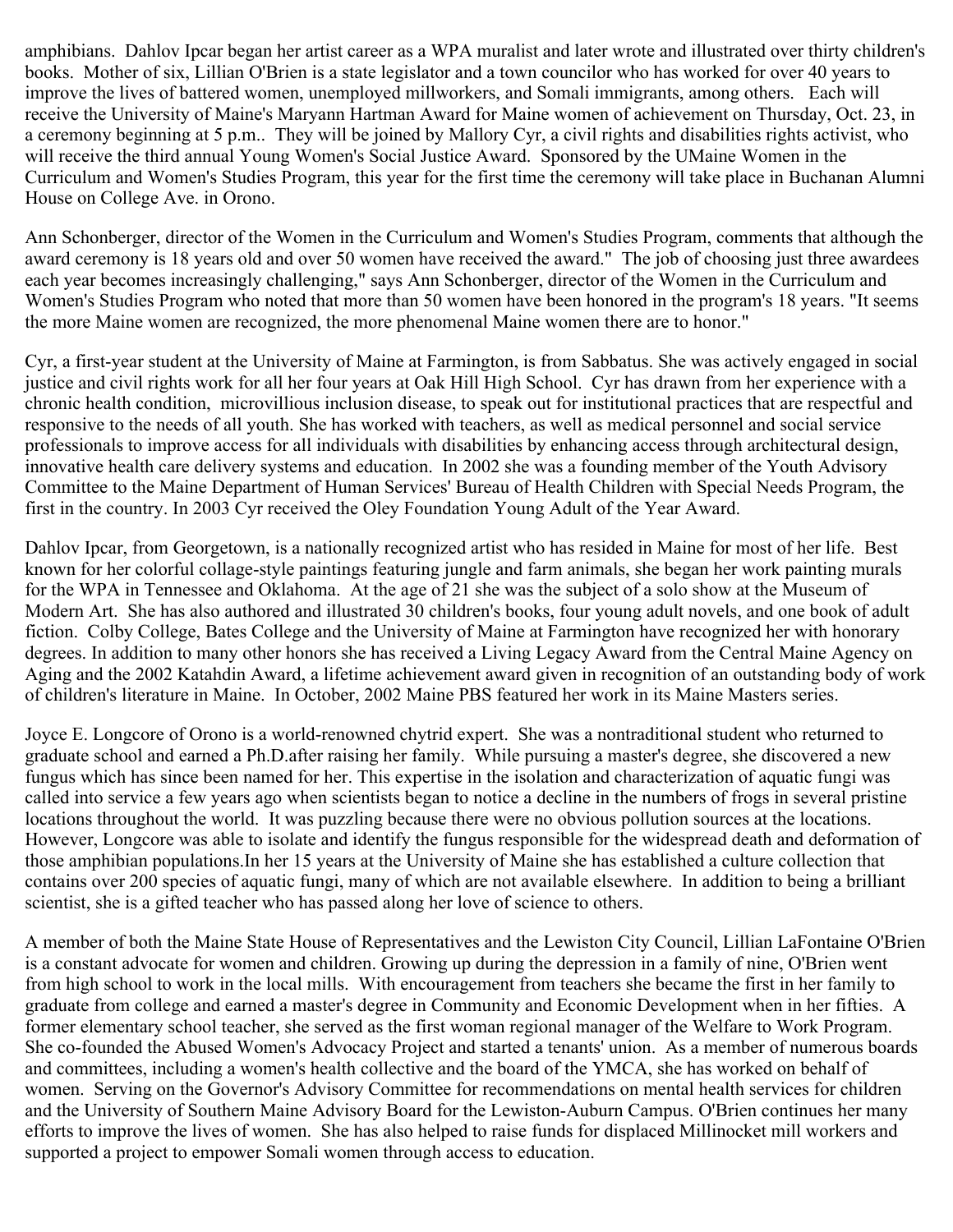The Oct. 23 ceremony is free and open to all but reservations are encouraged. Please call the WIC office at 581-1228, [e-mail](mailto:Angela.Olson@umit.maine.edu), or visit the office at 101 Fernald Hall.

## **UMaine Students to Participate in Portland Marketing Forum**

### **10 Oct 2003**

Contact: Media contact: Joe Carr at (207) 581-3571 ORONO -- A group of approximately 45 University of Maine students -- all but five of them undergraduate business majors -- will travel to Portland on Friday, Oct. 17 for a Portland Marketing Association (PMA) forum "Understanding the Value of Market Research." This is the first event sponsored by the PMA, which is Maine's first professional chapter of the American Marketing Association. The state's only other chapter is UMaine's student chapter of AMA organization. Prof. Harold Daniel from the Maine Business School faculty at UMaine has been involved in the development of the PMA. "This is a unique opportunity for students in this state having an interest in marketing to meet so many practitioners in the field with both statewide and national reputations." Daniel says. "I hope to build an ongoing relationship between the student chapter of AMA and PMA. The advantages for our students seeking internships in industry as well as future employment in marketing related positions are clear." Speakers at the event will include Rodney Cober from Burke Research in Cincinnati, Ohio; Judy Melanson from Chadwick, Martin, Bailey in Boston; Gretchen Kruysman, director of marketing for Thos. Moser; and Nathaniel Bowditch from the Maine Office of Tourism. Daniel and Cober were professional colleagues at Burke Research before Daniel joined the UMaine faculty. The forum will be held at Marriott at Sable Oaks in South Portland, from 8 a.m.-12 noon on Oct. 17. Registration cost for PMA members is \$35, \$45 for non-members and \$15 for students. More information, including online registration, is available on the PMA website.

## **Maine Folklife Center Publishes Abnaki Volume**

## **30 Sep 2003**

Contact: Media contact: Joe Carr at (207) 581-3571

ORONO -- "Katahdin: Wigwam's Tales of the Abnaki Tribe," a new volume of tales and legends based on Penobscot traditions, has been published by the Maine Folklife Center at the University of Maine. The 203-page book was written by the late Mary Alice Nelson, who was born on Indian Island in 1903. Known during the 20th century by her public entertainer persona "Molly Spotted Elk," Nelson began working on the book of her writings before World War II. Nelson's daughter donated these works to the Maine Folklife Center, where staff edited the stories and created the new book.

"This volume contributes to the efforts of Native leaders in Maine to education the public about their history and culture," says Pauleena MacDougall, associate director of the center. "It contributes to that effort by providing a resource for teachers and students. Additionally, the volume provides the most comprehensive Penobscot language dictionary by a Penobscot author to date."

The book, with a retail value of \$18, can be ordered through the Folklife Center at 5773 South Stevens Hall, University of Maine, Orono, ME 04469. Fax ((207) 581-1823), telephone ((207) 581-1891) and **e-mail** orders will be accepted. The book may also be ordered through the University of Maine Bookstore.

# **UMaine Receives Donation of Papermaking Equipment**

### **01 Oct 2003**

Contact: Media contact: Nick Houtman, Dept. of Public Affairs, 207-581-3777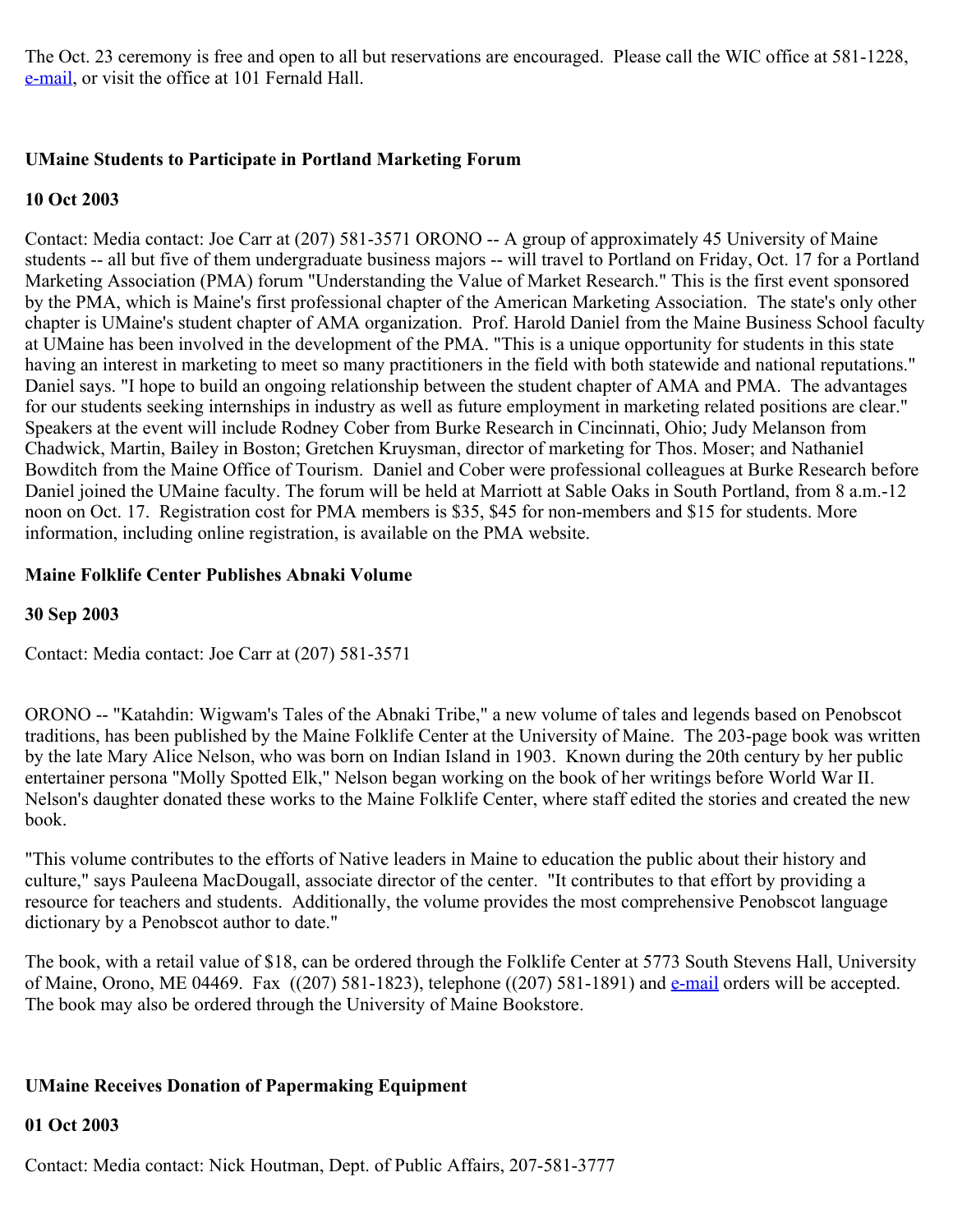ORONO, Maine -- The Pulp and Paper Process Development Center at the University of Maine has received a donation of papermaking equipment worth \$500,000. The machine -- a hot soft nip calendar -- came from the former Beloit Corporation Research and Development Center in Rockton, Ill.

The equipment is used to apply a finish to paper at the end of the production line, says Mike Bilodeau, center director at UMaine. It will be used for research by companies that work with the center to develop new papermaking methods.

Since UMaine lacks space for the equipment, the Brascam mill (the former Great Northern Paper mill) in Millinocket is storing it temporarily. Five tractor-trailers delivered the equipment to the mill this week. UMaine officials are discussing future arrangements for the machinery with Brascam officials.

# **Alumns Chip in to Paint and Repair Sigma Chi Heritage House**

### **02 Oct 2003**

Contact: Media contact: Joe Carr at (207) 581-3571

ORONO -- When University of Maine graduates who were members of Sigma Chi fraternity return to campus for Homecoming Oct. 3-5, they will have good reason to take pride in the appearance of their fraternity house. Located on College Ave. across from Chadbourne Hall, the house has received a facelift, largely due to the generous donations of a group of senior alumni.

The house had not been used by the fraternity for years so the fraternity allowed the university to take it over in 1999. Since then, it has been home to the university's development office. Current Sigma Chi members and graduates have continued to use the house for meetings and other activities. Last fall, many were on hand for the unearthing of a time capsule that had been buried for 50 years in front of the house.

Noting that the exterior of the building had fallen into disrepair, a group of the alumni offered to donate half the cost of sprucing up the building. UMaine matched that contribution and the house's facade has been repainted while other exterior repairs have been made.

"This group of alumni has been especially helpful and generous in their support of their alma mater," says Jeffery N. Mills, UMaine's vice president for advancement and president of the UMaine Alumni Association.

"Because of the generosity of these fraternity brothers, led by the efforts of Class of 1953 alum Frank Pickering, a winwin situation was created," says Scott Anchors, UMaine's director of Advancement/Development and the occupant of one of the building's offices. "These efforts make it possible for Sigma Chi Heritage House to continue to stand as a legacy to their affection for UMaine."

### **UMaine Police Charge Man with Animal Cruelty, Criminal Trespass**

### **02 Oct 2003**

Contact: Media contact: Joe Carr at (207) 581-3571

ORONO, Me. -- University of Maine police have charged William Diemer, 20, of Old Town, with misdemeanor cruelty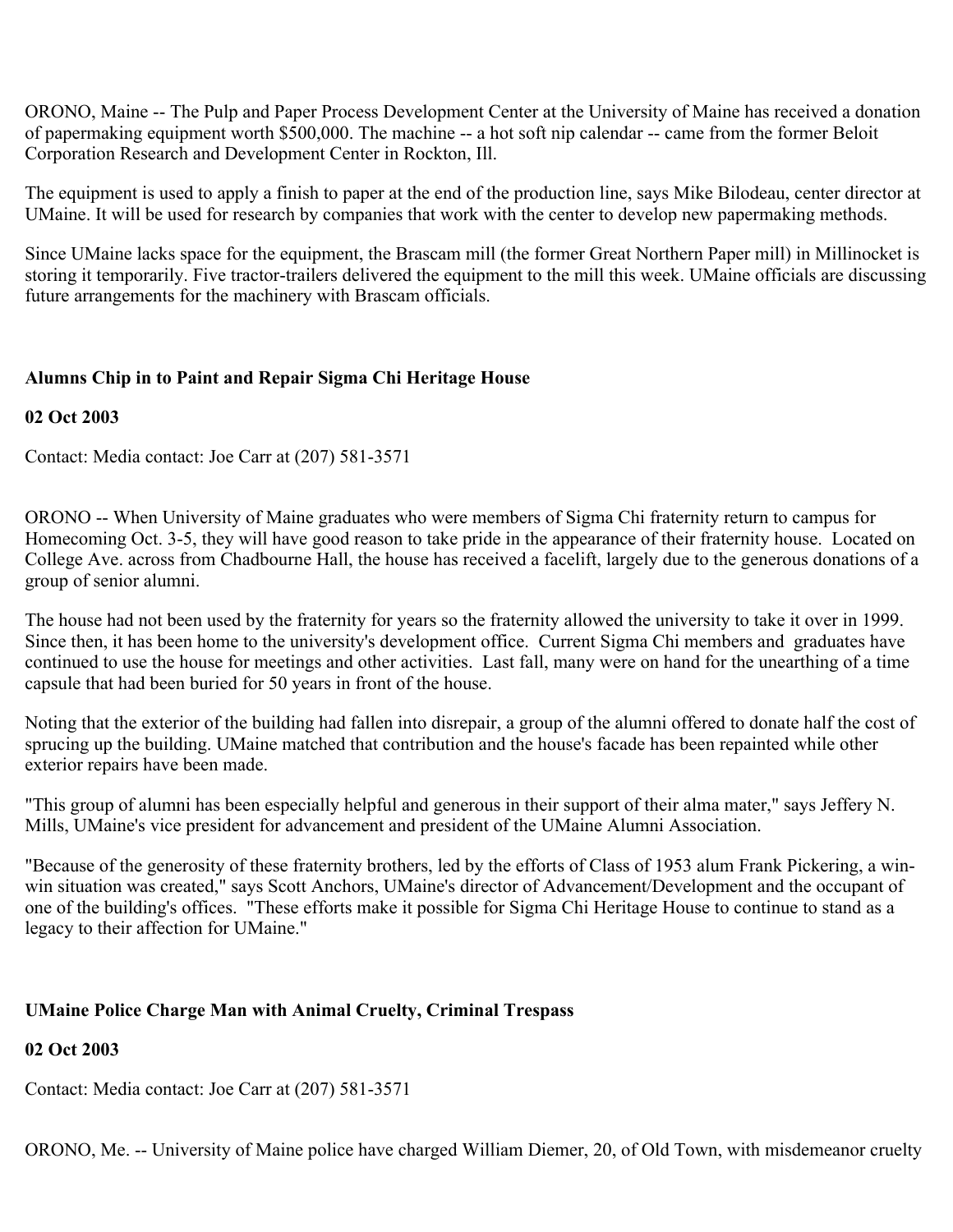to animals and misdemeanor criminal trespass. The charges follow an investigation into a Sept. 20 incident in the horse barn at UMaine's Witter Teaching and Research Center.

Police allege that Diemer, who is a UMaine student, is the person who was in the process of assaulting a horse on that evening when a farm staff member interrupted him. During the incident, the assailant's actions were captured by a digital surveillance camera. UMaine investigators have used those images as the basis of their investigation during the past 12 days.

The horse did not require medical treatment following the Sept. 20 incident.

There have been two instances in the past 14 months during which horses have been sexually assaulted and injured at the same UMaine facility. After the second incident, which occurred in May of this year, the security cameras were installed and security practices have been enhanced on the property, which is located off College Ave.

"We are continuing this investigation to determine whether we can prove a connection to the incidents of August 2002 and May 2003," says Chief Noel March, director of UMaine's Department of Public Safety.

March credits cooperation from area police agencies, farm staff members and others in the community with helping determine the identity of the person in the photographs.

## **UMaine Researchers, Chancellor Expand Research and Education Ties with Chile**

#### **02 Oct 2003**

Contact: Media Contact: Nick Houtman at (207) 581-3777

ORONO-- University of Maine wood composites researchers will take another step in developing international ties with a one-week visit starting October 4 to research laboratories and forest product companies in Chile. With federal government support from the Office of Naval Research (ONR), four wood scientists and engineers from the Advanced Engineered Wood Composites Center at UMaine will travel to Chile with Chancellor of the University of Maine System Joseph W. Westphal and Karen Boucias, director of international programs at UMaine.

"The purpose of this trip is to develop opportunities for student exchanges and joint research projects," says Steve Shaler, AEWC associate director. "Forest products is a big part of the economy in Chile. They sent a delegation here last spring, and we'll be touring their labs and meeting with university scientists and officials."

Chancellor Westphal has extensive foreign relations experience that will aid in the partnership. A former assistant secretary of the Army and acting secretary of the Army, he was sent by former Defense Secretary William S. Cohen to negotiate a bilateral agreement with the Chilean military.

"This exchange with Chile is a very exciting opportunity to expand research and commercialization opportunities with a new free market partner," said Westphal. "The collaboration will also provide the University of Maine with opportunities to expand into other areas of research such as climate change and natural resource management."

ONR provided a grant to cover the costs of the UMaine trip in an effort to link the best forest products research in the country with Chile. Joining UMaine researchers will be scientists from Washington State University.

The AEWC is building an international reputation for its laboratories and research initiatives, adds Shaler. In recent years, scientists have come to study at the AEWC from Australia, Sweden, Brazil, Denmark and France.

"These people could have gone anywhere in the world to study, but they chose to come here. It's a sign of the quality of our programs and of the ongoing global nature of technology research," he says.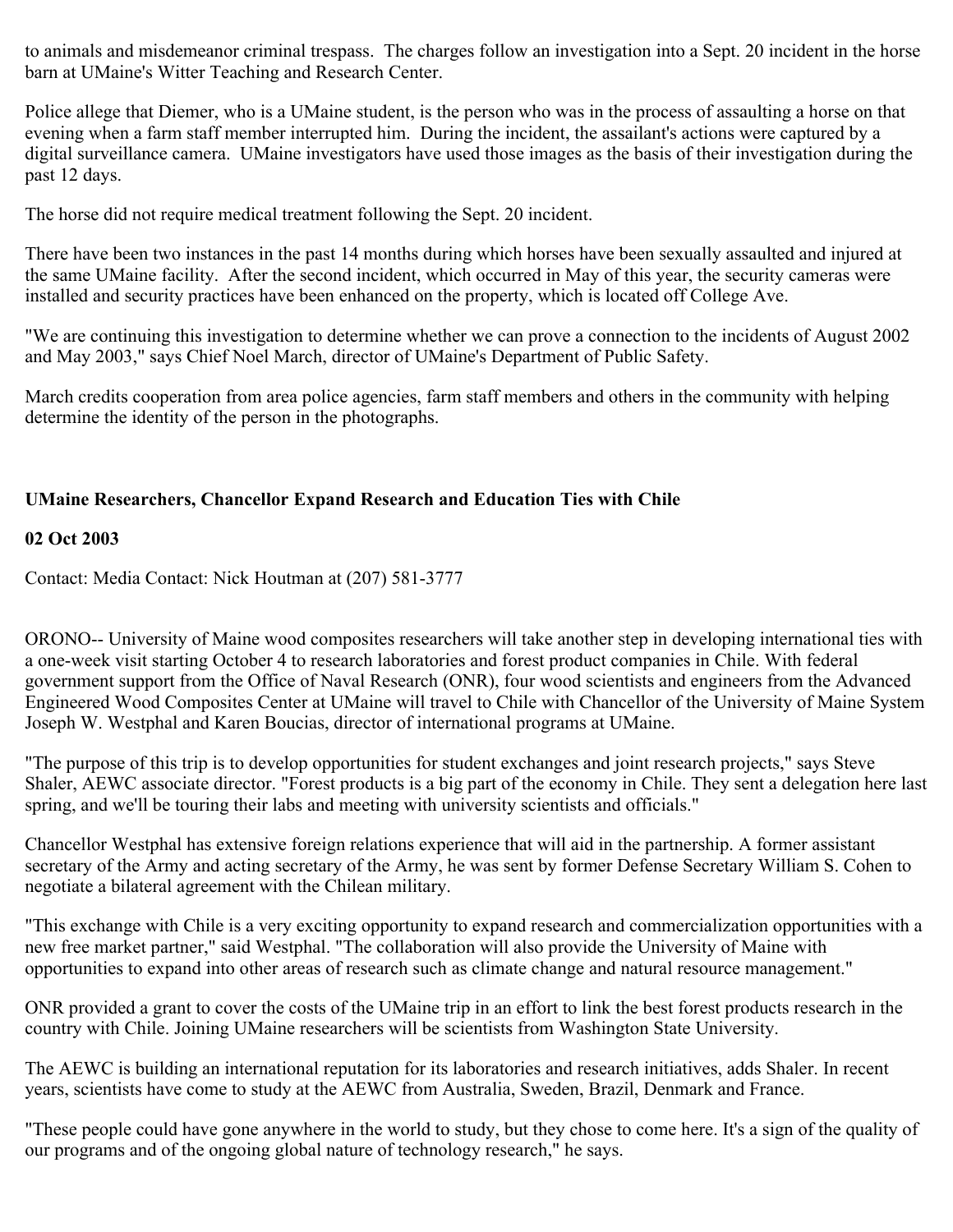AEWC staff participating in the trip will include Shaler; AEWC Director Habib Dagher; Douglas Gardener, professor of wood science and technology; and Roberto Lopez-Anido, a native of Argentina and assistant professor of civil engineering. They will fly to Santiago, Chile on Oct. 4 and return to Bangor on Oct. 11.

Meetings will be held on Oct. 6 and 7 at the Universidad de Chile and at the Universidad de Concepci

## **Richardson Lecture Coverage Details**

## **06 Oct 2003**

Contact: Media contact: Joe Carr at (207) 581-3571

ORONO -- New Mexico Gov. Bill Richardson will visit the University of Maine on Tuesday, Oct. 7 to deliver the inaugural talk in the Governor's Distinguished Lecture Series, a collaborative effort of the University of Maine and the Maine governor's office. A former U.S. Ambassador to the United Nations and U.S. Energy Secretary, Richardson will discuss "The United Nation, Iraq and the United States: Meeting the Challenge, Sharing the Burden." Maine Gov. John Baldacci, who served with Richardson in Congress, will introduce Richardson to the audience. The event is scheduled for 1 p.m. at the Maine Center for the Arts.

News organizations covering the event may find the following information useful:

- Reserved seating will be available for reporters in the last row of the lower section of the Hutchins Concert Hall.

- An audio/video mult box will be available at that location for news organizations that wish to have a recording of the event. The video will be fed from a UMaine camera located in the 12th row of seats.

- A news conference with Gov. Richardson and Gov. Baldacci will follow the talk. It will be held in the Bodwell Lounge, on the second floor of the Maine Center for the Arts. An audio mult box will be available at the news conference.

Doors will open at 12 p.m. As a sizeable crowd is expected, reporters and photographers are asked to attempt to arrive at the Maine Center for the Arts by 12:30.

# **UMaine Homecoming October 3-5**

# **24 Sep 2003**

Contact: Media contact: Joe Carr at (207) 581-3571; Bob Potts at (207) 581-1494

ORONO -- A variety of activities are planned for the University of Maine's annual Homecoming Weekend, scheduled for Oct. 3-5. Sponsored and organized by the University of Maine Alumni Association, Homecoming provides an opportunity for UMaine alums to return to campus during the beautiful fall season to renew acquaintances and enjoy all the UMaine has to offer.

Special events are scheduled throughout the weekend for reunion classes of 1973, 1978, 1983, 1988 and 1993.

Activities begin on Friday, Oct. 3, with registration starting at 3 p.m. at Buchanan Alumni House. A commemorative celebration in the renovated and expanded Memorial Union is scheduled for 1:30-3 p.m. Renowned chef Matt Kenney, from the Class of 1988, will be honored with the Alumni Association's Spirit of Maine Achievement Award in a ceremony beginning at 4 p.m. The University of Maine Sports Hall of Fame banquet and induction ceremony is scheduled for 6 p.m. at Wells Conference Center; the College of Engineering's 24th Edward T. Bryand Engineering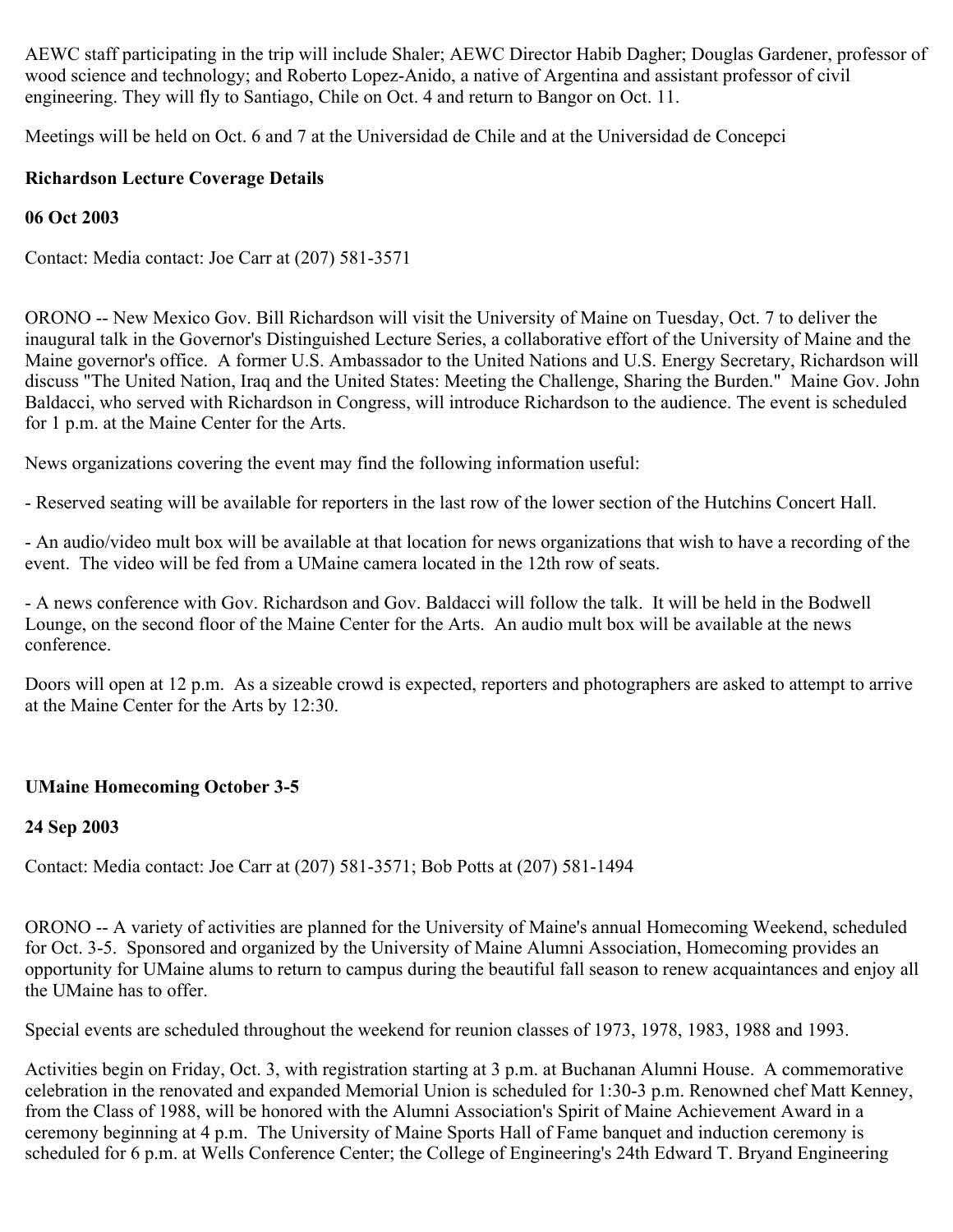Recognition Banquet is scheduled for the same time at Penobscot Valley Conference Club.

Saturday's events include the traditional highlight event, a football game (against Richmond) at 2 p.m. Other Saturday features are the dedication for the Winston E. Pullen Carriage House at 8:30 a.m., the opening ceremony for Edith Patch Hall at 9:30 a.m., the 100th anniversary Forestry Celebration for Forestry and Wildlife Alumni and Friends beginning at 5 p.m., the Black Bear hockey team's Blue/White intrasquad scrimmage at 7 p.m., and the alumni association's Homecoming Craft Fair and Food Cafe, from 10 a.m.-5 p.m. at the UMaine Field House.

The activities wind down on Sunday, when the craft fair continues from 10 a.m.-4 p.m. A full schedule of events is online at [http://www.mainealumni.com](http://www.mainealumni.com/).

## **William D. Johnson '56 To Be Awarded UMaine Cumberland County Alumni Chapter "Outstanding Alumni Award**

## **25 Sep 2003**

Contact: Media contact: Bob Potts (207) 581-2586 / 1 (800) 934-2586

ORONO & PORTLAND, ME ~ The Cumberland County Alumni Chapter of The University of Maine (CCAC) and The University of Maine Alumni Association are pleased to announce that William D. "Bill" Johnson '56 will be honored with the chapter's Outstanding Alumni Award during the CCAC Annual Meeting on October  $16<sub>th</sub>$ .

This award is given in to a local alumnus/ae in recognition of outstanding leadership and success in life, profession, business, and public service, and who reflects the high standards and vitality of The University of Maine.

Mr. Johnson retired from Mobil Oil in 1992 after 35 years of service. He currently serves as Mayor of the City of Saco. He has been actively involved in community activities such as a Trustee of the Portland Symphony Orchestra, Corporator of Southern Maine Medical Center, and Corporator of Saco-Biddeford Savings Bank. In Massachusetts, he served on the Masconomet Regional School Board in Boxford and the Board of Selectmen in Topsfield. He served three terms on the Saco, Maine, City Council where he was Saco Representative on the Shuttle Bus Transit Committee, Chair of the Budget Committee, and Chair of the School Liaison Committee. Mr. Johnson received his B.A. degree in Business and Economics from The University of Maine. He served twelve years on the Board of the Alumni Association, serving as both Board chair and as the Annual Alumni Fund Chair. He is currently an honorary member of the President's Development Council and a Trustee for the University of Maine System.

Carrie Kinne '82, President of CCAC said, *"We are very proud of Bill's accomplishments. He has had an extraordinary career and has been a true friend to both UMaine and many local communities. He is most deserving of this honor and we are pleased to present him with this award."*

Bill Johnson '56 will be honored at the CCAC Annual Meeting and Award Dinner on Thursday, October 16 at the Holiday Inn Portland West. Guest speaker will be UMaine's new Director of Athletics, Patrick Nero. To make a reservation, please call (207) 828-2327.

### **Cohen Papers Forum to Explore Media/Government Issues**

**25 Sep 2003**

Contact: Media contact: Joe Carr at (207) 581-3571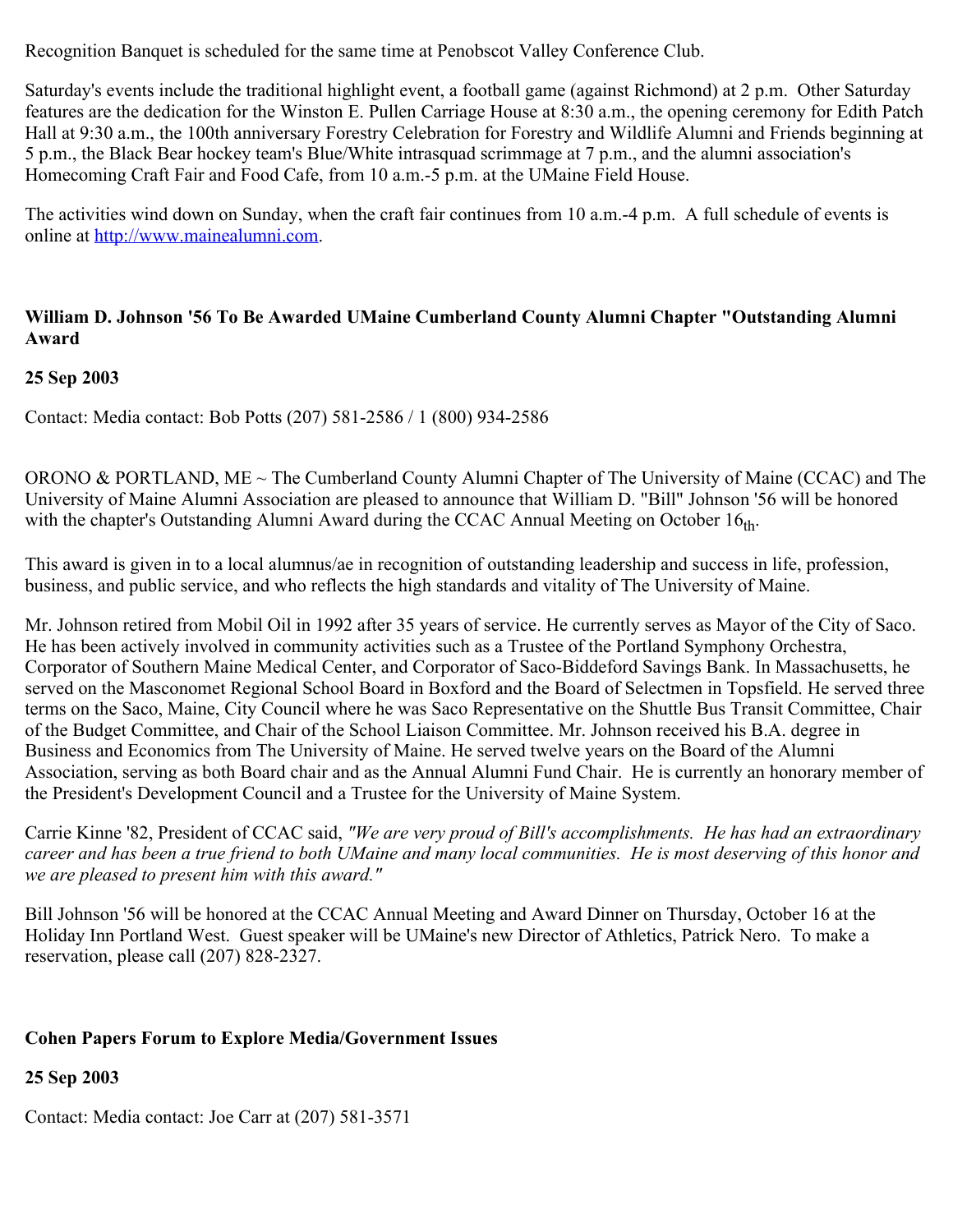ORONO, Me. -- Experts in media law, academics who specialize in the study of journalism and working reporters will gather at the University of Maine on Oct. 29 for an afternoon forum exploring current issues concerning the relationship between the media and government. "The Media Threatened? Protecting the Free Flow of Information," is scheduled for 1-4 p.m. in Minsky Recital Hall.

A William S. Cohen Papers Forum, presented by UMaine's Raymond H. Fogler Library, the session is intended to raise awareness of the diverse research material in the library's William S. Cohen Papers collection and to provide a forum for public discussion of current affairs based on Cohen's political career. It is anticipated that this will become an annual event.

As a member of Congress representing Maine's 2nd District 30 years ago, Cohen proposed a national shield law, which would have provided legal protection for journalists who were subpoenaed to disclose their sources. The Oct. 29 forum will use Cohen's interest in media privileges and related developments as the underpinnings for a discussion of current issues such as the Freedom of Information Act, the USA PATRIOT Act and embedded journalists covering military activities.

"The debate over confidential news sources, taken up by Cohen and other members of the House Judiciary Committee in 1973, continues," says Paige Lilly, UMaine's Cohen archivist and the lead organizer of the forum. "It's a complex issue with legal and societal implications affecting our interpretation of the Constitution."

The keynote address will be delivered by Stephen Bates of "The Wilson Quarterly." Bates is an attorney who has written widely about media and legal issues, and he was a lawyer in the Whitewater Office of Independent Counsel where he worked on litigation concerning a subpoena to ABC News. He will present his paper "The Reporter's Privilege: Then and Now." Bates' talk will be followed by three panel presentations: "The Role of the Citizen-Journalist in a Democratic Society" by Jane Kirtley, director of the Silha Center for the Study of Media Ethics and Law at the University of Minnesota; "The Prosecution's Point of View" by Stephen Higginson, an assistant U.S. Attorney from Louisiana who has litigated several relevant high-profile cases; and "From the Field," by Richard Dudman, an independent journalist who worked 31 years for the St. Louis Post-Dispatch. The forum will conclude with the four presenters engaging the audience in a discussion to be moderated by Shannon Martin of the UMaine Communication and Journalism faculty. A reception will follow.

In 1996, upon his retirement from the U.S. Senate, Cohen donated his papers to UMaine, where they are in the care of the Fogler Library's Special Collections Department. He later donated similar materials from his tenure as U.S. Secretary of Defense (1997-2001). UMaine's William S. Cohen Center for International Policy and Commerce, part of the university's College of Business, Public Policy and Health, was established shortly after the papers were donated. The Cohen Center and Fogler Library work together in planning for the preservation and use of the Cohen papers.

There is no charge to attend the forum, but space is limited. Participants are encouraged to register before Oct. 17 by calling  $581-2665$  or  $e$ -mail.

# **Sandy Ives Set for Museum Brown Bag Lecture Oct. 1**

**25 Sep 2003**

Contact: Media contact: Joe Carr at (207) 581-3571

ORONO -- Edward "Sandy" Ives, who retired from the University of Maine in 1999 after 44 years on the faculty, first in English and later in anthropology, will be the presenter at UMaine's Page Farm and Home Museum's next brown bag lecture. The talk is scheduled for Wednesday, Oct. 1 at 12 noon.

The subject will be "The Poacher Reconsidered or How I Found a Man Named George Magoon While I Was Busy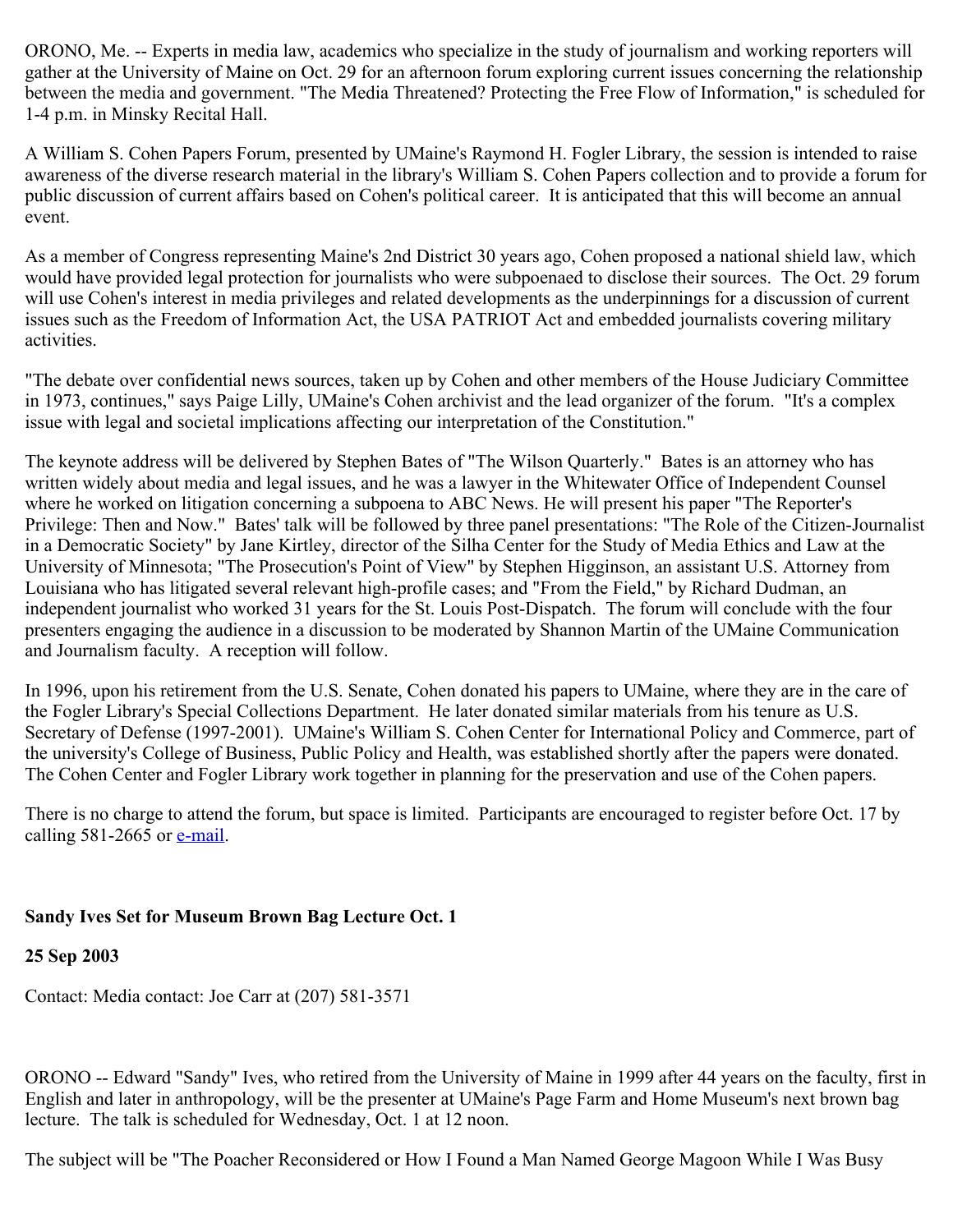Looking for Something Else: Serendipity Strikes Again." It is based on Ives' book "George Magoon and the Down-East Game Wars." Magoon was a well-known poacher and Ives' book explores the tension between local hunters and authorities attempting to impose and enforce game laws.

Those planning to attend can either bring lunch with them or order one from the museum. Lunches cost \$4.50 and must be ordered by Sept. 29. To order lunch or for more information about the event, call 581-4100.

Admission to the program is free.

# **New Mexico Governor Bill Richardson to Speak at UMaine Oct. 7**

# **29 Sep 2003**

Contact: Media contact: Joe Carr at (207) 581-3571

ORONO-- New Mexico Gov. Bill Richardson will visit the University of Maine on Tuesday, Oct. 7 to deliver the first installment in the Governor's Distinguished Lecture Series, a collaborative effort of UMaine and the Maine governor's office. For its inaugural presentation, the lecture series committee selected Richardson, a former U.S. Ambassador to the United Nations and former U.S. Secretary of Energy. He will deliver a talk entitled "The United Nations, Iraq and the United States: Meeting the Challenge, Sharing the Burden" at 1 p.m. at the Maine Center for the Arts. Governor John E. Baldacci, who served with Richardson in the U.S. Congress, will introduce Richardson at the Oct. 7 lecture.

"We intend for this to be an annual event, taking place in UMaine's fall semester," Baldacci says. "Each year we will invite a governor or former governor who has expertise in international policy and politics."

Admission to the lecture will be free and it will be open to the public with no advance ticketing required. Seating will be limited, so members of the public who plan to attend are encouraged to arrive early. Doors will open at noon.

Richardson is in high demand for speaking appearances around the U.S. His unique background and expertise qualify him to present relevant and informed talks on a variety of issues related to domestic and foreign policy.

"We look forward to Gov. Richardson's visit with great anticipation," says UMaine President Peter Hoff. "He is a public official of the highest stature and I am certain that his talk that will provoke serious thought and discourse about important issues. This is the type of opportunity that we strive to provide to members of the UMaine community and citizens of the state."

"At the U.N., Richardson addressed numerous difficult international negotiating challenges and crises including Iraq, Zaire, and Afghanistan, says UMaine Prof. Bahman Baktiari, chair of the lecture series committee and director of UMaine's International Affairs Program. "Because of this work, he has been nominated four times for the Nobel Peace Prize."

Richardson, who is serving his first term as governor of New Mexico, represented that state in Congress from 1983 to 1997. He was served in the U.N. post from 1997 to 1998 and was Energy Secretary under President Bill Clinton from 1998 to 2001. Richardson was recently named chair of the 2004 Democratic National Convention, which will be held in Boston.

"Whether it's 2008 or 2012 or further down the road, you have a limited number of national Democratic figures who you can imagine as serious contenders for presidential nomination or just simply as major national spokesmen," Norman Ornstein, an expert on politics and the presidency, told the Associated Press. "[Richardson] clearly fits into those categories."

*Note: Richardson and Baldacci will be available to reporters at a news conference immediately following the lecture. It*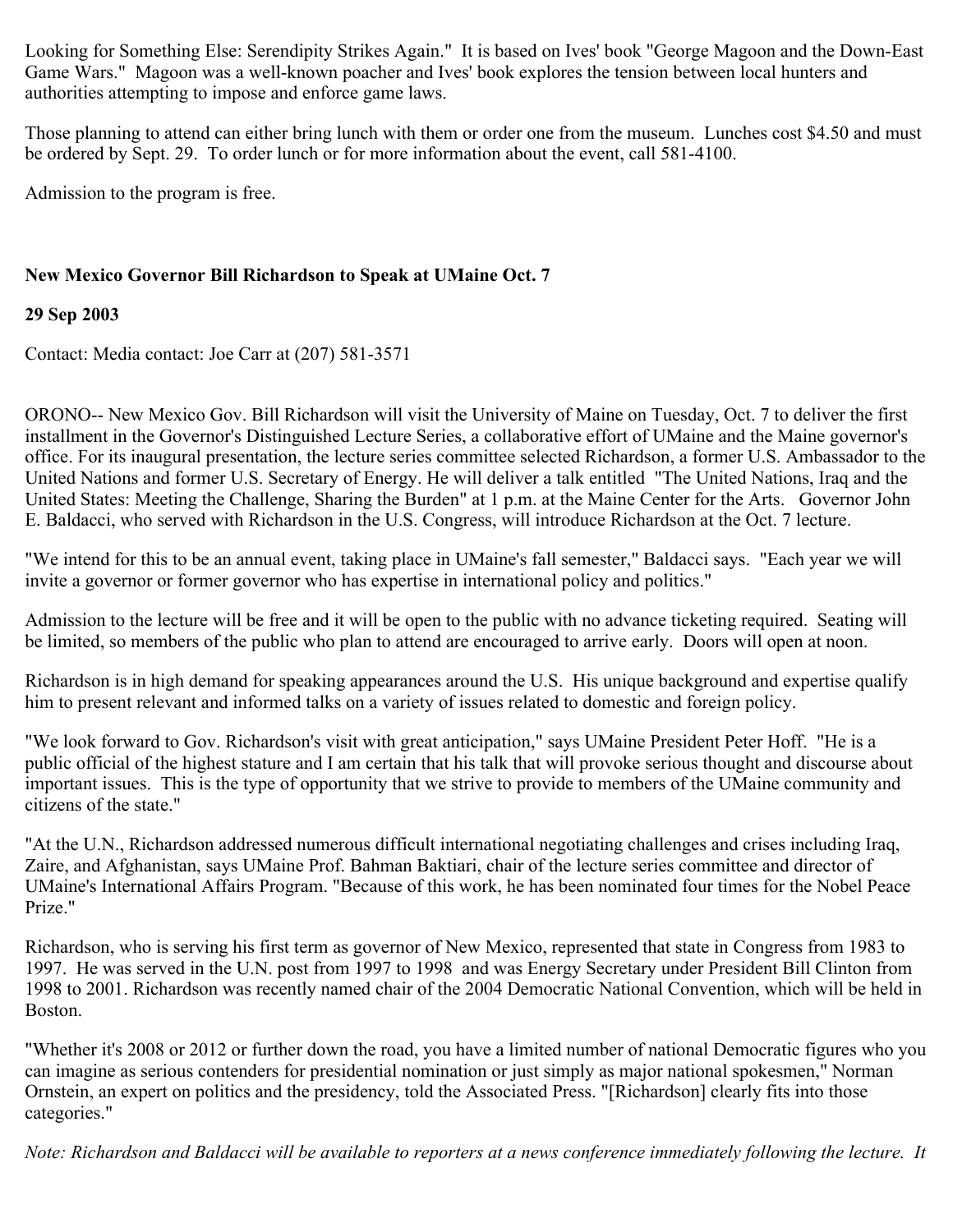# **Meave Leakey to Speak at UMaine Oct. 7**

# **17 Sep 2003**

Contact: Media contact: Joe Carr at (207) 581-3571

ORONO -- Renowned paleoanthropologist and zoologist Meave Leakey will present a lecture, "African Origins: Sole Survivors of a Diverse Past," at 7 p.m. on Tuesday, Oct. 7 at the University of Maine. The event is scheduled for Hutchins Concert Hall at the Maine Center for the Arts and is hosted by the Friends of the Hudson Museum and the Maine Center for the Arts.

Leakey, a native of England who is a research associate in the Paleontology Division of the National Museum of Kenya, was recently named a National Geographic "explorer in residence."

Meave Leakey and other members of her family have been among the primary practitioners of paleoanthropology since the beginning of the last century. Her in-laws, Louis and Mary Leakey, and her husband, Richard Leakey, are also among the best-known scientists in the field. Since 1968, much of the work conducted by Meave Leakey and others in her family has focused on Koobi Fora on the eastern shore of Kenya's Lake Turkana.

Known as the Turkana Basin Research Project, this work has yielded findings that have altered understanding of the origin of the human species. In 1999, Meave Leakey's research team discovered a 3.5 million-year-old skull from a hominid believed to be a human ancestor. This find cast doubts on the previous theory that the 3-million-year-old fossil, "Lucy," discovered in 1974, represented the only line of human ancestry. Leakey's revolutionary discovery opened the possibility that humans evolved from more than one species

"Meave Leakey represents and exciting school of thought in the field of paleoanthropology," says Gretchen Faulkner, acting director of UMaine's Hudson Museum. "She makes a persuasive case for the re-examination of long-held beliefs regarding the unilinear evolution of the human species."

Tickets to the lecture are free, but they must be obtained in advance from the Maine Center for the Arts box office. The telephone number is (207) 581-1755.

The lecture is supported by the Hudson Museum, the Hudson Museum Friends, Maine Center for the Arts, Anthropology Department, the Climate Change Institute, Women in the Curriculum, Office of the Dean of Student and Community Life, and Mr. and Mrs. Robert Williams.

# **Education Partnership Names Executive Director**

# **18 Sep 2003**

Contact: Media contact: Kay Hyatt at (207) 581-2761

ORONO-- A career Maine educator has been named to provide leadership and coordination for a regional collaboration working to improve teaching and learning at all levels. Owen P. Maurais, who recently retired as superintendent of Old Town Schools, will provide leadership and coordination for the Penobscot River Educational Partnership: A Professional Development Network, consisting of eight area school districts, a regional vocational/technical center and the University of Maine.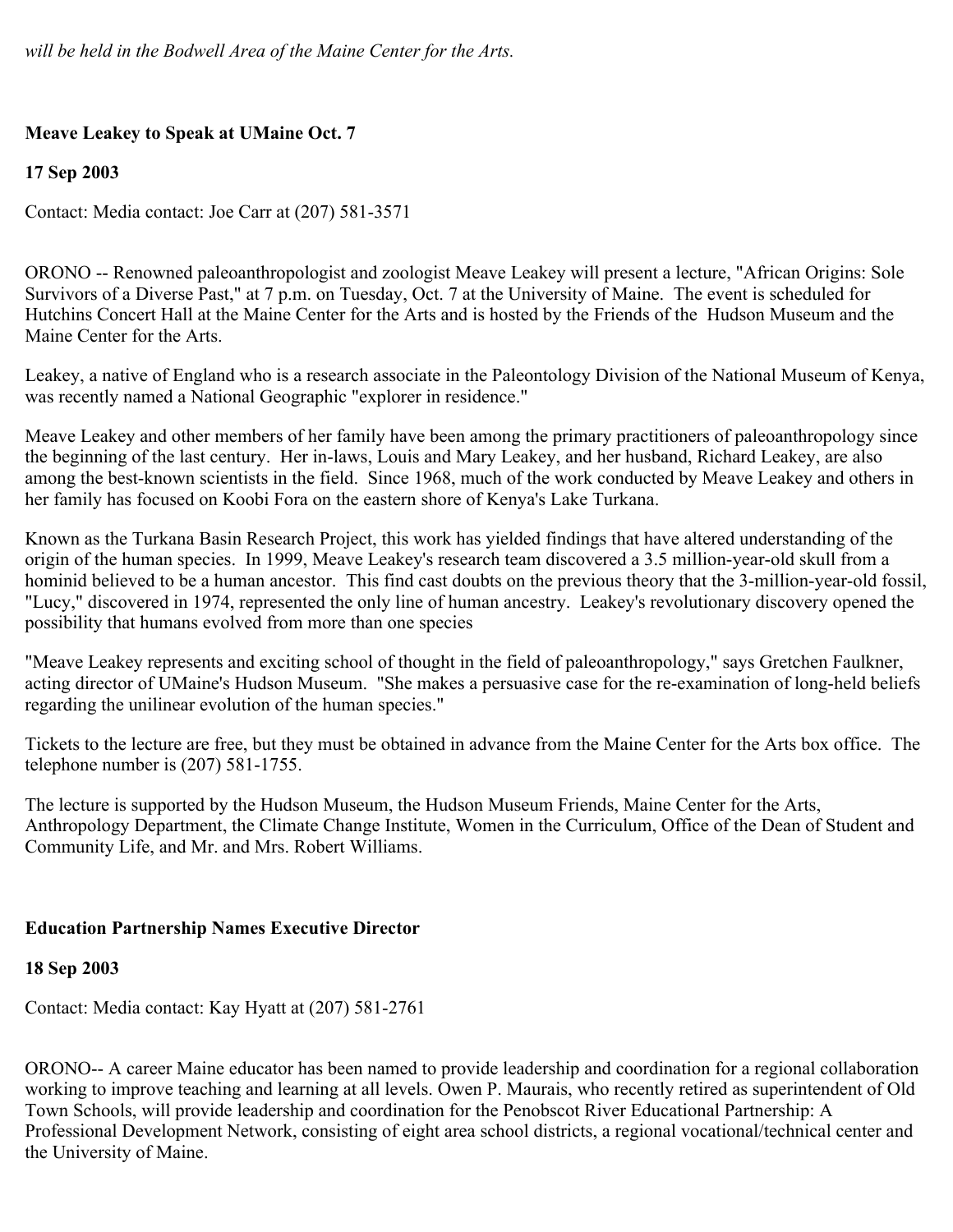Maurais has been active in the consortium since its beginnings in 1996 when a group of area superintendents formed a partnership to share and develop resources to address common needs and issues. About the same time, the UMaine College of Education and Human Development was redesigning its teacher preparation program, including on-going professional development for educators, in partnership with some of the same area schools. The two groups officially merged in 1999.

Successful collaboration is based on mutual needs, compatible missions and the belief that best work is done together, according to Maurais, who sees the partnership (PREP: PDN) becoming a statewide model.

Members of PREP: PDN include: Brewer, Bucksport, Union 90 (Alton, Bradley, Greenbush, Milford); Indian Island; Union 91 (Orrington/Orland); Old Town; SAD 22 (Hampden, Newburgh, Winterport); Union 87 (Orono, Veazie); United Technologies Center, Bangor; and UMaine.

"Owen's leadership experience and proven commitment to collaboration will be tremendous assets to the partnership," says Robert Cobb, 2003-04 chair of the PREP: PDN Executive Committee and dean of the UMaine College of Education and Human Development. "The university's formal partnerships and numerous initiatives with Old Town schools can be attributed in large part to Owen's philosophy of putting children first and providing the best teachers possible."

In the half-time position, Mauris will work on partnership development and communication, and be a resource connection between the university and public schools. He will provide support for two governing boards, comprised of partnership members -- the Steering Committee, which plans and implements new initiatives, and the Executive Committee, which has general oversight and fiscal responsibilities. And, he will keep PREP: PDN focused on the goals of its strategic plan and the resources needed to meet immediate and long-range challenges presented by state and federal regulations.

"Student assessment is a key concern of everyone in education," says Maurais, as districts face deadlines for compliance with the Maine Learning Results and the federal No Child Left Behind educational reform act. "We want the schools to benefit from shared experiences and move together in meeting expectation for getting good local assessments in place."

Staff development is also a primary issue, and the partnership will be critical in preparing teachers to form instruction and support students of all abilities, Maurais points out. Another challenge, he says, will be reaching out to parents and raising awareness about the meaning of performance-based standards and assessment. "Kids and parents must understand why students must become motivated and invested in building achievement skills," he explains.

Maurais earned bachelor's and graduate degrees in special education and educational administration at UMaine and a master's in business from Husson College.

He started his career as a special education teacher in Van Buren in 1972 and came to Old Town schools in 1974, where he initiated services for exceptional children and served as director of special education from 1979 to 1985. He became an administrator in the superintendent's office in 1985 and served in the top post from 1995 until retiring this summer.

The executive director's position is funded by the partnership, and the office is housed in Shibles Hall at UMaine. More information about PREP: PDN is available on the partnership's [website](http://www.preppdn.org/).

### **UMaine Engineer Serves on U.S. EPA Advisory Panel**

### **17 Sep 2003**

Contact: Media contact: Darrell Donahue, Dept. of Chemical and Biological Engineering, 207-581-2728; Nick Houtman, Dept. of Public Affairs, 207-581-3777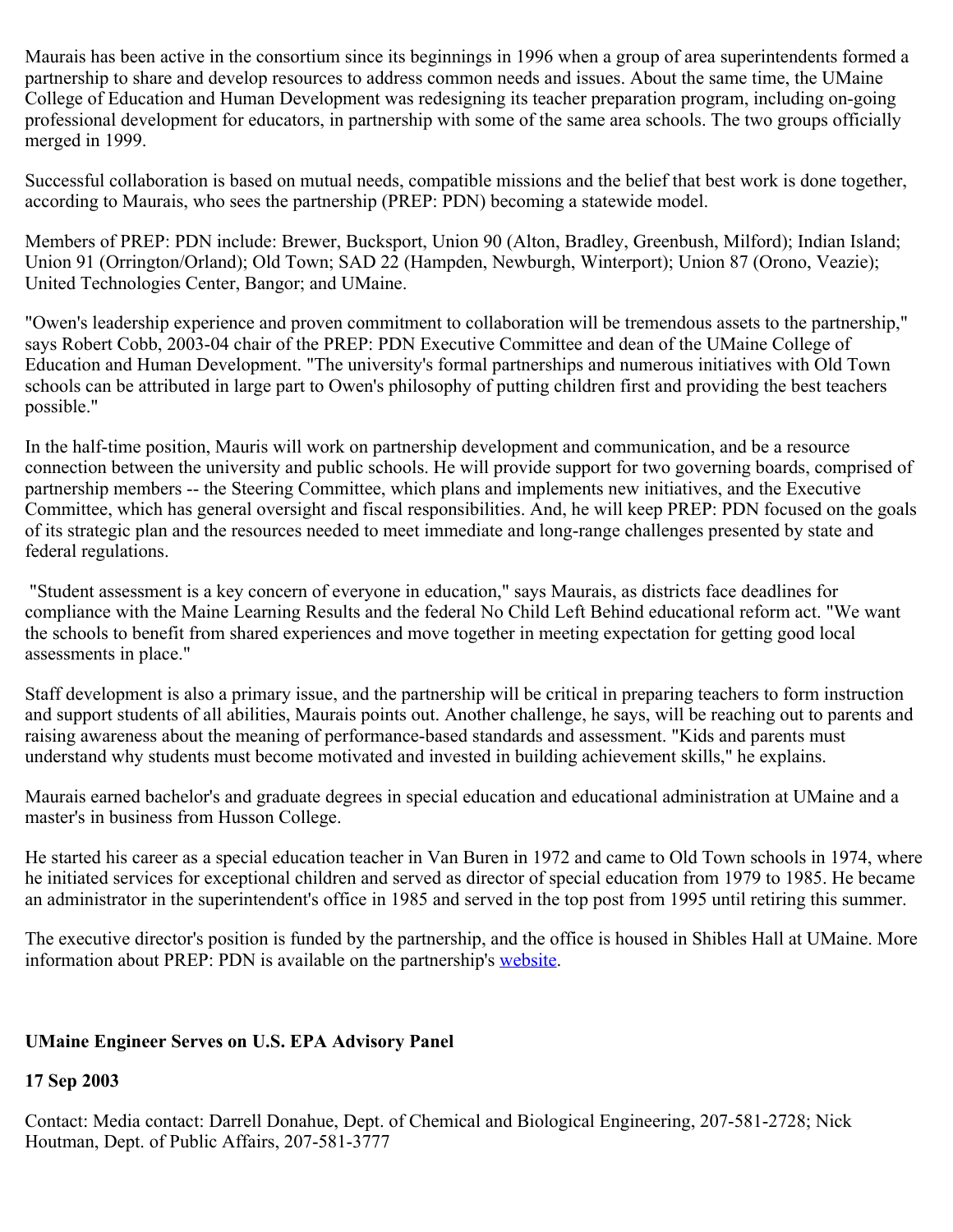ORONO-- Darrell Donahue of Old Town, associate professor in the Dept. of Chemical and Biological Engineering, is serving on a scientific advisory board consultation panel on computational toxicology for the U.S. Environmental Protection Agency. The 15-member board includes scientists from universities, environmental consulting firms, industry and government.

The group met in Washington D.C. Sept. 12 to review and comment on a draft framework plan to guide EPA computational toxicology research for the next five to eight years. The subject concerns exposure and response to potential toxic chemicals and microbial pathogens.

"Most of the comments focused on processes at the level of the cell. I took a more global view by talking about the human body," says Donahue.

Donahue has also served on a National Academy of Sciences panel on food safety. He has conducted research on the potential for microorganisms such as *e. coli* in food and drinking water to cause human illness.

Donahue uses computer models to study the relationship between exposure and illness. "If you get exposed to a toxic agent, what's the probability of receiving a dose? Considering dilution and biological processes in the body, what's the probability of a toxic endpoint?" he asks.

New information coming from molecular studies of genes and proteins will influence toxicology and the probability estimates of associated health risks, says Donahue. The goal of the EPA process is to increase the speed and accuracy of risk assessments that form the basis for environmental regulations.

## **Aubert Hall Open House Set for October 1**

### **17 Sep 2003**

Contact: Media contact: Nick Houtman, Dept. of Public Affairs, 207-581-3777

ORONO-- University of Maine faculty and students are moving this month into brightly renovated laboratories, offices and seminar classrooms in Aubert Hall. The public will have a chance to tour the new facilities during an open house celebration on October 1.

UMaine President Peter S. Hoff and Arthur Ellis, Director of the Chemistry Division of the National Science Foundation, will provide remarks at the event that begins at 4 p.m. in the Aubert Hall lobby facing the tree-lined Mall. Refreshments will be provided, and the renovated space is fully accessible to people with disabilities.

The Department of Chemistry is the principal occupant of Aubert Hall. The School of Marine Sciences also has two labs and administrative offices in the newly renovated third floor.

The renovations include new chemistry labs equipped with state-of-the-art ventilation hoods and bench top work spaces. Computational chemistry research and instructional space are in the center of the building while facilities that handle chemicals are at both ends. These "wet" chemistry labs are served by separate ventilation systems.

New graduate student offices are adjacent to the laboratories. Seminar rooms are in close proximity to offices and labs, and an ITV classroom provides access to faculty and guest lecturer presentations at remote locations.

Much of the department's research and instructional instrumentation, such as the nuclear magnetic resonance (NMR) spectrometers, liquid chromatography mass spectrometer (LCMS), gas chromatography-mass spectrometer (GCMS), and the Fourier transform-ion cyclotron resonance mass spectrometer, or FT-ICR, will be housed in the renovated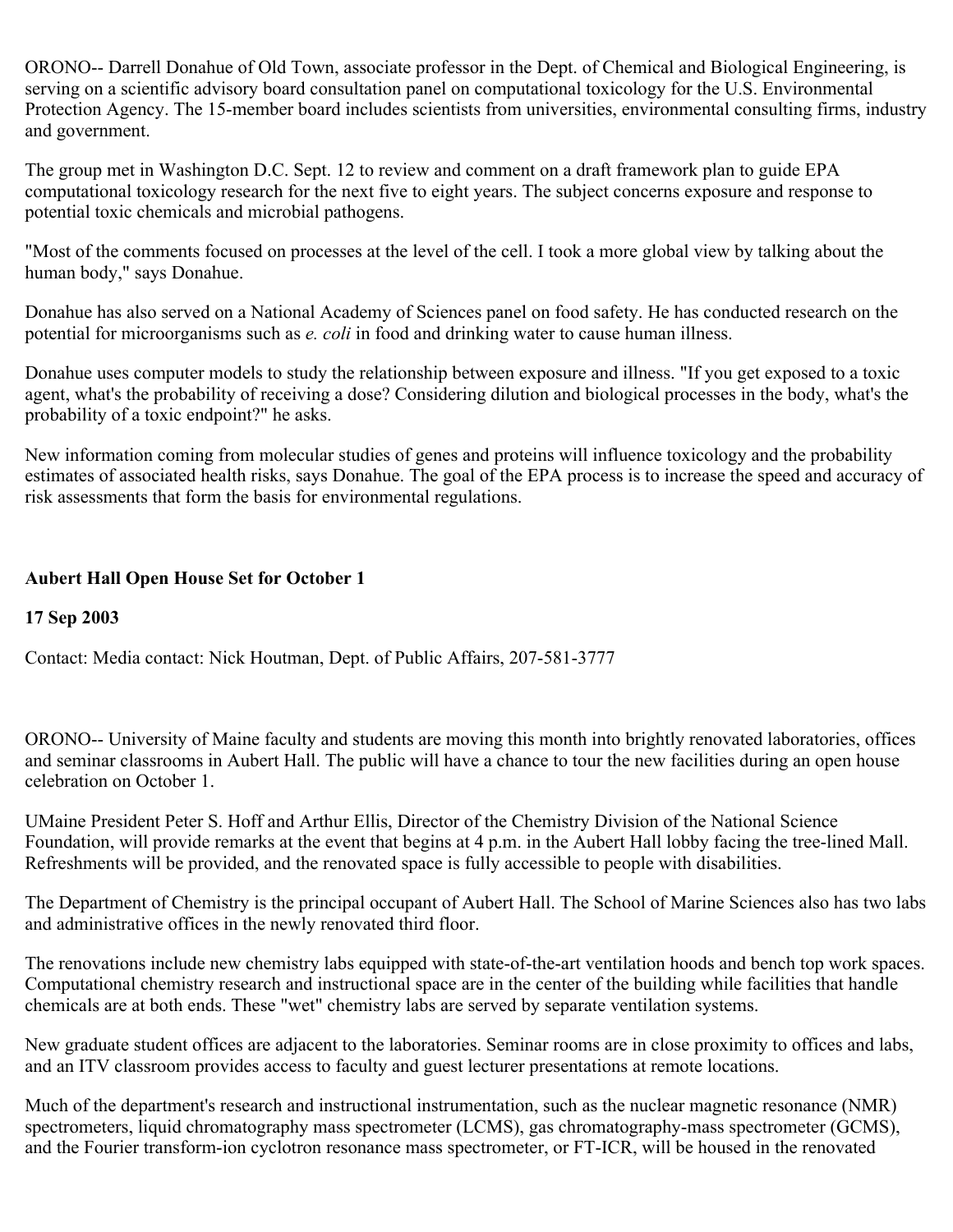laboratories.

Faculty and students in the chemistry department conduct research in a broad array of areas including chemical and biological sensors, biological and medicinal chemistry, wood and paper chemistry, environmental chemistry, and surface chemistry.

Renovations completed to date are the first phase of an estimated \$21 million total project. The Maine State Legislature and the University of Maine System have funded \$9 million and \$3 million respectively.

Named in honor of Alfred Bellamy Aubert, professor of chemistry from 1874 to 1909, Aubert Hall was built in 1914 to house the departments of chemistry and chemical engineering.

### **Wilde Receives Fulbright to China**

#### **10 Sep 2003**

Contact: Media contact: Nancy Santos Gainer at (202) 686-4014; Joe Carr at (207) 581-3571

Dana Wilde, Adjunct Assistant Professor at University of Maine, has received a Fulbright Senior Specialists grant in U.S. Studies- Literatur at Xiamen University,English Department. The Fulbright Senior Specialists Program offers twoto six-week grants to leading U.S. academics and professionals to support curricular and faculty development and institutional planning at academic institutions in 140 countries around the world.

Created to complement the traditional Fulbright Scholar Program which was started in 1946, the Senior Specialists Program aims at increasing the number of faculty and professionals who have the opportunity to go abroad on a Fulbright.

The Fulbright Scholar Program is sponsored by the United States Department of State's Bureau of Educational and Cultural Affairs and managed by the Council for International Exchange of Scholars. The program's purpose is to increase mutual understanding between the people of the United States and the people of other countries.

"The traditional Fulbright Scholar Program offers grants ranging from two months to an academic year, and some academics and professionals find it difficult to be away overseas for that length of time," states Patti McGill Peterson, executive director of the Council for International Exchange of Scholars, the organization that manages the Fulbright Scholar Program. "The new Senior Specialists Program offers them another option."

Grantees also undertake new activities, ranging from conducting teacher training and developing and assessing curricula or educational materials to leading seminars or workshops or conducting needs assessments.

For further information on the program, visit the CIES website at [http://www.cies.org](http://www.cies.org/).

### **Gender Violence Expert to Speak at UMaine Sept. 18**

### **10 Sep 2003**

Contact: Media contact: Joe Carr at (207) 581-3571

ORONO -- Myriam Miedzian, a nationally known research and author with expertise on issues of gender and violence, will speak at the University of Maine on Thursday, Sept. 18 at 7 p.m. in 100 Donald P. Corbett Business Building.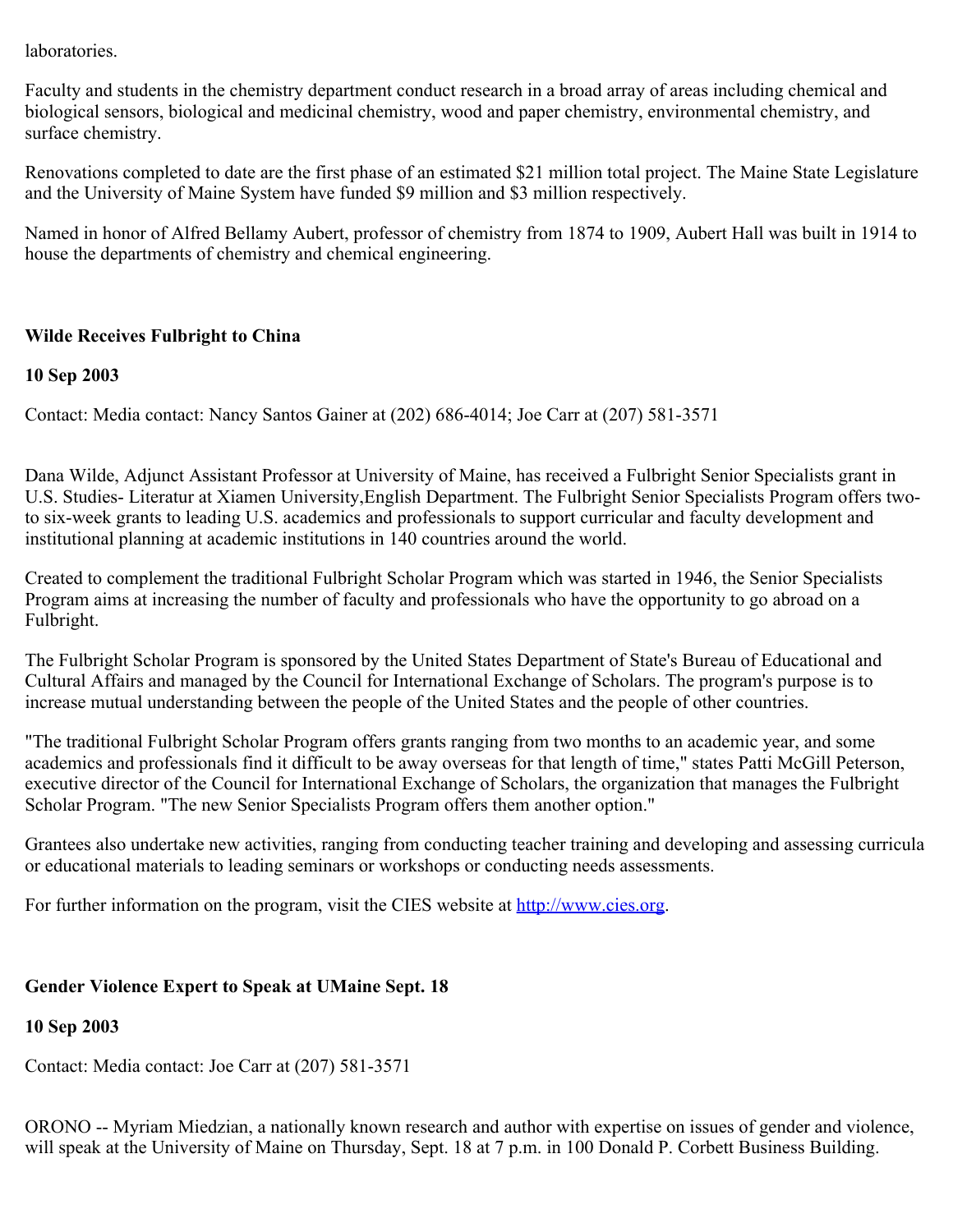The author of "Boys Will Be Boys: Breaking the Link Between Masculinity and Violence," Miedzian has lectured widely on ways to change the socialization of boys to decrease violence. The title of her UMaine talk will be "Real Men, 'Wimps,' and Our National Security." Her talk will explore mainstream assumptions about gender, politics, foreign policy and warfare.

A reception and book signing will follow the talk. Miedzian's visit to UMaine is sponsored by its Peace Studies Program, Cooperative Extension and Safe Campus Project.

## **Socialist and Marxist Studies Lunch Series Scheduled at UMaine**

### **11 Sep 2003**

Contact: Media contact: Joe Carr at (207) 581-3571; Michael Howard at (207) 581-3861

ORONO -- The fall semester's Socialist and Marxist Studies Luncheon Series at the University of Maine aims to encourage people to think about and discuss controversial topics such as war with Iraq the Patriot Act.

Speakers do not necessarily present socialist or Marxist viewpoints but offer differing perspectives on a wide range of issues. This semester's series, for example, will also include talks about the world economy, Cuba, poverty and globalization.

Discussions will take place on Thursdays from 12:30 -- 1:45 p.m. in the Bangor Lounge in the Memorial Union. The public is invited to attend.

The remaining schedule is as follows:

Sept. 18: Back from Iraq: The War Zone Reported--Peter Davis, *Nation* correspondent, and Alicia Anstead, *Bangor Daily News* writer

Sept. 25: Veterans for Peace and the Gulf Wars--Al Larson, Vietnam War veteran, Kim Hawkins, Gulf War veteran, and Mel Burke, Korean War veteran

Oct. 2: Who Turned out the Lights in both Baghdad and New York on August 14?: A Look at the World Economy and Capitalist Contradictions--Wadi'h Halabi, author of "Where Have You Gone, American Depression," and a longtime student of the world economy

Oct. 9: Is UMS Giving Fair Contracts?: Employees' Perspectives--Jane Crouch, ACSUM; Loraine Lowell, USM, ACSUM; Rick Winter and Jeff Dorman, UMPSA

Oct. 16: Revolutionary Cuba: Back to the Future--Judy and Peter Robbins, Carolyn Coe, April Burke, all recently returned from Cuba

Oct. 23: With Liberty and Justice for All?: The Patriot Act--Phil Worden, lawyer, and others

Oct. 30: U.S. OUT OF MILKY WAY NOW!: The Politics of Poetry in the Era of NAFTA--Kevin Davies was born in Canada and has lived in New York City for nearly a decade; George Stanley was born in San Francisco, but has lived for the past thirty years in Canada. The two writers will read briefly from their work and discuss politics and poetry from both sides of the border.

Nov. 6: The Globalization of Spirit vs. the Globalization of Selfishness: Critical Contradictions of Advanced Capitalist Societies in the 21st Century--Michael Lerner, editor of *Tikkun*, author of *The Politics of Meaning* and other books; Lerner will also present the Schonberger Lecture at 7:30 p.m., in D.P. Corbett: "Social Transformation and Psycho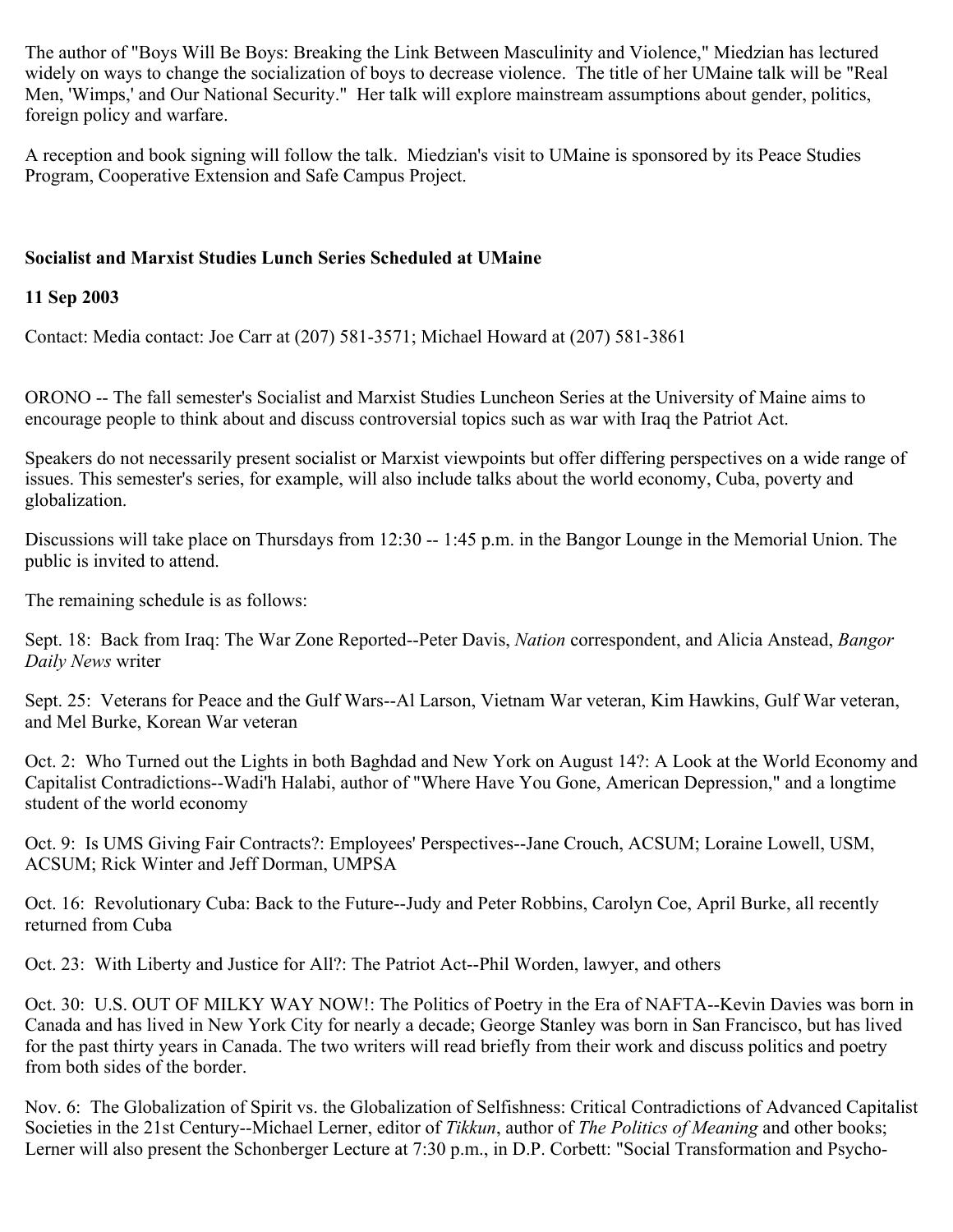Spiritual Healing: Strategies for Peace and Justice in the Era of George Bush and Ariel Sharon"

Nov. 13: The Vermont Independence Manifesto--Thomas Naylor, Professor Emeritus, Economics, Duke University, author of *The Vermont Manifesto*, *Affluenza*, and other books

Nov. 20: The State Budget Crisis and National Politics--State Senators Mary Cathcart and Ethan Strimling, and Rep. Sean Faircloth

Sponsored by the Marxist-Socialist Studies Interdisciplinary minor. Co-sponsored by the Maine Peace Action Committee (MPAC) and Memorial Union, and with generous support of the Memorial Union and the College of Liberal Arts and Sciences.

### **UMaine Career Center Schedules "Resumania"**

#### **12 Sep 2003**

Contact: Media contact: Joe Carr at (207) 581-3571

ORONO -- More than 700 UMaine students are expected to attend "Resumania," the UMaine Career Center's unique career and resume workshop. The event, which will include a free barbecue, is scheduled to be held outdoors on the UMaine mall from 11 a.m.-3 p.m. on Wednesday, Sept. 17.

Career Center staff members and representatives or area employers will work with students to critique resumes, discuss job search strategies and talk about employment opportunities. The event is designed to help better prepare UMaine students for the employment search process, to improve the quality of student resumes and to give students an opportunity to interact with employers.

The event is sponsored by the UMaine Career Center and UMaine Campus Activities.

### **Study Tracks Maine Principals' Work Stability and Change**

#### **15 Sep 2003**

Contact: Media contact: Kay Hyatt at (207) 581-2761

ORONO-- High turnover rates and the approaching retirement of more than half of Maine's principals require immediate and concerted attention from the state's education and policy communities, according to a University of Maine College of Education and Human Development study.

With a combined 25 years of experience in administration and teaching, and typically vested in the state retirement system, Maine K-12 principals are an aging population. Replacing them with outstanding educators will be paramount to school effectiveness and improvement, but changes in work conditions and incentives are necessary to boost the number of qualified candidates seeking and succeeding in the job, according to the authors of "The Maine Principal Study: Stability and Change Among Maine Principals, 1997-2001."

Results of the second survey in a longitudinal study of Maine principals look at a range of issues influencing their ability as school leaders. The first survey was done in 1997, the second in 2001, and others will follow in 2005 and 2009. With a 53 percent final response rate, the most recent findings focus on 363 principals who served as the only administrator or the supervising administrator of a Maine school in 2001.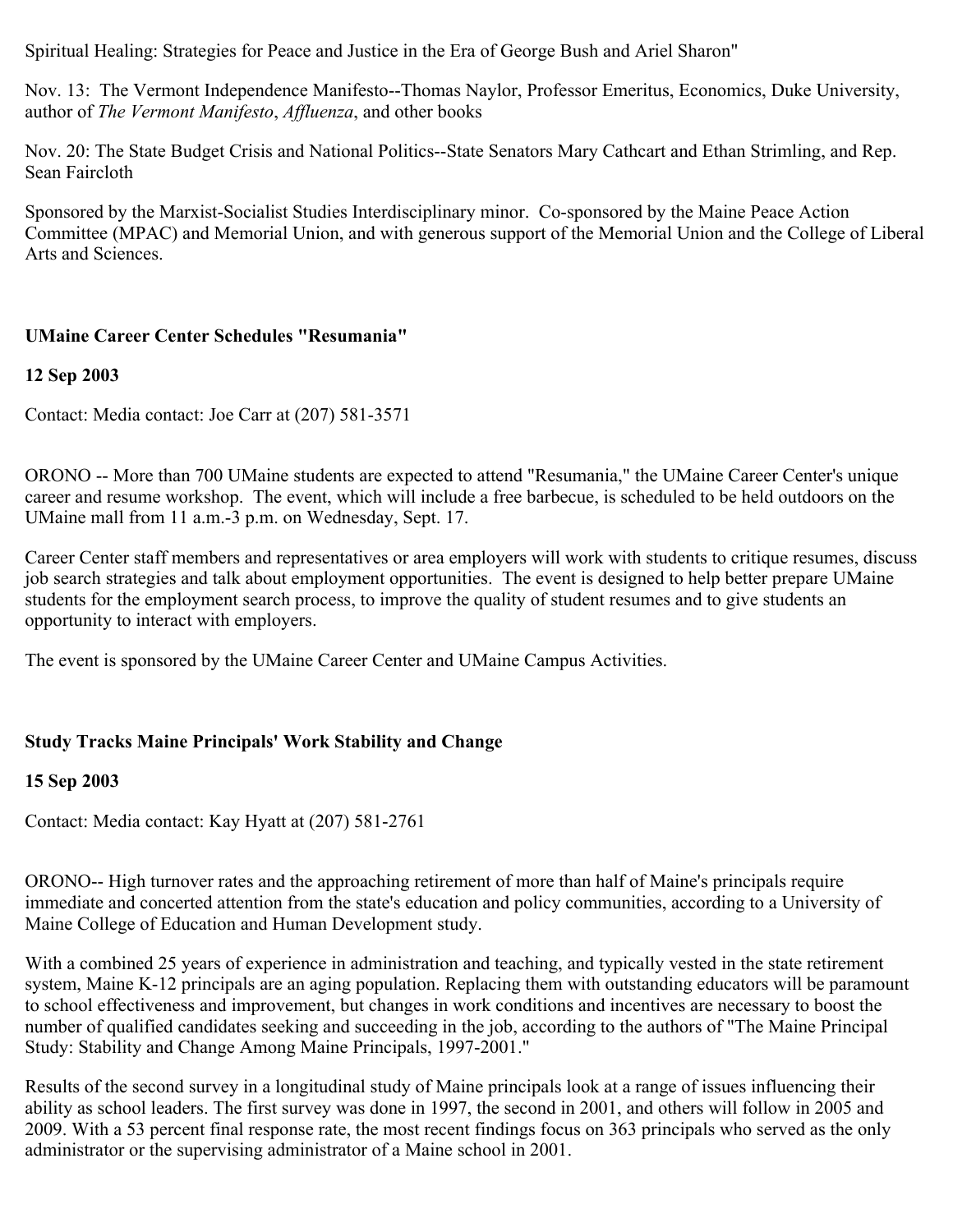The study is providing needed data and insight into the workloads and high turnover among K-12 principals in Maine and nationwide, and the difficulty in filling these positions with qualified people. Authors are Professors Gordon Donaldson and Theodore Coladarci, and Donald Buckingham, principal of Sedgwick Elementary School and a student in UMaine's Educational Leadership doctoral program.

While two-thirds of the principals have been in their current position for about seven years, one-third of the state's principalships continue to turn over every two years, which has implications for sustained school leadership and improvement programs.

More than 50 percent of responding principals are over age 50, up from 39 percent in 1997.With a new generation of Maine principals rising in the next half decade and growing pressure for accountability and reform, wisdom and experience are being lost from leadership positions just when those qualities might be most needed, the report cautions.

In 2001, as in 1997, most principals expressed positive sentiments toward their work, finding it energizing and fulfilling, and the vast majority agreeing that the community takes a lot of pride in its schools. On the other hand, the work can also be depleting and stressful. These costs weighed against the benefits leave half of the respondents often wondering if the long hours, stress and intrusion on personal life are worth it.

Central to stress are the extraordinary supervisory responsibilities, the time and energy commitment, and the policy and resource uncertainties. The 2001 data show the average Maine principal is supervising 37 percent more staff, including an increase from 18 to 33 professional staff and 11 to 17 support staff. As in 1997, the supervisory responsibilities of the principal far surpass those typically expected of a private sector supervisor, where 15 to 20 staff are considered optimum, according to the report.

The comparative data between 1996 and 2001 also reflect that the average Maine principal is:

 $\frac{\partial \xi}{\partial \xi}$  Serving a slightly larger school, with mean enrollment up from 355 to 371.

 $\hat{a} \in \mathcal{C}$  Working 58 hours a week, up from 56 in 1997. Half reported spending more than 60 hour per week on the job.

 $\hat{a} \in \emptyset$  Working in a school district described as rural (67 percent, the rest as suburban or urban. Proportions held roughly constant when principals reported the type of district in which they spent the majority of their careers.

Maine principals believe that "responding to people" and leading the instructional program lie at the heart of what they should be doing. Yet the range of activities and demands erodes their capacity to give full attention to this instructional leadership. The 2001 principals reported that most of their time devoted to personnel management, followed by public relations and student management. In 1997, the top three agenda activities were student management, personnel management and interactions with the education hierarchy.

In all, the patterns suggest that the work expected of Maine principals has not become any more reasonable, even with seemingly greater support from parents and communities. The picture emerging from the second data set suggests the need for state policy makers and school boards to take steps toward supporting principals' efforts to lead the instructional program and school improvement. At a time when many districts are strapped financially, this could mean protecting funds for leaders' salaries and professional development.

Copies of the study are available on the Web at [http://libraries.maine.edu/cre/.](http://libraries.maine.edu/cre/)

# **General Motors Donates Three Saturn Vehicles to UMaine Advanced Manufacturing Center**

### **15 Sep 2003**

Contact: Media contact: Nick Houtman, Dept. of Public Affairs, 207-581-3777